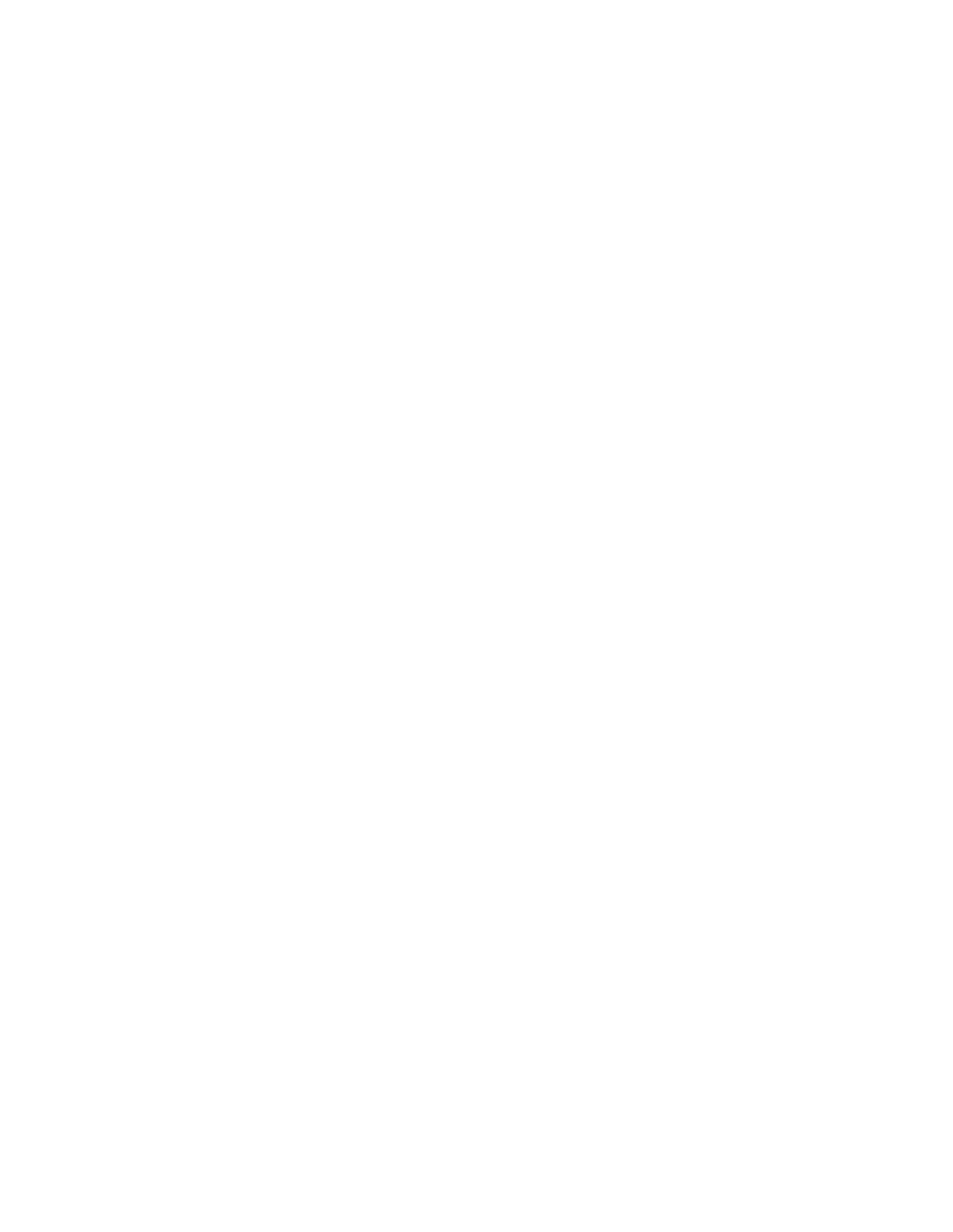# **World Economic Situation and Prospects 2005**





United Nations New York, 2005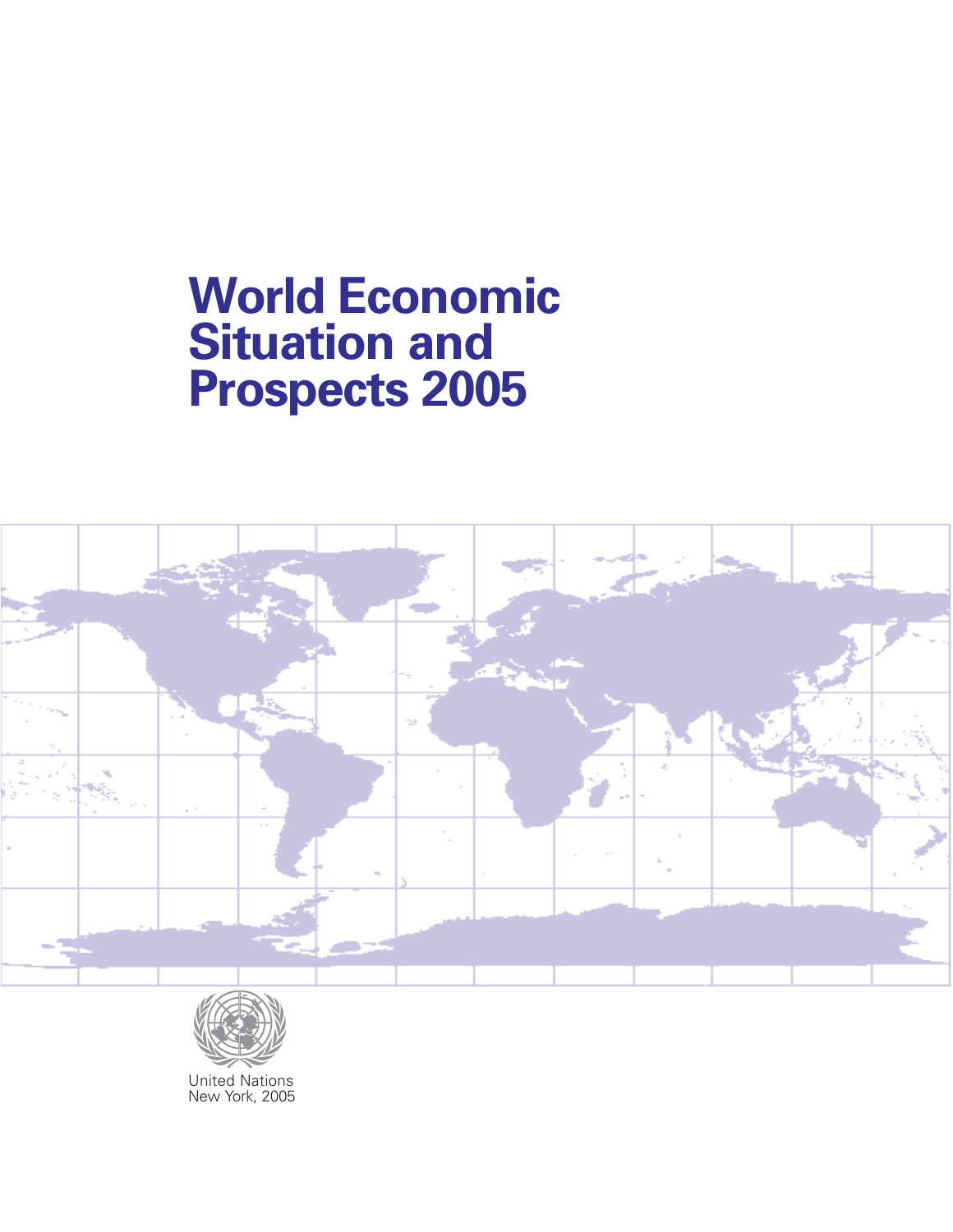This report is a joint product of the Department of Economic and Social Affairs (DESA), the United Nations Conference on Trade and Development (UNCTAD) and the five United Nations regional commissions (Economic Commission for Africa (ECA), Economic Commission for Europe (ECE), Economic Commission for Latin America and the Caribbean (ECLAC), Economic and Social Commission for Asia and the Pacific (ESCAP), and Economic and Social Commission for Western Asia (ESCWA)). It provides an overview of recent global economic performance and short-term prospects for the world economy and of some key global economic policy and development issues. One of its purposes is to serve as a point of reference for discussions on economic, social and related issues taking place in various United Nations entities in the first half of 2005.

#### **For further information, please contact:**

#### *In New York In Geneva*

Mr. José Antonio Ocampo Mr. Carlos Fortin Under-Secretary-General Deputy Secretary-General Department of Economic and Social Affairs United Nations Conference on Room DC2-2320 Trade and Development United Nations, New York 10017 Palais des Nations, Room E-9052 U.S.A. 1211 Geneva 10

Fax: (212) 963-1010 Fax: (41) (22) 907-0057

Switzerland

Phone: (212) 963-5958 Phone: (41) (22) 907-5789 E-mail: jaocampo@un.org E-mail: carlos.fortin@unctad.org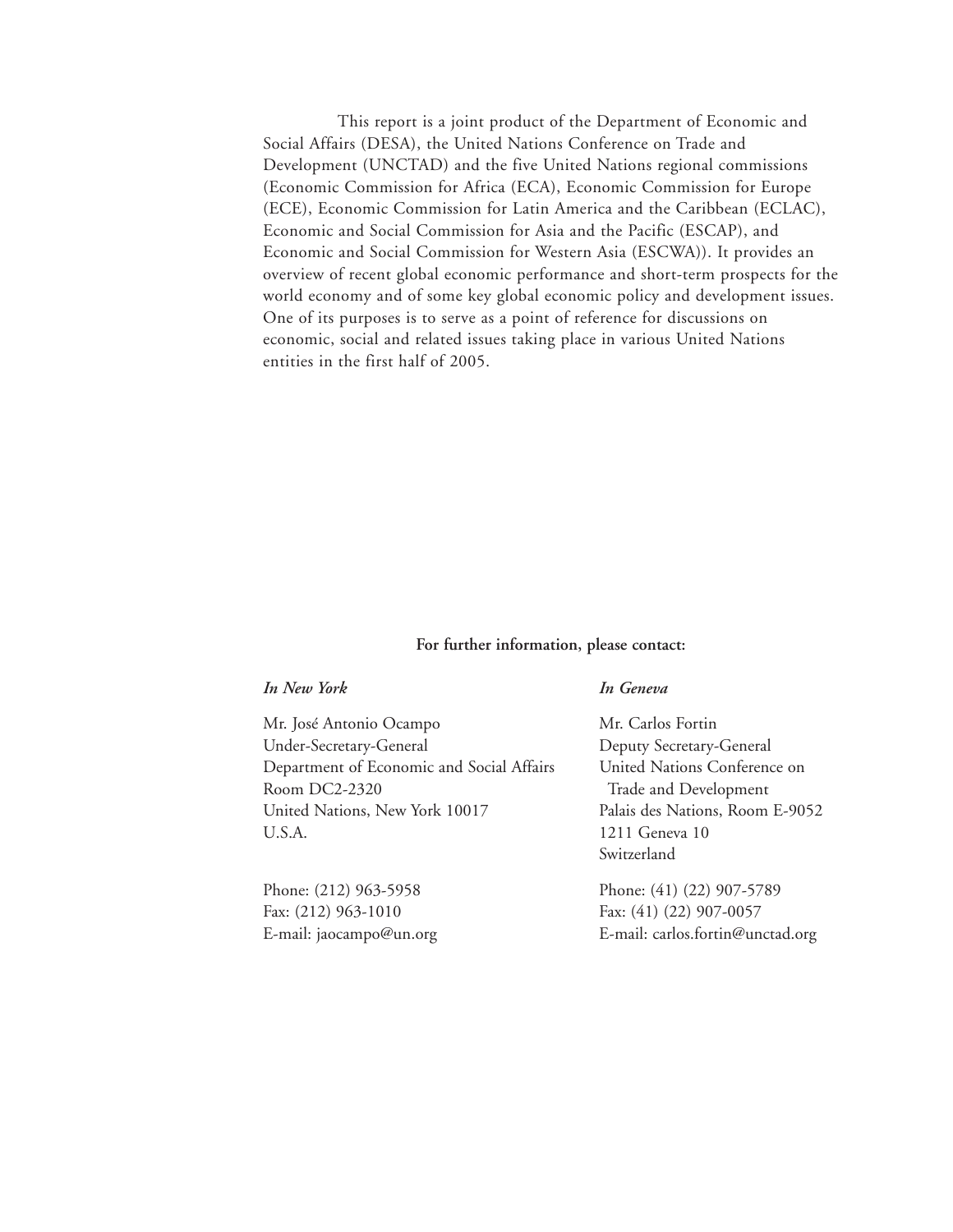## **Executive Summary**

At the beginning of 2005, the cyclical recovery in the world economy was reaching its zenith; growth of gross world product (GWP) increased by 4 per cent in 2004, compared to 2.8 per cent in 2003 and a forecast of 3¼ per cent for 2005. Growth in the developing countries was the fastest for more than two decades, while output in the remaining economies in transition continued to increase more rapidly than in the other major country groups.

The world economy has considerable momentum entering 2005 and most determinants of the short-term prospects remain positive, with only a modest deceleration anticipated for 2005. The higher oil price has already slowed global growth somewhat and policy measures intended to avert overheating will reduce it further, including in the United States and China, the principle engines for the global economy at present. The growth of international trade will slow accordingly and the upward movement in the prices of oil and several other commodities is unlikely to continue, reducing that stimulus to many developing countries. The expected upward drift in interest rates will also cause growth to ease in many countries.

The high aggregate rate of growth in 2004 in part reflected the fact that the improvement was almost universal: every region except South Asia and the Commonwealth of Independent States (CIS) grew more rapidly in 2004 than in 2003. In these two exceptional cases, growth slipped from its previous high levels but remained above 6 per cent and 7 per cent, respectively. All the groups of countries with special development challenges the least developed and landlocked countries and the small island developing States (SIDS)—grew by more than 5 per cent in 2004. On a per capita basis, output increased by more than 3 per cent in almost half the developing countries, but these countries accounted for over 80 per cent of the developing world's population. The widespread nature of growth in developing countries in 2004 was attributable to the fact that most countries benefited from one or more of three unusually coincidental developments: rapid growth of trade in manufactures, increased prices for oil and most non-oil commodities and calmer conditions in international financial markets.

Among the developed countries, performance was more varied. Growth was strong in North America, moderate in Japan but weak in Europe. With the exception of its new members and a few other countries, the European Union has replaced Japan as the lagging economy. A modest cyclical acceleration is expected in these slow-growing countries in 2005 but growth will still languish around 2 per cent.

One of the universal weaknesses in the world economy continues to be the slow growth of employment and the persistence of high rates of unemployment and underemployment in most developing countries. Unless improved economic growth is reflected in increased employment, it will prove difficult to reduce poverty. Even in the most rapidly growing region, East Asia, unemployment and underemployment remain problems in several economies. The need to absorb the millions of surplus workers in the agriculture sector and in State-owned enterprises in China is a special case, but lack of employment is also a problem in other countries in the region. In 2004, there were signs of an improving employment situation in Latin America; this increased employment should translate into increased domestic demand and thereby be sustained. More generally, domestic demand gained strength in many developing countries in 2004, pointing to the possibility of more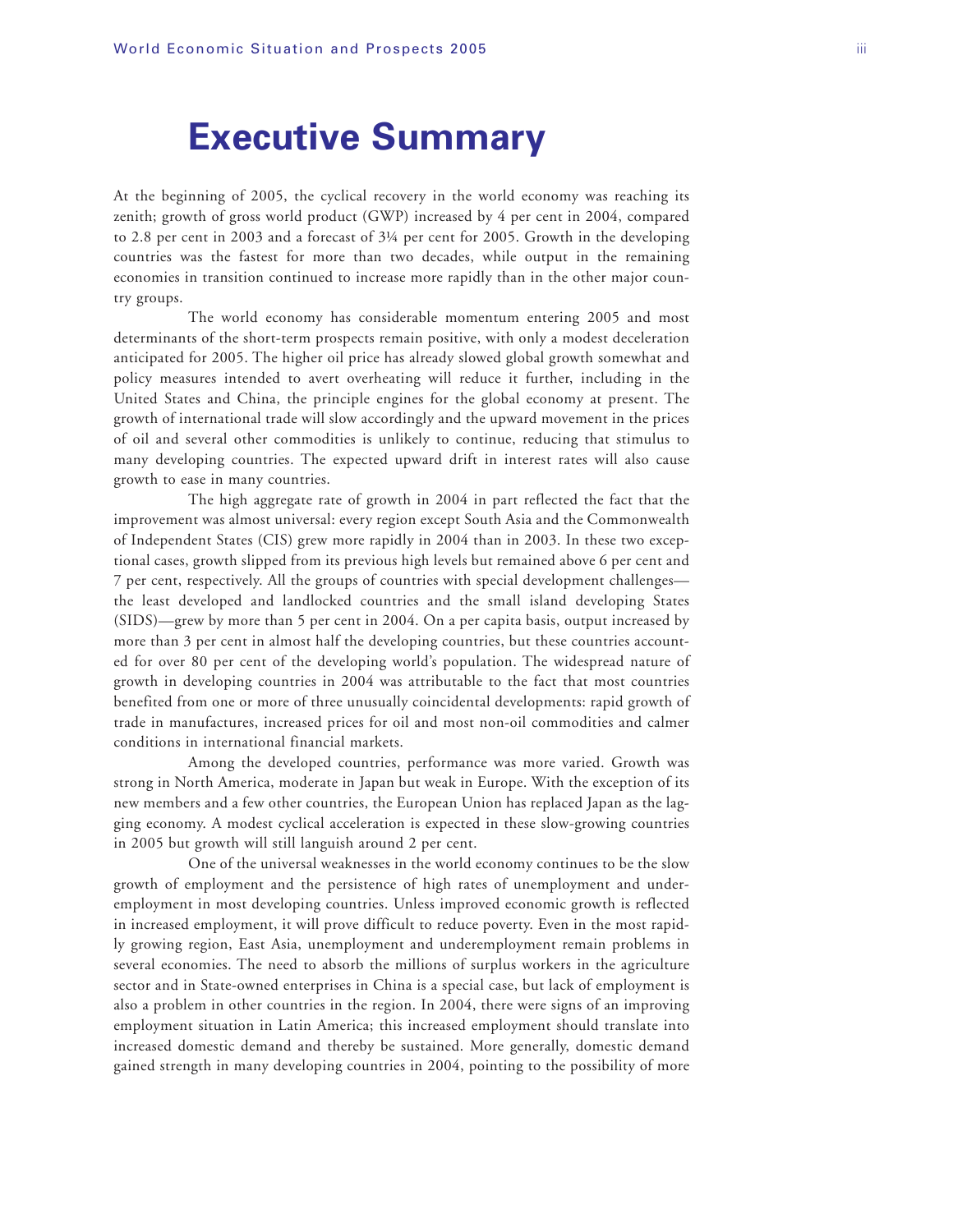general gains in employment if growth can be sustained. In the developed countries, employment is recovering slowly in the United States but continues to be weak in Europe and Japan so that the term "jobless growth" remains largely applicable.

The United States is increasingly being complemented in its role as the main engine of growth for the world economy by China. The combined strong demand from these two countries has provided a wide-ranging boost to global growth because China has acted as a catalyst in several areas of economic activity where the United States provides less stimulus. For example, with manufacturing playing a less important role in its economy, growth in the United States has a limited impact on the demand for raw materials but larger implications for trade in manufactured goods. Increasing Chinese demand for raw materials to fuel its industrial expansion, on the other hand, has been an important factor in reversing, at least temporarily, the long-term downward trend in the prices of non-oil commodities, thereby improving the formerly weak prospects of countries exporting such products. The index of non-oil commodity prices in dollars rose by a further 10 per cent in 2004, following gains of over 11 per cent in 2003 and almost 12 per cent in 2002. These improvements in part reflected the concurrent depreciation of the dollar. Moreover, they followed a lengthy period of declining prices: the average dollar prices of non-oil commodities were about 25 per cent lower at the end of 2004 than in 1980.

Oil prices rose by over 50 per cent in the first part of 2004, mainly because of the persistent increase in demand. This contrasted with the oil crises of the 1970s, when record prices were the result of reduced supplies from the major producers. Following the latest surge, prices fell back towards the end of 2004 and are expected to ease further with the moderation in the growth of the world economy. However, since the supply of oil is unlikely to be able to respond to the underlying growth of demand in the medium term, oil prices are not expected to retreat to their 2003 levels for any extended period in the near future.

The world economy accommodated this rapid shift to a new oil price regime in 2004 without major disruption. In the developed countries, core inflation did not increase untowardly. Among the developing countries vulnerable to an oil price shock, the effects were muted for those producing minerals and metals by the increased prices they received for their exports. The impact of the higher oil prices is expected to continue to be limited in 2005, although there remains the possibility that non-economic factors could severely disrupt the international oil market, to the detriment of global economic growth. Even without a major shock, oil markets are such that prices are likely to remain volatile.

In contrast with commodity markets, international capital markets remained calm in 2004, having to address only the remnants of former financial crises rather than new ones. Flows of foreign direct investment (FDI) to developing countries reversed their three-year downward trend and there were instances of successful bond issuances by developing countries as yield spreads narrowed over the course of the year. Flows of official development assistance (ODA) began to reflect earlier increases in commitments, although part of the increase was for international security and emergency relief rather than for development spending. Total net financial flows to developing countries declined from 2003 levels, primarily because of scheduled repayments under multilateral financial institution lending programmes. In addition to scheduled debt payments by the majority, a few developing countries were able to restructure or reduce their private sector external debt while others increased their foreign exchange reserves, sometimes substantially.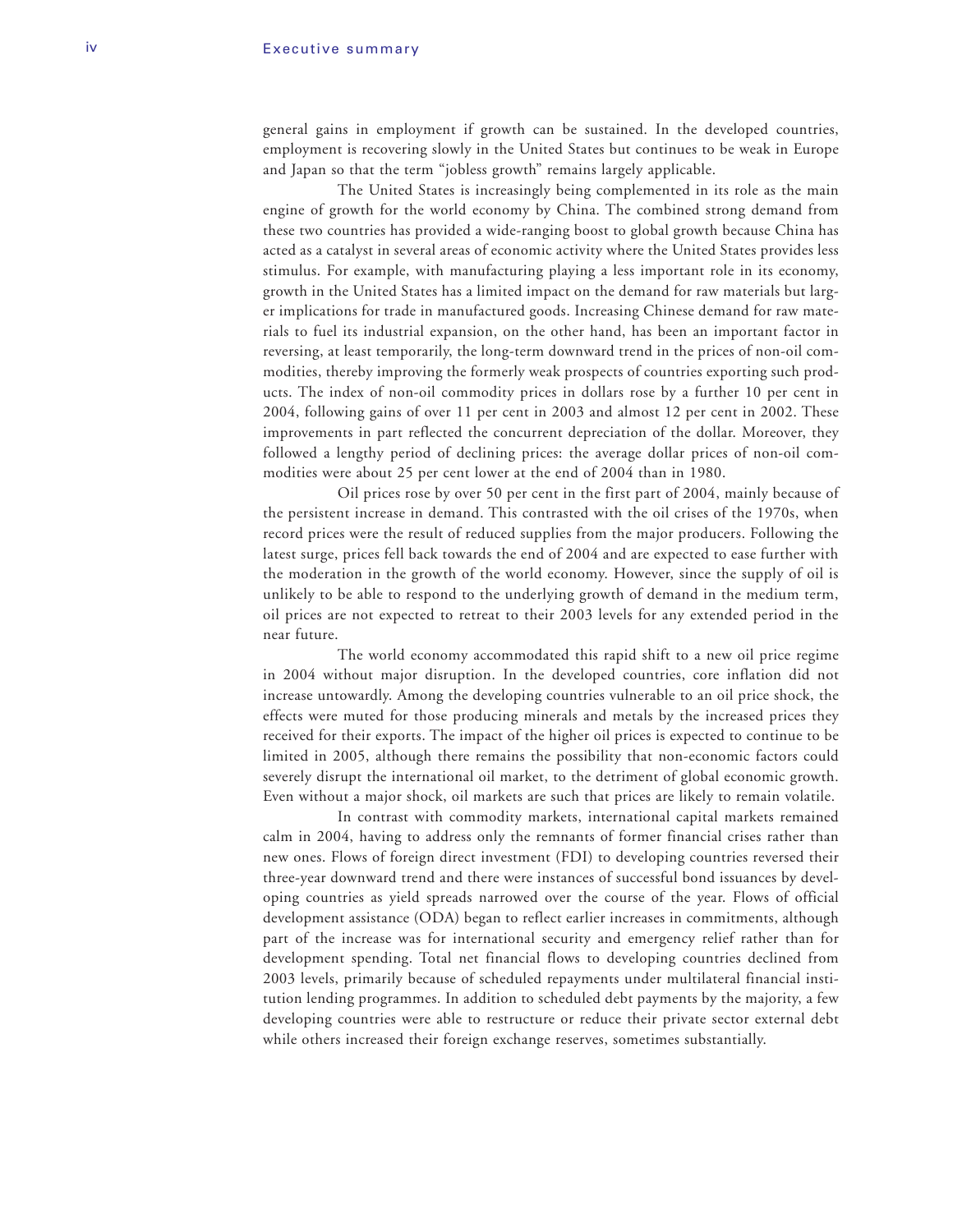The overall outcome of the various financial flows was a seventh consecutive year of a net transfer of resources out of developing countries, at a record level of \$300 billion in 2004. Except for sub-Saharan Africa, all developing regions, as well as the economies in transition, experienced a negative net transfer. However, some of this net transfer reflected positive rather than negative developments: as a result of strong growth in export revenues, some countries had trade surpluses which they chose to use as a means to improve their self-insurance against possible balance-of-payments difficulties, either by increasing their foreign exchange reserves or by reducing their foreign debt. The perceived need for such self-insurance must be seen as a major deficiency of the international financial system.

These increases in foreign exchange reserves were a partial reflection of the global external imbalances which not only persisted but increased in 2004. The largest of these imbalances was the United States trade deficit which rose to more than \$650 billion, or above 5 per cent of GDP. This was countered by surpluses in a number of Asian developing countries, Japan and the European Union (EU). These imbalances were one of the forces causing the exchange rate of the dollar to continue its three-year decline and to reach a new low against the euro in 2004.

Apart from the depreciation of the dollar, the global imbalances failed to have significant repercussions in 2004, but the possibility of an abrupt and globally damaging correction persists since a depreciation of the dollar alone seems unlikely to be sufficient to reduce the global imbalances to sustainable levels in an orderly fashion. At the same time, efforts to correct the imbalances should not focus only on the deficit countries or regions because such an approach is likely to be excessively contractionary. In the present case, some correction of the United States fiscal deficit and an improvement in its private savings rate seems indispensable, but the contractionary effect of such action should be counterbalanced by expansionary measures elsewhere. It is necessary to ensure that global growth and stability are sustained.

Countries with external surpluses will therefore need to stimulate domestic demand, preferably investment in physical and social infrastructure. If such additional investment is deemed unnecessary, resources could be channelled to developing countries with unmet investment needs. As an immediate requirement, the extensive reconstruction required following the tsunami of December 2004 calls for an increase in investment within the Asian region.

These domestic actions should be complemented by various forms of enhanced international cooperation. In order to make sure that global growth is not derailed, cooperation is necessary to ensure coherence among national policy actions to address the imbalances. Improved cooperation in exchange-rate policy among the major developed countries and with the leading developing economies in Asia should be used to devise a phased and non-disruptive approach to any necessary changes in exchangerate regimes.

All these actions should be such that they also contribute to the longer-term global development agenda, most notably the attainment of the Millennium Development Goals by 2015. Progress is being made in increasing ODA, but the total is only around one third of the target of 0.7 per cent of the gross national income (GNI) of the developed countries and falls far short of the amount deemed necessary to achieve the Millennium Development Goals. Further progress in raising ODA needs to be accompanied by enhanced debt relief for all developing countries that are confronted with unsustainable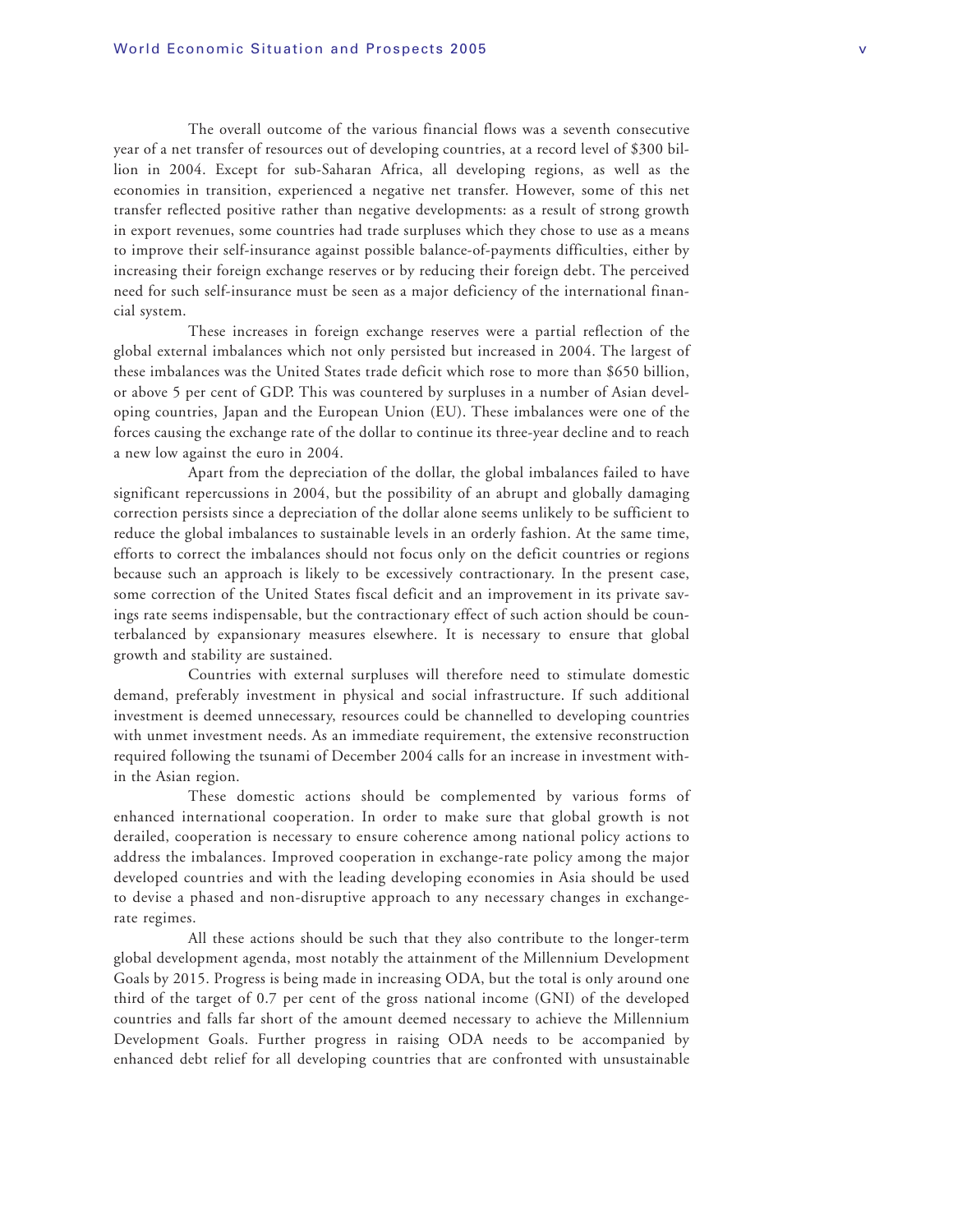external debt burdens and by further progress on measures to prevent and resolve financial crises. Finally, for the benefit of all countries, but with the primary objective of improving the development prospects of developing countries, it is also necessary to ensure the equitable completion of the programme of multilateral trade negotiations agreed at Doha.

The overall agenda is challenging but universally recognized. All members of the international community should rededicate themselves to the task at the summit meeting of the General Assembly in September 2005.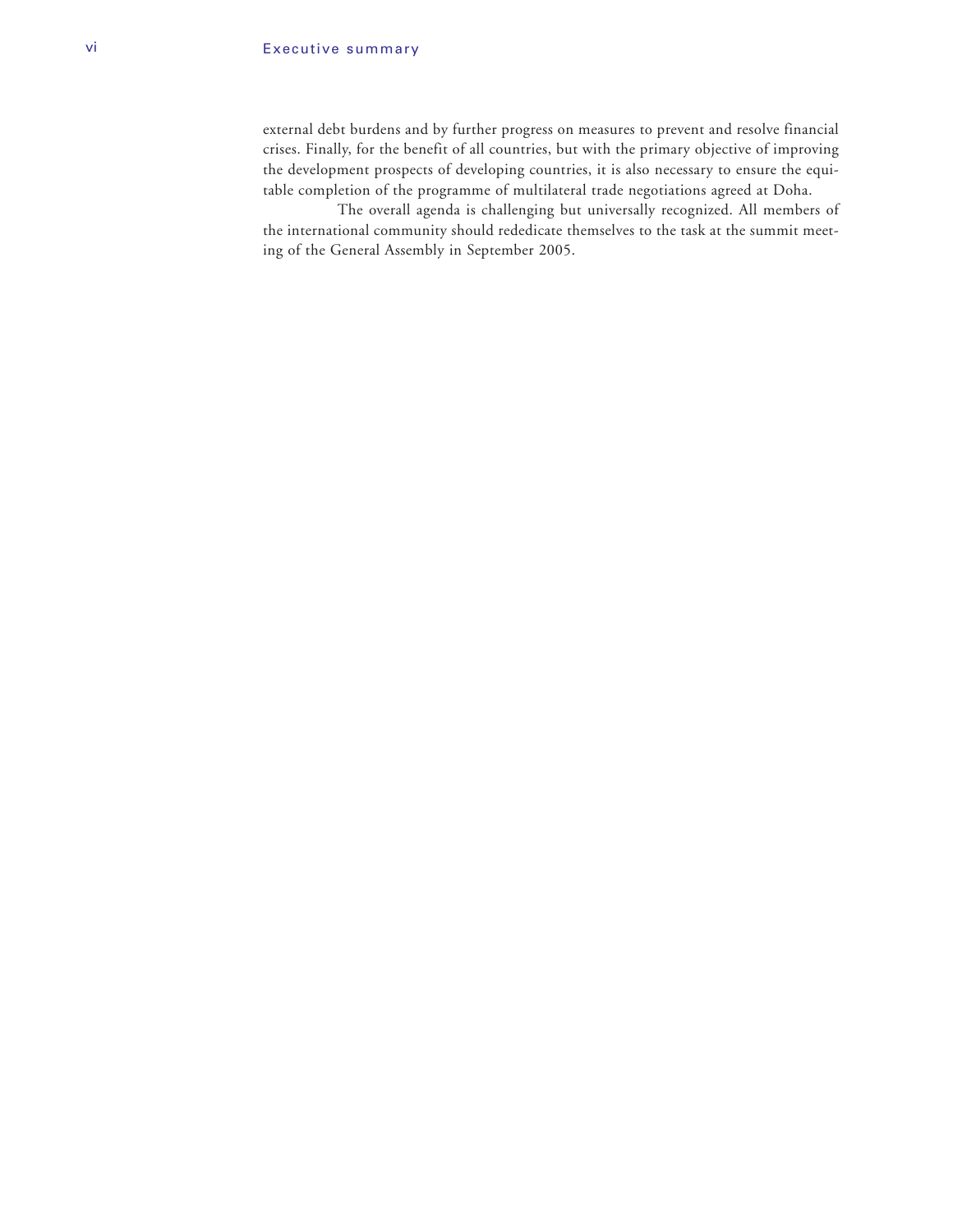## **Contents**

| L. |                                                                                                                                                                                                                                |
|----|--------------------------------------------------------------------------------------------------------------------------------------------------------------------------------------------------------------------------------|
|    |                                                                                                                                                                                                                                |
|    | Regional performance and outlook (and accommodated accommodated and outlook (and accommodated accommodated accommodated accommodated accommodated accommodated accommodated accommodated accommodated accommodated accommodate |
|    |                                                                                                                                                                                                                                |
|    |                                                                                                                                                                                                                                |
|    |                                                                                                                                                                                                                                |
|    |                                                                                                                                                                                                                                |
|    |                                                                                                                                                                                                                                |
|    |                                                                                                                                                                                                                                |
|    |                                                                                                                                                                                                                                |
|    |                                                                                                                                                                                                                                |
| Ш. |                                                                                                                                                                                                                                |
|    |                                                                                                                                                                                                                                |
|    |                                                                                                                                                                                                                                |
|    |                                                                                                                                                                                                                                |
|    |                                                                                                                                                                                                                                |
|    |                                                                                                                                                                                                                                |
|    |                                                                                                                                                                                                                                |
|    |                                                                                                                                                                                                                                |
|    |                                                                                                                                                                                                                                |
|    |                                                                                                                                                                                                                                |
|    |                                                                                                                                                                                                                                |
| Ш. | Financial flows to developing and transition economies                                                                                                                                                                         |
|    |                                                                                                                                                                                                                                |
|    | Private financial flows: reduced risk premia, but limited flows                                                                                                                                                                |
|    |                                                                                                                                                                                                                                |
|    |                                                                                                                                                                                                                                |
|    |                                                                                                                                                                                                                                |
|    |                                                                                                                                                                                                                                |
|    |                                                                                                                                                                                                                                |
|    |                                                                                                                                                                                                                                |
|    |                                                                                                                                                                                                                                |
|    |                                                                                                                                                                                                                                |
|    | Heavily Indebted Poor Country (HIPC) Initiative and other debt-relief measures                                                                                                                                                 |
|    |                                                                                                                                                                                                                                |
|    |                                                                                                                                                                                                                                |
|    |                                                                                                                                                                                                                                |
|    |                                                                                                                                                                                                                                |
|    |                                                                                                                                                                                                                                |
|    | Voice and participation of developing countries in the Bretton Woods Institutions                                                                                                                                              |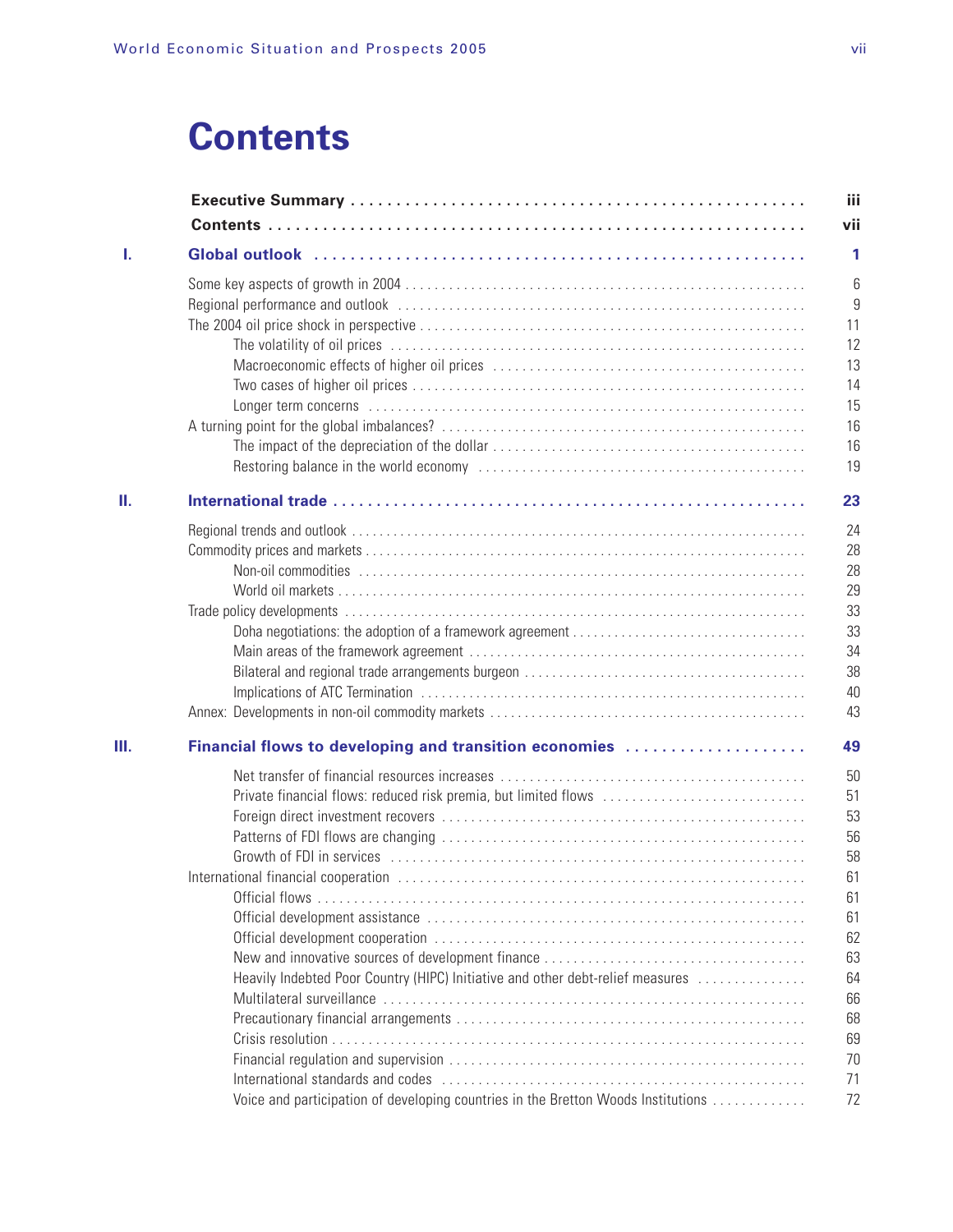| IV.                 |                                                                                                                                                      | 77        |
|---------------------|------------------------------------------------------------------------------------------------------------------------------------------------------|-----------|
|                     |                                                                                                                                                      | 77        |
|                     |                                                                                                                                                      | 77        |
|                     |                                                                                                                                                      | 80        |
|                     |                                                                                                                                                      | 82        |
|                     |                                                                                                                                                      | 85        |
|                     |                                                                                                                                                      | 87        |
|                     |                                                                                                                                                      | 87        |
|                     | Commonwealth of Independent States: is the boom fading?                                                                                              | 88        |
|                     |                                                                                                                                                      | 90        |
|                     |                                                                                                                                                      | 90        |
|                     | Western Asia: windfall oil revenue reinvigorates economic activity                                                                                   | 93        |
|                     |                                                                                                                                                      | 96<br>99  |
|                     | Latin America and the Caribbean: Stronger-than-expected recovery                                                                                     | 101       |
|                     |                                                                                                                                                      |           |
|                     | <b>Annex:</b>                                                                                                                                        |           |
|                     |                                                                                                                                                      | 105       |
|                     | <b>Boxes</b>                                                                                                                                         |           |
| II. 1.<br>IV. 1.    | Multilateralism, free trade agreements in Asia and the Pacific: progress, challenges and prospects                                                   | 38<br>103 |
|                     | <b>Figures</b>                                                                                                                                       |           |
| 1.1.                |                                                                                                                                                      | 3         |
| $\lfloor 2 \rfloor$ |                                                                                                                                                      | 5         |
| 1.3.                |                                                                                                                                                      | 12        |
| II. 1.              |                                                                                                                                                      | 23        |
| II. 2.              |                                                                                                                                                      | 27        |
| II. 3.              |                                                                                                                                                      | 30        |
| II.4.               | Oil prices and OPEC-10 production quota, January 2003-November 2004                                                                                  | 31        |
| II.5.               |                                                                                                                                                      | 32        |
| III. 1.             | Yield spreads on emerging market bonds, 1 January 2003-30 November 2004                                                                              | 51        |
| III. 2.             | Bilateral investment treaties and double taxation                                                                                                    |           |
|                     |                                                                                                                                                      | 55<br>57  |
| III.3.<br>III.4.    | Outflows of foreign direct investment from China and India, 1990-2003<br>Outward stock of global foreign direct investment, by sector, 1990 and 2002 | 58        |
| IV. 1.              | Growth of GDP in the EU-12, Japan and the United States, quarterly, 2002-2004                                                                        | 77        |
| IV. 2.              | Real short-term interest rates in the EU-12, Japan                                                                                                   |           |
|                     |                                                                                                                                                      | 79        |
| IV. 3.              | Inflation in the EU-12, Japan and the United States, January 1999-October 2004                                                                       | 81        |
| IV. 4.              | Unemployment rates in the EU-15, Japan and the United States, January 1999-October 2004                                                              | 83        |
| IV. 5.              | Growth of GDP and industrial output in Central                                                                                                       |           |
|                     |                                                                                                                                                      | 85        |
| IV. 6.              | Growth of GDP and industrial output in Southern and Eastern Europe, quarterly, 2000-2004                                                             | 87        |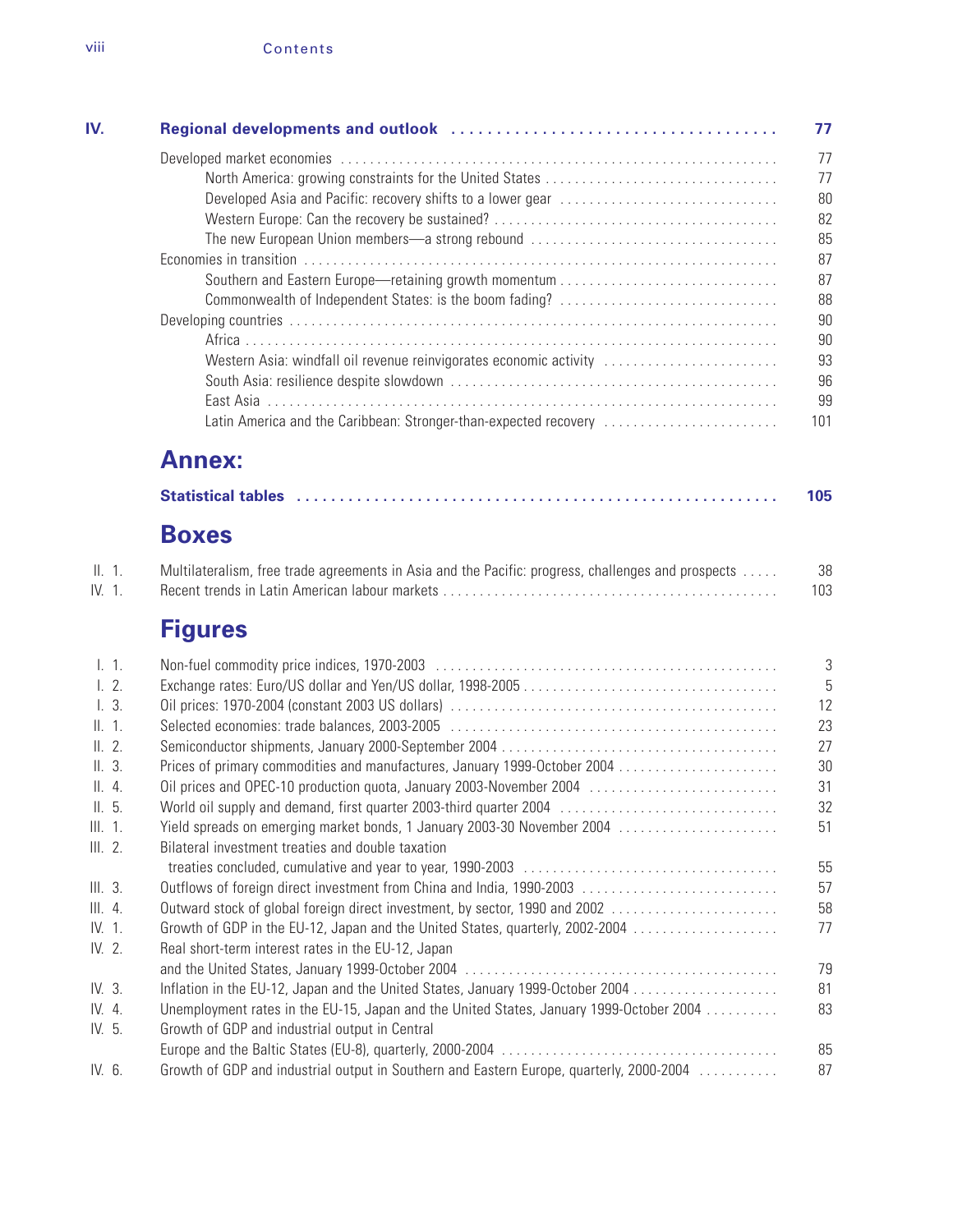|       | IV. $71$ | Growth of GDP and industrial output in the |     |
|-------|----------|--------------------------------------------|-----|
|       |          |                                            | -89 |
| IV.8  |          |                                            | -91 |
| IV.9. |          |                                            | -93 |
|       | IV.10    |                                            | -98 |
|       |          |                                            |     |

## **Tables**

|                                                                                        | 2              |
|----------------------------------------------------------------------------------------|----------------|
| Frequency of high and low growth of per capita output, 2002-2004                       | $\overline{7}$ |
|                                                                                        | 18             |
|                                                                                        | 40             |
| Net financial flows to developing countries and economies in transition, 1993-2004     | 49             |
| Net transfer of finance resources to developing                                        |                |
|                                                                                        | 50             |
| Foreign direct investment inflows, by host region and major host economy, 2001-2004    | 54             |
| Stock of outward foreign direct investment, by country groups of origin, 1990 and 2003 | 56             |
| Developing economies and territories with                                              |                |
| largest stock of outward foreign direct investment, 1990 and 2003                      | 57             |
|                                                                                        | 60             |
|                                                                                        |                |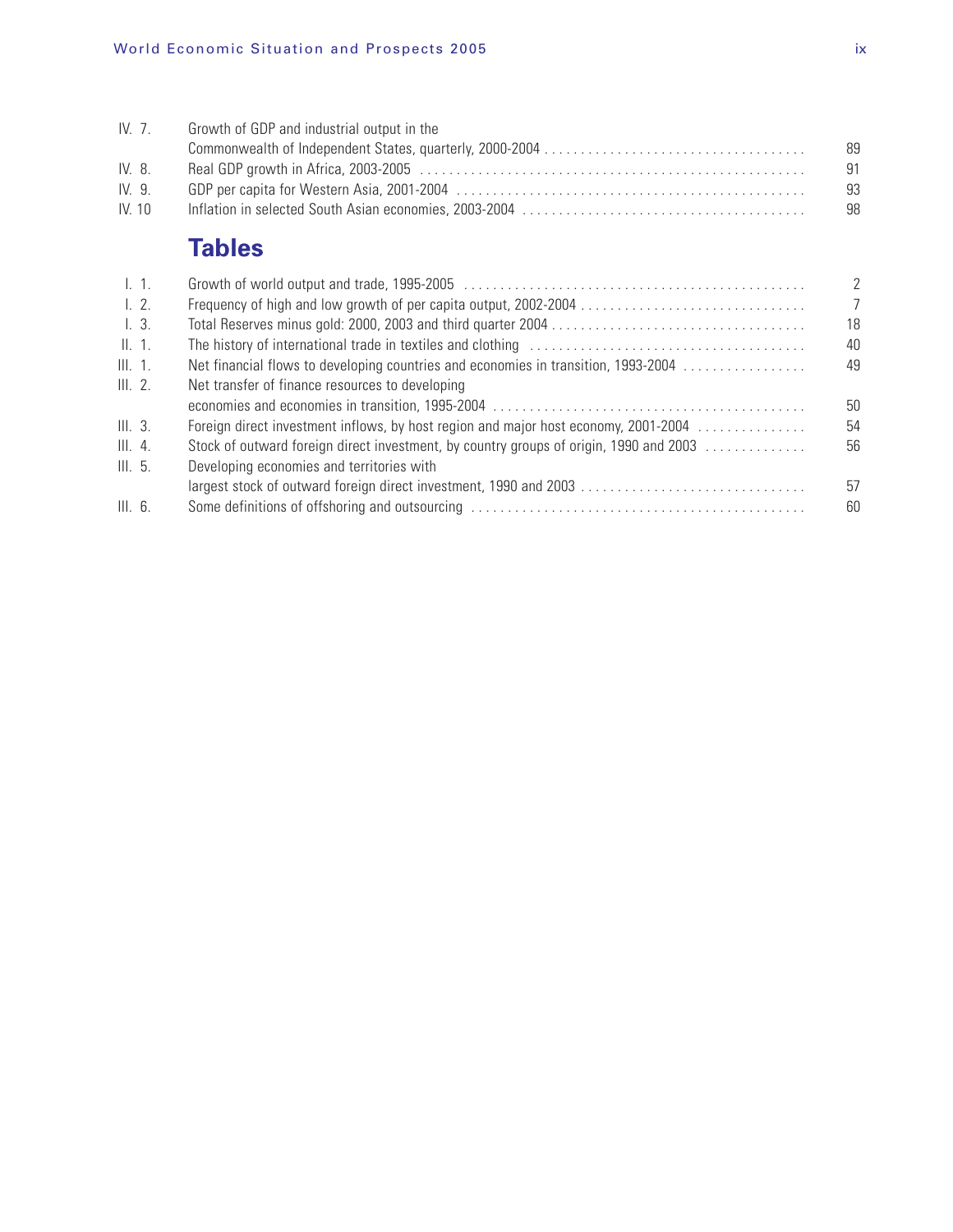## **Explanatory Notes**

|                            | throughout the report:       | The following symbols have been used in the tables                                                                                   | C<br><b>CI</b>                   |  |
|----------------------------|------------------------------|--------------------------------------------------------------------------------------------------------------------------------------|----------------------------------|--|
|                            | separately reported.         | Two dots indicate that data are not available or are not                                                                             | C <sub>1</sub><br>C <sub>1</sub> |  |
|                            |                              | A dash indicates that the amount is nil or negligible.                                                                               | <b>CI</b>                        |  |
|                            |                              | A hyphen (-) indicates that the item is not applicable.                                                                              | D,                               |  |
|                            | indicated.                   | A minus sign (-) indicates deficit or decrease, except as                                                                            | D.<br>EI                         |  |
|                            |                              | A full stop (.) is used to indicate decimals.                                                                                        | EI                               |  |
| $\prime$                   |                              | A slash (/) between years indicates a crop year or<br>financial year, for example, 1990/91.                                          | E(<br>E                          |  |
|                            | end years.                   | <b>Use of a hyphen (-)</b> between years, for example, 1990-1991,<br>signifies the full period involved, including the beginning and | E(<br>E                          |  |
|                            | unless otherwise stated.     | <b>Reference to "dollars" (\$)</b> indicates United States dollars,                                                                  | E                                |  |
|                            | otherwise stated.            | Reference to "tons" indicates metric tons, unless                                                                                    | E                                |  |
|                            |                              | Annual rates of growth or change, unless otherwise stated,<br>refer to annual compound rates.                                        | E<br>E                           |  |
|                            |                              | In most cases, the growth rate forecasts for 2004 and 2005 are<br>rounded to the nearest quarter of a percentage point.              | Fl                               |  |
|                            | totals, because of rounding. | Details and percentages in tables do not necessarily add to                                                                          | F<br>F                           |  |
|                            |                              | The following abbreviations have been used:                                                                                          | FI                               |  |
|                            | <b>AGOA</b>                  | African Growth and Opportunity Act<br>(United States)                                                                                | F٥<br>F                          |  |
|                            | <b>ASEAN</b>                 | Association of Southeast Asian Nations                                                                                               | F.                               |  |
|                            | <b>ATC</b>                   | Agreement on Textiles and Clothing                                                                                                   | FI                               |  |
| African Union<br><b>AU</b> |                              |                                                                                                                                      |                                  |  |
| <b>BIT</b>                 |                              | bilateral investment treaty                                                                                                          | G,                               |  |
| bpd                        |                              | barrels per day                                                                                                                      | G                                |  |
|                            | <b>BTA</b>                   | bilateral trade agreement                                                                                                            | G                                |  |

**CAC** collective action clause

| CCL         | Contingent Credit Line (IMF)                                       |
|-------------|--------------------------------------------------------------------|
| CFA         | Communauté financière africaine                                    |
| CIS         | Commonwealth of Independent States                                 |
| CPI         | consumer price index                                               |
| CRTA        | Committee on Regional Trade Agreements (WTO)                       |
| DAC         | Development Assistance Committee (of OECD)                         |
| DTT         | double taxation treaty                                             |
| EBA         | "Everything But Arms" (EU)                                         |
| <b>EBRD</b> | European Bank for Reconstruction<br>and Development                |
| ECA         | Economic Commission for Africa                                     |
| ECB         | European Central Bank                                              |
| ECE         | Economic Commission for Europe                                     |
| ECLAC       | Economic Commission for Latin America<br>and the Caribbean         |
| ESCAP       | Economic and Social Commission for Asia<br>and the Pacific         |
| ESCWA       | Economic and Social Commission<br>for Western Asia                 |
| ESM         | <b>Emergency Safeguard Measures (GATS)</b>                         |
| EU          | European Union                                                     |
| FA0         | Food and Agriculture Organization<br>of the United Nations         |
| FASB        | United States Accounting Standards Board                           |
| <b>FATF</b> | <b>Financial Action Task Force</b><br>(Bretton Woods institutions) |
| FDI         | foreign direct investment                                          |
| Fed         | United States Federal Reserve                                      |
| FSAP        | Financial Sector Assessment Programme (IMF)                        |
| FSF         | <b>Financial Stability Forum</b>                                   |
| FTA         | free trade agreement                                               |
| GATS        | General Agreement on Trade in Services                             |
| GATT        | General Agreement on Tariffs and Trade                             |
| <b>GDP</b>  | gross domestic product                                             |
| <b>GNI</b>  | gross national income                                              |
| GNP         | gross national product                                             |
|             |                                                                    |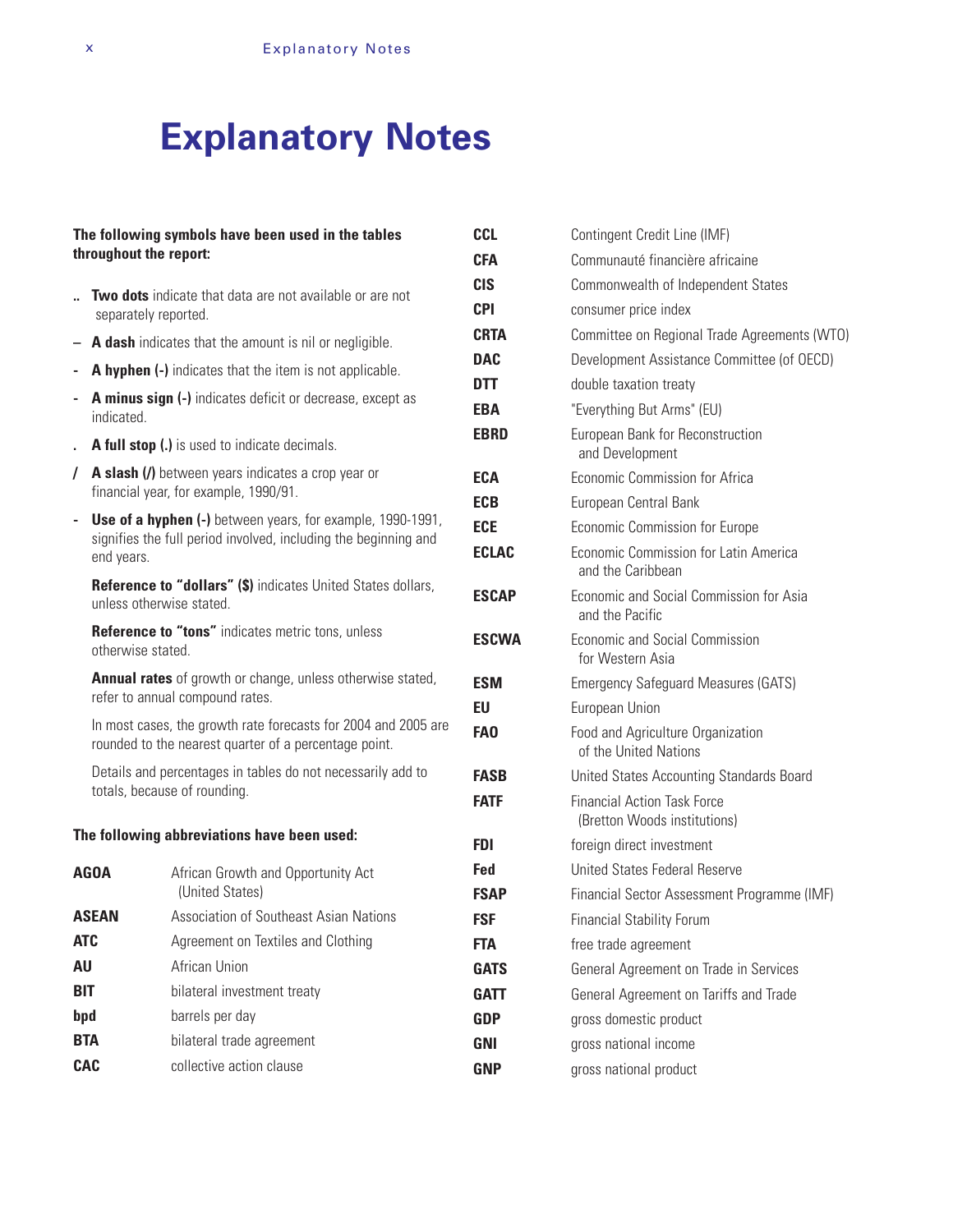| <b>GSP</b>       | Generalized System of Preferences                                                                | <b>NYMEX</b>        | New York Mercantile Exchange                                                            |
|------------------|--------------------------------------------------------------------------------------------------|---------------------|-----------------------------------------------------------------------------------------|
| <b>GWP</b>       | gross world product                                                                              | <b>ODA</b>          | official development assistance                                                         |
| <b>HICP</b>      | Harmonized Index of Consumer Prices                                                              | <b>OECD</b>         | Organization for Economic Cooperation                                                   |
| <b>HIPC</b>      | heavily indebted poor countries                                                                  |                     | and Development                                                                         |
| <b>IASB</b>      | International Accounting Standards Board                                                         | <b>OPEC</b>         | Organization of the Petroleum Exporting Countries                                       |
| <b>IBRD</b>      | International Bank for Reconstruction                                                            | pb                  | per barrel                                                                              |
|                  | and Development                                                                                  | <b>PPP</b>          | purchasing power parity                                                                 |
| <b>ICAC</b>      | International Cotton Advisory Committee                                                          | <b>PRGF</b>         | Poverty Reduction and Growth Facility (IMF)                                             |
| IC <sub>0</sub>  | International Coffee Organization                                                                | <b>Project LINK</b> | international collaborative research group for                                          |
| <b>ICT</b>       | information and communication technologies                                                       |                     | econometric modelling, coordinated jointly<br>by the Economic Monitoring and Assessment |
| <b>IDA</b>       | International Development Association                                                            |                     | Unit of the United Nations Secretariat, and                                             |
| IF               | Integrated Framework for Trade-related Technical<br>Assistance for the Least Developed Countries | <b>PRSPs</b>        | the University of Toronto<br><b>Poverty Reduction Strategy Papers</b>                   |
| <b>IFAC</b>      | International Federation of Accountants                                                          |                     | (IMF and World Bank)                                                                    |
| <b>IFC</b>       | International Finance Corporation                                                                | <b>PTA</b>          | preferential trade agreement                                                            |
| <b>IFRS</b>      | International Financial Reporting Standards                                                      | <b>R&amp;D</b>      | research and development                                                                |
| <b>IMF</b><br>IT | International Monetary Fund<br>information technology                                            | <b>ROSCs</b>        | Reports on the Observance of Standards and<br>Codes (Bretton Woods institutions)        |
| <b>ITCB</b>      | International Textiles and Clothing Bureau                                                       | <b>RTA</b>          | regional trade agreement                                                                |
| <b>JITAP</b>     | Joint Integrated Technical Assistance Programme                                                  | <b>SARS</b>         | severe acute respiratory syndrome                                                       |
| <b>LDCs</b>      | least developed countries                                                                        | <b>SDT</b>          | special and differential treatment                                                      |
| Liffe            | London International Financial                                                                   | <b>SGP</b>          | Stability and Growth Pact                                                               |
|                  | Futures and Options Exchange                                                                     | <b>SIDS</b>         | small island developing States                                                          |
| <b>LME</b>       | London Metal Exchange                                                                            | <b>SOEs</b>         | State-owned enterprises                                                                 |
| M&As             | mergers and acquisitions                                                                         | <b>TNCs</b>         | transnational corporations                                                              |
| mbd              | millions of barrels per day                                                                      | <b>UN/DESA</b>      | Department of Economic and Social Affairs                                               |
| <b>MCA</b>       | Millennium Challenge Account (United States)                                                     |                     | of the United Nations Secretariat                                                       |
| <b>MCC</b>       | Millennium Challenge Corporation (United States)                                                 | <b>UNCITRAL</b>     | United Nations Commission on<br>International Trade Law                                 |
| <b>MFA</b>       | Multifibre Arrangement                                                                           | <b>UNCTAD</b>       | United Nations Conference on                                                            |
| <b>MT</b>        | metric tons                                                                                      |                     | Trade and Development                                                                   |
| <b>NAMA</b>      | non-agricultural market access                                                                   | <b>UNU</b>          | <b>United Nations University</b>                                                        |
| <b>NNP</b>       | net national product                                                                             | <b>VERS</b>         | voluntary export restraints                                                             |
| <b>NPV</b>       | net present value                                                                                | <b>WIDER</b>        | World Institute for Development                                                         |
| <b>NTB</b>       | non-tariff barriers                                                                              |                     | Economics Research (UNU)                                                                |
| <b>NYBOT</b>     | New York Board of Trade                                                                          | WT0                 | World Trade Organization                                                                |
|                  |                                                                                                  |                     |                                                                                         |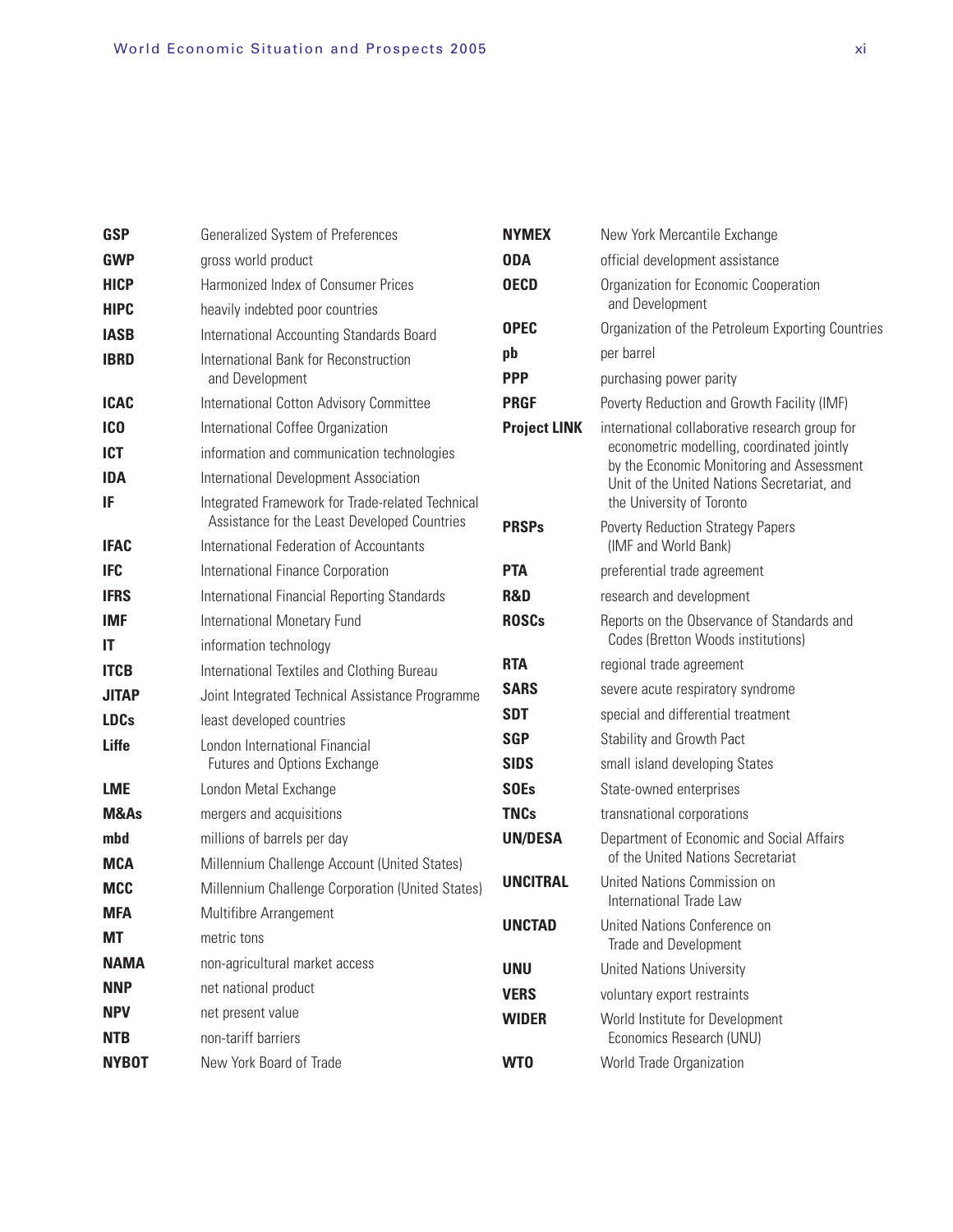The designations employed and the presentation of the material in this publication do not imply the expression of any opinion whatsoever on the part of the United Nations Secretariat concerning the legal status of any country, territory, city or area or of its authorities, or concerning the delimitation of its frontiers or boundaries.

The term "country" as used in the text of this report also refers, as appropriate, to territories or areas.

#### **For analytical purposes, the following country groupings and subgroupings have been used:**

#### Developed economies (developed market economies):

Europe, excluding the European transition economies Canada and the United States of America Japan, Australia and New Zealand.

Major developed economies (the Group of Seven):

Canada, France, Germany, Italy, Japan, United Kingdom of Great Britain and Northern Ireland, United States of America.

#### European Union:

Austria, Belgium, Cyprus, Czech Republic, Denmark, Estonia, Finland, France, Germany, Greece, Hungary, Ireland, Italy, Latvia, Lithuania, Luxembourg, Malta, Netherlands, Poland, Portugal, Slovakia, Slovenia, Spain, Sweden, United Kingdom of Great Britain and Northern Ireland.

#### Economies in transition:

#### Southern and Eastern Europe

Albania, Bulgaria, Croatia, Romania, Serbia and Montenegro, The former Yugoslav Republic of Macedonia.

#### Commonwealth of Independent States (CIS)

Armenia, Azerbaijan, Belarus, Georgia, Kazakhstan, Kyrgyzstan, Republic of Moldova, Russian Federation, Tajikistan, Turkmenistan, Ukraine, Uzbekistan.

#### Developing economies:

#### Africa

Asia and the Pacific (excluding Japan, Australia, New Zealand and the member States of CIS in Asia).

Latin America and the Caribbean.

#### Subgroupings of Asia and the Pacific:

#### Western Asia:

Bahrain, Iraq, Israel, Jordan, Kuwait, Lebanon, Oman, Qatar, Saudi Arabia, Syrian Arab Republic, Turkey, United Arab Emirates, Yemen.

#### East and South Asia:

All other developing economies in Asia and the Pacific (including China, unless listed separately). This group has in some cases been subdivided into:

#### China

South Asia: Bangladesh, India, Iran (Islamic Republic of), Nepal, Pakistan, Sri Lanka.

East Asia: all other developing economies in Asia and the Pacific.

#### Subgrouping of Africa:

Sub-Saharan Africa, excluding Nigeria and South Africa (commonly contracted to "sub-Saharan Africa"):

All of Africa except Algeria, Egypt, Libyan Arab Jamahiriya, Morocco, Nigeria, South Africa, Tunisia.

#### **For particular analyses, developing countries have been subdivided into the following groups:**

#### Oil-exporting countries:

Algeria, Angola, Bahrain, Bolivia, Brunei Darussalam, Cameroon, Colombia, Congo, Ecuador, Egypt, Gabon, Indonesia, Iran (Islamic Republic of), Iraq, Kuwait, Libyan Arab Jamahiriya, Mexico, Nigeria, Oman, Qatar, Saudi Arabia, Syrian Arab Republic, Trinidad and Tobago, United Arab Emirates, Venezuela, Viet Nam.

#### Oil-importing countries:

All other developing countries.

#### Least developed countries:

Afghanistan, Angola, Bangladesh, Benin, Bhutan, Burkina Faso, Burundi, Cambodia, Cape Verde, Central African Republic, Chad, Comoros, Democratic Republic of the Congo, Djibouti, Equatorial Guinea, Eritrea, Ethiopia, Gambia, Guinea, Guinea-Bissau, Haiti, Kiribati, Lao People's Democratic Republic, Lesotho, Liberia, Madagascar, Malawi, Maldives, Mali, Mauritania, Mozambique, Myanmar, Nepal, Niger, Rwanda, Samoa, Sao Tome and Principe, Senegal, Sierra Leone, Solomon Islands, Somalia, Sudan, Timor-Leste, Togo, Tuvalu, Uganda, United Republic of Tanzania, Vanuatu, Yemen, Zambia.

#### Landlocked developing countries:

Afghanistan, Armenia, Azerbaijan, Bhutan, Bolivia, Botswana, Burkina Faso, Burundi, Central African Republic, Chad, Ethiopia, Kazakhstan, Kyrgyzstan, Lao People's Democratic Republic, Lesotho, Malawi, Mali, Mongolia, Nepal, Niger, Paraguay, Rwanda, Swaziland, Tajikistan, The former Yugoslav Republic of Macedonia, Turkmenistan, Uganda, Uzbekistan, Zambia, Zimbabwe.

#### Small island developing States:

Antigua and Barbuda, Bahamas, Bahrain, Barbados, Belize, Cape Verde, Comoros, Cook Islands, Cuba, Cyprus, Dominica, Dominican Republic, Fiji, Grenada, Guinea-Bissau, Guyana, Haiti, Jamaica, Kiribati, Maldives, Malta, Marshall Islands, Mauritius, Micronesia (Federated States of), Nauru, Niue, Palau, Papua New Guinea, Saint Kitts and Nevis, Saint Lucia, Samoa, Sao Tome and Principe, Seychelles, Singapore, Solomon Islands, Saint Vincent and the Grenadines, Suriname, Tonga, Trinidad and Tobago, Tuvalu, Vanuatu.

#### Heavily Indebted Poor Countries:

Angola, Benin, Bolivia, Burkina Faso, Burundi, Cameroon, Central African Republic, Chad, Comoros, Congo, Côte d'Ivoire, Democratic Republic of the Congo, Ethiopia, Gambia, Ghana, Guinea, Guinea-Bissau, Guyana, Honduras, Kenya, Lao People's Democratic Republic, Liberia, Madagascar, Malawi, Mali, Mauritania, Mozambique, Myanmar, Nicaragua, Niger, Rwanda, Sao Tome and Principe, Senegal, Sierra Leone, Somalia, Sudan, Togo, Uganda, United Republic of Tanzania, Viet Nam, Zambia.

The designation of country groups in the text and the tables is intended solely for statistical or analytical convenience and does not necessarily express a judgement about the stage reached by a particular country or area in the development process.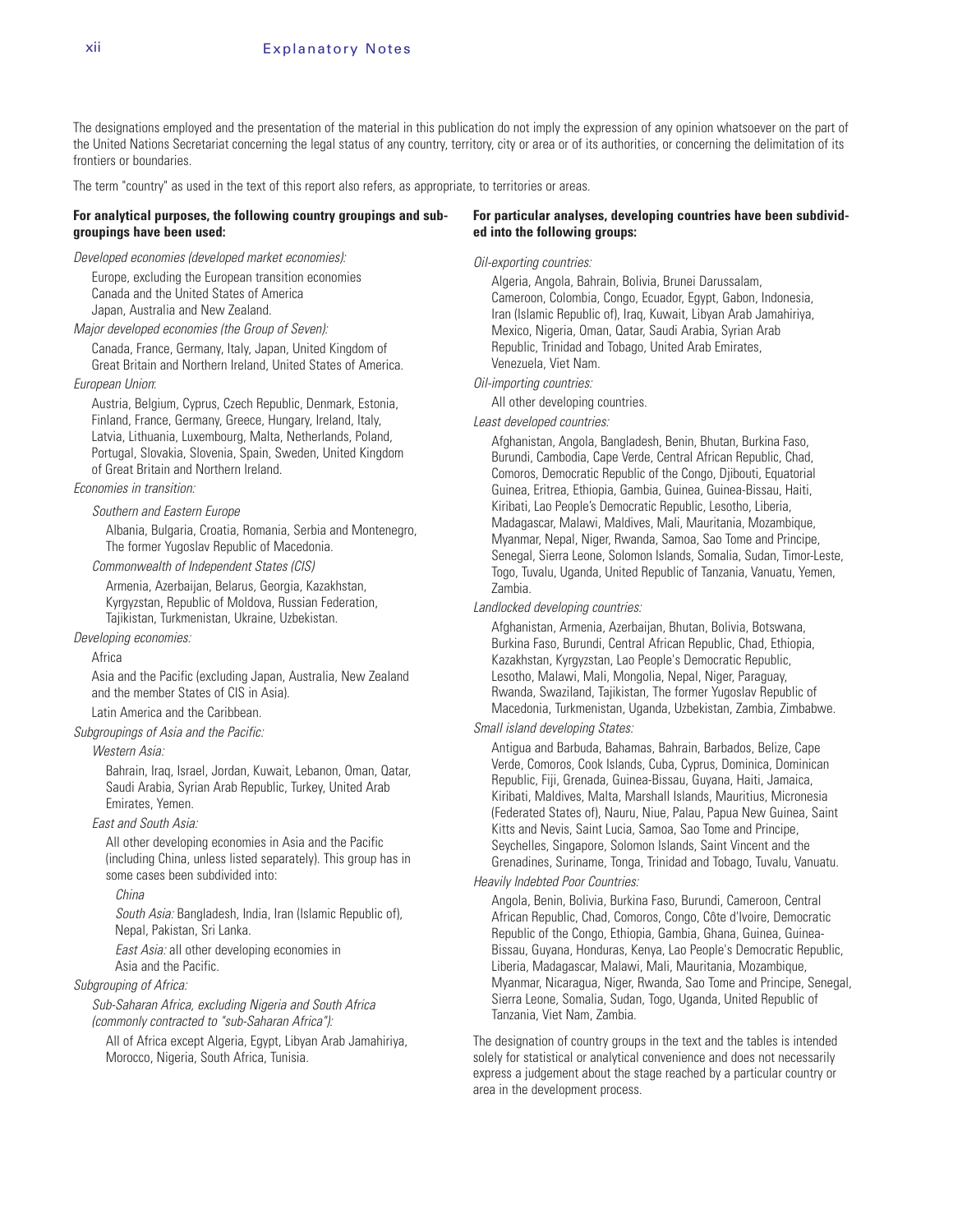## Chapter I **Global outlook**

With no major shocks, global economic growth is expected to slow to  $3\frac{1}{4}$  per cent in 2005, following an increase of 4 per cent in 2004 (see table I.1). World economic activity continues to follow a largely cyclical pattern, with a strong upturn in late 2003 and the first half of 2004 resulting in some major economies moving closer to full capacity utilization. This has given rise to a number of developments that are likely to cause global growth to slow towards its current longer-term potential.

With recovery having been secured in most countries, policy stimuli are being gradually withdrawn, amplifying the deceleration. Monetary policy is being slowly tightened worldwide. Many countries, including several of the largest, have fiscal deficits that are widely regarded as excessive; efforts to reduce them will have a moderating effect on growth. These policy actions will be particularly pertinent in the United States, dampening growth in that country and reducing the impetus that it has provided as one of the engines of growth for the world economy. Elsewhere, actions have been taken to bring the economic expansion in China to a more sustainable rate, although the anticipated deceleration is modest. Finally, high global growth has manifested itself in increased prices for oil and many other commodities. Experience shows that the net effect of higher oil prices is a reduction in global growth but developments in 2003 and 2004 suggest that higher non-oil commodity prices may, on balance, have a positive effect on global demand (see below).

Despite these downward pressures, underlying global economic conditions remain sound and global growth is expected to moderate, not to suffer a reversal. The immediate challenge facing policy makers is to achieve the maximum long-term sustainable rate of growth without precipitating overheating or some other form of reversal. Over the longer term, the task is to raise the maximum sustainable rate of growth, particularly in the poorest countries and regions where it is lagging.

The world economy weathered a number of largely unanticipated and potentially adverse economic shocks in 2004, as well as the tsunami in Asia at the end of the year, whereas some major potential threats to global economic stability failed to materialize. The largest economic shock was the increase in oil prices by almost 60 per cent in the first ten months, before easing towards the end of the year. A second shock was the continuing change in exchange rates among the major currencies, with the euro and yen appreciating by a further 14 per cent and 11 per cent, respectively, against the dollar between May and December. Thirdly, the prices of many non-oil commodities increased in 2004, albeit not to the extent of oil prices.

These three shocks had partially offsetting effects for most countries: often, one or two shocks had adverse effects but the other(s) were beneficial. For example, the impact of higher dollar oil prices was countered by currency appreciation against the dollar in some cases and, for non-oil commodity producing countries, by higher prices for their exports. Higher non-oil commodity prices largely involve a transfer of resources to poor countries which are likely to have a higher propensity to consume than many of the importing countries. Moreover, none of the three shocks caused the respective prices to hit new records: the real price of oil did not reach its level of the 1970s, the improvement in non-oil commodity prices did little to make up for the downward trend since 1980 (see figure I.1) and the value of the dollar, in terms of the other major currencies or in trade-weighted terms,

Higher global growth in 2004 will moderate in 2005

Economic shocks had only a limited impact in 2004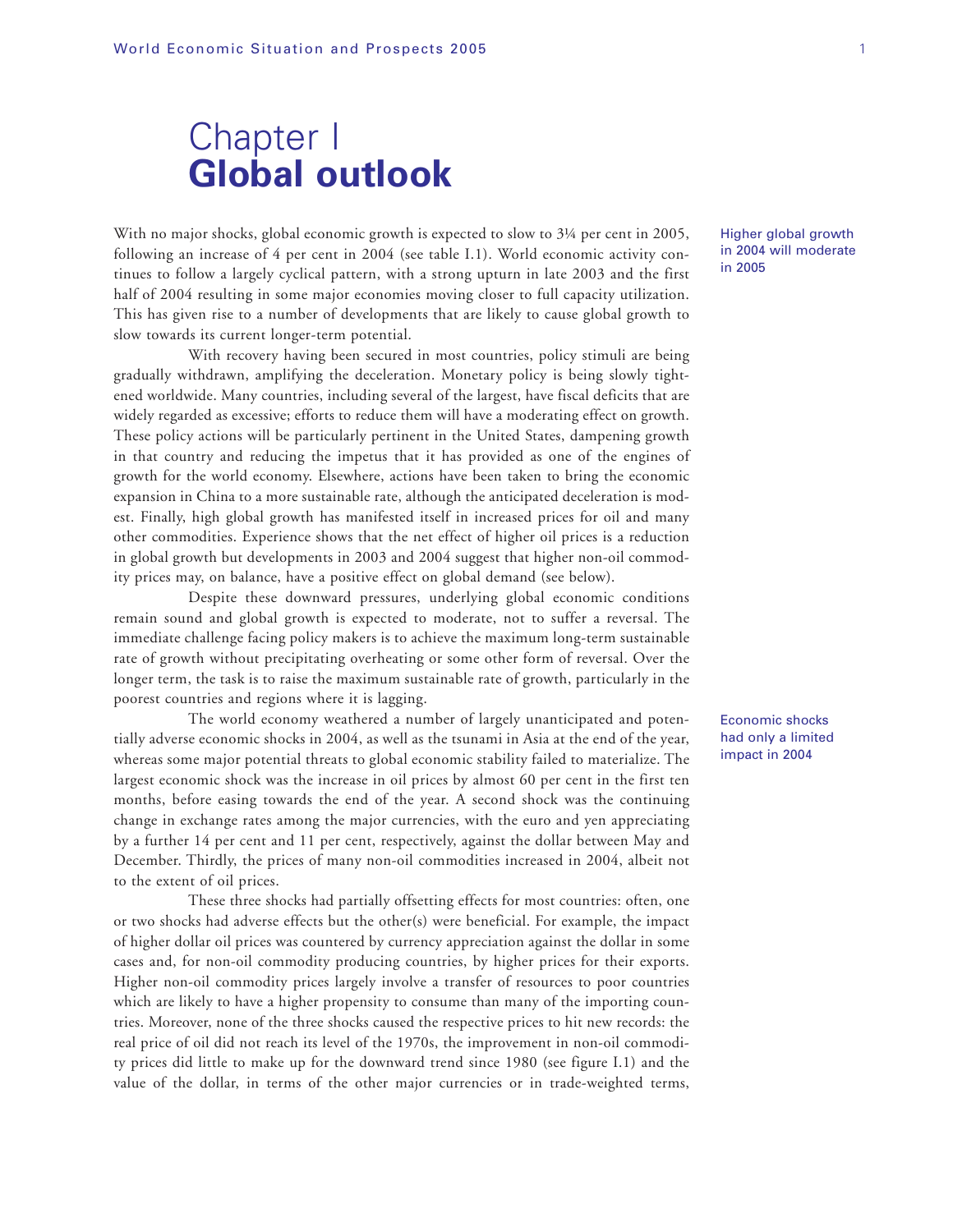Table I.1. **Growth of world output and trade, 1995-2005**

| Annual percentage change                                                                                                                      |                                        |                                        |                                        |                                        |                                           |                                        |                                           |                                           |                                        |                                        |                                                                                   |
|-----------------------------------------------------------------------------------------------------------------------------------------------|----------------------------------------|----------------------------------------|----------------------------------------|----------------------------------------|-------------------------------------------|----------------------------------------|-------------------------------------------|-------------------------------------------|----------------------------------------|----------------------------------------|-----------------------------------------------------------------------------------|
|                                                                                                                                               | 1995                                   | 1996                                   | 1997                                   | 1998                                   | 1999                                      | 2000                                   | 2001                                      | 2002                                      | 2003 <sup>a</sup>                      | 2004 <sup>b</sup>                      | 2005 <sup>b</sup>                                                                 |
| World output <sup>c</sup><br>of which:                                                                                                        | 2.8                                    | 3.4                                    | 3.7                                    | 2.4                                    | 3.1                                       | 4.0                                    | 1.3                                       | 1.9                                       | 2.8                                    | 4.0                                    | $3\frac{1}{4}$                                                                    |
| <b>Developed economies</b><br>North America<br>Western Europe<br>Asia and Oceania <sup>d</sup>                                                | 2.4<br>2.5<br>2.5<br>2.0               | 2.9<br>3.6<br>1.8<br>3.5               | 3.3<br>4.5<br>2.6<br>2.0               | 2.6<br>4.2<br>2.9<br>$-0.7$            | 3.0<br>4.5<br>2.8<br>0.5                  | 3.5<br>3.8<br>3.5<br>2.8               | 1.0<br>0.6<br>1.6<br>0.6                  | 1.4<br>2.3<br>1.1<br>0.0                  | 2.2<br>3.0<br>1.1<br>2.5               | 3.4<br>4.1<br>2.3<br>3.6               | $2\frac{1}{2}$<br>3<br>$2\frac{1}{4}$<br>2                                        |
| Economies in transition                                                                                                                       | $-3.3$                                 | $-2.5$                                 | 0.9                                    | $-3.3$                                 | 3.9                                       | 8.3                                    | 5.7                                       | 5.0                                       | 7.0                                    | 7.1                                    | 6                                                                                 |
| Southern and<br><b>Eastern Europe</b>                                                                                                         | 7.3                                    | 2.9                                    | $-1.0$                                 | 0.2                                    | $-2.3$                                    | 3.7                                    | 5.0                                       | 4.8                                       | 4.2                                    | 5.8                                    | 43/4                                                                              |
| Commonwealth of<br><b>Independent States</b>                                                                                                  | $-5.2$                                 | $-3.7$                                 | 1.4                                    | $-4.0$                                 | 5.4                                       | 9.3                                    | 5.9                                       | 5.1                                       | 7.6                                    | 7.3                                    | 6                                                                                 |
| <b>Developing economies</b><br>Africa<br>East Asia<br>South Asia<br>Western Asia<br>Latin America<br>and the Caribbean                        | 4.7<br>3.1<br>8.6<br>6.0<br>4.1<br>0.5 | 5.8<br>5.3<br>7.7<br>5.9<br>4.9<br>3.9 | 5.4<br>3.4<br>6.5<br>4.5<br>4.1<br>5.3 | 2.0<br>3.0<br>0.4<br>4.9<br>2.7<br>2.4 | 3.6<br>3.1<br>6.4<br>5.5<br>$-0.7$<br>1.1 | 5.7<br>3.3<br>7.7<br>5.2<br>5.5<br>4.1 | 2.4<br>3.4<br>3.8<br>4.7<br>$-1.3$<br>0.5 | 3.4<br>3.1<br>6.1<br>4.5<br>2.5<br>$-0.4$ | 4.6<br>4.0<br>6.0<br>6.7<br>5.0<br>1.7 | 6.2<br>4.5<br>7.2<br>6.3<br>5.5<br>5.4 | $5\frac{1}{2}$<br>43/4<br>$6\frac{1}{2}$<br>$6\frac{1}{4}$<br>$4\frac{1}{2}$<br>4 |
| Other groupings<br>Landlocked developing<br>countries<br>Least developed countries<br>Small island<br>developing States<br>Sub-Saharan Africa | 0.6<br>5.5<br>5.8<br>4.9               | 4.1<br>5.7<br>5.9<br>5.8               | 4.0<br>5.0<br>5.3<br>4.4               | 2.6<br>4.5<br>1.9<br>4.0               | 3.5<br>4.5<br>5.5<br>3.1                  | 4.2<br>4.7<br>7.7<br>2.6               | 5.0<br>5.1<br>0.3<br>3.3                  | 4.4<br>4.9<br>2.2<br>3.6                  | 4.0<br>4.1<br>1.7<br>2.9               | 5.9<br>5.2<br>5.3<br>5.5               | 53/4<br>$5\frac{1}{2}$<br>$4\frac{1}{2}$<br>53/4                                  |
| Memo item:<br>World trade<br>World output growth<br>with PPP-based weights <sup>e</sup>                                                       | 8.6<br>3.5                             | 5.5<br>4.0                             | 9.2<br>4.2                             | 3.3<br>2.6                             | 5.2<br>3.6                                | 11.5<br>4.6                            | $-0.9$<br>2.3                             | 2.5<br>2.8                                | 6.2<br>3.8                             | 10.6<br>5.0                            | 8<br>$4\frac{1}{4}$                                                               |

**Source:** Department of Economic and Social Affairs of the United Nations Secretariat (UN/DESA).

**a** Partly estimated.

**b** Forecasts, based in part on Project LINK, an international collaborative research group for econometric modelling, coordinated jointly by the Economic Monitoring and Assessment Unit of the United Nations Secretariat, and the University of Toronto.

**c** Calculated as a weighted average of individual country growth rates of gross domestic product (GDP), where weights are based on GDP in 2000 prices and exchange rates.

**d** Japan, Australia and New Zealand.

**e** Employing an alternative scheme for weighting national growth rates of GDP, based on purchasing power parity (PPP) conversions of national currency GDP into international dollars (see introduction to annex: statistical tables).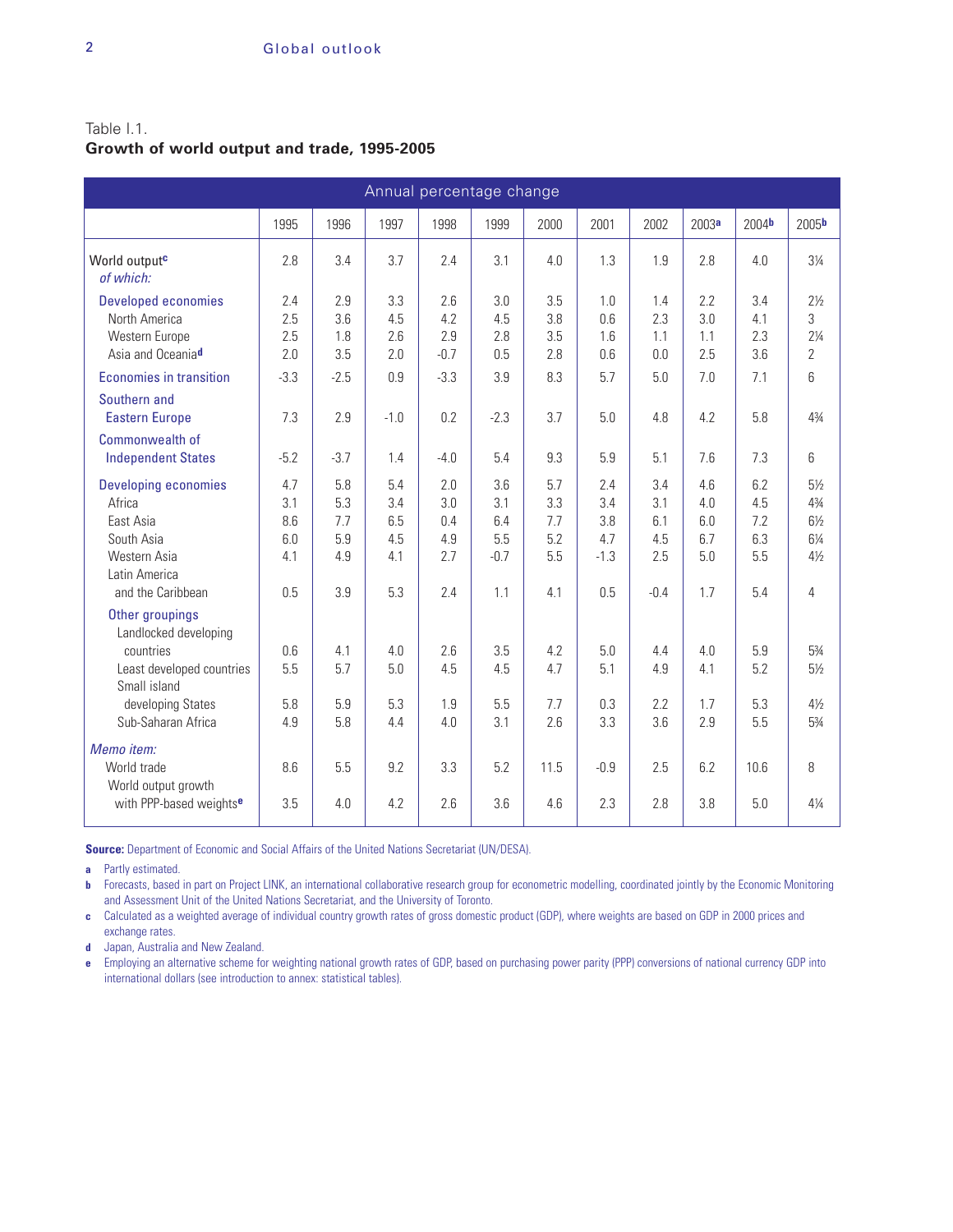

#### Figure I.1. **Non-fuel commodity price indices, 1970-2003 (2000 = 100)**

remained above earlier lows. Despite offsetting effects and their limited magnitude, the achievement of high and widespread economic growth in the context of these changes in a number of key international prices suggests an increased ability and capacity to accommodate such shocks. In particular, the shocks had few immediate second-round effects, such as transmission into accelerating inflation and consequent pressure to tighten domestic policies. An improved degree of macroeconomic stability in most countries, both developed and developing, were one reason for increased resilience to the shocks.

Although confronted with these unforeseen shocks, the world economy did not encounter the full impact of the major downside risks that were identified at the beginning of 2004. Continued security concerns were among the factors that affected the price of oil, but otherwise fears of major new adverse geopolitical developments failed to materialize during the year. Similarly, there was no major international economic disruption as a result of the prevailing global imbalances. The dollar depreciated substantially, but with no major disturbances to financial markets or national economies. The forecast for 2005 assumes that these downside risks will have no more bearing on the global economic outcome than they did in 2004. Nevertheless, these risks, particularly those posed by the global imbalances, persist and remain a potential vulnerability. It cannot be assumed that the outcome will necessarily be so benign in the future.

International trade expanded with the growth for the world economy as a whole in 2004, increasing by more than 10 per cent during the year (see table A.7). The trade of developing countries grew more rapidly than that of the developed countries, mostly because of China and India. The growth of international trade is expected to slow to 8 per cent in 2005, in tandem with the deceleration in overall economic growth. A more



**Sources:** UNCTAD, Monthly Commodity Price Bulletin; UN/DESA, Monthly Bulletin of Statistics.

**a** Non-fuel commodity price indices deflated by manu-

facture price index.

Some broader downside risks failed to materialize in 2004 but some will persist in 2005

The acceleration in international trade in 2004 will moderate in 2005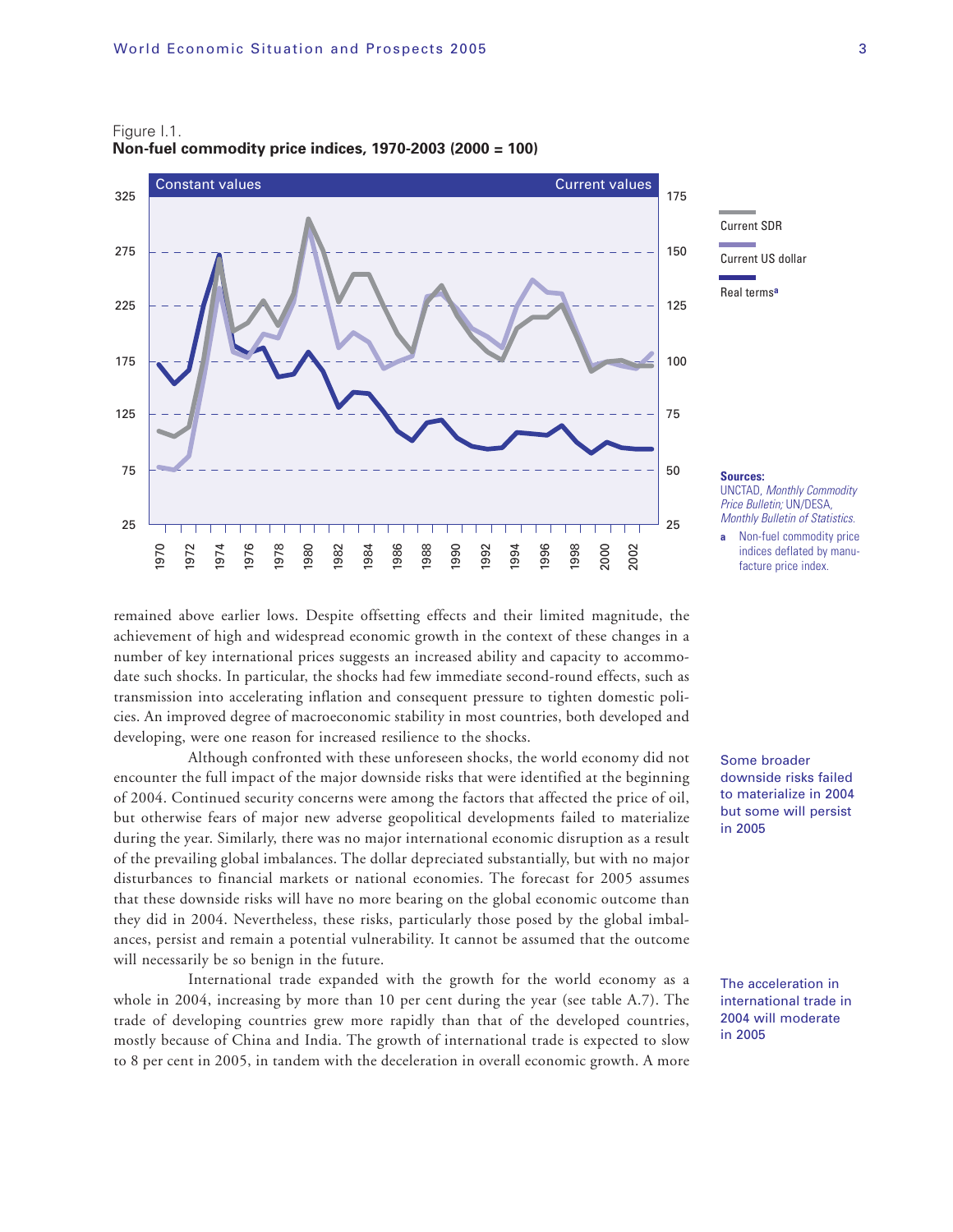Conditions for developing countries in international capital markets improved but net capital flows remained low…

> … and there was a record negative net transfer of financial resources

The global external imbalances widened in 2004, with little improvement in sight

> The dollar fell to its lowest level against the euro

substantial slowdown, for example, because of a setback in one of the major importing countries, would have correspondingly adverse effects for the world economy at large.

With no new financial crises in 2004, lending conditions improved for those countries with access to international financial markets. Despite a temporary mid-year setback, yield spreads for the sovereign bonds of emerging markets narrowed over the course of the year, reflecting the financial markets' recognition of the sounder macroeconomic situation and improved domestic economic growth in these countries. Low returns in the developed countries also prompted greater interest in investment in developing countries.

There were successful bond issuances by a few developing countries during the year and, for a somewhat larger group of countries, a reversal of the three-year decline in foreign direct investment (FDI) flows. Nevertheless, the net supply of capital to developing countries declined in 2004 because of net repayments of debt. In some cases, this involved scheduled repayments of earlier crisis-related and other loans from the international financial institutions but, with more favourable conditions in financial markets and diminished needs for balance-of-payments financing, a few countries were in a position to reduce and restructure their private sector external debt. For the poorest countries, previous increases in official development assistance (ODA) commitments began to be translated into disbursements, although such resources continue to fall far short of needs in both quantity and effectiveness in most instances.

When other financial payments and receipts are taken into account, the result was the seventh consecutive year of an increasing net transfer of resources out of developing countries, to a record level of over \$300 billion. Except for sub-Saharan Africa (where the transfer was almost nil), all developing regions, as well as the economies in transition, experienced a negative net transfer.

A negative net transfer may comprise both negative and positive elements. In the past, it has often reflected the need to use domestic resources in order to make payments on external debt and other foreign liabilities, thus involving a compression of domestic demand and a slowdown in economic growth. On this occasion, part of the negative net transfer had more positive connotations for many developing countries: it reflected strong domestic growth and the fact that export revenues exceeded import expenditures; this allowed the countries concerned to use their surpluses either to reduce their foreign debt or to accumulate foreign reserves as a precaution against future balanceof-payments difficulties.

The global external imbalances widened further in 2004, with the United States merchandise trade deficit increasing from some \$550 billion in 2003 to more than \$650 billion, or above 5 per cent of gross domestic product (GDP). Both price and quantity effects contributed to the deterioration. Because the determinants of United States trade flows are unlikely to change in the short term, the country's trade balance is projected to widen further in 2005 and beyond unless there is a change in policy or a major market correction.

Reacting to the positive development of improved global economic growth and the negative development of a burgeoning United States external imbalance (see below), foreign exchange markets were volatile in 2004, with a continuation of the three-year downward trend in the value of the dollar punctuated by periodic, but partial, rebounds. Overall, the dollar reached new lows against the euro (see figure I.2). Forces pushing the dollar down included the United States current-account deficit, fed in part by the fiscal deficit, periodic worries over the durability of the United States recovery and portfolio rebalancing by international investors, with euro-denominated holdings being increased as a share of total assets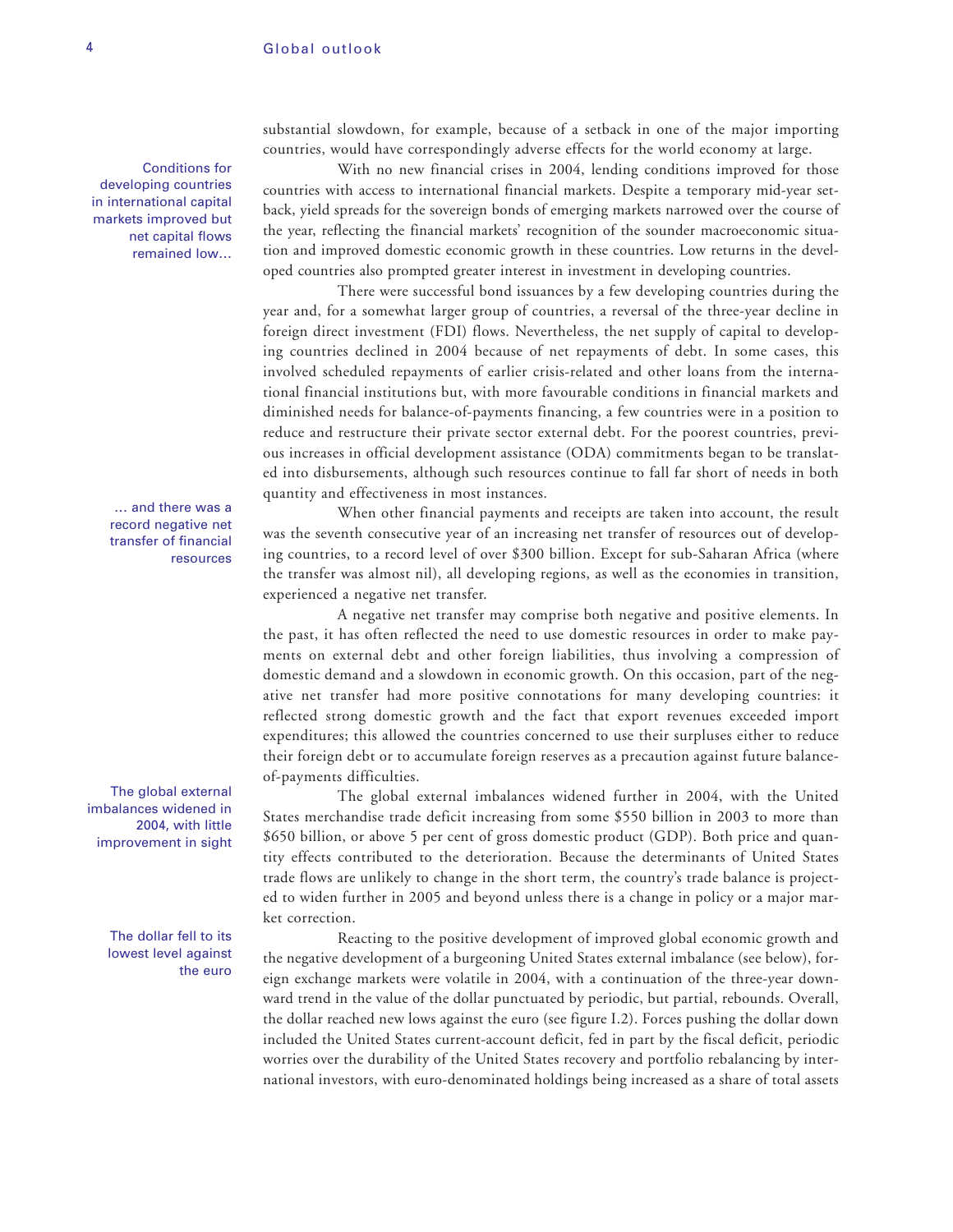Figure I.2. **Exchange rates: Euro/US dollar and Yen/US dollar, 1998-2005**



to diversify risk. However, there remained countervailing pressures in the form of stronger growth in the United States compared to both the euro zone and Japan, the narrowing and then reversal of interest rate differentials between the United States and the euro zone, and intervention by the Bank of Japan (BoJ) in foreign currency markets in an effort to dampen the yen's appreciation. These opposing forces resulted in occasional brief appreciation of the dollar against the backdrop of decline, but the seemingly intractable nature of the United States twin deficits suggests continuing dollar weakness. The present forecast is based on the assumption that the exchange rates among the major currencies will stabilize at approximately the levels prevailing at the beginning of 2005 but, for reasons explored below, there is a risk that the dollar will decline further. This could pose difficulties for all other countries, notably those whose currencies float against the dollar.

Assuming its countercyclical role, macroeconomic policy stimulus was reduced as the recovery gained momentum in 2004. In the first instance, many central banks began to raise interest rates, gradually reversing the monetary easing that they had adopted following the slowdown in 2001. Nevertheless, the process was incremental since policy makers recognized the fragility of the recovery in some countries. In the United States, for example, the Federal Reserve (Fed) raised the Federal Funds rate five times in the second half of 2004, albeit by a total of only 125 basis points. The exceptions to the upward trend were the BoJ and the European Central Bank (ECB), as the recovery in these economies was regarded as weak and growth as below potential. Since interest rates are still at historical lows, the tightening initiated in some countries is expected to continue in 2005. However, the BoJ is expected to maintain its zero-interest rate in 2005, while the ECB will have to decide whether to delay tightening monetary policy if the appreciation of the euro threatens the recovery or if the recovery otherwise continues to be weak.

UN/DESA, based on Project

Policy stimulus is being reduced in many developed countries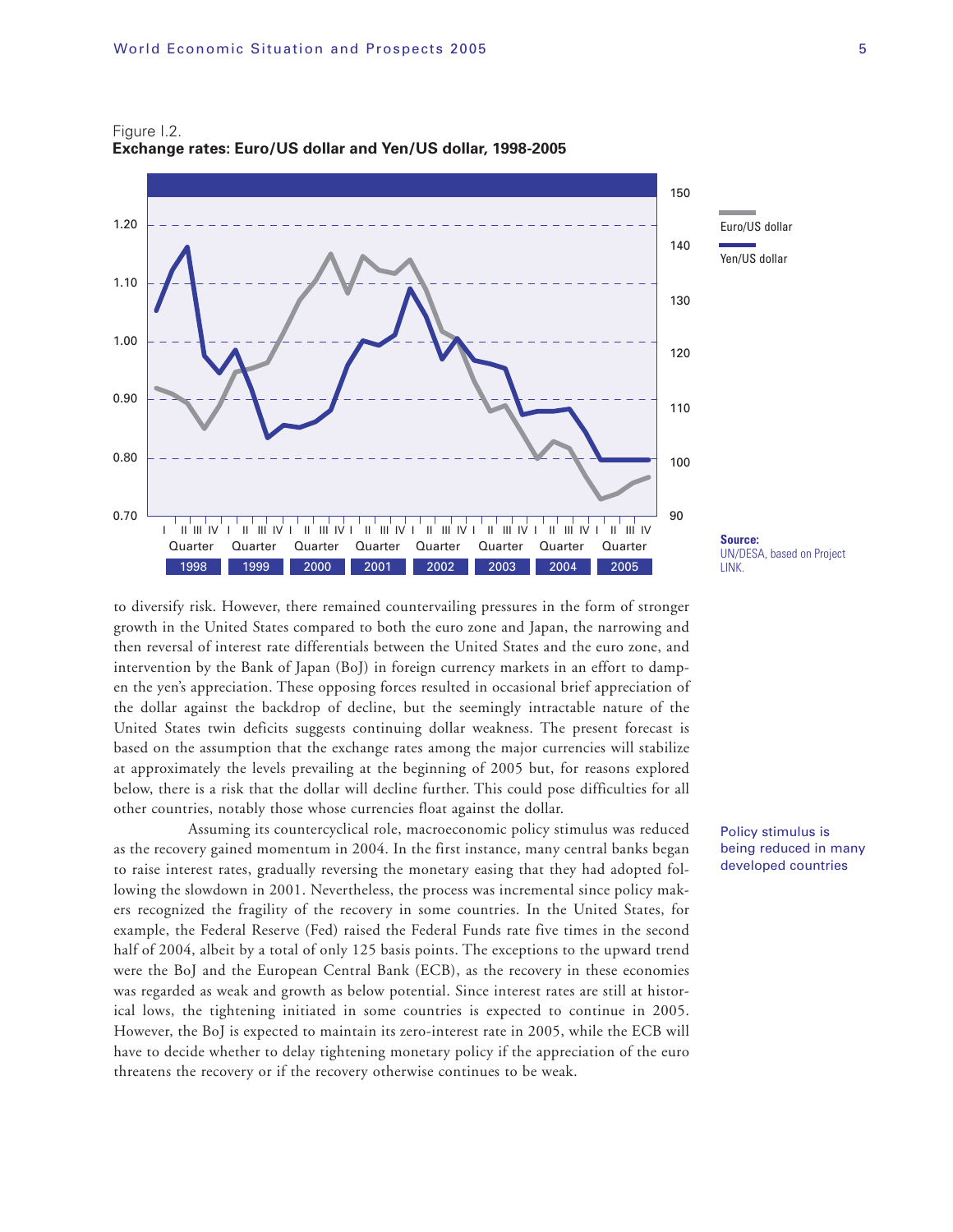Monetary policy in most developing countries will remain broadly accommodative

Globally, domestic demand is becoming an increasingly important source of growth

The tsunami will have only a limited impact on short-run growth

> Improved global growth was widespread

The direction of monetary policy in developing economies in 2004 was mixed. Some countries tightened policy modestly in response to emerging inflationary pressures while a few other economies, such as the Republic of Korea, Hungary, South Africa and Turkey, reduced interest rates, because of either weakening growth, currency appreciation or, despite higher oil and commodity prices, diminished inflationary pressures. Unless there is a supply-side shock that raises inflation substantially, such as a further surge in oil prices, monetary policy in 2005 is expected to remain generally accommodative in most developing countries across all regions.

Domestic demand assumed an increasingly important source of improved growth in 2004 and contributed to the dynamism of international trade. Personal incomes have risen in many countries and, notwithstanding the continuing overarching global threats, consumer and business confidence has improved; private sector expenditure has risen accordingly. Greater macroeconomic stability has removed some uncertainty and contributed to improved private sector confidence, especially in a number of developing countries and economies in transition. In some key developed countries and a number of the more rapidly growing developing countries, however, the strengthening of consumer demand has been fuelled not by higher incomes but by increases in wealth in the form of higher asset prices, notably of housing but also of financial assets, and, in some cases, consumer debt. These sources of support to consumer demand are susceptible to setbacks, particularly in the face of higher interest rates.

The human toll and physical destruction of the tsunami in Asia at the end of December 2004 was unprecedented and will have human, social, environmental and developmental repercussions for years to come. From a short-term economic perspective, however, the impact will be less extensive. Output from the affected areas will be reduced, but there will be an offsetting boost from relief and reconstruction activities. Experience from lesser environmental disasters suggests that, with the necessary international support, economic recovery can be rapid so that, despite the magnitude of the disaster, it is expected to have only a limited impact on short-term growth, possibly reducing it by up to half a percentage point in the most affected countries.

### **Some key aspects of growth in 2004**

Global economic growth in 2004 was not only the highest for many years, but also unusually widespread and well balanced. All but two of the major regional groupings of countries achieved higher growth than in 2003. In the exceptional cases of the Commonwealth of Independent States (CIS) and South Asia, growth nevertheless remained above 7 per cent and 6 per cent, respectively. Even the higher price of oil did not have the discriminating effects that might have been assumed. In Latin America, with its large number of oilimporting countries, growth surged to over 5 per cent after six years of weak performance. In Africa, the impact of higher oil prices was offset for many oil-importing countries by higher non-oil commodity prices; non-oil prices rose less than oil prices, but non-oil commodities often accounted for a higher proportion of exports than oil did of imports. For its part, Asia, despite also being predominantly an oil-importing region, received an even greater stimulus than other regions from the rapid growth in China and the large increase in trade that it generated.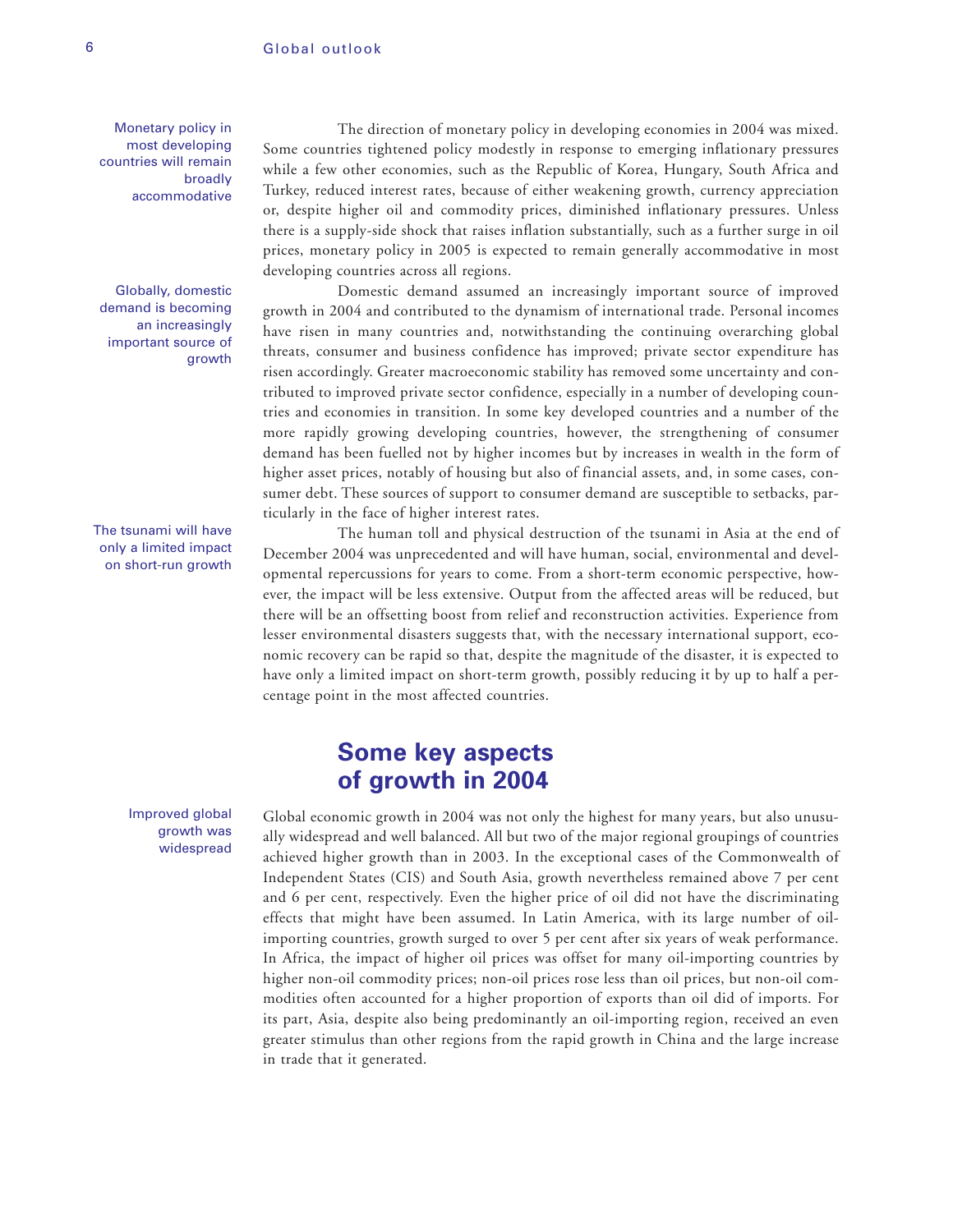The broadening of the recovery in 2004 is reflected in the fact that almost half the developing countries, accounting for over 80 per cent of the developing world's population, increased per capita output by more than 3 per cent (see table I.2). Per capita output also increased by more than 3 per cent in all the economies in transition except one.

Output per capita rose by more than 3 per cent in almost half the developing countries in 2004

#### Table I.2.

#### **Frequency of high and low growth of per capita output, 2002-2004**

|                                                 | Number of<br>countries                   |                     | Decline in GDP per capita        |                               |                                  | Growth of GDP per<br>capita exceeding 3 per cent |            |
|-------------------------------------------------|------------------------------------------|---------------------|----------------------------------|-------------------------------|----------------------------------|--------------------------------------------------|------------|
|                                                 | monitored                                | 2002                | 2003                             | 2004a                         | 2002                             | 2003                                             | 2004a      |
|                                                 |                                          |                     |                                  |                               | Number of countries              |                                                  |            |
| World<br>of which:                              | 159                                      | 38                  | 31                               | 13                            | 45                               | 56                                               | 78         |
| Developed economies                             | 33                                       | 2                   | $\sqrt{3}$                       | 0                             | $\overline{7}$                   | 7                                                | 10         |
| Economies in transition                         | 19                                       | 1                   | $\Omega$                         | $\Omega$                      | 16                               | 15                                               | 18         |
| <b>Developing countries</b><br>of which:        | 107                                      | 35                  | 28                               | 13                            | 22                               | 34                                               | 50         |
| Africa                                          | 51                                       | 15                  | 14                               | 9                             | 10                               | 15                                               | 21         |
| East Asia                                       | 13                                       | 1                   | $\overline{2}$                   | $\mathbf{1}$                  | $\overline{7}$                   | 5                                                | 10         |
| South Asia<br>Western Asia                      | 6<br>13                                  | 1<br>$\overline{7}$ | $\overline{0}$<br>$\overline{4}$ | $\mathbf 0$<br>$\overline{2}$ | $\overline{2}$<br>$\overline{2}$ | $\overline{4}$<br>6                              | 5<br>6     |
| Latin America                                   | 24                                       | 11                  | 8                                | $\mathbf{1}$                  | 1                                | 4                                                | 8          |
| Memo items:                                     |                                          |                     |                                  |                               |                                  |                                                  |            |
| Least developed countries                       | 41                                       | 13                  | 12                               | 8                             | 10                               | 11                                               | 20         |
| Sub-Saharan Africa                              | 31                                       | 9                   | 9                                | 6                             | 8                                | 8                                                | 13         |
| Landlocked developing countries                 | 26                                       | $\overline{7}$      | 6                                | 3                             | 10                               | 10                                               | 14         |
| Small Island developing States                  | 17                                       | 6                   | $\overline{7}$                   | $\overline{2}$                | $\mathbf{1}$                     | 5                                                | 5          |
|                                                 | Shareb<br>Percentage of world population |                     |                                  |                               |                                  |                                                  |            |
| <b>Developed economies</b>                      | 15.5                                     | 2.1                 | 1.6                              | 0.0                           | 0.6                              | 0.6                                              | 2.8        |
| <b>Economies in transition</b>                  | 5.6                                      | 0.1                 | 0.0                              | 0.0                           | 4.9                              | 4.7                                              | 5.3        |
| <b>Developing countries</b><br>of which:        | 78.9                                     | 8.1                 | 10.2                             | 2.3                           | 34.3                             | 55.7                                             | 64.7       |
| Africa                                          | 13.2                                     | 2.3                 | 3.0                              | 1.1                           | 2.4                              | 5.3                                              | 5.5        |
| East Asia                                       | 31.0                                     | 0.1                 | 0.9                              | 0.8                           | 28.9                             | 27.2                                             | 29.7       |
| South Asia                                      | 23.4                                     | 0.4                 | 0.0                              | 0.0                           | 1.5                              | 20.8                                             | 23.4       |
| Western Asia                                    | 2.8                                      | 1.3                 | 0.8                              | 0.3                           | 1.1                              | 1.6                                              | 1.6        |
| Latin America                                   | 8.5                                      | 4.0                 | 5.5                              | 0.1                           | 0.4                              | 0.8                                              | 4.5        |
| Memo items:                                     |                                          |                     |                                  |                               |                                  |                                                  |            |
| Least developed countries<br>Sub-Saharan Africa | 10.7<br>7.7                              | 2.0<br>1.9          | 2.9<br>2.7                       | 1.5<br>0.8                    | 3.2<br>2.4                       | 4.5<br>2.1                                       | 7.4<br>4.6 |
| Landlocked developing countries                 | 4.9                                      | 1.2                 | 1.9                              | 0.4                           | 1.4                              | 1.2                                              | 2.9        |
| Small Island developing states                  | 0.8                                      | 0.3                 | 0.4                              | 0.2                           | 0.0                              | 0.1                                              | 0.1        |
|                                                 |                                          |                     |                                  |                               |                                  |                                                  |            |

**Source:** UN/DESA, including population estimates and projections from World Population Prospects: The 2000 Revision vol. I, Comprehensive Tables and corrigendum (United Nations publication, Sales No. E.01.XIII.8 and Corr. 1).

**a** Partly estimated.

**b** Percentage of world population for 2000.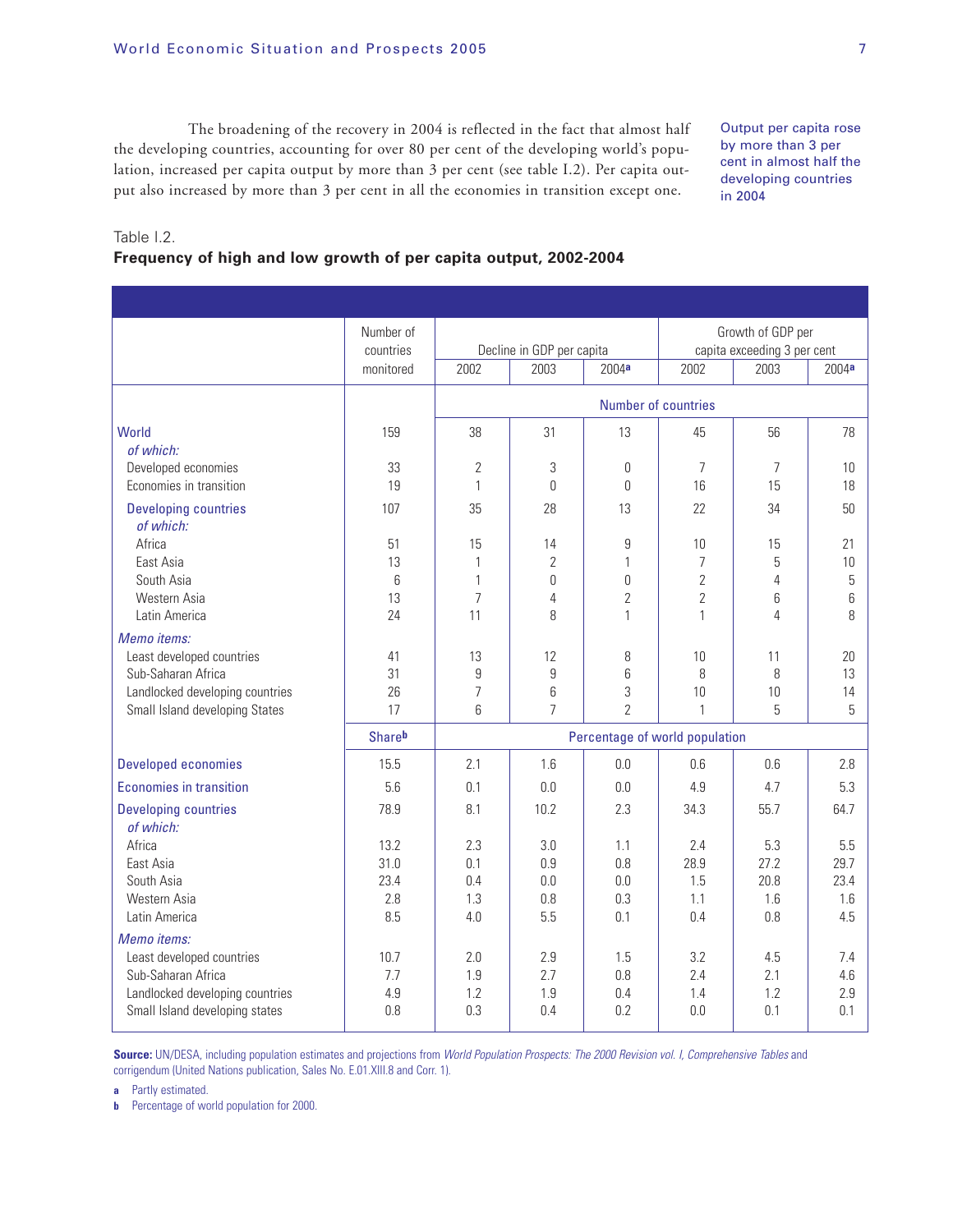Of the 107 developing countries for which data are available, per capita output fell in only 13 cases, and these countries accounted for less than 3 per cent of the population. Of these 13 countries, nine were in Africa and accounted for almost one quarter of that region's population. On the other hand, almost half the countries in Africa (but accounting for only 40 per cent of the region's population) increased per capita output by more than 3 per cent. Nevertheless, these cases demonstrate that it is possible to achieve rates of growth in Africa that, if sustained, will slowly reduce poverty in the region. In South and East Asia, only four countries, accounting for less than 3 per cent of the region's population, failed to achieve 3 per cent growth of per capita output in 2004. In Western Asia, two of the four countries that experienced a decline in per capita output in 2003 achieved positive growth in 2004, but only half the countries in the region—the same number as in 2003—increased per capita output by more than 3 per cent. By these measures, the largest turnaround in 2004 was in Latin America: in 2003, one third of the 24 countries in the region for which data are available (accounting for over 60 per cent of the region's population) experienced a decline in per capita output; in 2004, the same number of countries, accounting for over half the region's population, increased per capita output by more than 3 per cent.

Some limited gains in employment finally appear in developing countries

In developed countries, the spectre of jobless growth has not yet disappeared

The expansion of employment in developing countries has been lacklustre in recent years. Preliminary evidence suggests some improvement in 2004, but generating additional employment, particularly for lower skilled workers, remains a global challenge. Even in rapidly growing East Asia, unemployment and underemployment remain problems in several economies, but notably in such lower-income countries as Indonesia and the Philippines. In absolute terms, however, the problem remains the greatest in China where the restructuring and privatization of State-owned enterprises has converted a large amount of underemployment into unemployment. An economic slowdown in China would be to the detriment of the world economy, but those most adversely affected would be the millions of poor and unemployed in China itself. In the meantime, China's demand for raw materials contributed to the overall economic improvement in developing countries in 2004. In Latin America, for example, after several years of stagnation, this gave rise to some growth in employment. The resulting stimulus to domestic demand should help to consolidate these gains.

Despite the increase in oil revenues in Western Asia, the lag between increased public receipts from oil and their expenditure meant that employment gains were limited in 2004, but should improve from 2005 as new public programmes are initiated. Because of its heavy dependence on migrant labour, increased employment in the region has a beneficial impact, albeit modest, on labour markets elsewhere, notably in South and East Asia.

Data are not available on recent developments in labour markets in Africa, but improved growth in 2004 gives grounds for limited and cautious optimism against a backdrop of chronic structural unemployment and underemployment. Increased demand, as well as higher prices, for many of the region's commodity exports and the opening of some new trading opportunities under the European Union's (EU) "Everything But Arms" (EBA) initiative and the United States African Growth and Opportunity Act (AGOA) should have generated increased employment, albeit on a scale that is limited in relation to the magnitude of the problem.

In the developed countries, labour markets have languished despite the recovery, leading some observers to coin the term "jobless recovery". In the United States, modest increases in the employment situation finally began to improve as 2004 progressed but the rate of unemployment remains well above the levels of the late 1990s. In contrast with the United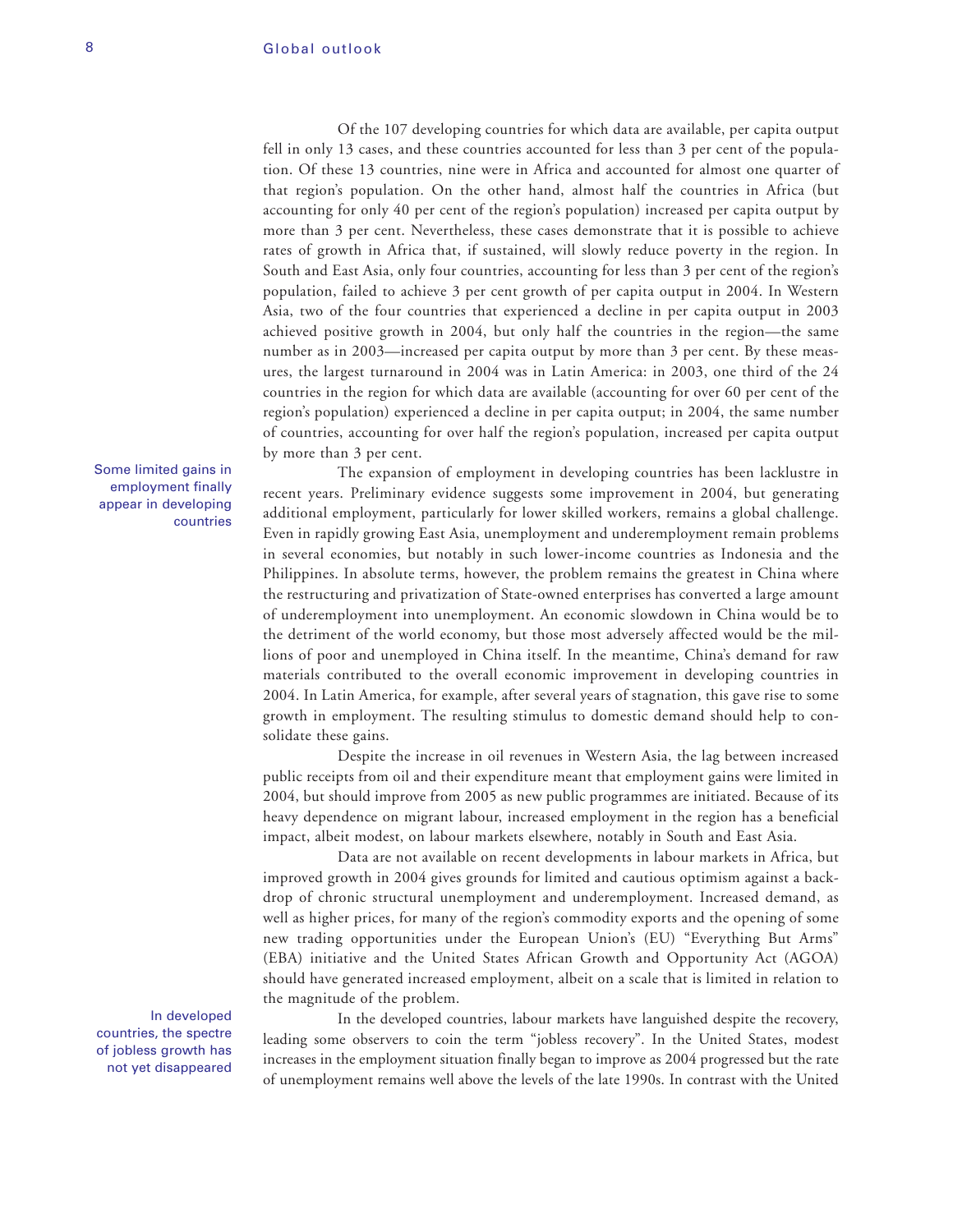States, employment in Western Europe did not decline during the slowdown, but stopped increasing in 2003, and has picked up only marginally since. In Japan, unemployment has fallen gradually since the beginning of 2003. In most of these countries, however, the situation is worse than the data indicate because the unemployment figures do not include unemployed workers who have ceased looking for work because of the weak labour market.

### **Regional performance and outlook**

The *United States* continues to be one of the main drivers of global economic growth. Its recovery continued in the first half of 2004 but slowed briefly at mid-year as consumer spending softened and exports stalled. However, there was a rebound in the third quarter and GDP for 2004 as a whole is estimated to have grown by at least 4 per cent. Consumer spending remains strong, business investment and productivity are increasing and inflation is low. Nevertheless, with interest rates moving up, fiscal stimuli waning, oil prices remaining at their increased levels and employment showing a hesitant recovery, growth in 2005 is expected to decelerate to 3 per cent.

The economic recovery in *Japan* appears to be losing momentum. Growth of domestic demand increased in early 2004 but then retreated. Reflecting the economy's continued reliance on the external sector, prospects for 2005 depend heavily on growth in China and the United States, oil prices and the global information and communication technologies (ICT) cycle, with a further appreciation of the yen posing a downside risk. The financial system is strengthening and deflation seems likely to be overcome by the end of 2005. Monetary policy remains accommodative, but the structural fiscal deficit is around 6 per cent of GDP and fiscal policy remains restrictive, with a proposal that some earlier tax cuts should be reversed.

Despite the further appreciation of their currencies and their heavy reliance on the external sector, growth in *Australia, Canada,* and *New Zealand* accelerated in 2004. Canada is expected to sustain growth of almost 3 per cent in 2005, while some moderation is expected in Australia and New Zealand. Unemployment in the latter two economies has fallen to record lows, but inflation increased and both also have external deficits of around 5 per cent of GDP.

Growth in *Western Europe* decelerated in the second half of 2004, partially as a result of higher oil prices. Growth for the year as a whole was 2.3 per cent and no improvement is expected in 2005. With the appreciation of the euro, exports, the major source of growth, have weakened, while consumer spending has remained lacklustre as a result of weaknesses and uncertainties in the labour market; business investment has shown more strength. Some improvement in employment and hence consumer demand is expected in 2005. Anticipating a recovery and, in some cases, the need to reduce deficits below the ceiling in the Stability and Growth Pact, fiscal policy is generally becoming more restrictive. Monetary policy in the euro area, on the other hand, is on hold as policy makers judge the persistence of the deceleration in the second half of the year and the consequences of the appreciation of the euro. Being more advanced in its recovery, the United Kingdom of Great Britain and Northern Ireland is a contrasting case, with policy interest rates having been raised in 2004 and some further increase expected in 2005.

In contrast with the sluggishness in the EU-15, growth in the eight *new EU members* from Central and Eastern Europe accelerated to 5 per cent in 2004 but peaked around mid-year so that some slowdown is expected in 2005. The reduced trade barriers associated with EU membership contributed to improved export growth, but domestic Strong growth in the United States is expected to moderate …

… as is the resurgence in Japan

Growth in Australia, Canada and New Zealand remains strong

Limited improvement in growth is foreseen for Western Europe

The new members of the European Union continue to grow strongly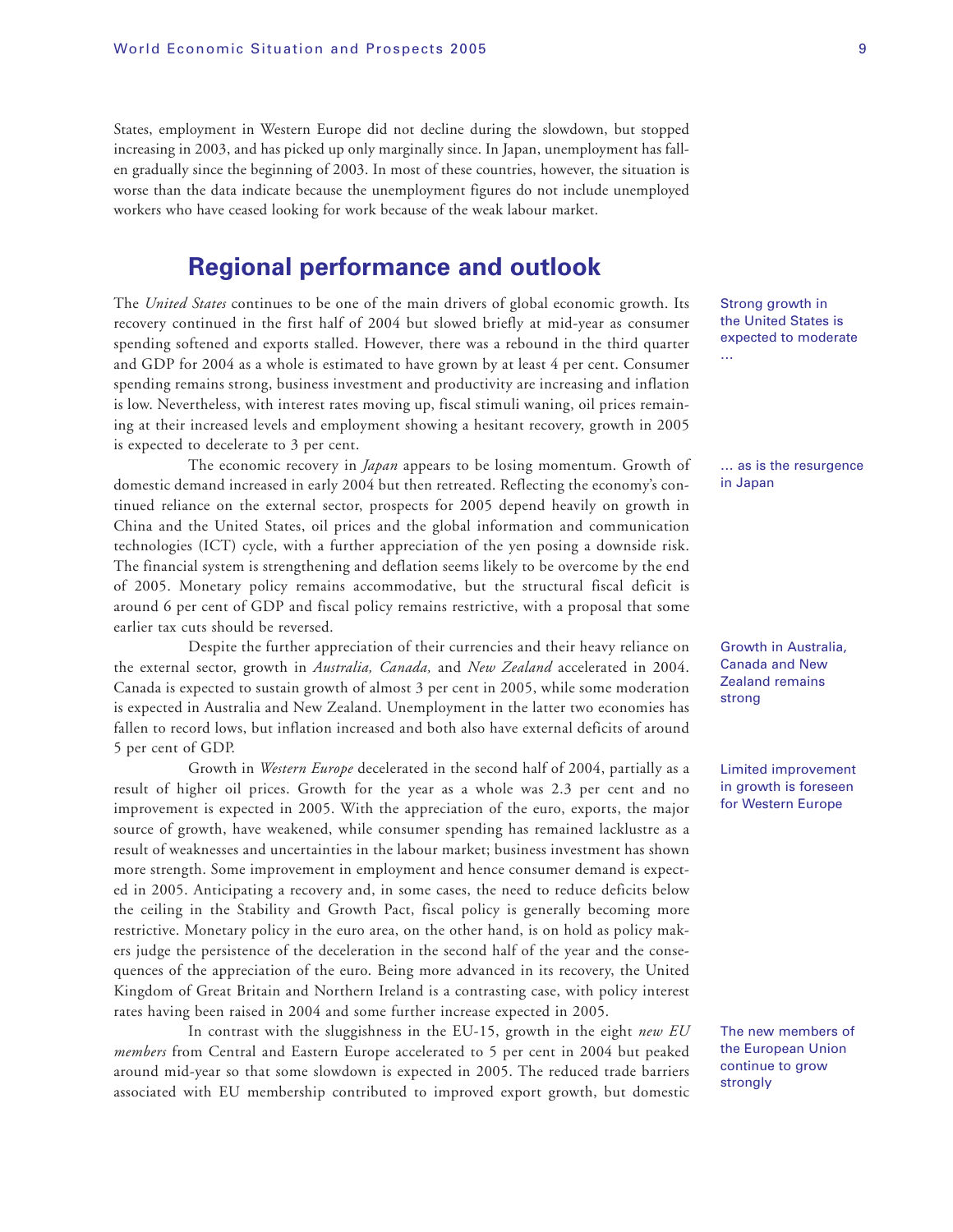Commodity-driven growth in the CIS will moderate in 2005

Growth in Africa improves but remains inadequate

Oil-importing countries share Western Asia's benefits from higher oil prices

> South Asia sustains strong growth despite setbacks

demand was also strong in most cases, stimulating imports. However, the improved growth had little impact on employment whereas EU accession had some one-time inflationary effects, reinforced by higher energy prices. Macroeconomic policies remain largely supportive of growth, but structural fiscal deficits are large and some fiscal tightening is expected in 2005. Nevertheless, economic growth is expected to be maintained, although slower growth in the EU or higher energy prices would damage prospects.

Largely as a result of increased commodity exports, but supported by strong domestic demand, growth in the *Commonwealth of Independent States* (CIS) exceeded 7 per cent in 2004, but there were signs of deceleration as the year progressed and these are expected to carry over into 2005. Employment increased but the total number of unemployed remains around 10 million, about 8 per cent of the labour force. Inflation continued to decline during the year but remained high in some countries; there were also signs of larger price increases in the future and anti-inflationary measures are likely to be adopted in some countries. Despite the strong growth, macroeconomic policy has been expansionary, in addition to which symptoms of "Dutch disease" have begun to emerge in some of the oil-exporting countries.

GDP in *Africa* grew by 4.5 per cent in 2004, the largest increase in a decade. The sources of this improvement were higher demand and prices for Africa's exports, increased agricultural output, improved political stability and strengthened macroeconomic management in most countries, and continued donor support. These same factors are expected to produce a similar outcome in 2005. Only three countries suffered economic contraction in 2004, while six grew by the 7 per cent that is deemed a benchmark for the attainment of the Millennium Development Goals in the region. The prices of all but three of Africa's export commodities rose in 2004, thanks to which eight oil-producing countries, six other countries and the region as a whole achieved a current-account surplus. Further reducing the region's foreign exchange constraint, five additional countries received full heavily indebted poor countries (HIPC) debt relief during the year.

The impediments to growth created by the geopolitical difficulties in *Western Asia* were countered in 2004 by the increase in oil prices. Regional output increased by over 5 per cent, with oil-importing countries performing better than oil-exporting countries, since many of the latter were already encountering capacity constraints. The oil-importing countries not only weathered the increase in oil prices and the continued difficulties associated with the situation in Iraq, but benefited from such regional spillover effects as remittances, financial flows, trade and tourism. Higher expenditures from oil revenues are already causing inflation to increase in the oil-exporting countries, while having a negligible impact on employment, particularly of nationals in each country. Growth in the region is expected to decelerate to 4½ per cent in 2005.

Poor weather caused growth in *South Asia* to slip in 2004, but it nevertheless remained above 6 per cent and is expected to sustain a similar rate in 2005, despite the year-end tsunami damage. With the setback to agriculture, growth originated mostly in the manufacturing and services sectors, in most cases being driven by both domestic and export demand. Export growth is expected to slow in 2005, with the expiry of the Agreement on Textiles and Clothing (ATC) being a mixed blessing to the individual countries of the region. Increased oil and non-oil commodity prices caused some acceleration of inflation in 2004 and further increases are expected in 2005, causing a tightening of monetary policies in some cases. Fiscal policies, in contrast, continue to be expansionary and, while slightly reduced in 2004, fiscal deficits remain high.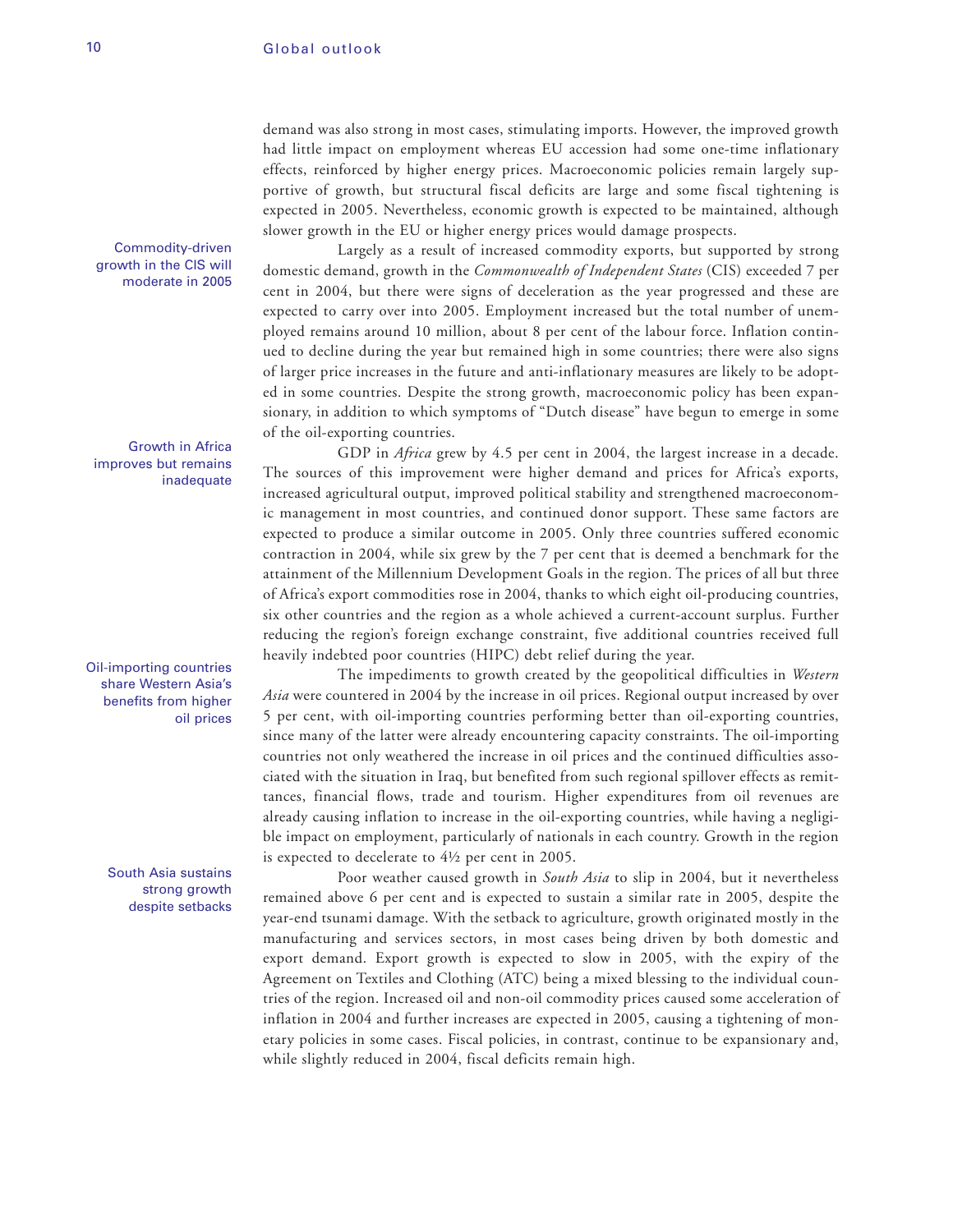*East Asia* continued to be the most rapidly growing developing region in 2004, largely driven by China's growth of 9.2 per cent and the consequent expansion of intraregional trade. At the same time, domestic demand for manufactured goods is increasing in importance as higher incomes translate into increased consumption. This should provide the region with a degree of resilience to any moderation in China's import demand as a result of efforts to cool that economy. Higher oil prices narrowed external surpluses in 2004 and contributed to an acceleration in inflation; price pressures are expected to persist in 2005. Reflecting the high degree of globalization of the region, the prospects for 2005 will be subject to slower growth worldwide, the deceleration in China and higher oil prices. Growth in China is forecast to fall to  $8\frac{3}{4}$  per cent, with that for the region as a whole slipping to  $6\frac{1}{2}$  per cent.

Growth in *Latin America and the Caribbean* reached 5.5 per cent in 2004, breaking a six-year period of very weak growth. The recoveries in Argentina and Venezuela and a marked improvement in Brazil accounted for much of the growth, but three other large countries also grew by more than 3 per cent and only one country—Haiti—suffered a decline in output. Exports, particularly of commodities, served as a catalyst to stimulate investment, and consumption responded to the consequent increase in employment. Higher export revenue also resulted in a second consecutive year of current-account surplus, allowing some countries to reduce their external debt. Similarly, higher tax receipts increased primary fiscal surpluses and some countries used the opportunity to reduce public debt. Growth in 2005 will remain heavily dependent on the external environment which is expected to be less stimulatory. Unusually, however, this may be offset by stronger domestic demand, particularly in the larger economies. Domestic demand is supported by sound macroeconomic conditions, as well as by some degree of employment and wage growth. Overall, growth is expected to be around 4 per cent in 2005, but remains subject to external risks. As elsewhere, higher oil prices or slower growth globally or in China would damage growth prospects, but the region is also subject to the additional risk of higher international interest rates.

### **The 2004 oil price shock in perspective**

Although prices had subsided by year's end, the surge in oil prices in 2004 triggered two main concerns: first, the risk of another global oil crisis which, according to some analysts, would dwarf the crises of the 1970s (both of which wreaked havoc on the world economy) and, second, the possibility of permanently higher oil prices in the long run. Despite their surge in 2004, oil prices in inflation-adjusted terms remained far below the record levels they reached in the late 1970s (see figure I.3); even the volatility in prices was less than in previous oil crises.

Global oil production capacity was tight in 2004, exacerbated by various heightened uncertainties about supplies from some major oil-producing areas. Nevertheless, the rise in oil prices was driven mainly by strong global oil demand, not by reductions in supply, as was the case in past oil crises. On this occasion, the increased oil prices will lead to slower global economic growth in 2005 and beyond, but not necessarily to a substantial downturn or a recession. In particular, as long as there is no large-scale disruption in the global oil supply, an oil crisis of the type experienced at the beginning of the 1970s can be averted. The higher prices will gradually curb global oil demand and encourage new oil production, causing prices to retreat somewhat.

Chinese growth plays a key role in East Asia

Latin America breaks out of its low growth

The surge in oil prices resurrects short- and long-term concerns

Prices were driven higher by increased demand, rather than reduced supply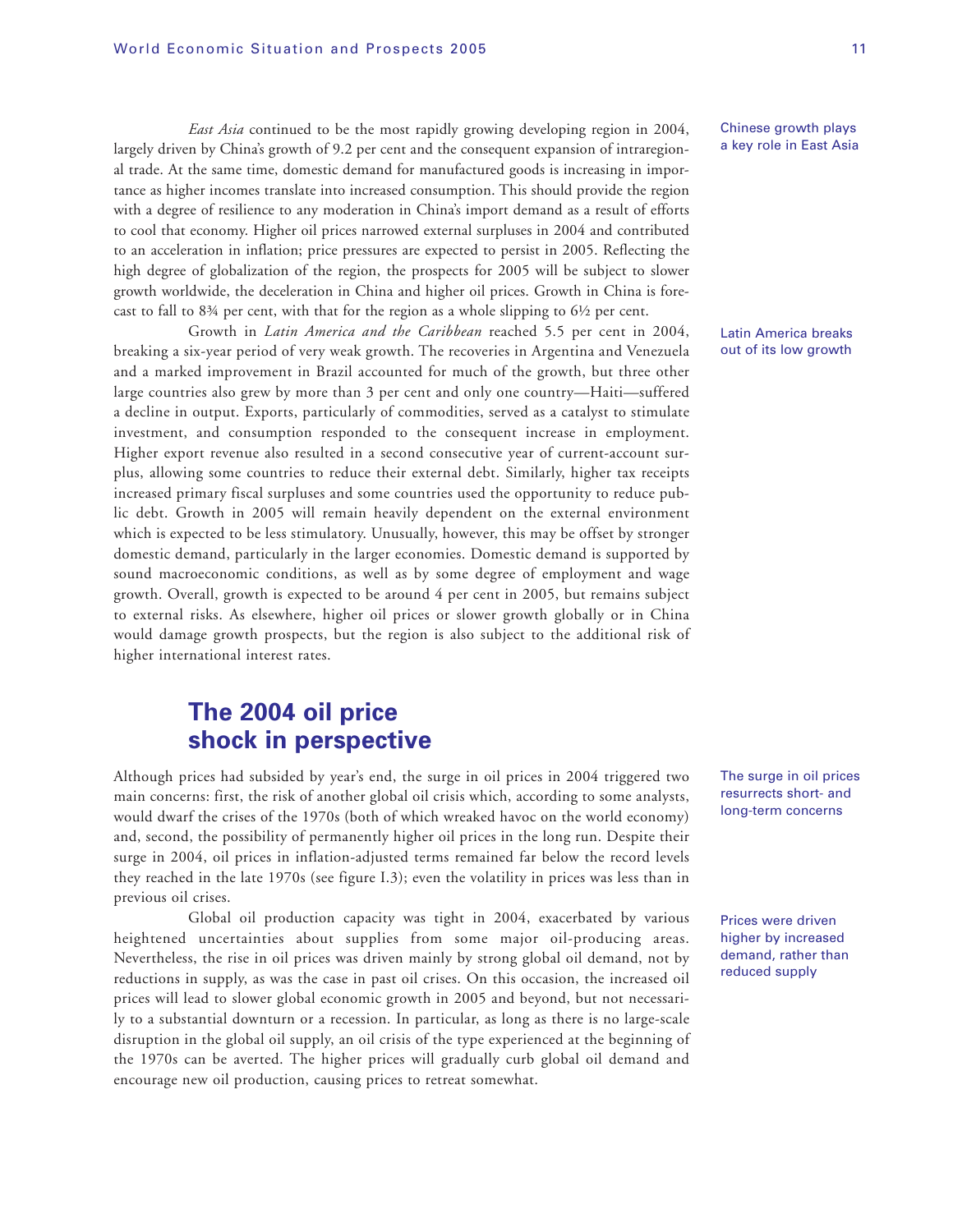Figure I.3. **Oil prices: 1970-2004 (constant 2003 US dollars)**



**Sources:** BP Statistical Review of World Energy, and UN/DESA estimate for 2004 data.

The nature of the oil market makes prices inherently volatile

Global oil demand is determined primarily by the strength of global economic activity

Large movements in oil prices are usually followed by some correction

### The volatility of oil prices

In addition to their general upward trend, oil prices were volatile in 2004. Oil prices tend to be volatile for a number of reasons. First, the price elasticity of global oil demand is low because oil is indispensable for many economic activities and possible substitutes for it are limited in the short run. Secondly, the income elasticity of global oil demand is high, also reflecting the close relationship between economic activity and the demand for energy. Thirdly, the price elasticity of oil supply is low in the short run because of both the long investment cycle in oil production and the oligopoly in the supply of oil.

In the longer run, competition among oil producers, including the non-compliance of members of the Organization of the Petroleum Exporting Countries (OPEC) with their production quotas, limits the power of OPEC over the global oil market and increases the response of total oil supply to a sustained change in the price of oil. On balance, therefore, global oil demand is determined primarily by the strength of global economic activity and is influenced only marginally by fluctuations in oil prices, particularly in the short-tomedium term. For the same reasons, small changes in the balance between global oil demand and supply are likely to cause large fluctuations in oil prices. In the extreme cases of the past oil crises, disruptions in the global oil supply caused steep price increases.

Experience suggests that it is not in the self-interest of oil suppliers to seek substantially higher oil prices because such higher prices derail global economic growth and this subsequently leads to a collapse in oil prices. Movements in oil prices can, however, be caused and greatly amplified by factors other than the actions of suppliers, such as geopolitical uncertainties about global oil supply and speculative behaviour in the oil market, particularly in the futures market. In the latter respect, oil prices can be subject to the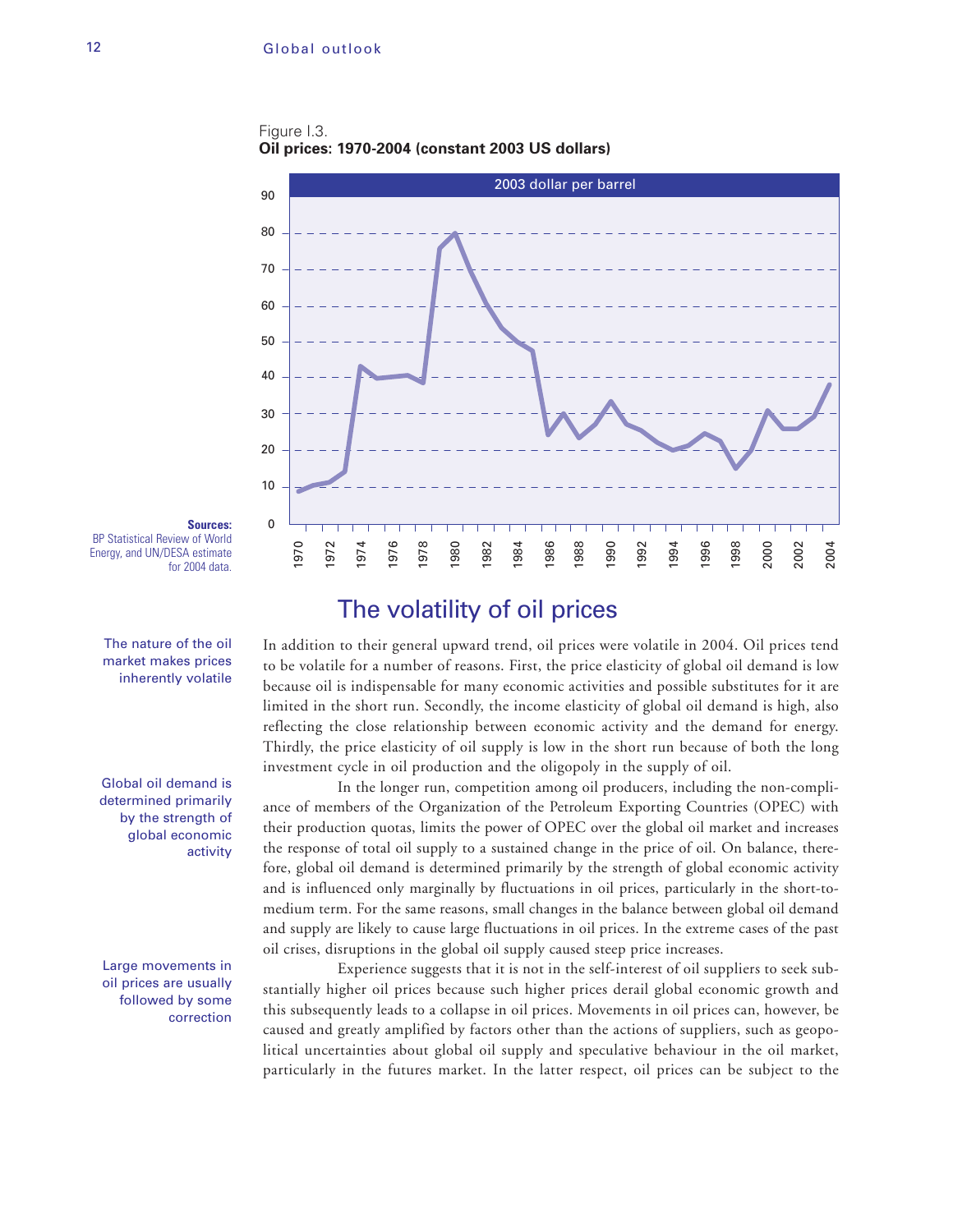"herd instinct" and similar behaviour that causes overshooting and bubbles in financial markets. The increased uncertainties prevailing for much of 2004 attracted additional speculative activity in the oil market and may have exacerbated the inherent volatility.

### Macroeconomic effects of higher oil prices

Time-series studies suggest that the macroeconomic effects of increases in oil prices have diminished since the oil crises of the 1970s. Some also show that the negative impact of higher oil prices on real economic activity is likely to be limited to the short run, although the impact on inflation could last longer in some countries.<sup>1</sup> For their part, large-scale models provide numerical estimates of the impact of changes in oil prices on the incomes of oil producers and oil consumers, inflation, financial markets, business and consumer confidence, business costs, policy actions and international transmission mechanisms.

The initial impact of changes in oil prices is through the transfer of income. Higher oil prices transfer income from consumers to oil producers and, at the international level, from oil-importing countries to oil-exporting countries. For most oil-importing countries, higher oil prices lead to a reduction in their demand for imports of other goods and services unless they are able to draw on foreign reserves or foreign lending to mitigate the situation. On the other hand, the income gains lead to higher expenditure in the oilexporting countries, but these countries usually do not spend all their gains immediately. The increase in spending by the oil-exporting countries is therefore likely to be less than the decrease in spending by oil-importing countries, leading to a decline in world aggregate demand, especially in the short run. It is this net decrease in global demand that ultimately reduces the demand for and price of oil.

Higher oil prices increase costs in almost all industries, but particularly in such energy-intensive sectors as transport. Businesses will normally try to pass on their higher costs by raising the prices of their products. Higher oil prices are therefore likely to lead to an increase in inflation, the severity of which will depend, inter alia, on the extent to which companies pass on higher oil prices in the prices of their final products, on the consequences for wages and on the effectiveness of anti-inflationary policies.

The impact of higher oil prices on income, business profits and inflation—and the corresponding change in macroeconomic policies—is likely to lower the values of financial assets, which will affect the real economy through negative wealth effects and decreases in business investment. The two oil crises of the 1970s produced a major erosion of consumer and business confidence; in the United States, the corresponding indices plummeted 50 per cent, which led to further reductions in household consumption and business capital spending.

Both fiscal and monetary policies have a strong bearing on the macroeconomic impact of higher oil prices. Views are split over the efficacy of macroeconomic policies in handling the initial impact, but policy, notably monetary policy, is particularly relevant in determining the secondary effects and the process of recovery from an oil shock. Because of the magnitude of oil's role in the economy, particularly in the developed countries, higher oil prices will increase the inflation rate, causing the authorities to tighten monetary policy. In the cases of the previous oil shocks, many analysts believed that the adoption of restrictive policy measures in reaction to the inflationary effects of higher oil prices had far more far-reaching negative consequences than the other repercussions. With the reduced

Higher oil prices dampen global growth …

… initially by reducing global aggregate demand

Higher oil prices increase many other prices …

… and erode confidence

Policy responses are likely to have further contractionary effects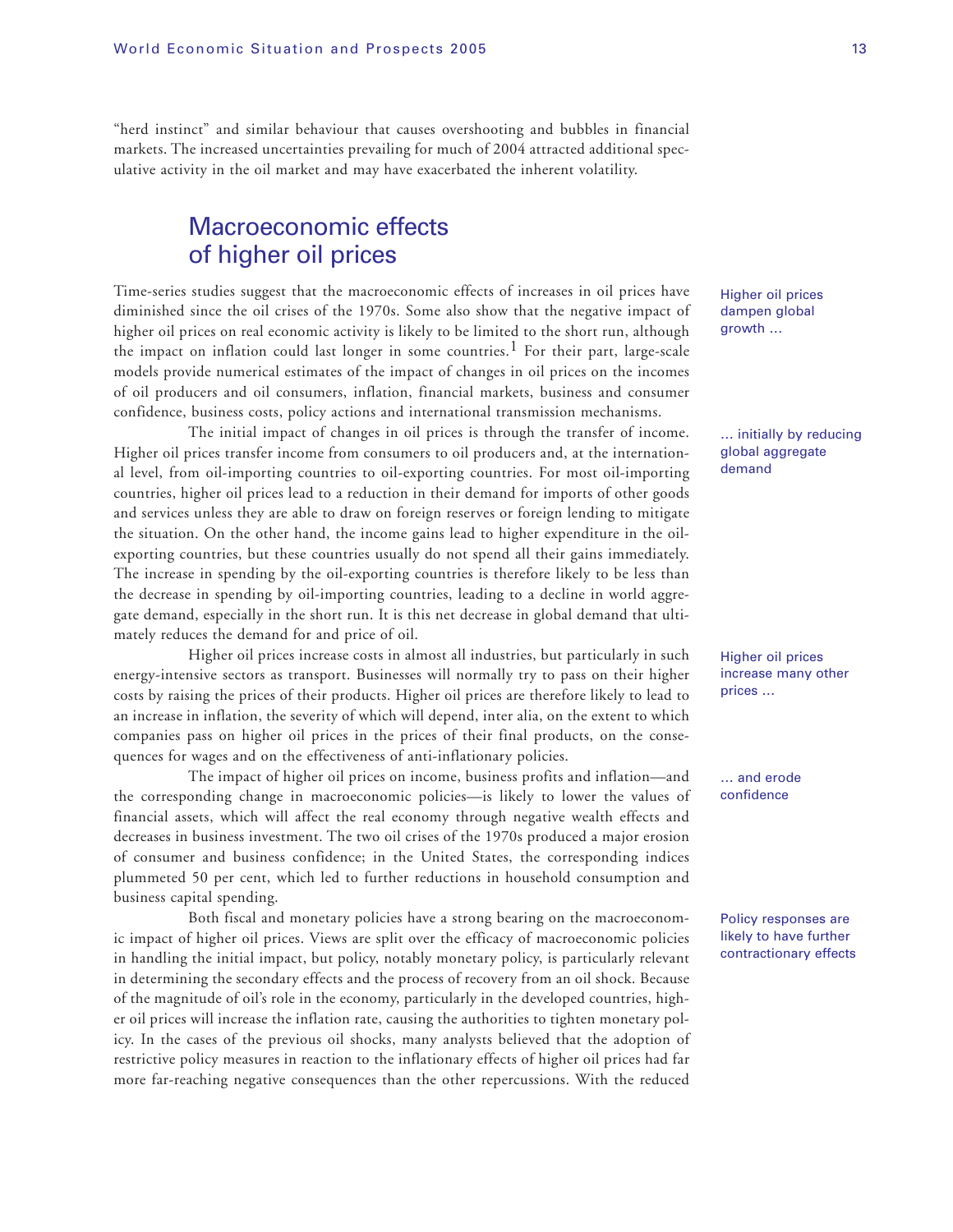The negative repercussions are transmitted through international markets …

… resulting in a slowdown in global growth

Higher prices can be driven by reductions in supply or increases in demand oil intensity of the developed economies, the inflationary impact of higher oil prices, and hence the need for a tightening of monetary policy, will be less.

Most of the first-round negative effects of higher oil prices on individual economies are likely to be amplified by changes in the terms of trade and changes in international trade and capital flows. After the initial income effects, the economic slowdown in oil-importing countries reduces their import demand and initiates a downward spiral of decreasing aggregate demand in the world economy. Similarly, a tightening of macroeconomic policies, especially a rise in interest rates in major developed economies, would have an impact on global financial markets. This would aggravate the external financial situation of developing countries, particularly low-income oil-importing countries with heavy foreign debt burdens and precarious balance-of-payments situations. On the other hand, international transmissions can also ameliorate the adverse impact of higher oil prices, for example through the recycling of the increased oil revenues of the oil-exporting countries to the rest of the world.

Simulations of the impacts of an increase in oil prices suggest that a 20 per cent increase in oil prices would lead to an annual loss of gross world product (GWP) of 0.2- 0.3 percentage points. $^2$  The estimates for individual countries and regions vary, but not by a large margin. For example, the loss in the GDP for the developed countries as a group is estimated to be about 0.3 per cent. Among developing countries, the impact would be the largest for oil-importing sub-Saharan African countries, with a loss of GDP of more than one percentage point, since imports of oil account for more than 10 per cent of GDP in some of these countries. These countries would suffer a reduction in domestic demand if there were no additional external financial resources to compensate for the higher oil bill. For Asian developing countries, the impact would be a loss of GDP in the range of 0.4-0.5 percentage points for China and India and even more for a few of the newly industrialized economies in Asia where oil intensity now surpasses that in the developed economies. The impact on most oil-importing economies in Latin America would be slightly less than in Asia. Studies also show that most oil-exporting countries would gain 5 percentage points or more in growth of their GDP.

### Two cases of higher oil prices

A lacuna in most quantitative studies is the lack of a distinction between the case of higher oil prices mainly driven by strong oil demand, as in the current situation, and the case of higher oil prices caused predominantly by a reduction in oil supply, as in the oil crises of the 1970s and 1980s when production was reduced by a large margin.

When higher oil prices are caused by a notable curtailment in supply, the physical shortage of oil leads to a direct disruption in overall economic activity, the lay-off of workers and welfare losses from higher oil prices. In contrast, when higher oil prices are caused mainly by stronger-than-anticipated demand, it is an indication that global economic growth is at or beyond the rate that can be supported by prevailing global oil production capacity. In both cases, there will be an income transfer from oil consumers to oil producers and from oil-importing countries to oil-exporting countries. However, in the case of a demand shock, part of the transfer is a redistribution of the strong global growth among the different parties in the oil-market; in this situation, the negative income effects should be small. In the case of a supply shock, the transfer has negative income effects for the global economy as a whole.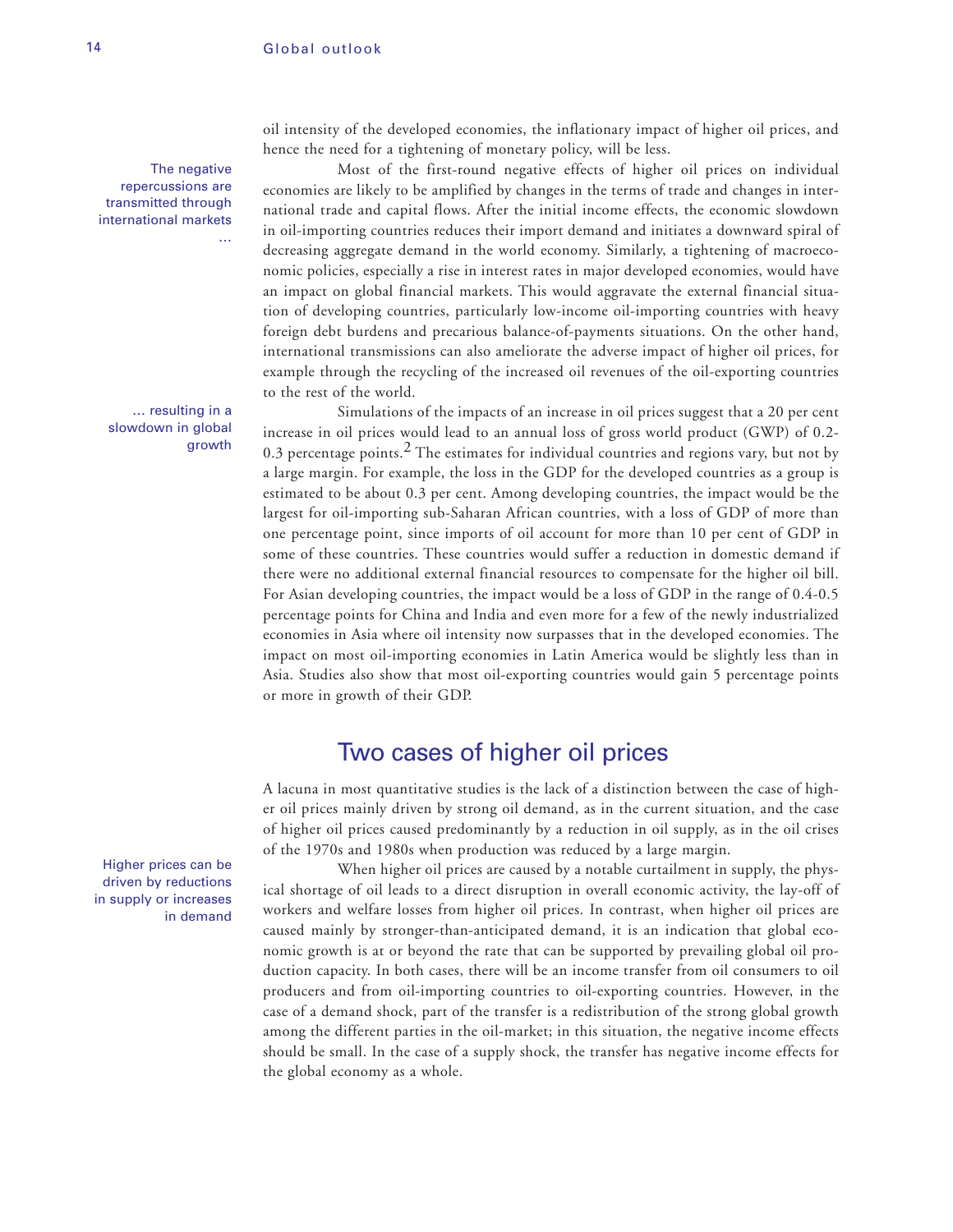Both cases have distributional effects among countries and among income groups within countries: poor oil-importing countries and the low-income group within an oil-importing country will always be the most vulnerable to higher oil prices. In the case of a demand shock, the negative impact of higher oil prices on many oil-importing countries may be ameliorated by other factors, such as strong global demand for their exports of other commodities. Additional external financial resources would also help these countries to offset the adverse impact of higher oil prices. Within a country, increased fiscal transfers to the poor would reduce the burden of higher oil prices on lower-income groups.

Most developed economies have lowered their oil intensity (defined as primary oil consumed per unit of GDP) because they have become more energy-efficient in both production and consumption and because oil energy-intensive manufacturing activity accounts for a smaller proportion of their GDP than previously. Some of this manufacturing has moved to developing countries as part of the global integration of production and trade. When the final products reach developed countries as imports, the impact of higher oil prices on the final prices of these goods is marginal. Developed economies have therefore become less vulnerable to oil shocks, but the situation is the opposite for many oilimporting developing countries.

These assertions may, however, be more valid in the case of a demand-driven increase in oil prices than in the case of an oil supply shock. Lower oil intensity gives most developed countries an advantage only if higher oil prices are driven by strong global demand. Lower oil intensity does not reduce vulnerability to the direct damage caused by a disruption in oil supply. Since per capita oil consumption in most developed countries is still several times higher than in developing countries (23 barrels per person per year in the United States compared to 1.5 in China, for instance), developed countries remain highly vulnerable to a disruption in the global oil supply.

### Longer term concerns

Past experience suggests that oil prices are unlikely to remain at the high levels they periodically attain. Nevertheless, the surge in oil prices in 2004 was accompanied by a concern about the possibility of permanently high oil prices in the future, as suggested by the significantly higher prices prevailing in the long-term oil futures markets. This concern is based on a number of arguments concerning both global oil demand and supply.

On the demand side, analysts point to the rapid emergence of China, India and a few other large developing countries that are at an early stage of industrialization or at the beginning of an accelerating phase of demand for energy. For example, China has doubled its oil consumption in the past 10 years and has increased it by more than 10 per cent annually for the past two years. According to some estimates, demand for oil by developing countries will rise from the present level of 25 million barrels per day (bpd) to about 70 million bpd in 2020.

On the supply side, there has been a dearth of discoveries of major new oil fields in the past decade or so, as indicated by the deceleration in gross reserve additions. Moreover, some analysts claim that global oil production will probably reach a peak during this decade; some argue that the slowdown in global oil production may have started and that the higher prices in 2004 may be the precursor of a major crisis. In contrast, optimists forecast that new technologies to preserve existing conventional oil reserves will emerge and that the world will begin a transition to the next major sources of energy before mid-century (which is when some forecasts project oil production will peak).

The oil-intensity of production has declined in developed countries …

.. but they remain vulnerable to higher oil prices

Growth in developing countries will raise the demand for oil …

… while the prospects for increased supplies are uncertain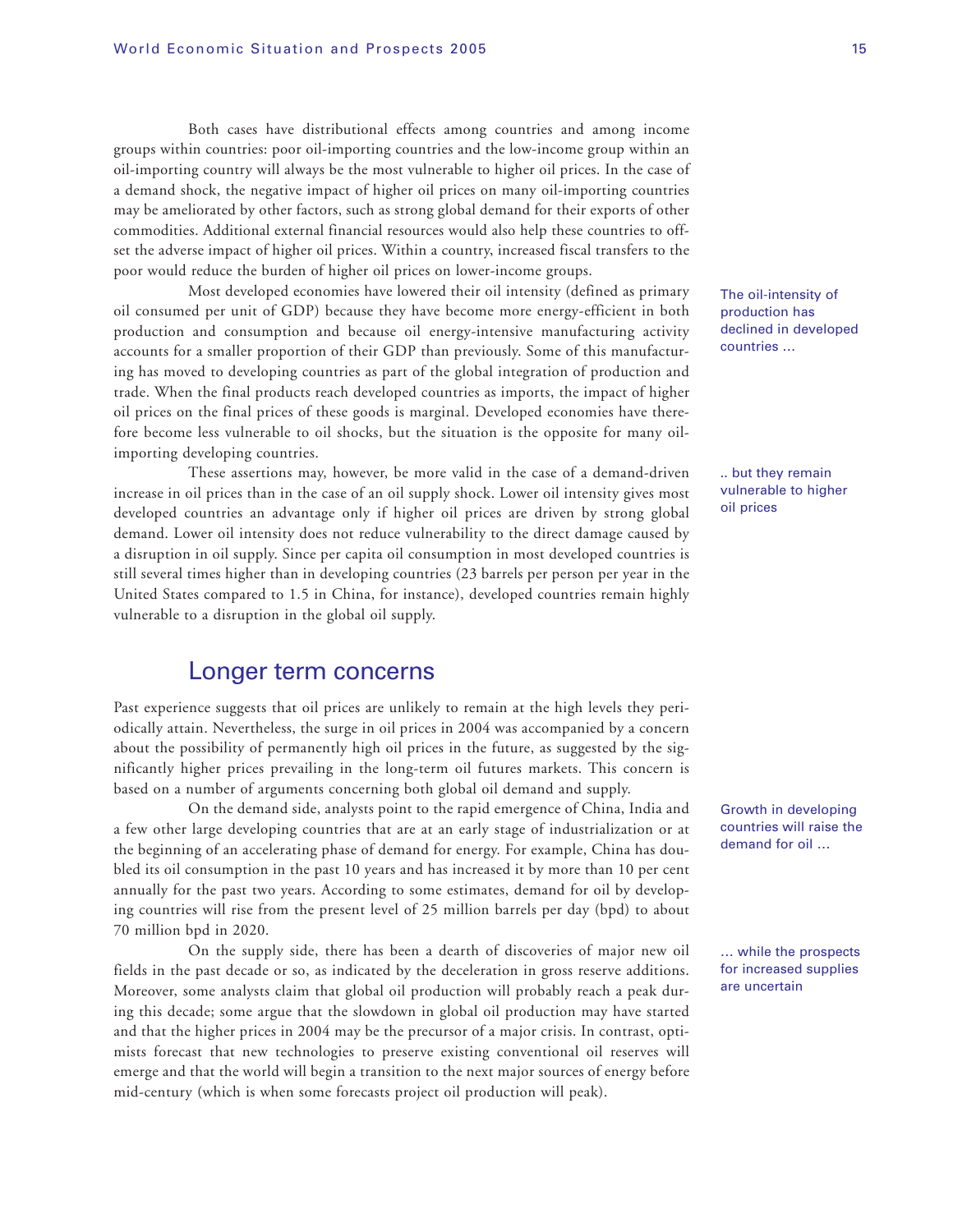Some argue that the present global external imbalances are sustainable

The imbalances have been facilitated by innovations in financial markets

The depreciation of the dollar suggests a change in market perceptions

> Depreciation of the dollar has a wealth effect for the rest of the world

### **A turning point for the global imbalances?**

The global imbalances, particularly the United States twin deficits, continue to raise concerns because of the risks they are widely perceived as presenting to the global economy, not only to the economy of the United States itself. Nevertheless, some observers have argued that the United States current-account deficit poses no such threat because it will be possible to continue financing it over the longer term. The reason given is that such an arrangement is perceived as being mutually beneficial to the United States and to the Asian countries that are now providing a large part of the financing of the deficit by purchasing United States government securities. This arrangement reduces interest rates in the United States below what they would be if other means of financing had to be found and thereby stimulates consumption and investment in the United States, producing higher economic growth and increased imports. For their part, this arrangement allows surplus countries to continue increasing their exports and hence to also achieve higher rates of economic growth.

It has also been argued that the capacity of the United States to borrow abroad has risen because technological advances, continuing global financial deregulation and improvements in transparency and investor protection have created more specialized financial products and institutions. These have increased the ability and willingness of foreigners to place financial resources in the United States and have thereby allowed the United States to finance its current-account deficit without apparent stress. It is therefore claimed that, at least for the United States, there has been an increase in the commonly accepted threshold of around 5 per cent of GDP as the limit for the sustainability of a currentaccount deficit. These arguments are used to support the view that the current global imbalances could persist for some time without creating difficulties for the world economy. However, the depreciation of the dollar in 2004, particularly in the latter part, suggest that the validity of this argument may be waning.

### The impact of the depreciation of the dollar

The explanation for the depreciation of the dollar and its likely effects depends on the conceptual approach that is adopted. One approach focuses on the trade imbalances and argues that the depreciation of the dollar reflects an attempt by the market to restore external balance primarily through its effects on the United States external trade—over time, depreciation is expected to reduce imports and increase exports. There may also be secondary effects, such as an increase in inflation because of higher prices of imports. In addition to a direct dampening effect on domestic demand, increased inflation is also likely to prompt monetary tightening. Monetary tightening will further reduce domestic demand and the demand for imports.

In the case of the United States, these trade effects are likely to be offset by a wealth effect resulting from the large amount of dollar assets held outside the United States. In most countries, the change in relative prices brought about by a depreciation has an expansionary effect on the domestic economy but a contractionary impact on other countries. In addition, however, a depreciation has wealth effects: by reducing its relative wealth, depreciation usually has a contractionary effect within the country. In the case of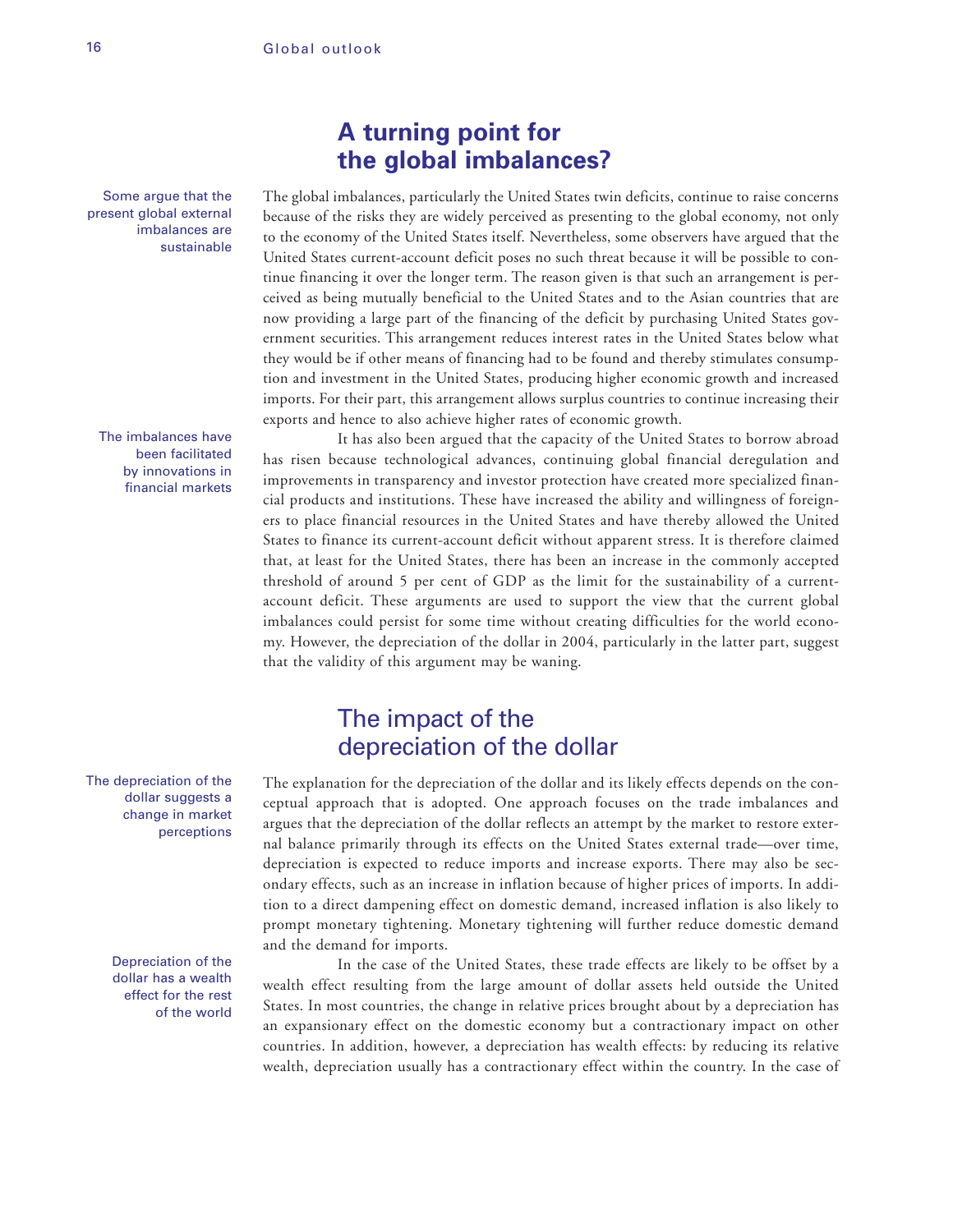the United States, the large volume of dollar assets held abroad means that other countries suffer a reduction in wealth (and income from their dollar assets) if the dollar depreciates. This reduction in wealth has a contractionary effect in other countries, compounding the negative wealth effect in the United States itself. This external contractionary effect will adversely affect the demand for United States exports, dampening the effect of the depreciation of the dollar on the trade imbalance.

There are various estimates of the extent of the change in the exchange rate and the decrease in domestic demand required to restore a necessary degree of external balance in the United States, but most evidence suggests that the adjustments required would be considerable because of the nature and magnitude of the United States trade deficit. Since United States imports are considerably greater than its exports, exports have to grow faster than imports even if the trade deficit is to remain unchanged and even faster still in order to reduce the deficit. In 2004, however, the volume of merchandise imports grew faster than exports, despite the prior depreciation of the dollar (which suggests that the J-curve should have begun its positive phase). Imports were driven by the demand for consumer goods, which have an income elasticity of demand greater than that for United States exports. In addition, the United States has become a net importer of capital goods so that the present recovery of investment is also prompting additional import growth. These factors suggest that a depreciation of the dollar alone may not be sufficient to reduce the United States trade imbalance to a sustainable level within a reasonable time.

An alternative approach to analyzing the global imbalances focuses on the fact that the trade imbalances are a mirror image of the differences between savings and investment in individual countries: the external deficit of the United States corresponds to a deficit of its national savings in relation to national investment, whereas countries with current-account surpluses have savings that exceed investment. The gap between savings and investment in a country is, in turn, a reflection of differences in propensities to save, rates of return on investment and related long-term structural factors. These factors give rise to changes in national holdings of international assets which are the counterpart to the current-account imbalances.

In the case of the United States, there was an increase in the rate of investment with the boom in the technology sector in the late 1990s. This was followed by a fall in investment in 2001 and 2002 with the bursting of the technology bubble and a subsequent recovery in 2003 and 2004. Aggregate savings, however, did not match the increase in investment in the late 1990s, but they have also declined since 2000. A large part of the reason for this decline has been dissaving by the government, primarily as a result of the federal deficit. Following positive public savings (that is to say, a fiscal surplus) as recently as 2000, Government dissaving reached more than 4 per cent of net national product (NNP) in 2004.

These differences between national savings and investment in the United States were reflected in its financial inflows. In the 1990s, the United States received inflows of FDI and other private capital, notably equity capital, and mostly originating in other developed countries. These inflows were motivated by the higher prospective rates of return in the United States, driven primarily by its faster rate of overall growth and its more rapid technical change. Such private capital inflows were used, directly and indirectly, to finance part of the increase in private investment and thus contributed to the United States technology boom of the late 1990s. The increasing current-account deficit at that time mostly reflected the excess of private investment over private savings in the United States since there was a declining or relatively small fiscal deficit (and eventually a surplus).

Depreciation of the dollar alone may not be sufficient to correct its trade imbalance

The imbalances can also be viewed as differences between national savings and investment

The national savings rate in the United States has fallen mostly because of the fiscal deficit

In the late 1990s, the deficit reflected a private savingsinvestment gap …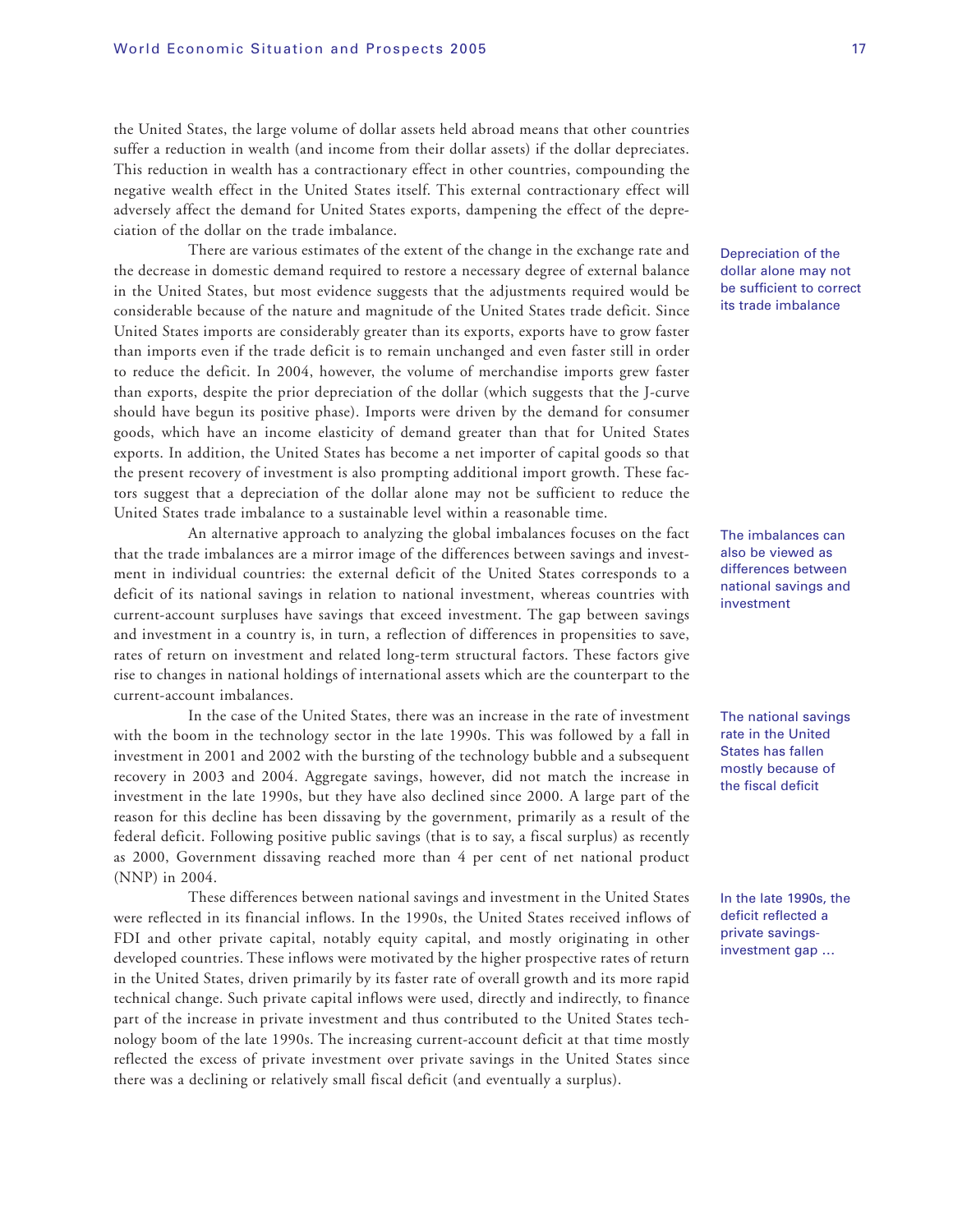… but official capital inflows complemented private flows from 2001

With the bursting of the technology bubble in 2001, private capital flows to the United States declined but were increasingly complemented by official flows, particularly purchases of United States government securities by Asian countries with currentaccount surpluses. These purchases often took the form of direct government intervention in foreign exchange markets in an effort to reduce the appreciation of domestic currencies and thereby maintain the international price competitiveness of exports. The result has been an increase in these countries' foreign exchange reserves (see table I.3), to the extent that reserves now far exceed what used to be considered necessary when reserves were held for precautionary purposes in case of current-account difficulties. With most balance-ofpayments problems now originating in the capital account, the optimal level of reserves is less well defined. With the experience of their financial crisis of 1997, Asian countries have reason to be cautious and their present levels of reserves cannot necessarily be deemed excessive. Nevertheless, such reserves yield only a low rate of return and involve the opportunity cost of foregoing a potentially higher return from investment in the domestic economy (or elsewhere).

The United States deficits have contributed to global growth …

In sum, the savings of surplus countries were originally being used to secure the higher prospective returns associated with private sector investment in the United States. More recently, these countries' surplus savings have been used in part to finance the burgeoning fiscal deficit and private consumption in the United States. These two phases of financing of the United States external deficits were of global benefit in that they enabled

| Billions of SDRs - end of period                                                                                        |                                               |                                                  |                                                  |  |  |
|-------------------------------------------------------------------------------------------------------------------------|-----------------------------------------------|--------------------------------------------------|--------------------------------------------------|--|--|
| <b>Country Groups</b>                                                                                                   | 2000                                          | 2003                                             | 2004a                                            |  |  |
| World                                                                                                                   | 1 556.0                                       | 2 1 2 3 .8                                       | 2425.9                                           |  |  |
| <b>Developed Countries</b><br>Japan                                                                                     | 656.1<br>272.4                                | 820.2<br>446.4                                   | 924.5<br>558.7                                   |  |  |
| <b>Developing Countries</b><br>Africa<br>Asia<br>China<br>Hong Kong SARb                                                | 820.0<br>61.8<br>548.2<br>129.2<br>82.5       | 1 1 5 7 . 2<br>84.1<br>840.2<br>274.7<br>79.7    | 1 329.6<br>99.3<br>982.1<br>353.3<br>80.6        |  |  |
| Taiwan Province of China<br>India<br>Korea, Republic of<br>Singapore<br>Western Asia<br>Latin America and the Caribbean | 81.9<br>29.1<br>73.8<br>61.5<br>89.7<br>120.2 | 139.1<br>66.6<br>104.5<br>64.4<br>101.2<br>131.7 | 156.6<br>78.6<br>118.7<br>69.4<br>107.7<br>140.8 |  |  |
| Memo items:<br><b>Russian Federation</b>                                                                                | 18.6                                          | 49.2                                             | 62.2                                             |  |  |

### Table I.3. **Total reserves minus gold: 2000, 2003 and third quarter 2004**

**Source:** IMF, International Financial Statistics, January 2005.

**a** Third quarter.

**b** Special Administrative Region of China.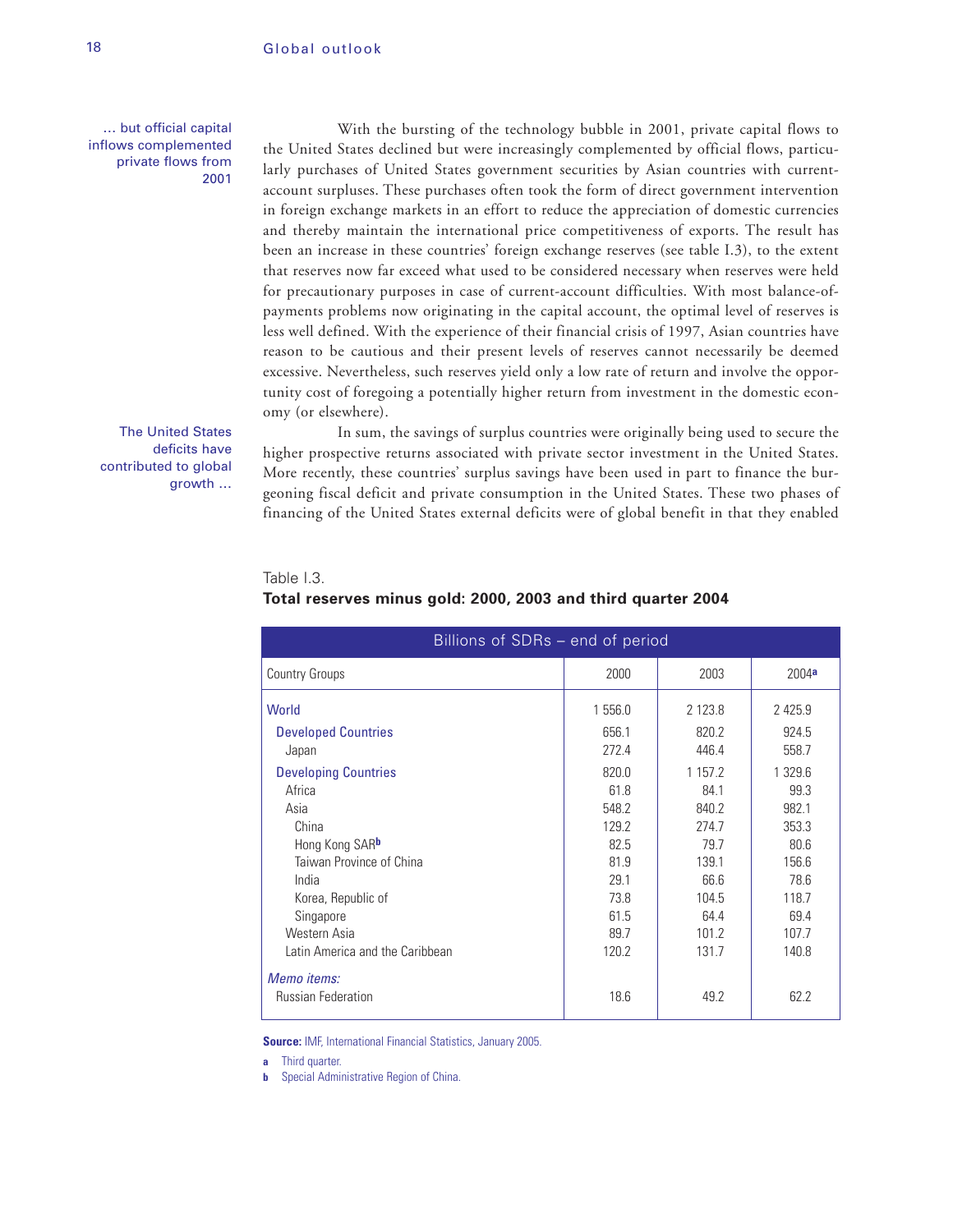the United States to fill the role of engine of the world economy for the past several years. In the first instance, foreign private capital contributed to the United States-led global ICT boom of the late 1990s and to the strength of world trade and global economic growth at that time. Subsequently, in replacing private flows, official capital inflows enabled the United States to increase its fiscal deficit during the slowdown and thereby to continue as an engine of global growth and reduce the extent of the slowdown. While this may be rational from an economic or financial point of view, it is the reverse of what might be considered a globally more satisfactory pattern of savings and investment whereby surplus savings in more affluent countries would be used, through various channels, to finance investment in poorer countries.

### Restoring balance in the world economy

Notwithstanding their possible prior benefits, the global imbalances may have reached a stage where they pose a potential threat to sustained growth in the world economy because international markets may react in a precipitous or excessive fashion. Similarly, confronted with some of the adverse effects of the imbalances, individual governments may also take actions that could imperil global growth. Of particular concern is the danger of a protectionist backlash because of the competitive pressures emanating from misaligned exchange rates or their uneven correction (as in the case of the euro at present). There could be a reversion to "beggar-my-neighbour" policies in the form of anti-dumping measures and other forms of non-tariff trade barriers. Some domestic constituencies in the United States are already raising concerns about the trade deficit, as reflected in an increasing number of anti-dumping actions against Asian countries and efforts to encourage some of these countries to revalue their currencies. Moreover, "beggar-my-neighbour" policies may extend to non-trade measures, including intervention to manage the exchange rate of floating currencies in order to ensure export competitiveness. In Europe, for example, there are concerns about the degree of appreciation of the euro and its effects on exports and calls for currency market intervention.

A preferable approach would be to address the imbalances from a global perspective in which the goal should not necessarily be to achieve overall balance in a short period of time. Trade and savings/investment surpluses or deficits may not necessarily be only temporary: long-term imbalances may also be appropriate. Developing countries, for example, would normally be expected to have trade deficits (and corresponding savings deficits) that are financed by inflows of the funds required for their development. For various reasons, some degree of imbalance between developed countries may also be desirable and feasible. In any event, the various structural and institutional differences between the deficit and surplus countries suggest that it is unlikely to be possible to reduce the imbalances to a sustainable level in the short term. A rapid adjustment, such as one that might be adopted by markets if left to their own devices, is likely to be costly so that it should be recognized that the adjustment will be a lengthy process.

The over-riding need is not to focus directly on correcting the trade imbalances but rather to rebalance the global pattern of growth and of savings and investment. As in all cases of adjustment, attention should not be focused exclusively on the country or region that has a trade or savings deficit because experience suggests that such an approach … but are now increasingly seen as unsustainable

#### A long-term global approach is required

…

… in which responsibilities are shared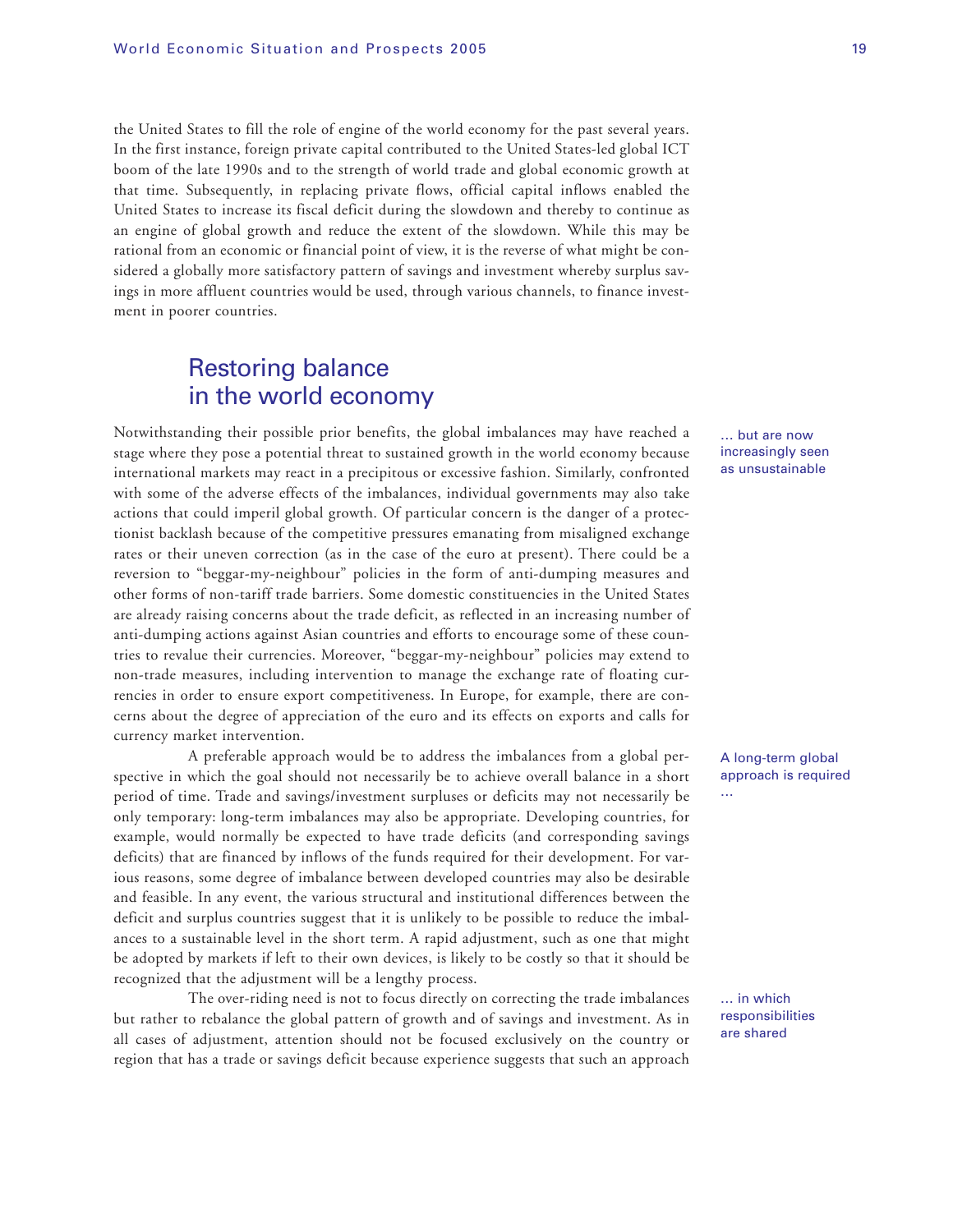Higher private sector savings and a reduced deficit are required in the United States

Asian surplus countries should channel their excess savings into investment at home or abroad

European countries should increase investment aimed at stimulating domestic demand

Implementation would benefit from increased international financial cooperation…

is likely to be excessively contractionary. Among the surplus countries or regions, all should participate in the adjustment process so that the burden does not fall on one country or region alone.

Viewed from this perspective, remedying the imbalances requires not only higher savings in the United States (the deficit country) but also higher investment in the surplus countries, both individually and as a group. In the first instance, there is a need to increase private savings, reduce public dissaving or do some of both in the United States. With the savings of both the public and private sectors having declined in recent years, the preferable solution would be to both encourage private sector savings and reduce the fiscal deficit. Long-term interest rates in the United States already appear likely to increase, both for cyclical reasons and because of the uncertainties associated with the imbalances, and this should stimulate savings in the short run. Additional measures will be necessary to raise the underlying savings rate over the longer term. Federal expenditures are likely to be difficult to reduce in the short run, implying that a reversal of earlier tax cuts should be part of the effort to reduce the fiscal deficit.

For their part, countries with external surpluses need to reduce the excess of savings over investment. As those with the largest surpluses, Asian countries should endeavour to restore their investment rates or, if these are already deemed adequate, to channel some of their excess savings to other developing countries where savings fall short of investment needs. Domestically, many of these countries have unmet needs for physical and social infrastructure; they could also invest in measures to improve various forms of social security. Externally, the extensive reconstruction required following the tsunami of December 2004 provides an excellent opportunity for increased investment within the region.

There is a corresponding need to revitalize investment and growth in Europe. In recent years, the mix of economic policies in most European countries has tended to have the opposite effect, at least in the short term. Attention has been focused on structural reforms, mostly intended to achieve increased international competitiveness and thereby avoid a loss of domestic employment over the longer term. However, the immediate consequences have been negligible increases in real wages and increased doubts about job security. While the former has contributed to strong export growth in some cases, it has dampened domestic demand and inhibited investment and, in some of the major countries, has failed even to achieve its goal of increased employment. The short-term result of these structural adjustments has therefore tended to be contractionary. At the same time, short-term stimulatory actions to counteract these tendencies have been inhibited by the EU rules-based approach to macroeconomic policies. Fiscal expansion has been constrained by the ceilings in the Stability and Growth Pact while the ECB has been bound by its goal of maintaining inflation below 2 per cent. Both the European surplus countries and Japan should use their excess private savings for investment that will shift the balance of growth from the external sector to domestic demand. Alternatively, as with the Asian countries, such resources can be used to improve growth in developing countries.

The efforts to reduce the deficits of the United States will have a contractionary effect on the world economy unless complemented and offset by complementary expansionary measures, such as those identified above, in other countries. To ensure that the necessary actions are taken by all concerned in a timely and effective manner, an enhanced degree of international macroeconomic policy coordination is necessary, not only among the major economies but also including the leading economies in Asia.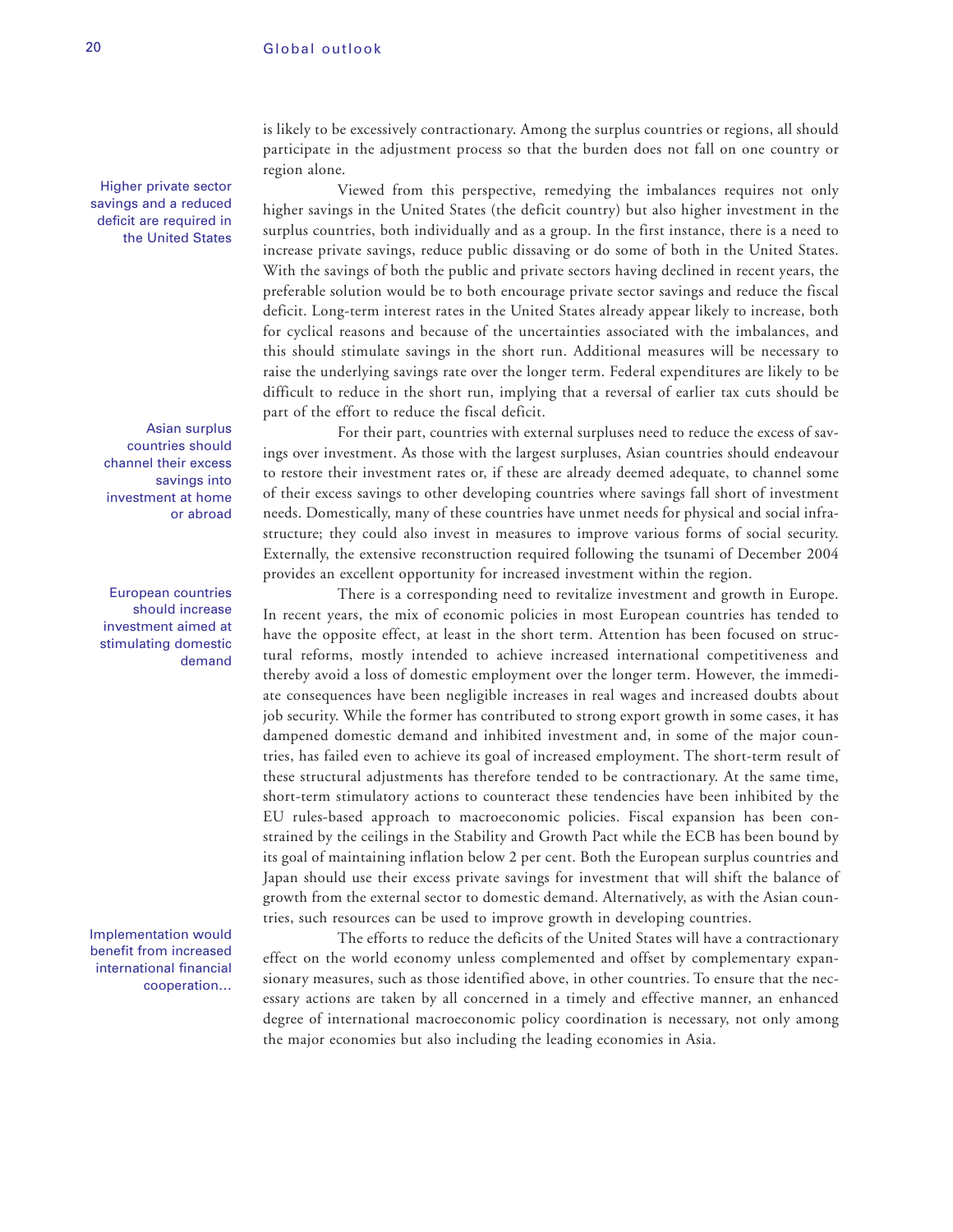In order to reduce exchange-rate volatility, these actions should include improved international cooperation in exchange-rate policy. The international community should ultimately strive for a global monetary system that takes into account the interests of all parties when changes in exchange rates are under consideration. Until such a system exists, there should be a cautious approach to changes in exchange-rate regimes because changes in their exchange-rate regimes expose countries to external shocks, with potentially damaging short-term and long-term consequences. As an interim measure, improved cooperation in exchange-rate policy among the major developed countries and with the leading developing economies in Asia should be used to devise a phased and non-disruptive approach to any changes in exchange-rate regimes.

There is already some degree of consensus on the need for macroeconomic measures along the lines identified above but action remains largely lacking because of free rider problems—action by one country may involve costs for the country and yet be largely ineffective unless complemented by actions by others. At present, the inertia of policy makers in addressing the global imbalances is one of the factors causing volatility in international financial markets. As in the 1980s, a clear demonstration of the collective will to tackle the global imbalances would go a long way to reassuring financial markets and increasing the probability that the world economy will be able to maintain growth both over the short term and, while adjustment is taking place, over the medium term.

At the same time continued attention needs to be given to the longer-term global development agenda. At the summit meeting of the General Assembly in September 2005, all governments should rededicate themselves to the attainment of the Millennium Development Goals by 2015. This will require concerted efforts by both developed and developing countries. However, as key instruments towards redressing the broader imbalances in the world, attention should be focused on raising the quantity and quality of ODA, improving debt relief for developing countries confronted with unsustainable external debt burdens, and ensuring the equitable and prompt completion of the programme of multilateral trade negotiations agreed at Doha.

… including in exchange-rate policy

Collective action is needed to address the macroeconomic imbalances …

… but the long-term development agenda should not be overlooked

### **Notes**

- See, for example, James D. Hamilton, "What is an oil shock?", Journal of Econometrics, vol. 113, Issue 2, April 2003, pp. 363-398; Juncal Cuñado and Fernando Pérez de Gracia, "Do oil price shocks matter? Evidence for some European countries", Energy Economics, vol. 25, Issue 2, March 2003, pp. 137-154.
- **2** See, for example, "Analysis of the impact of higher oil prices on the global economy", International Energy Agency, May 2004, and "The impact of higher prices on the global economy", International Monetary Fund, December 2000.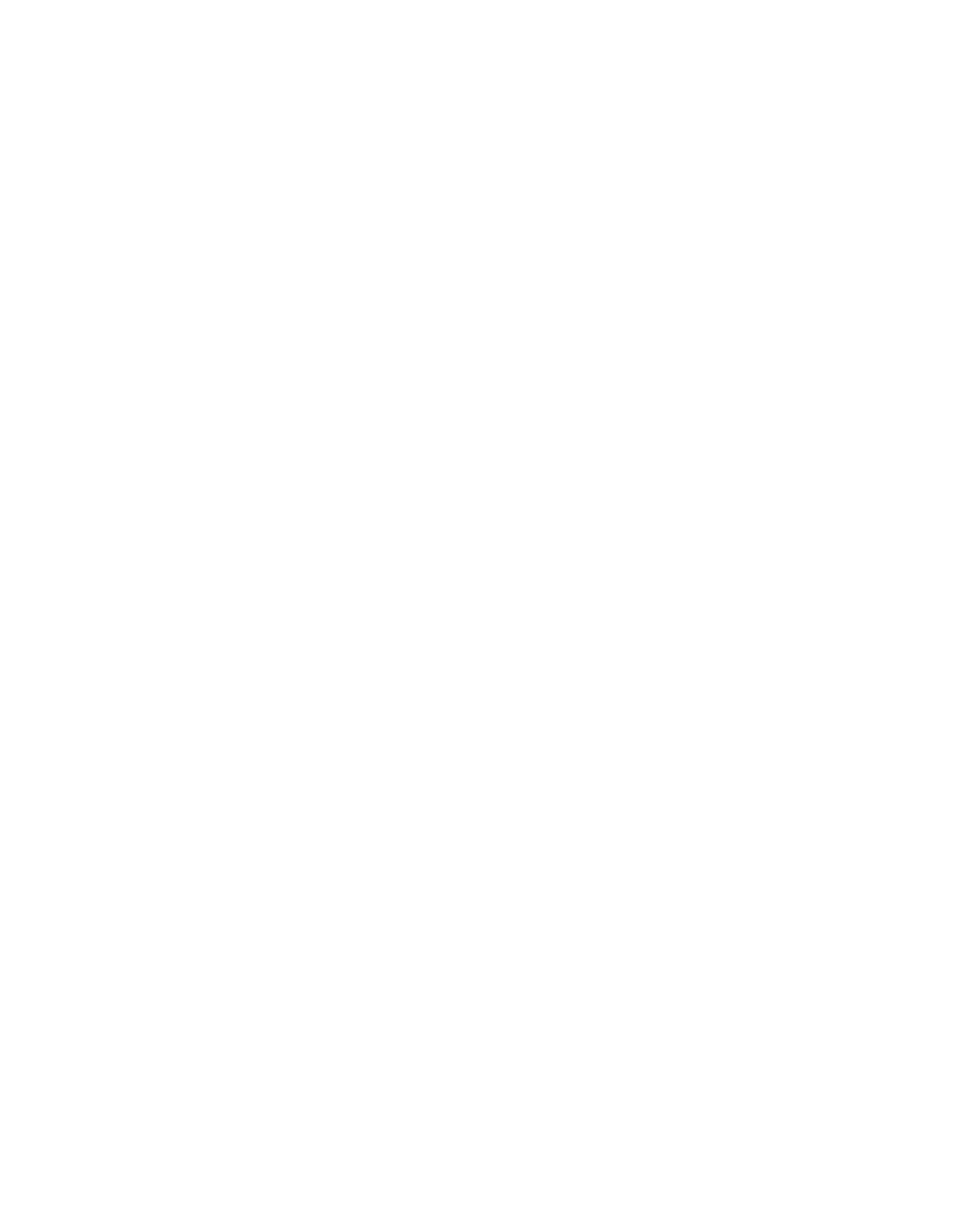# Chapter II **International trade**

International merchandise trade registered a strong performance in 2004, growing at an estimated 10.5 per cent in volume terms, a noticeable acceleration over the 6.2 per cent growth in 2003.**<sup>1</sup>** This outcome reflected the cyclical strength of the global economic recovery as manufacturing, including the trade-intensive information and communication technologies (ICT) sector, picked up pace in the first half of the year and domestic demand strengthened in a broader number of economies. The brisk global economic environment supported further gains in the prices of commodities and, to a lesser extent, of manufactures, leading to an increase in the dollar value of global trade of almost 19 per cent, to \$8.6 trillion, in 2004.**<sup>2</sup>** However, with the global recovery reaching its peak towards the end of 2004, the rate of growth of global trade is anticipated to moderate to about 8 per cent, in real terms, in 2005 (see table A.7).

In contrast with 2003, much of the trade growth in 2004 originated in developed countries, supported by their faster economic growth, particularly in North America and Japan. These forces were reinforced by the continued strong expansion of the Chinese economy. Import demand of many developing economies also recovered during the year. However, growth and import elasticity differentials among major trading partners and exchange-rate changes, together with past shifts in the location of specific segments of manufacturing, resulted in expanding trade imbalances, which—although not expected to increase further—will persist in the future (see figure II.1).**<sup>3</sup>**

#### Merchandise trade accelerated in 2004 but some moderation is expected for 2005

Compared with 2003, trade growth was more balanced across regions



#### Figure II.1. **Selected economies: trade balances, 2003-2005**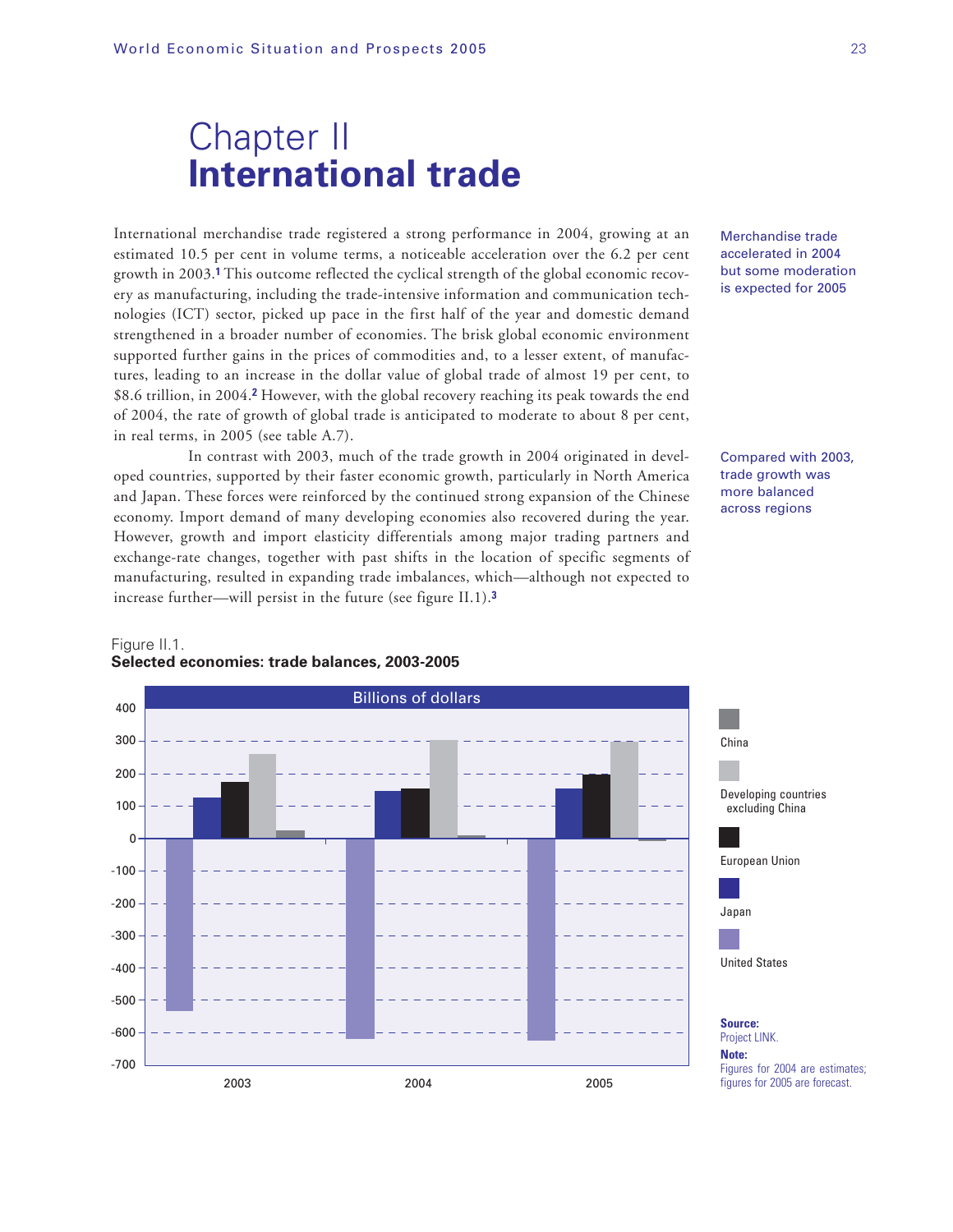The year was also characterized by a continued weakening of the dollar. Nonetheless, for several economies, international demand, particularly from the United States and Asia, was strong enough to offset the negative effects of currency appreciation on exports; this is not likely to be the case in 2005, when import demand is expected to decelerate. China continued to be a formidable presence in international trade, generating about 20 per cent of the observed trade growth and injecting important dynamism not only into intraregional but also to global trade. China's economic growth, particularly the expansion of its manufacturing and construction sectors, has also contributed to an increase in the global demand for raw materials and oil.

### **Regional trends and outlook**

Among the developed economies, there was a lull in the exports of the *United States* around mid-2004, largely due to a slowdown in some Asian economies (China, Japan and Taiwan Province of China and a deceleration in the growth of ICT exports, but data indicate a rebound entering the last quarter, and the annual growth of real exports for 2004 was about 10 per cent, with capital goods taking the lead. Real imports are estimated to have grown at the same pace, driven by an increase in imports of raw materials and capital goods. Real exports are expected to grow by about 10 per cent again in 2005, supported in particular by a weaker dollar exchange rate and strong—albeit moderating—demand from the rest of the world. The growth of real imports is expected to moderate as a result of less vigorous domestic demand. Having deteriorated to about \$600 billion in 2004, the United States trade deficit is expected to stabilize at about the same level in 2005 (see figure II.1).

Exports from *Canada* rebounded in 2004 from a decline in volume terms in 2003. The continued adverse impact of the appreciation of the Canadian dollar was offset by increased international demand and higher prices for many of the country's commodity exports. Meanwhile, the acceleration of domestic demand also boosted imports, which will remain strong in 2005. Some moderation in exports is expected in 2005 due to renewed appreciation of the Canadian currency and a slowdown in import demand by the United States.

In the case of the *European Union* (EU),**<sup>4</sup>** strong external demand largely offset the decrease in competitiveness stemming from the appreciation of the euro since 2000.**<sup>5</sup>** Real export growth in the region accelerated and, despite some slowdown during the second half of 2004, is estimated to have reached 6.9 per cent in 2004, compared to 1.5 per cent in 2003 (see table A.7). There was, however, a variety of outcomes within the region. Exports of Germany, for instance, are estimated to have grown by more than 10 per cent. There were also strong performances by Austria, Ireland, Portugal, Spain and most of the new EU members. Conversely, exports by France, Italy and the United Kingdom of Great Britain and Northern Ireland performed poorly. One possible explanation for the German performance is that competitiveness has been bolstered by low increases in unit labour costs compared to the average for the region. Additionally, German exports are particularly geared towards capital goods, which have been a strong component of import demand during the investment rebound phase of the recovery. Among the new EU members, strong export growth in 2004 was due to, among other factors, gains in productivity, which supported competitiveness, and gains in product quality. Moreover, accession to the EU allowed a strong increase in exports of food products, while diversification of export markets continued, particularly towards developing countries.

A large trade deficit persisted in the United States but is expected to stabilize

> Export composition had an important impact on export growth in the European Union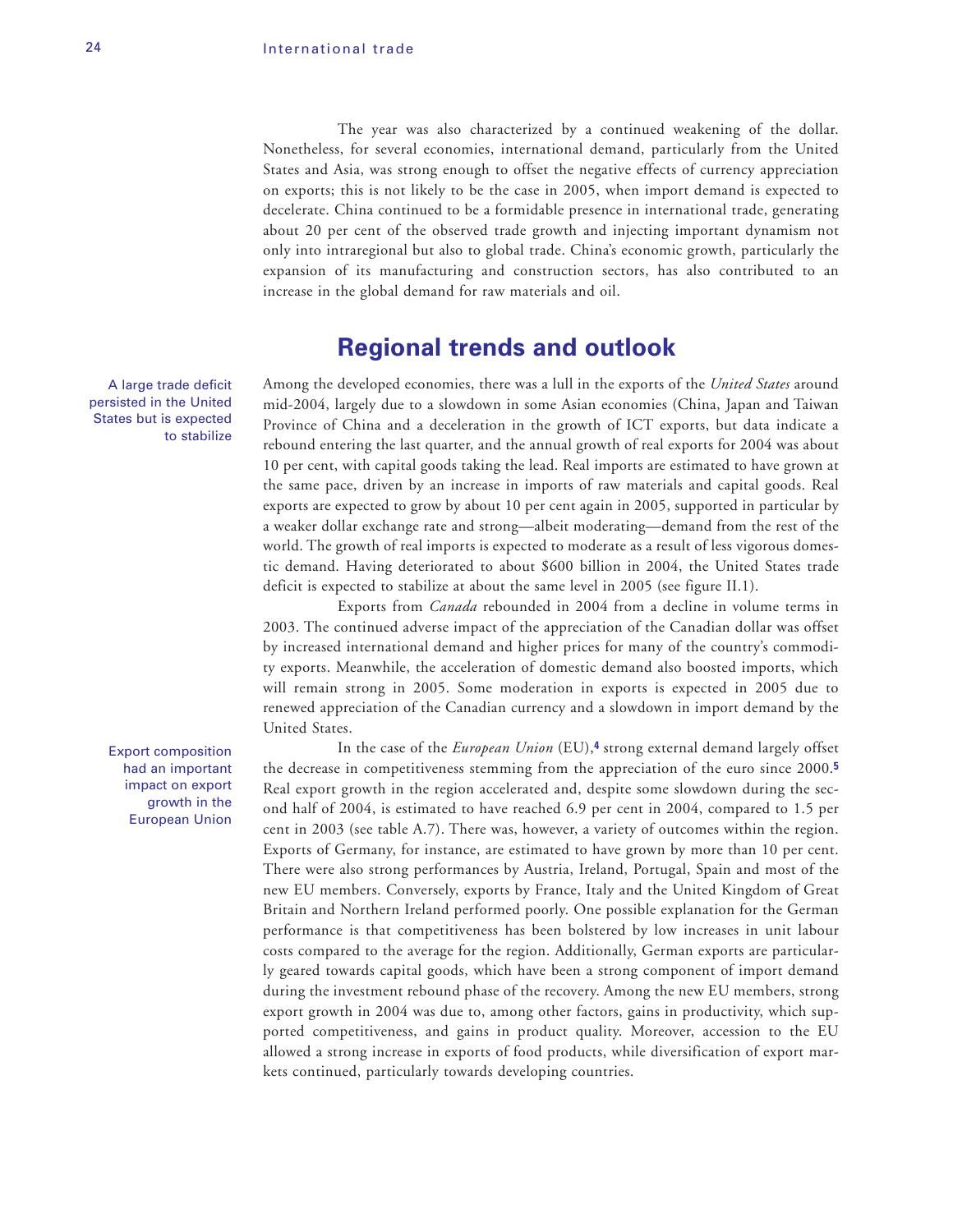Import demand accelerated in the EU during the first three quarters of 2004, boosted in part by the appreciation of the euro and an increase in investment spending. With only a moderate pass-through of the currency appreciation into import prices thus far, import demand should remain strong in 2005, bolstered by an improvement in domestic demand. Imports are estimated to have grown 7.4 per cent in 2004, and a similar rate of growth is expected in 2005. Among new European Union members, imports also remained strong, mostly due to the international production chains in their manufacturing. In addition, many companies tried to increase their imports from non-EU countries and accumulate some stocks at the beginning of 2004 since, following accession, such imports became subject to the EU common tariffs. Strong private credit growth also contributed to imports of consumer goods. For these economies, import growth may slow slightly in 2005, in line with exports, but will remain strong due to continuing increases in real wages and an expansion of credit, as well as the implementation of projects associated with EU membership that will require imports of investment goods.

*Japan*'s real export growth has been exceptionally strong for the past two years, reaching 9.4 per cent in 2003 and more than 15 per cent in the first half of 2004, but decelerating in the third quarter of 2004 to an annual rate of 1.5 per cent. Strong demand from the rest of Asia was the key driving force, accounting for more than 90 per cent of the increase in Japan's exports for the past two years, China alone being responsible for more than 40 per cent. The growth of real imports was weaker, but strengthened during 2004, reflecting a recovery of domestic consumption. As a result, the contribution of net exports to GDP turned negative in the third quarter of 2004 for the first time in the past few years. The outlook for Japan's exports has become more cautious for 2005, in line with lower global economic growth and further yen appreciation.

Both *Australia* and *New Zealand* saw growth of imports of over 10 per cent in 2004 owing to their robust domestic demand. Exports also recovered, although both economies are still running a large trade deficit (about 5 per cent of GDP). While Australia—a metal and oil exporter—was able to reduce its deficit owing to improved terms of trade, New Zealand experienced a deterioration in its trade deficit. Trade by both economies is expected to slow: the appreciation of their currencies will weigh on their exports while the anticipated moderation in their domestic demand, particularly in New Zealand, will curb import growth.

The surge in world commodity prices, in particular of oil and gas, and the upturn in the global economy boosted the value of exports of the resource-rich *Commonwealth of Independent States (CIS)* countries. This was supported by buoyant intraregional trade, mirroring the robust growth in the largest economies in the region. Trade is anticipated to slow down in 2005, as exports decelerate due to reduced capacity in the oil sector. Moreover, exports will be constrained by the real exchange-rate appreciation in many countries of the region; this is already reducing the competitiveness of the region's manufacturing, particularly in the Russian Federation. However, exports of manufactured goods remain of limited importance for most CIS countries.

After a strong rebound in 2003, the real export growth of the *Russian Federation* is estimated at about 10 per cent in 2004, led by oil and gas, ferrous and nonferrous metals and chemicals. Oil exports, however, have been less dynamic than before, largely reflecting uncertainties surrounding a key exporter (Yukos), a new tax system on oil exports and capacity constraints in existing pipelines and terminals. Delays in implementing new pipeline projects will have an adverse effect on oil exports and hence on total The new EU members experienced strong import growth before accession

CIS countries benefited from increased global demand and higher commodity prices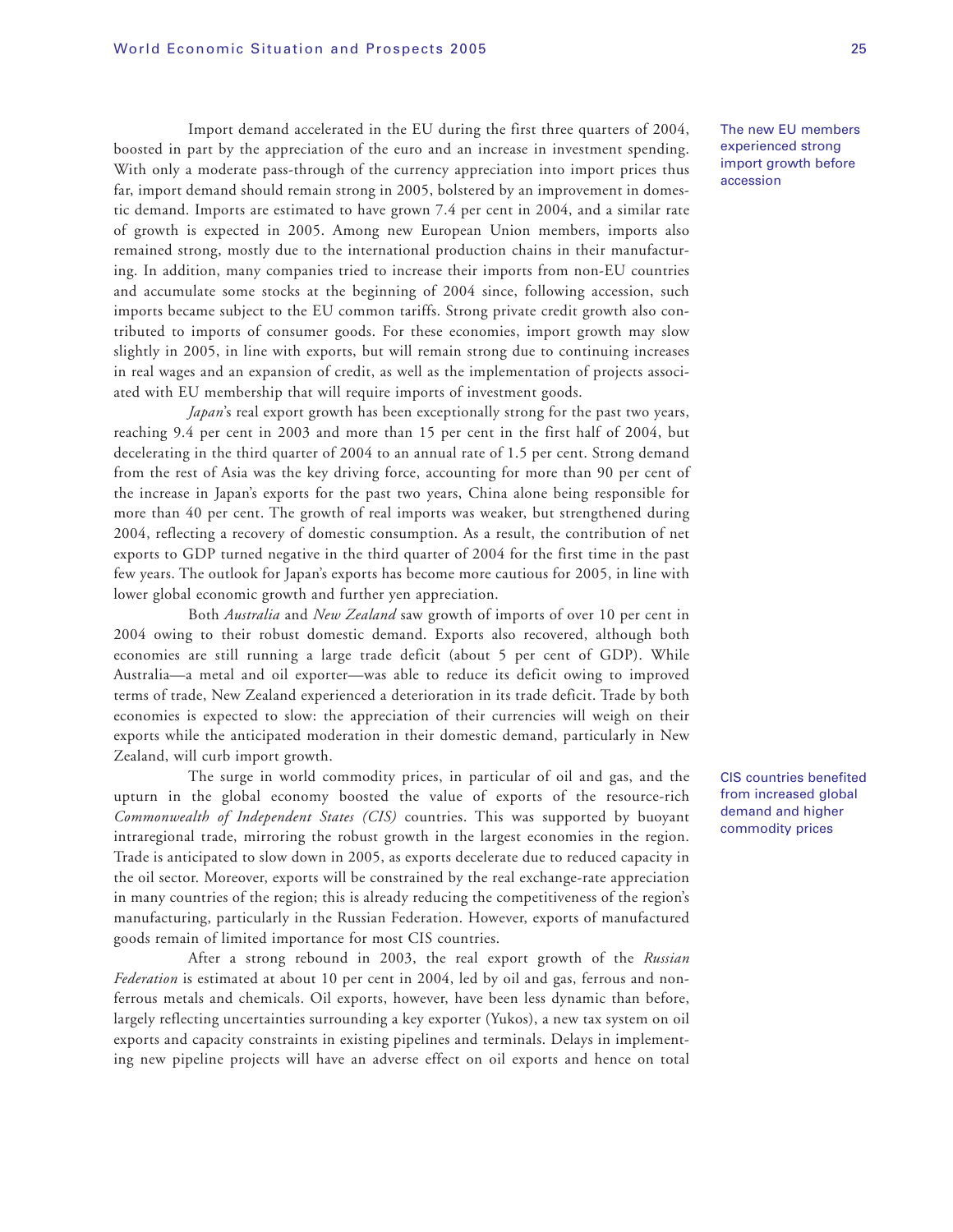Increased mining and oil output supported exports by Africa exports. Meanwhile, robust domestic demand and exchange-rate appreciation led to fast import growth. Terms of trade gains contributed to a widening of the Russian Federation's trade surplus, which reached an estimated \$70 billion in 2004.

Developing economies maintained a remarkable trade performance in 2004. *Africa's* exports continued to grow, albeit at a slower pace than in the previous year when there was an impressive recovery in exports in such countries as Madagascar, Nigeria and South Africa. Real export growth was strongest in countries that were able to expand production capacity. New gas and oil fields boosted exports in Algeria and Chad. Similarly, increased output of some mineral commodities accounted for much of the growth in exports by such countries as Namibia and South Africa. Nonetheless, some countries registered a decline in export volumes, mainly because of supply disruptions caused by civil unrest and increased smuggling of key export crops to neighbouring countries. Côte d'Ivoire was a case in point. For the region as a whole, the growth of export volumes is expected to decelerate in 2005 as global demand slows down, while increases in export revenues will be dampened by reduced strength in oil and commodity prices.

Africa increased expenditure on imports in 2004, reflecting an improvement in domestic incomes as well as higher oil and food prices. In many oil-exporting countries, increased investment for the expansion of productive capacities and infrastructure development was the main driving force behind import growth. Meanwhile, adverse weather conditions in the Sahel led to a widening of the cereal deficit and increased imports of food staples in such countries as Burkina Faso, Chad, Mali, Mauritania, Niger and the Sudan.

In *East Asia* merchandise trade expanded by over 18 per cent in real terms in 2004. Merchandise exports have been driven by the positive global economic environment and, at the intraregional level, by strong demand from China. However, some economies in the region (the Republic of Korea, for example) have suffered from their exposure to the volatile ICT and electronics markets, which experienced decelerating growth in the second half of 2004 (see figure II.2) and which are expected to continue to slow in 2005. Others countries (such as Indonesia) have seen their exports come under increasing international competitive pressure. Meanwhile, East Asian merchandise imports have been on an upward trend owing to strong economic growth and higher prices for oil and raw materials. In the case of China and Taiwan Province of China, for example, imports grew faster than exports, leading to a fall in the contribution of net exports to economic growth in these economies.

Looking ahead to 2005, developments in the *China* will continue to be an important determinant of trade performance throughout the region. The predicted modest slowdown of economic growth in China is likely to affect the contribution of net exports to economic growth in economies that are particularly dependent on the Chinese market. In addition, economies such as Singapore are likely to see a dip in their export growth rates due to the impact of the outbreak of SARS in the year 2003 on export growth rates in 2004.

*South Asia*'s external sector reflected the region's healthy economic performance in 2004. The larger countries in the region recorded double-digit growth of both exports and imports, as measured in current dollars. Increases in trade volumes were also substantial, with import volume growth supported by rising domestic investment and consumption demand. Trade is anticipated to continue expanding in 2005, although export growth may slow due to weakening global demand.

As in 2003, India's merchandise trade deficit was offset by strong services exports and remittances, producing a marginally positive current-account balance. In Bangladesh, exports outperformed imports, suggesting that the garment sector finds itself in a position of strength before the end of the Agreement on Textiles and Clothes (ATC)

China has been a key factor in East Asian and global trade performance

> Rising domestic consumption and investment led to increased imports in South Asia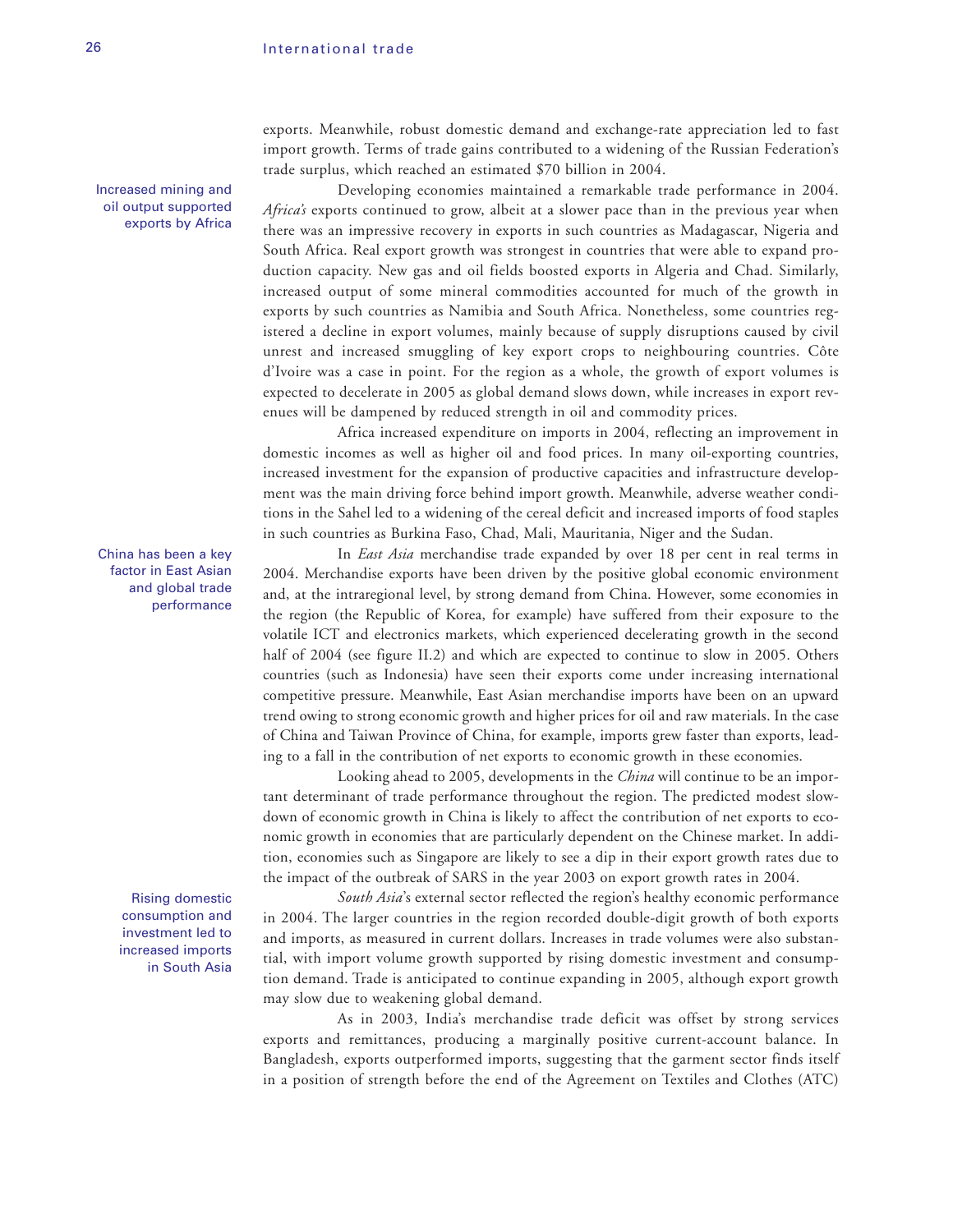

Figure II.2. **Semiconductor shipments, January 2000-September 2004**

(see section below). Sri Lanka's low water reserves reduced its capacity for hydropower generation and led to higher oil imports for thermal generation, which aggravated the impact of oil prices on the trade balance. High oil prices also weigh on the import bills of the other net fuel importers in the region. Conversely, Iran registered high growth rates in overall exports in 2004 owing to higher oil export volumes and prices. In 2005, Iran's oil export volumes are expected to expand only marginally, owing to flattening production and rising domestic consumption.

*Western Asia*'s exports grew by 6.7 per cent in 2004. As in 2003, export growth was driven by the oil-exporting countries of the region as oil production increased to meet stronger-than-expected rising world oil demand and also to compensate for supply disruptions in some key producers. Non-fuel exports also expanded in 2004 due to strong performances by Israel, Jordan and Turkey. As a result, the region's total export revenue increased by over 20 per cent in 2004—largely supported by higher fuel prices—but growth is expected to decelerate to 5 per cent in 2005 reflecting reduced oil production and lower prices. Growth of the region's export volume is expected to decelerate to 6 per cent in 2005, with the increase coming mainly from non-oil exporting countries. Meanwhile, import growth accelerated to 7.8 per cent in 2004, reflecting the buoyant economic activity in the region. Consumer goods imports increased, responding to the surge in disposable income in most countries. Imports of capital and intermediate goods also rose owing to increased public and private investments. The lagged expenditure effect of rising government revenues in the oil-exporting countries is expected to support a robust import growth in 2005 as new projects (mostly in infrastructure development, but also in fertilizer, petrochemical and power plants) are planned to be launched during the year.

Semiconductor Industry **Association** 

Higher oil prices boosted export revenues in Western Asia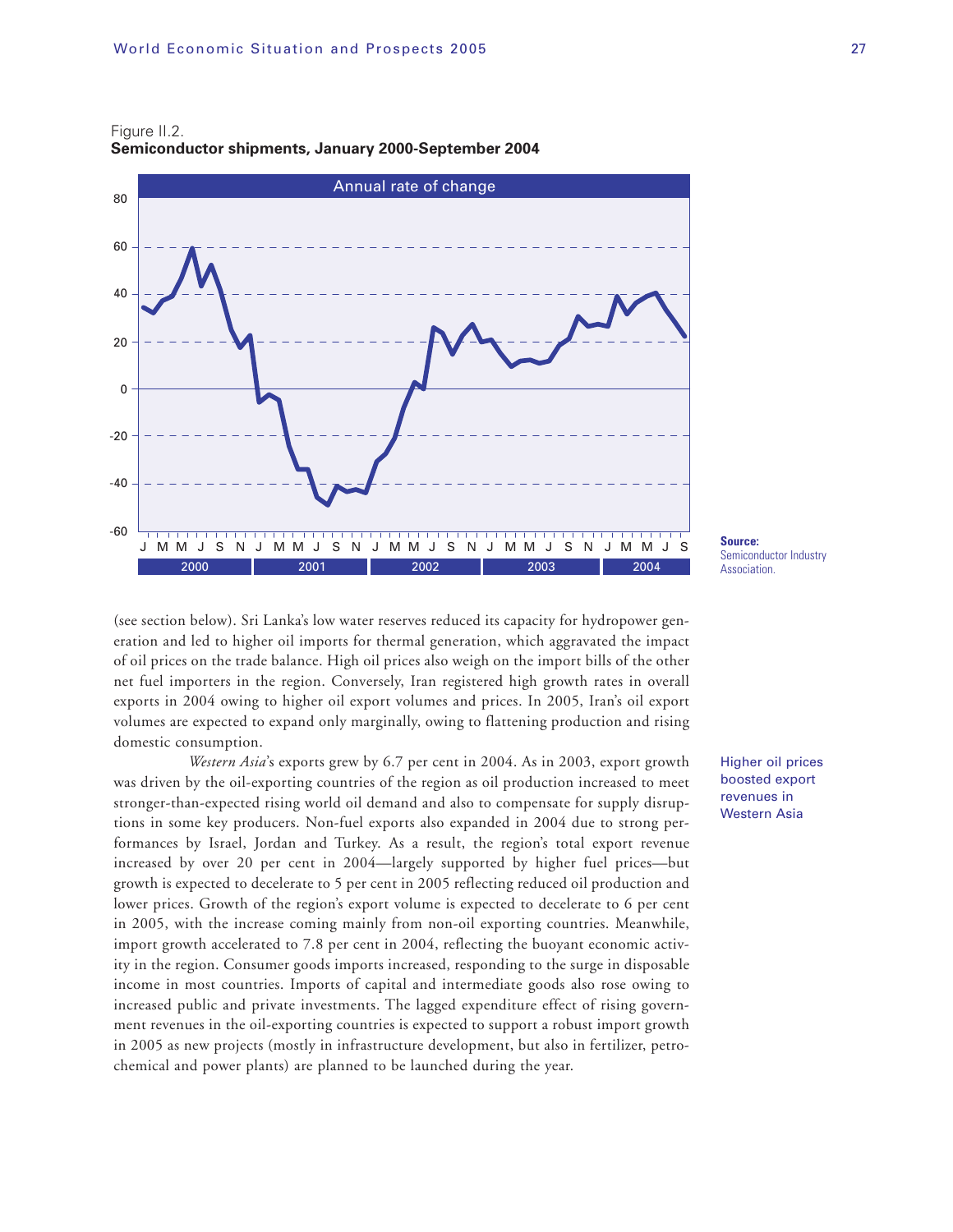Latin America experienced a balanced trade performance as imports recovered

Trade in *Latin America and the Caribbean* gained strength in 2004, as both exports and imports experienced a broad-based recovery. Robust export growth and higher commodity prices supported a second consecutive surplus in the region's currentaccount balance—an extraordinary event for the region, even more so as it occurred despite a marked acceleration in imports (see table A.7).

In contrast to 2003, when export growth was concentrated in the southern hemisphere and demand for manufactured exports from the northern part of the region was sluggish, exports in 2004 increased throughout the region. The rebound in the United States economy favoured exports of manufactured goods from Mexico and other *maquila* export zones in Guatemala, Honduras and Nicaragua. For these Central American countries, however, this rebound was felt mostly in value terms as export volumes decelerated. Moreover, there is growing concern that Chinese exports will continue to compete with the subregion's manufactures, thus necessitating an improvement in productivity to maintain export growth. In contrast with the situation in the northern subregion, the region's commodity exporters performed strongly both in 2003 and 2004. China's increasing demand especially benefits South American economies, above all, metal and grain exporters. Meanwhile, imports strengthened remarkably in 2004, after weak demand from the region in 2003 when economies were growing, on average, at sluggish rates.

# **Commodity prices and markets** Non-oil commodities

Continuing the pattern that emerged in 2003, the global economic recovery in 2004 was accompanied by increased prices for many non-oil commodities (see table A.8); following an increase of over 11 per cent in 2003, prices rose by an average of a further 10 per cent in dollars in 2004. The global economic recovery, particularly the rapidly increasing demand in Asia and, within the region, notably in China were the main reasons for the rise in prices in 2004. Overall economic growth in most of these countries is the result of expanding manufacturing activity, for which many of these countries are heavily dependent on imports of commodities. The prospect of continued strong global economic growth, especially the likelihood that manufacturing and investment in China will remain robust, should continue to support commodity prices in 2005.

The improvement in commodity prices in 2003 and 2004 has not offset the setback suffered in the prior prolonged period of falling commodity prices: from 1980 to 2002, non-oil commodity prices, whether expressed in current United States dollars or special drawing rights (SDRs), fell by some 40 per cent (see figure I.1). Even over the shorter and more recent period prior to the recent upturn, non-oil commodity prices fell by an average of over 30 per cent in dollars and over 20 per cent in terms of SDRs between 1995 and 2002. Particularly for some commodity groups and individual commodities, the improvement in 2003 and 2004 falls far short of returning prices to their earlier levels. At the end of 2004, for example, the price index for all food products was almost 20 per cent below the average for 1995; within this group, the fall in the price of tropical beverages was particularly marked. Developing countries exporting agricultural commodities are therefore still faced with prices that are low by historical standards. Moreover, some of the recent increase in prices has been a reflection of the concurrent depreciation of the dollar; measured in terms of SDRs, the increase in commodity prices since 2002 has been more modest. Finally, the prices of these

Despite recent increases, commodity prices remain low by historical standards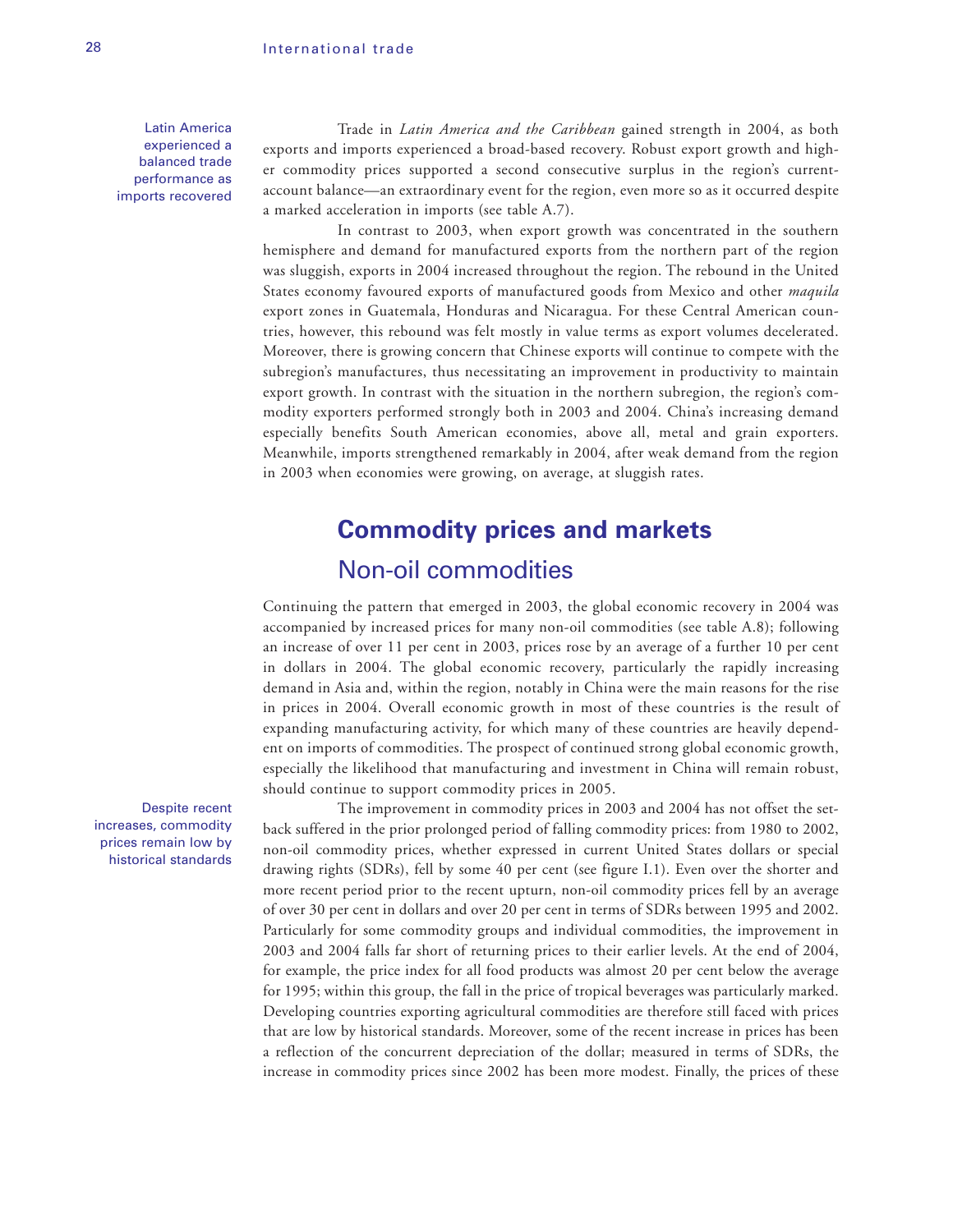countries' manufactured imports have continued to increase and, in 2004, were accompanied by higher prices for their oil imports. Even over the past two years, therefore, the terms of trade of some non-oil commodity exporting countries have deteriorated.

Price developments in 2004 differed among commodity groups (a review of recent developments and prospects in individual commodity markets is contained in the annex). In 2003, despite declines for some individual commodities, the average prices for most commodity groups either increased or remained unchanged (see figure II.3). In 2004, increases were more muted and the prices of some commodity groups declined. Reflecting their role as inputs into manufacturing and investment activities, industrial raw materials experienced good demand conditions: prices for minerals, ores and metals rose by an average of more than 20 per cent in 2004. Asian demand has reduced stocks of most metals and these prices are likely to remain high in 2005. Prices for vegetable oilseeds and oils increased because of higher Chinese demand in 2003, but retreated by 10 per cent in 2004. For agricultural raw materials, having risen by more than a quarter in 2003, prices remained largely unchanged over the course of 2004. The prices of food and tropical beverages, the only commodity group which did not experience an increase in prices in 2003, made up some ground and rose by around 8 per cent in 2004, but performance was very mixed within the group. For instance, such commodities as sugar and bananas faced very bullish market conditions, but the prices of wheat, maize and cocoa declined over the year. Excess supply characterizes the markets for several of these commodities; coupled with low income elasticity of demand, even the recent world economic recovery has not led to significant increases in their demand.

### World oil markets

Oil prices increased and remained extremely volatile throughout 2004. By mid August 2004, prices per barrel were about \$14 higher than at the beginning of the year (see figure II.4). The increase was driven by fast growth of demand for oil within a context of low and declining inventories and limited spare capacity, an unsettled security situation that supported a "fear premium" and speculative movements as well as the occurrence of natural disasters that disrupted production in the Gulf of Mexico area. Additionally, world refining capacity proved to be inadequate, while supply from Iraq, as well as from the Russian company, Yukos, remained uncertain.

Fears of possible shortages in the world oil market mounted and gained momentum as doubts persisted over the ability of the Organization of the Petroleum Exporting Countries (OPEC) to compensate for any further disruption in oil supplies. OPEC had been producing at more than 95 per cent of capacity, reducing the cartel's spare capacity to only 1 million barrels per day (mbd)—the lowest in three decades—and making oil markets extremely vulnerable to any supply disruption or to a further surge in demand. Even temporary outages in Nigeria and Norway contributed to pressure on prices and reinforced market sentiment that world spare production capacity had been reduced to an alarmingly low level.

Oil prices moderated somewhat after the August peak, only to escalate again in late October 2004 as hurricane Ivan destroyed oil production facilities in the Gulf of Mexico, where 25 per cent of the United States oil is produced and refined. As a result, oil output fell to its lowest level in more than 50 years and stocks of crude oil and refined petroleum products declined in the United States, as opposed to the usual build-up that takes place at that time of the year.

Divergent price developments observed across commodity groups in 2004

Oil prices soared amidst strong demand, tight supply and increased uncertainties…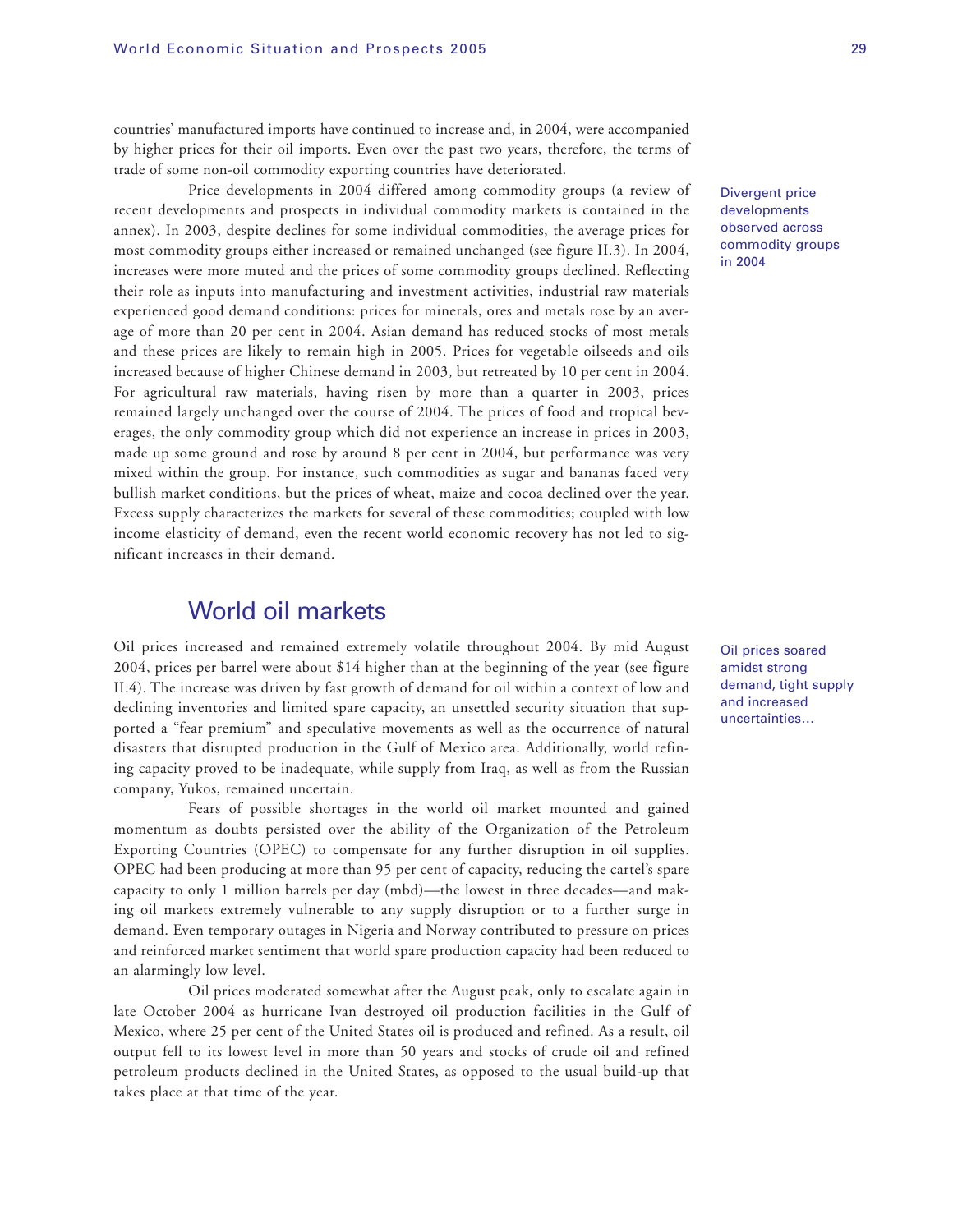#### Figure II.3.

**Prices of primary commodities and manufactures, January 1999-October 2004**  (Indices of US dollar prices, 2000=100)







**Sources:** UN/DESA and UNCTAD, Monthly Commodity Price Bulletin.





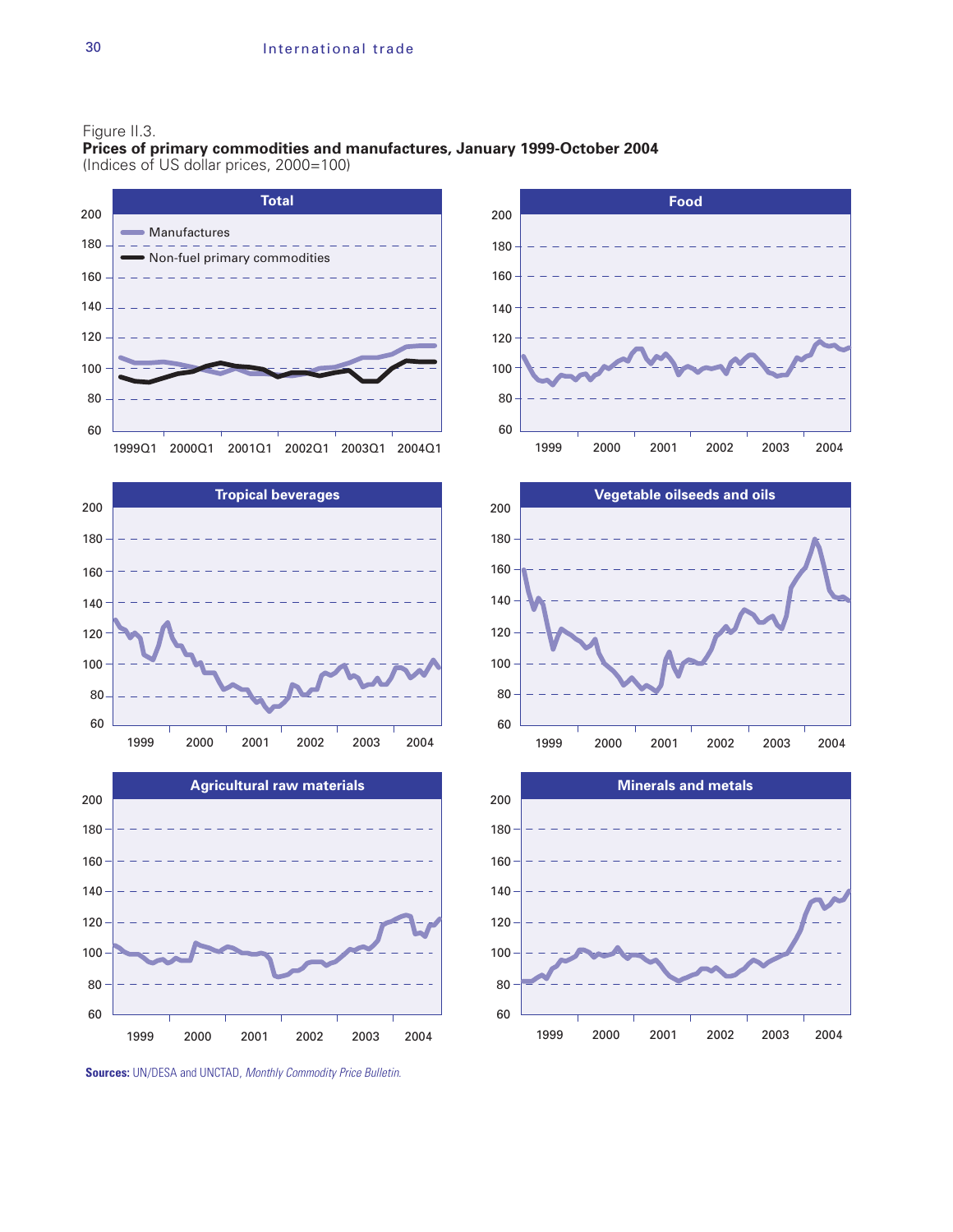

#### Figure II.4. **Oil prices and OPEC-10 production quota, January 2003-November 2004**

Meanwhile, Iraqi oil output has been struggling to return, on a sustained basis, to pre-invasion levels of about 2.6 mbd, owing to the continued deterioration in the security situation and increased attacks on oil transportation facilities. Oil production fell by 400,000 barrels per day (bpd) to 1.8 mbd in November 2004.**<sup>6</sup>** Market participants' concerns about a possible prolonged disruption of Iraqi output have been supporting a "fear premium" in oil markets and contributing to the increased prices.

Uncertainties about oil output elsewhere have also enticed speculative funds mostly hedge funds—into world oil markets. By mid November 2004, however, hedge funds cut their net long positions to the lowest level in a year. At end November 2004, crude oil prices began to weaken (see figure II.4), reflecting mostly the rise in world oil inventories and the anticipation of a relatively mild northern hemisphere winter.

As prices advanced, OPEC-10 quotas were adjusted upwards (see figure II.4). OPEC-10 production increased sharply during the year, reaching a peak of 28.2 mbd in October 2004—the highest level in 25 years—and above the quota of 26 mbd established for that month. Iraqi production, which is not subject to a quota, added another 2.2 mbd to the Organization's output in October 2004. Most OPEC countries produced above their respective quotas, although the bulk of the increase came from Saudi Arabia and was geared to calm markets and stabilize prices. Increased OPEC production also helped in rebuilding world oil inventories. OPEC production, however, fell in November 2004—the first decline in seven months—mostly due to the drop in Iraqi output and a decline in production by Saudi Arabia.

Amidst concerns about a further slide in prices and higher stock levels in most developed economies, OPEC countries met in Cairo, Egypt, in early December 2004. An additional source of concern for the Organization was the continued dollar depreciation



#### **Sources:**

World Bank; Middle East Economic Survey (http://www. mees.com/Energy\_Tables/basket.htm), United States Department of Energy/Energy Information Agency.

…but moderated towards the end of the year

OPEC output increased in parallel to higher prices…

…and is expected to decline as prices moderate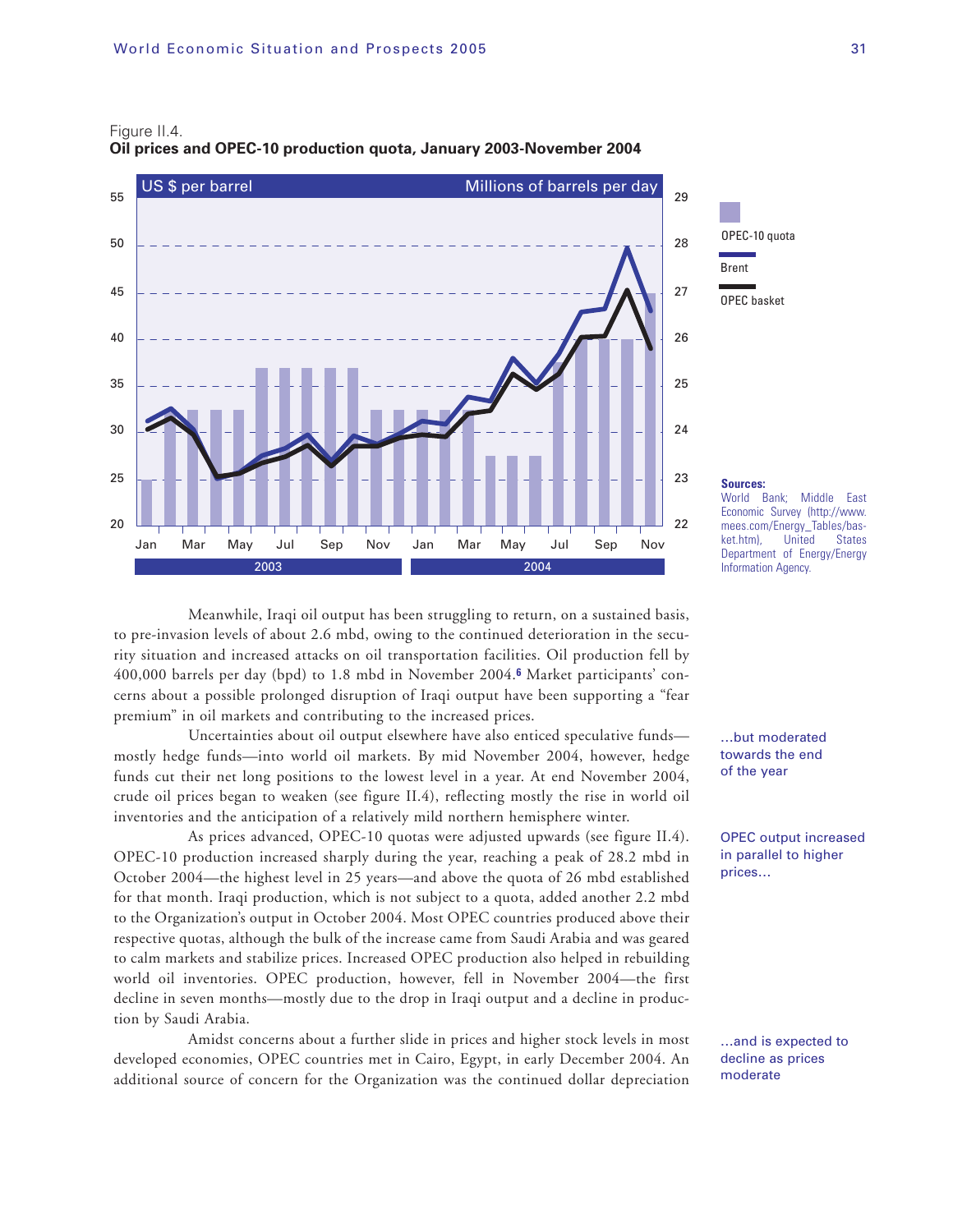against major currencies that has been eroding OPEC's purchasing power, as oil prices are denominated in dollars. Accordingly, OPEC member countries decided to keep their production quota unchanged at 27 mbd but committed themselves to eliminate excess supply estimated at 1 mbd (excluding Iraq), effective 1 January 2005.

With Indonesia, the Islamic Republic of Iran and Venezuela exempted from production cuts—as they are producing below their respective quotas—and Iraq not subjected to OPEC quota policy, the remaining seven OPEC producers will carry the bulk of the adjustment, with Saudi Arabia contributing the most. OPEC also agreed to meet by the end of January 2005 to review and assess trends in global oil markets and to decide whether further cuts would be needed. After the OPEC announcement, however, prices fell, reflecting the market skepticism about OPEC's ability to keep crude oil output within its official limit of 27 mbd. Nonetheless, the forecast is for OPEC supply to decline, reflecting mainly output cuts and better compliance within the group.

Non-OPEC output increased by 1.1 mbd to 50.1 mbd in 2004, less than expected. This was mostly due to the impact of Hurricane Ivan and weak growth of the Norwegian output. Oil supply from non-OPEC countries is projected to rise in 2005 as output in the Gulf of Mexico recovers and production in Canada expands. Increased production in Azerbaijan, Kazakhstan and the Russian Federation, as well as in Latin America and the Caribbean (Brazil and Trinidad and Tobago) and Africa (Angola, Chad and Sudan) will also contribute to the projected increase in 2005.

Despite some slowdown in the second quarter of 2004 (see figure II.5), world oil demand increased by 3.3 per cent to 81.8 mbd in 2004, the fastest rate of growth and the largest absolute increase since 1977. Vigorous economic growth in China was the driving force behind the strength of global oil demand. Robust growth in the United States, as

Output by non-OPEC countries also increased and will continue to expand in 2005

Robust economic growth led to increased oil demand



#### Figure II.5. **World oil supply and demand, first quarter 2003-third quarter 2004**

International Energy Agency, Monthly Oil Market Report.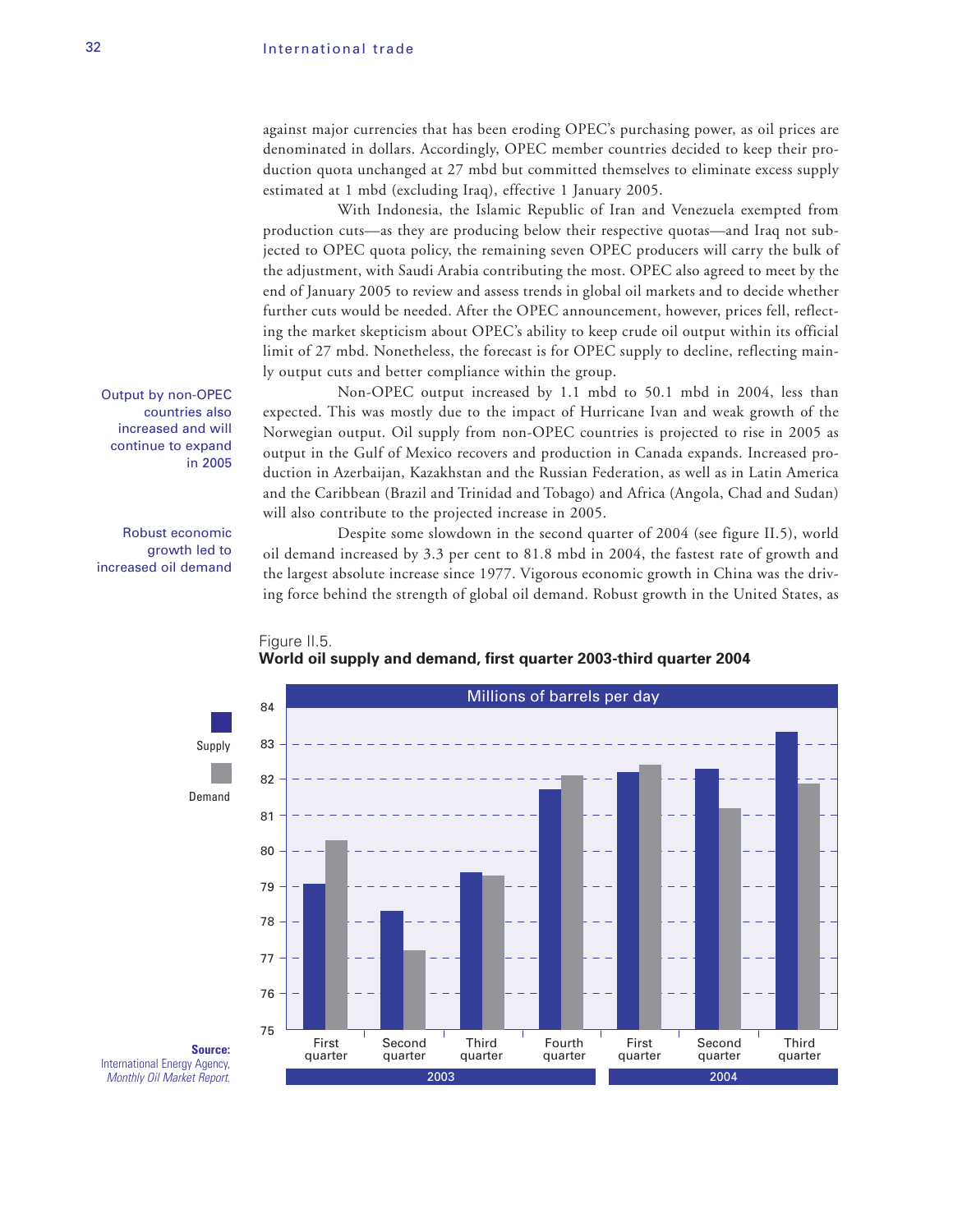well as in India and other Asian economies, contributed to the increased demand. Global oil demand is expected to continue to increase in 2005, albeit at a decelerating rate, that is to say, by 1.5 mbd to 83.3 mbd, compared to 2.6 mbd in 2004. Low growth in world oil demand in 2005 reflects mostly the expected deceleration in economic growth in such major oil consumers as China and the United States.

As in the past two years, the global oil market will remain tight in 2005. Equally important for price developments is the "fear premium". As long as the security situation continues to deteriorate in Iraq and threats to oil and installation facilities persist in Saudi Arabia and elsewhere, the "fear premium" will remain high. However, the anticipated deceleration of demand, together with some compliance slippages by OPEC and increased production elsewhere, is expected to push prices down in 2005. As a result, average Brent oil prices are forecast to be around \$38 pb (per barrel) in 2005, lower than the average of \$40 pb recorded in 2004.

# **Trade policy developments** Doha negotiations:

# the adoption of a framework agreement

With the adoption of the framework agreement of 1 August 2004 (the "July package"),**<sup>7</sup>** the World Trade organization (WTO) negotiations under the Doha Work Programme resumed. The momentum generated by the adoption of the agreement must be sustained in the coming months if the agreed frameworks are to be translated into detailed and specific modalities for concluding negotiations, taking account of the development objectives of the Doha Declaration.

The "July package" sets out frameworks for future negotiations in five core areas: agriculture, market access on non-agricultural products, services, development issues and trade facilitation. It also recognizes that the original deadline of January 2005 for completion of the Doha round was unrealistic. It is now expected that negotiations will continue after the Sixth Ministerial Conference of the World Trade Organization to be held from 13-18 December 2005 in Hong Kong Special Administrative Region (SAR) of China.

The framework agreement has three key process-related aspects. First, participants had agreed to resume work in all negotiating bodies in February-March 2004, with the aim of agreement on specific negotiating frameworks and modalities in core negotiating areas by the end of July 2004, thus putting the Doha negotiations back on track. These meetings, the first since the WTO Cancún Ministerial Meeting, were seen as a cautious and gradual process to rebuild consensus and mutual confidence. Second, recognition emerged that the process and substance of negotiations were inseparable and that agenda-setting was critical in determining the outcomes of negotiations. Third, the July agreement owed much to a qualitative improvement in the overall negotiating atmosphere. Thus, increased attention has been given to direct and informal contacts among WTO Members, and there has been greater disposition to listen to the positions and concerns of others, especially in such crucial areas as agriculture.

During these negotiations, developing countries keenly pursued their interests and priorities, demonstrating enhanced negotiating capabilities and strengthened regional, interregional, and issue-based coalitions. These strengthened coalitions (G-20, G-33, G-90, etc.) have been successful in focusing the negotiations on the core trade agenda and in

Lower oil prices are forecast for 2005

Frameworks for negotiations on five areas were launched

Increased relevance of country coalitions in the negotiations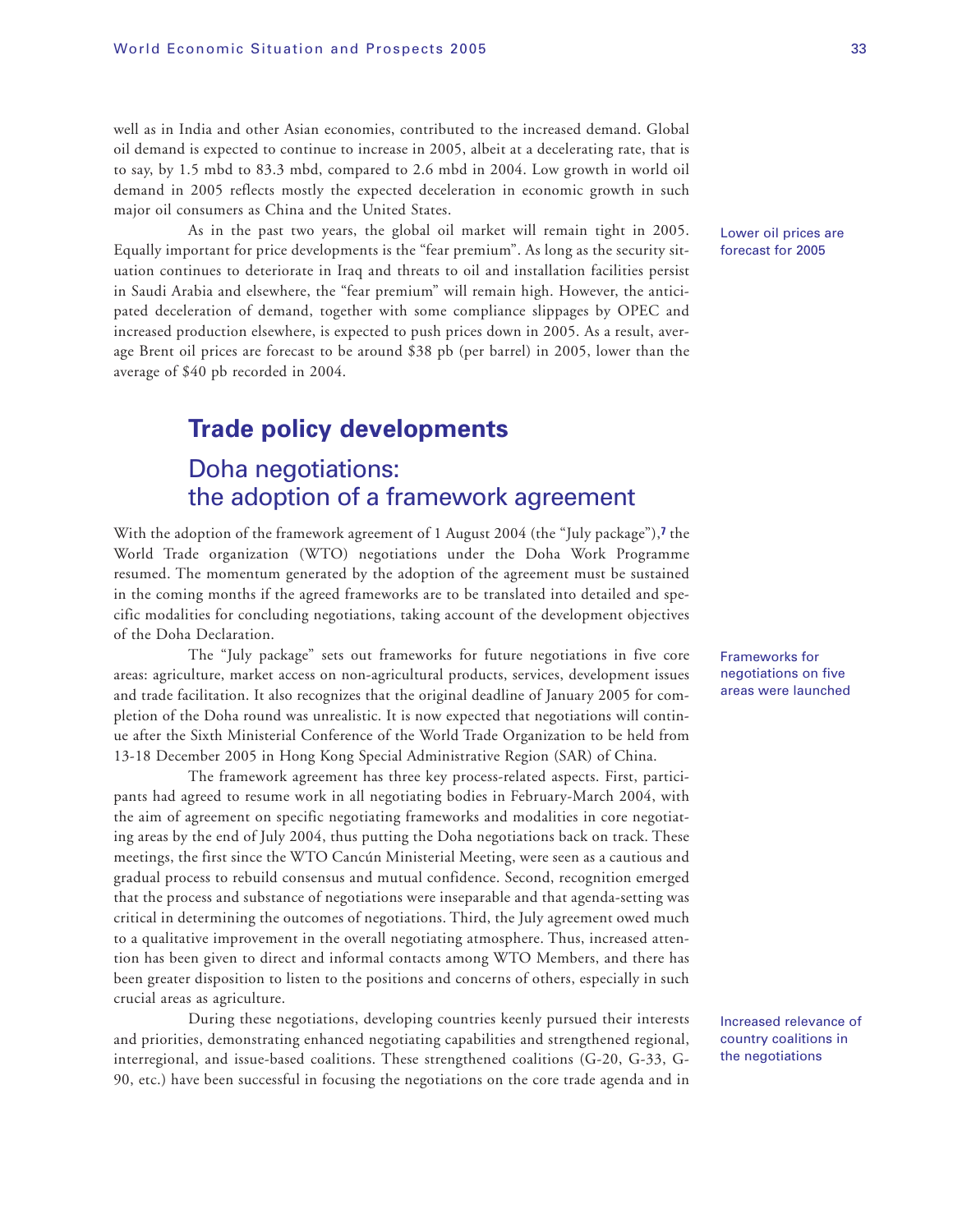advancing their specific development concerns. Equally significant have been some North-South coalitions (such as the G-10 and the Cairns Group) and negotiating "ginger groups", such as the Five Interested Parties (FIP) (Australia, Brazil, the EU, India and the United States), which came together to São Paulo on the eve of the Eleventh United Nations Conference on Trade and Development (UNCTAD XI) and prepared much of the ground for the framework agreement on agriculture.

### Main areas of the framework agreement

*Agriculture.* The framework agreement on agriculture**<sup>8</sup>** is the most important result of the Doha process so far. It expresses a commitment to reduce substantially production-linked farm supports and eliminate agricultural export subsidies. Nonetheless, the exact timetable, in terms of the base periods, commencement, duration and completion of implementation, are left open.

The clear commitment to eliminate all forms of *agricultural export subsidies* "by the end date to be agreed" has been regarded as "historic". In addition to existing subsidies, the framework aims to set up a modality to eliminate other export competition measures, such as trade-distorting types of export credits, guarantee and insurance programmes and export subsidy elements in the programmes of state-trading enterprises. Furthermore, rules are to be developed to ensure that food aid does not displace commercial trade, and the negotiations will also consider whether all food aid could be provided in grant form. Under the agreement, developing countries would be allowed to maintain certain export subsidies to market and transport their products "for a reasonable time", even after other export subsidies are eliminated.

With regard to *domestic support measures*, the WTO's Agreement on Agriculture (AoA) classifies such measures into three types, the so-called boxes:

- The amber box comprises measures considered to distort production and trade (with some exceptions), including support price measures and subsidies directly linked to production quantities; amber box support is subject to certain limits.
- The blue box comprises support measures that require some kind of reduction of production such as acreage, number of animals, etc. (there are currently no limits to blue box subsidies).
- The green box comprises activities with no trade or at least minimally trade-distorting support, often not targeted at a particular product and not linked to price support or production. These subsidies do not face any limit.

Although the AoA tends to differentiate between trade-distorting and non- or minimally trade-distorting measures, it can be argued that in a world characterized by imperfect financial markets and where farmers are faced with credit constraints, any subsidies—by providing additional finance—allow recipient farmers to increase output relative to a situation where subsidies would be unavailable.

The July framework maintains the subsidy differentiation mentioned above and aims at substantially reducing trade-distorting subsidies to domestic production, including capping the blue box support,**<sup>9</sup>** with a "tiered approach" (that is to say, involving several different levels of reduction). It will require countries with the highest subsidy levels to make the deepest cuts. As an initial installment, it is envisaged that the total level of

Trade-distorting subsidies to be reduced but details still to be negotiated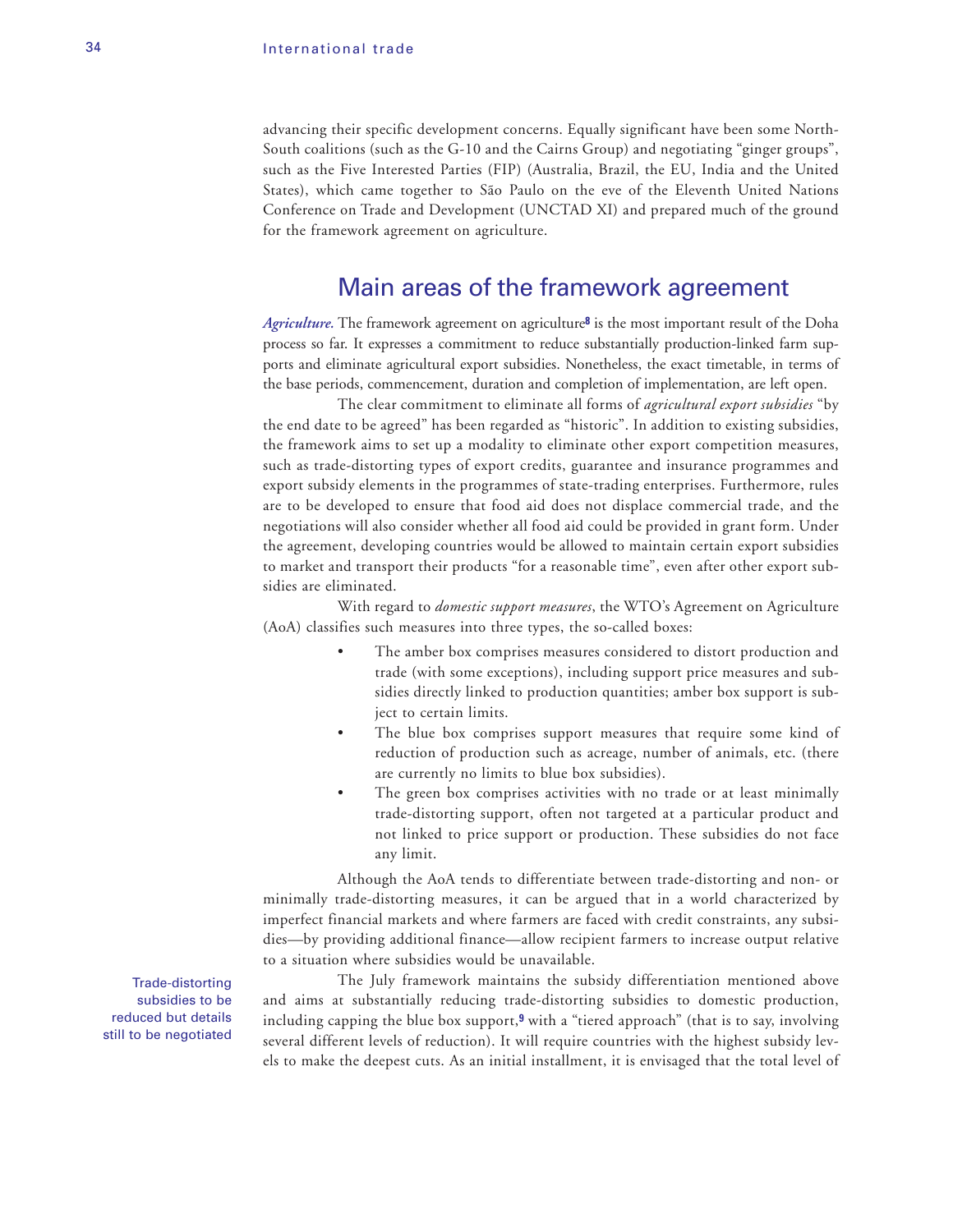trade-distorting domestic support, as bound under the Uruguay Round commitments, be cut by at least 20 per cent in the first year of implementation. The framework also aims to reduce the circumvention of the reduction commitments (for example, through switching support between products), which was possible under the structure of the Aggregate Measurement of Support (AMS). In order to take account of the special development role of agriculture, developing countries will not be required to cut certain domestic supports provided to subsistence and resource-poor farmers.

In the *market access pillar*, "substantial overall tariff reductions" are to be achieved, with high tariffs subject to the biggest cuts. However, under the concept of "sensitive products", developed countries can maintain a high level of tariff protection on specific products provided that they expand the tariff rate quotas on these products and that they compensate for this with greater liberalization for other products. Developing countries would make lesser tariff reductions, as a form of special and differential treatment, and would have the right to designate "Special Products" and to apply a "Special Safeguard Mechanism" for food security and rural development purposes. Despite the strong appeal from developing countries, however, the framework agreement does not foresee any provisions regarding non-tariff barriers and market entry conditions. (The incidence of non-tariff barriers has been increasingly felt as tariffs are lowered.) It is agreed that LDCs would be exempt from any reduction commitment, and their concern about guaranteeing dutyand quota-free market access would be addressed in the negotiations.

*Special and differential treatment (SDT)* was recognized as an integral part of all elements of future agricultural negotiations. It would be particularly crucial as regards the market access pillar. Commitments by developed countries to reduce domestic support substantially and to eliminate export subsidies are seen as serving to correct the long-standing imbalance in the AoA. Therefore, SDT could to a large extent be seen as an issue for the market access pillar in terms of both increased market access for developing countries and ensured flexibility to protect their sensitive sectors and Special Products.

The framework agreement also stipulated that *cotton* would be dealt with as part of the agriculture negotiations, but that it would be "addressed ambitiously, expeditiously and specifically" under a new sub-committee. The negotiations are to encompass all trade-distorting policies affecting the sector, from import tariffs, trade-distorting domestic support subsidies and export subsidization. The new sub-committee on cotton was established and started its work in November 2004.

**Market access for non-agricultural products (NAMA).<sup>10</sup>** Participants agreed on the "initial elements" of modalities for future negotiations. The aims remain ambitious, but the specifics of key elements, such as the tariff reduction formula, the special terms for developing countries and the issue of preference erosion, are to be negotiated later.

The main initial elements that would form the basis for negotiations for a reduction of tariffs are as follows:

> • An ambitious formula to cut tariffs: a non-linear approach to be applied on a line-by-line basis, with deeper cuts for higher tariffs for all products, without *a priori* exclusions. Some developing countries are concerned that a non-linear approach could require them to make deeper tariff cuts than the developed countries, contrary to the provision of the Doha Ministerial Declaration for less than full reciprocity. The text also foresees possibilities for more ambitious tariff cuts (or elimination) for certain sectors (so-called sectoral initiatives), including those of interest to developing countries.

Tariff protection to remain high for "sensitive products"

Cotton subsidies will not be treated as a separate track

The basic elements for NAMA negotiations were established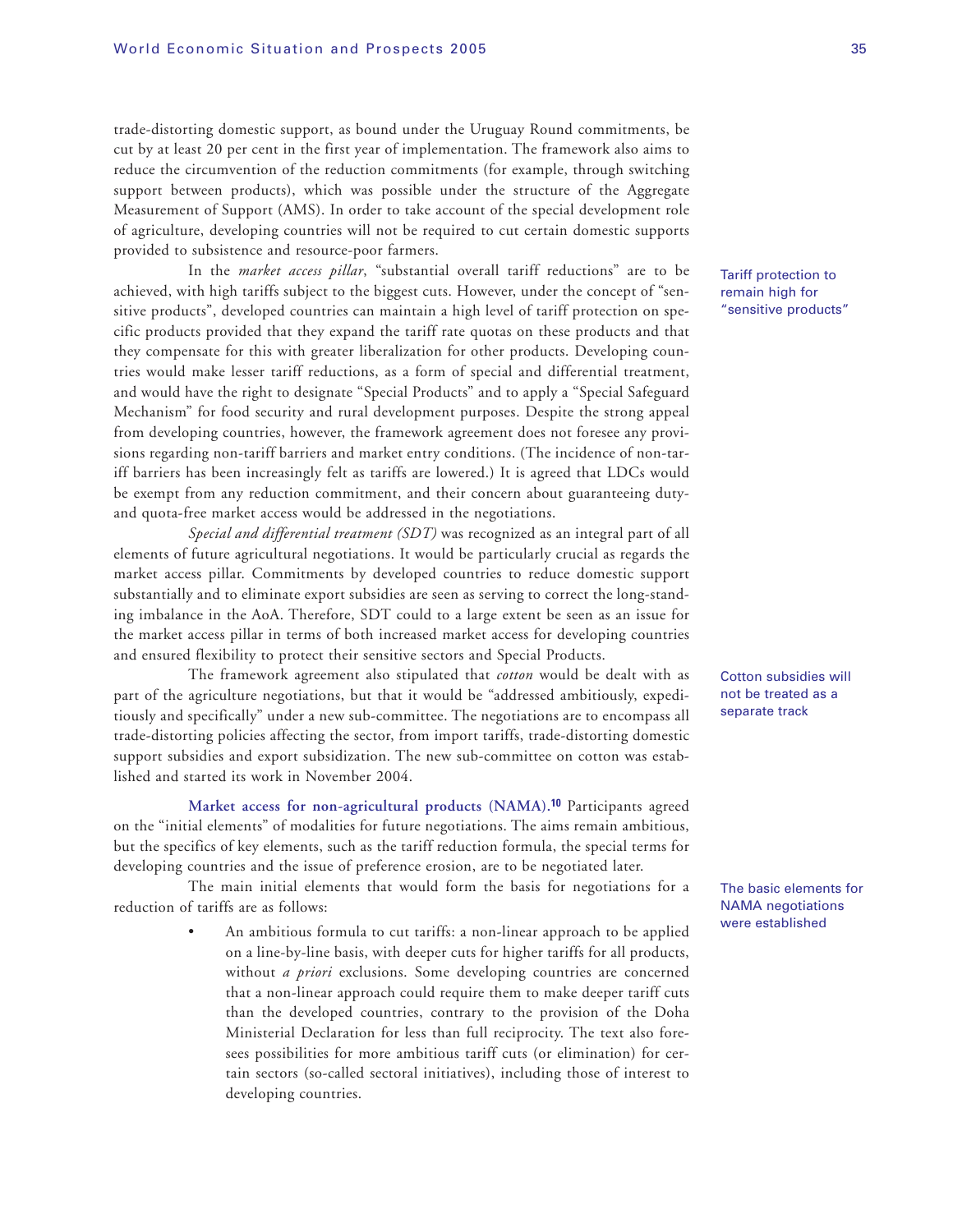- Credit for autonomous liberalization by developing countries, but only for those measures taken since the end of the Uruguay Round (1994). This in effect excludes the most substantial liberalization by many developing countries.
- Special treatment of developing countries: developing countries would have longer transition periods and flexibilities in tariff cuts.
- Exemption of LDCs from tariff reductions. LDCs would be required only to substantially increase the level of their tariff bindings in order to enhance transparency and trade predictability. Developed countries and "other participants who so decide" are invited to provide LDCs with duty-free and quota-free market access to support diversification, develop supply capacities and increase their integration into the multilateral trading system.
- Provision of general guidelines for addressing the issue of non-tariff barriers to trade through notification, identification, examination, categorization and ultimate negotiations.

*Services*. The framework on services negotiations largely reiterates the previous objectives for this segment of negotiations, while emphasizing the need to ensure the high quality of offers. Revised offers are to be made by May 2005, although it is uncertain whether all developing countries or LDCs would be in a position to make new or revised offers by then. Although services did not attract much attention in the July framework negotiations, it remains a core agenda item under the Doha Work Programme. As of 1 November 2004, 44 out of 147 WTO Members had made initial offers, of which 29 were developing countries. Most developing countries are still identifying their specific offers, the barriers to their services exports, the impact of requests by developed countries on their services sectors, as well as means to overcome supply constraints through implementation of Articles IV and XIX of the General Agreement on Trade in Services (GATS), which call for efforts to increase the participation of developing countries in international trade in services. Progress needs to be made on the assessment of trade in services, which remains an integral part of the negotiations on services.

Participants also agreed to pursue services trade liberalization in sectors and modes of supply of export interest to developing countries. So far, however, among the initial offers submitted, some major developed countries have made no improvements in their market access commitments for Mode 4 (temporary movement of natural persons). The new offers continue to relate to measures regulating commercial presence rather than measures regulating other areas. Furthermore, developing countries are seeking to prevent a protectionist backlash on information technology (IT)-enabled services trade. Locking in the current liberal regimes regulating this type of trade would ensure that the interests of developing countries were reflected in the negotiations. The July package also reconfirms that there would be no *a priori* exclusions of any services from the negotiations. This implies that developing countries will be able to pursue their interests in, for example, construction and maritime services, sectors where limited offers have been made so far.

A balanced outcome in negotiations would also depend on progress in GATS rule-making, where negotiations on Emergency Safeguard Measures (ESM) remain one of the most contentious areas. Developing countries have emphasized the need for the disciplines on ESM to address the implications of liberalization. Little progress has been achieved in the discussions under Article XV of the GATS concerning the need for and

New deadline for revised service offers was set

Few improvements offered by developed countries on their Mode 4 market access commitments

> Limited advances made on the most contentious issues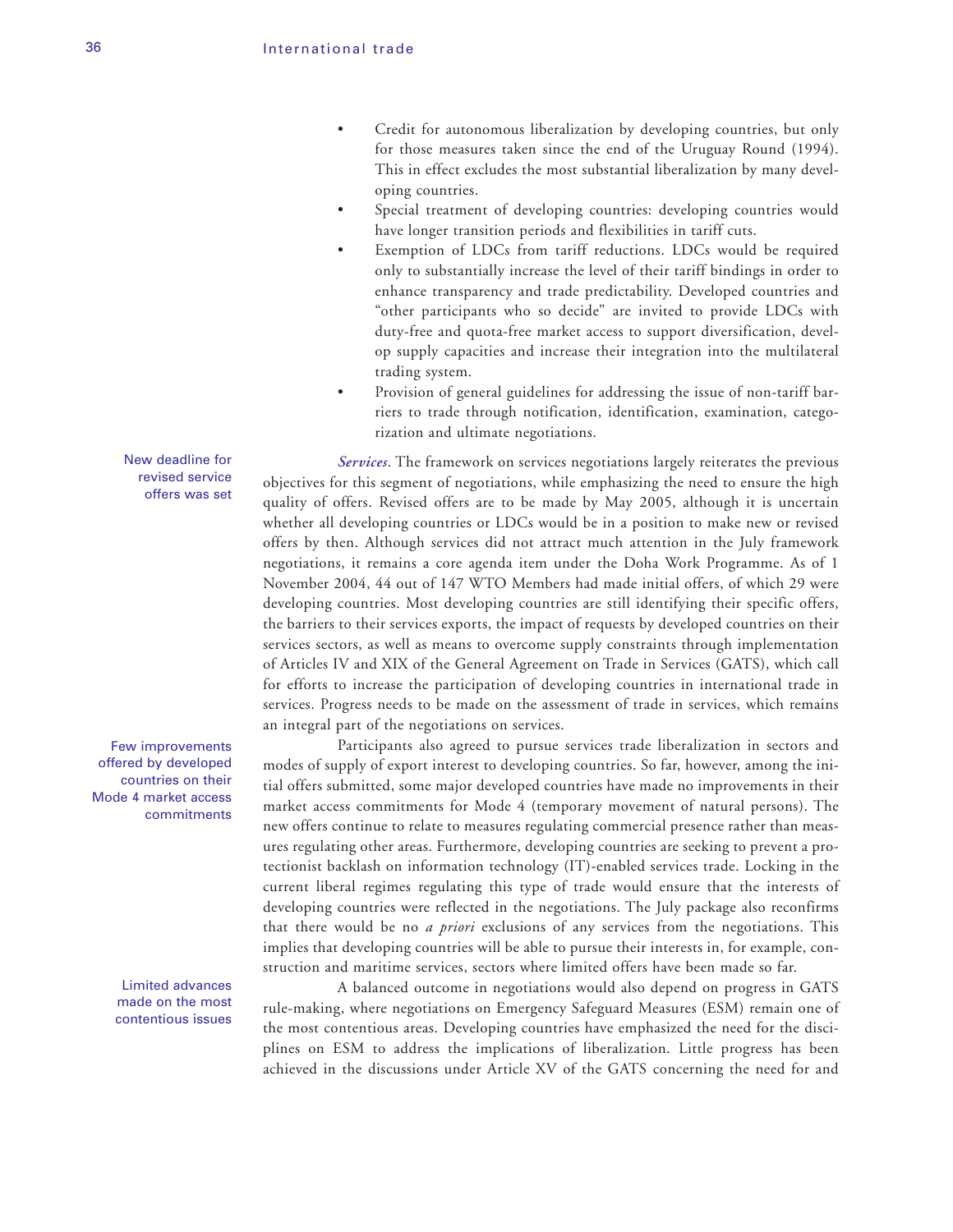possible scope of disciplines on subsidies in services. Article XIII of the GATS provides for negotiations on government procurement of services, but these have not yet produced any concrete results. In addition, negotiations concerning disciplines on domestic regulation have also produced few results so far.

*Development issues***.** The Framework agreement reiterates calls for the strengthening of WTO provisions on special and differential treatment (SDT) in favour of developing countries and implementation issues. It instructs the Committee on Trade and Development in Special Session to complete the review of all categories of SDT provisions with clear recommendations for a decision by July 2005. On implementation issues, the General Council should review progress and "take any appropriate action" no later than July 2005 on the basis of the report of the Director-General of the WTO, to be submitted no later than May 2005. These deadlines seek to avoid the previous pattern of work on development issues since the launch of the Doha negotiations, characterized by missed deadlines and minimal progress.

In addition, it was agreed that special attention should be given to the specific trade-and-development-related needs and concerns of developing countries, including capacity constraints. In this context, the trade-related issues associated with the fuller integration of small, vulnerable economies into the multilateral trading system are also to be addressed, without creating a subcategory of members, as part of the Doha Work Programme.

The WTO General Council decision also affirmed that developing countries and low-income countries in transition, and in particular LDCs, are to be provided with enhanced trade-related technical assistance and capacity-building to increase their effective participation in the negotiations, to facilitate their implementation of WTO rules and to enable them to adjust and diversify their economies. In this context, the General Council welcomed and further encouraged the improved coordination with other agencies, including under the Integrated Framework for Trade-related Technical Assistance for the Least Developed Countries (IF) and the Joint Integrated Technical Assistance Programme (JITAP).

*"Singapore" issues.* Negotiations on trade facilitation (improving the movement, release and clearance of goods, including goods in transit) were officially launched. Developing countries were reassured they will not be required to take on commitments they cannot implement, (such as, for financial reasons) and were promised substantial support and assistance in implementing future commitments. Moreover, it was recognized that the extent to which LDCs and developing countries could enter into commitments, and the timing with which they did so, would depend on their implementation capacities, and implementation would not be required where they lacked the necessary capacity. The other Singapore issues—trade and investment, trade and competition policy, and transparency in government procurement—were dropped from the negotiating agenda. At the first meeting of the Negotiating Group on Trade Facilitation held on 15 November 2004, WTO members agreed on a Work Plan and a schedule of meetings.

Developing countries, in particular LDCs, are to be provided with enhanced technical assistance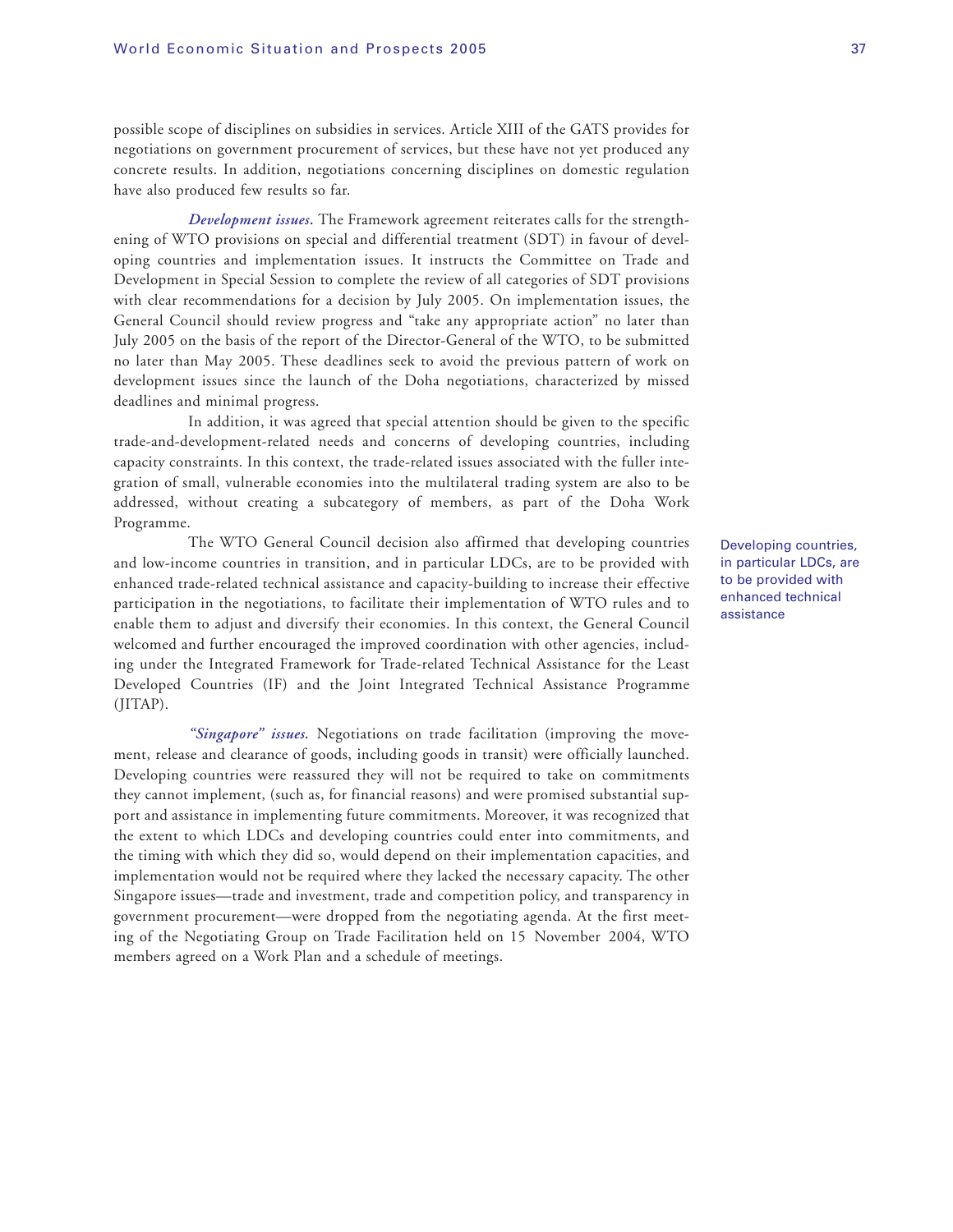### Bilateral and regional trade arrangements burgeon

The number of bilateral regional free trade agreements (RTAs) continued to rise in 2004. The forging of RTAs over the last decade appears to have gained pace in the wake of the impasse at Cancún on the Doha negotiations. Between January and August 2004, 21 RTAs were notified to the WTO, increasing the total number of notified preferential agreements in force to 206. In addition, around 30 agreements were signed between 2003 and 2004 and are awaiting entry into force, and approximately 60 RTAs are in the negotiations/proposal stage. The intensification of RTA activities has been recorded across all regions, but it has been more pronounced in the Latin America and Caribbean and in the Asia-Pacific regions (see box II.1).

### **Box II.1**

#### **Multilateralism, free trade agreements in Asia and the Pacific: progress, challenges and prospects**

The Asia-Pacific region provides important evidence of the complementarity between open trade and investment policies and regionalism. There are more than 50 regional trade agreements (RTA) involving Asia-Pacific economies, of which 48 have been notified to WTO. These RTAs vary considerably in membership, style, design and effectiveness, in line with the diverse and heterogeneous nature of the political and economic landscape of the Asia-Pacific region. In the region, RTAs may involve free trade agreements (FTAs) in which duties and other restrictive regulations on commerce are eliminated substantially on the trade among participating countries; or some type of preferential trade agreement (PTA) between countries. Some RTAs have well-developed, institutionalized rules of interaction, while others have a more informal structure based on voluntary cooperation. Some are open to new members; others have placed a moratorium on new members. The breadth of coverage varies as well, with services covered in a few agreements while most do not cover services in any meaningful way. Agriculture may be wholly or partially excluded, while movement of factors of production, depth of tariff cuts, coverage of non-tariff measures and decision-making processes vary widely. Likewise, the results achieved vary greatly.

A variant of the many trade agreements signed over the past few years is bilateral trade agreements that go beyond border measures, extending into wide-ranging areas of domestic policymaking. They thus encompass a deeper integration of trade through the harmonization of a wide range of trade practices, procedures and standards.

Despite the recent rapid growth of RTAs, including their bilateral format, it is not clear in which direction regionalism is moving. Broadly, two major trends can be distinguished. First, there is a trend directed at coalescing existing regional groupings into outward-oriented FTAs that bridge subregions and continents. This holds the potential to lay the foundation for the eventual integration of all countries of the region into a forward-looking Asia-Pacific zone of efficient production, with enhanced opportunities for world trade. The locus of this integration is centred around East and South-East Asia. Progress in bringing about the China-ASEAN FTA has been faster than initially expected, notwithstanding a missed deadline of 30 June 2004. With a market of nearly 1.8 billion people, a regional gross domestic product (GDP) of about US\$ 2 trillion, international trade worth US\$ 1.2 trillion and current average annual economic growth of 8 per cent, this will become an important production base and trade and investment centre of the region. The addition of Japan, which has long worked at strengthening its economic ties with the members of ASEAN, is further boosting the integration process.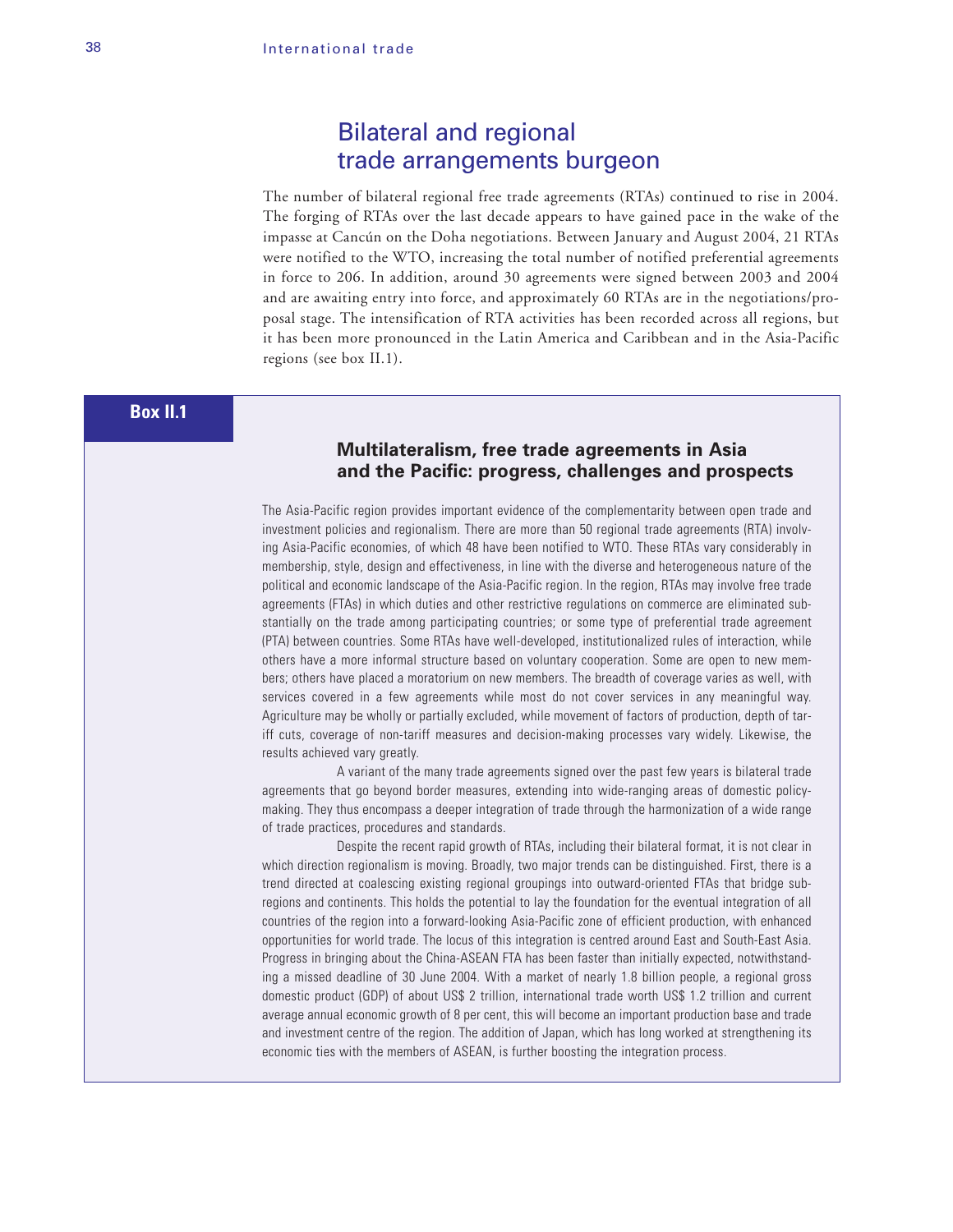A second trend can also be distinguished. Instead of amalgamating RTAs into wider bridging initiatives, there is a splintering into bilateral FTAs. For example, the United States Framework Agreement under the Enterprise for ASEAN Initiative in effect consists of a series of bilateral FTAs with individual ASEAN countries. The United States-Singapore FTA is the first to have been concluded, to be followed by similar agreements with Australia, the Philippines and Thailand, and others in the pipeline. Similarly, Japan has indicated that it has concerns about the varying levels of industrial development between the founding and newer members of ASEAN and prefers to enter into a series of bilateral trade agreements with individual member countries of ASEAN. It has also started with Singapore, to be followed by the Philippines, Thailand and others in the pipeline. China is also negotiating separate bilateral agreements with a number of ASEAN countries, including India and Pakistan.

Both proactive and defensive trade strategies seem to be driving the processes in the Asia-Pacific region. On the one hand, major trading powers appear to be competing to establish trade predominance in the region; on the other hand, there are a number of smaller trading countries that are equally active in forging bilateral trading arrangements and also appear to be competing to establish dominance as a hub. This, however, may be more symptomatic of a defensive trade strategy, designed to avoid finding themselves at the spoke end of another major hub. A multi-layered constellation is thus emerging, made up of a dominant hub-and-spoke arrangements with substrata of other hub-and-spoke arrangements in which smaller economies are trying to establish alternative hubs. The option of developing countries collectively establishing themselves as the alternative hub, through ASEAN, stands out.

These conflicting trends are indicative of tensions in the evolution of the international trade architecture. Their successful resolution is fundamental to ensuring that the multilateral trading system be strengthened, that it operates more efficiently and that it work for the benefit of all countries and their peoples.

More than one third of global trade now takes place between countries that have some form of reciprocal RTA. As agreements proliferate, a single country often becomes a member of several different agreements. For example, the average African country belongs to four different agreements and the average Latin American country belongs to seven. This creates a "spaghetti bowl" of overlapping arrangements, each with different rules of origin, tariff schedules and periods of implementation, all complicating customs administration.

The most notable developments in the latest phase of RTA proliferation include the expansion in the number of cross-regional RTAs, of developed-developing country RTAs and the emergence of agreements among developing countries. Negotiations on RTA multilateral rules (in the Negotiating Group on Rules) launched at Doha to clarify and improve the relevant disciplines and procedures under existing WTO provisions may help to resolve the current impasse in the WTO Committee on Regional Trade Agreements (CRTA) regarding compliance with WTO rules. So far, these negotiations have made progress only on transparency issues. The resumption of negotiations in 2004 has advanced the Group's work on transparency to the point where one of the procedural improvements considered by the Group (to ask the Secretariat to prepare factual presentations of RTAs under examination) has been forwarded to the CRTA for testing, on a preliminary and voluntary basis. The Group has also enlarged the scope of its negotiations to include systemic issues, which may suggest increasing concern by Members about the possible effects of RTAs on third parties and on the multilateral trading system as a whole.

An increasing share of global trade takes place between RTA signatory countries

Negotiations were launched to clarify compliance of RTAs with WTO rules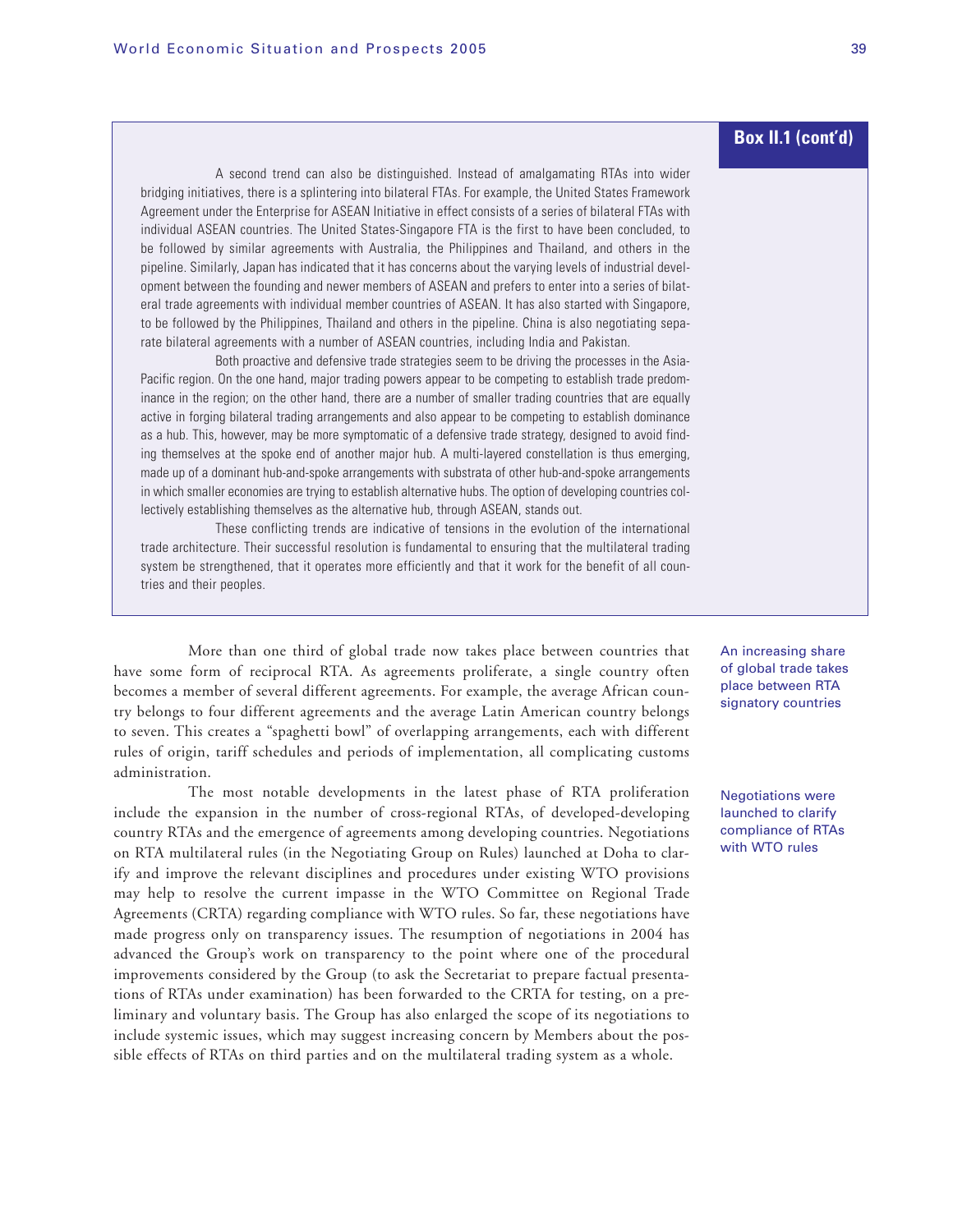### Implications of ATC Termination

ATC provided for a 10-year period of gradual integration into WTO rules

Textiles and clothing trade governed by the Agreement on Textiles and Clothing (ATC), and earlier by the Multifibre Arrangement (MFA) and its predecessor arrangements, represented a derogation from the basic principles of the multilateral trading system for more than 40 years (see table II.1). The integration of the textile and clothing sector into the main WTO rules at the end of 2004 is therefore expected to contribute to the "upholding and safeguarding of an open, non-discriminatory, predictable, rule-based, and equitable multilateral trading system." While countries will be affected differently, on the whole, the elimination of restraints in the sector should also contribute to the realization of the United Nations Millennium Development Goals.**<sup>11</sup>**

#### Table II.1. **The history of international trade in textiles and clothing**

| Date            | Action taken                                                                                                                                                                      |
|-----------------|-----------------------------------------------------------------------------------------------------------------------------------------------------------------------------------|
| 1957: January   | Five-year agreement reached with Japan on limiting overall textile exports to United States.                                                                                      |
| 1958: November  | United Kingdom signs "voluntary" limitation on cotton T&C products with Hong Kong after<br>threatening imposition at lower than prevailing volume levels.                         |
| 1959: September | United Kingdom signs similar restraint agreements with India and Pakistan.                                                                                                        |
| 1960: November  | GATT Contracting Parties recognize the problem of "market disruption", even if it is just threatened;<br>serves as "excuse" for establishing future non-tariff barriers (NTBs).   |
| 1961: July      | The Short Term Arrangement (STA) is agreed upon.                                                                                                                                  |
| 1962: February  | The Long Term Arrangement (LTA) is agreed upon to commence on 1 October 1962 and last for five years.                                                                             |
| 1966: June      | The United Kingdom implements a global quota scheme in violation of the LTA. (The LTA provides only<br>for product-specific restraints.)                                          |
| 1967: April     | Agreement is reached to extend the LTA for three years.                                                                                                                           |
| 1969-71         | The United States negotiates voluntary export restraints (VERs) with Asian suppliers on wool and man-made fibers.                                                                 |
| 1970: October   | Agreement is reached to extend the LTA for three years. (It was later extended an additional three<br>months to fill the gap until the MFA came into effect.)                     |
| 1973: December  | It is agreed that the MFA will begin on January 1, 1974, and last for four years.                                                                                                 |
| 1977: July      | The European Economic Community and the United States negotiate bilateral agreements with<br>developing countries prior to agreeing to extension of the MFA.                      |
| 1977: December  | The MFA is extended for four years.                                                                                                                                               |
| 1981: December  | The MFA is renewed for five years. The United States, under pressure from increased imports resulting<br>from dollar appreciation, negotiates tough quotas.                       |
| 1986: July      | The MFA is extended for five years, to conclude with the Uruguay Round.                                                                                                           |
| 1991: July      | The MFA is extended pending the outcome of the Uruguay Round negotiations.                                                                                                        |
| 1993: December  | The Uruguay Round (UR) draft final act provides for a 10-year phase-out of all MFA and other quotas<br>on textiles in the ATC. The MFA is extended until the UR comes into force. |
| 1995: 1 January | 1st ATC tranche liberalized by importing countries - 16% of 1990 import volume.                                                                                                   |
| 1998: 1 January | 2nd ATC tranche liberalized by importing countries - 17% of 1990 import volume.                                                                                                   |
| 2002: 1 January | 3rd ATC tranche liberalized by importing countries - 18% of 1990 import volume.                                                                                                   |
| 2005: 1 January | 4th ATC tranche liberalized by importing countries - 49% of 1990 import volume.                                                                                                   |

**Source:** Based on D. Spinanger, "Faking Liberalization and Finagling Protectionism: The ATC at Its Best", Table 1. Background Paper for the WTO 2000 Negotiations: Mediterranean Interests and Perspectives, Cairo, 14-15 July 1999.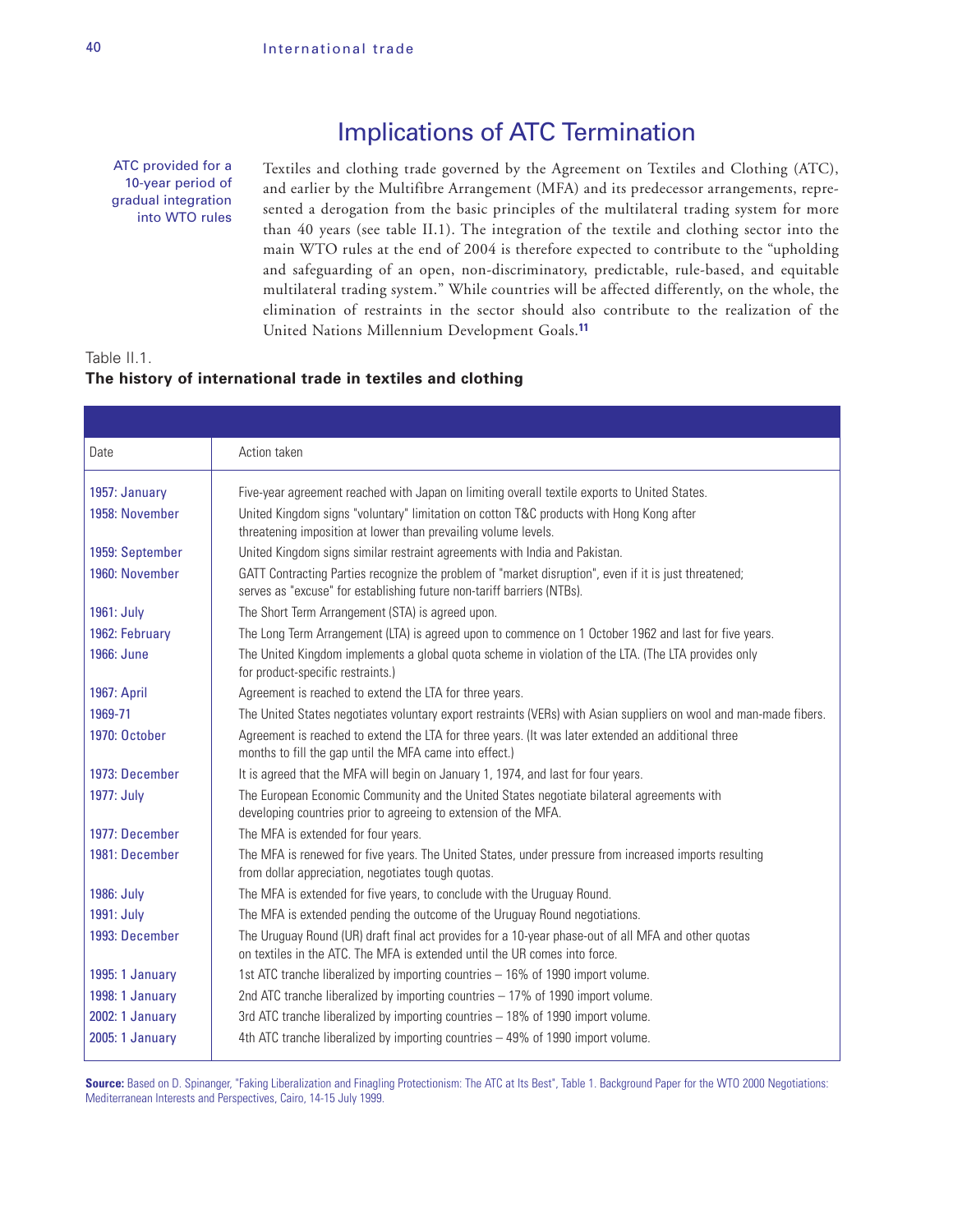By late 2004, only 51 per cent of the products covered under the ATC had been integrated. Many textiles and clothing items of particular interest to developing countries were still restricted, and the commercial significance of the integration for these countries had been very limited. This results from the fact that the integration programme was left to the discretion of the restricting countries, which opted to defer integration of the majority of restrained products until the last moment, back-loading integration of about 80 per cent of their restrained textiles and clothing goods until the final two-year phase of the integration programme. However, in 2004, restraining countries formally notified the WTO of their intention to meet commitments to eliminate all remaining quota restrictions as scheduled under the ATC.

The termination of the ATC is an important development that should strengthen the multilateral trading system, and many developing countries are expected to increase their exports of textiles and clothing significantly. However, LDCs and small economies that enjoyed quota- and duty-free treatment of their exports to the United States and the EU (through the African Growth and Opportunity Act (AGOA), "Everything But Arms" (EBA) and Generalized System of Preferences (GSP) initiatives), and that rely heavily on exports of assembled garments, seem vulnerable to the expected increase in competition in the sector following the expiry of the ATC. For many of them, textiles and clothing are extremely important sources of foreign exchange earnings; for example, in Asian LDCs like Bangladesh, Cambodia, the Lao People's Democratic Republic and Nepal, the sector earns 50 to 90 per cent of the countries' international trade revenues. Exports in this sector are also important for many African countries, especially for cotton-producing countries in West Africa (Benin, Burkina Faso and Mali), while clothing exports are significant for Kenya, Lesotho, Madagascar and Mauritius. While adjustment may be mitigated by the fact that trade in the textiles and clothing sector is growing by some 6 per cent a year, some studies indicate that preference-receiving countries could be adversely impacted by the elimination of quotas. These countries also have limited capabilities to adjust to the impacts of preference erosion that will accompany ATC expiry and may need international support to adapt to the more competitive situation in the sector.

Another important concern for developing countries is that the liberalization of textile and clothing trade on the basis of normal WTO rules and disciplines may lead to the replacement of quotas with contingency protection measures like anti-dumping actions and special safeguard contingency protection measures. The restraining countries have initiated numerous cases since the ATC took effect. For example, the EU alone initiated 53 anti-dumping cases in the textiles and clothing sector between 1994 and 2001**<sup>12</sup>** and the United States invoked 28 special safeguard measures under the ATC by October 2001.**<sup>13</sup>** These contingency measures were used for imports under quota restrictions and were targeted towards individual enterprises, often small and medium-sized ones, which do not have adequate resources to defend their cases.

The potentially damaging effects of anti-dumping actions are of particular concern in the post-ATC era. Many of the anti-dumping filings could be termed "process filers" that significantly hinder foreign exports during the investigation stage. For example, one study found that anti-dumping duties on average have caused the value of imports to contract by 30 to 50 per cent.**<sup>14</sup>** Moreover, the potential threat of an anti-dumping action could force a firm to sell the product in question at a much higher price than it would under normal circumstances. An exporting firm's pricing behaviour to avoid an anti-dumping duty could result in sub-optimal use of its competitive advantage. Against this background, the member countries of the International Textiles and Clothing Bureau (ITCB)

Considerable delays occurred, thus restricting many products of interest to developing countries

Some developing countries enjoying trade preferences may be vulnerable to the ATC termination

There is concern ATC termination may trigger other sorts of protective measures…

…of which anti-duping actions are particularly worrisome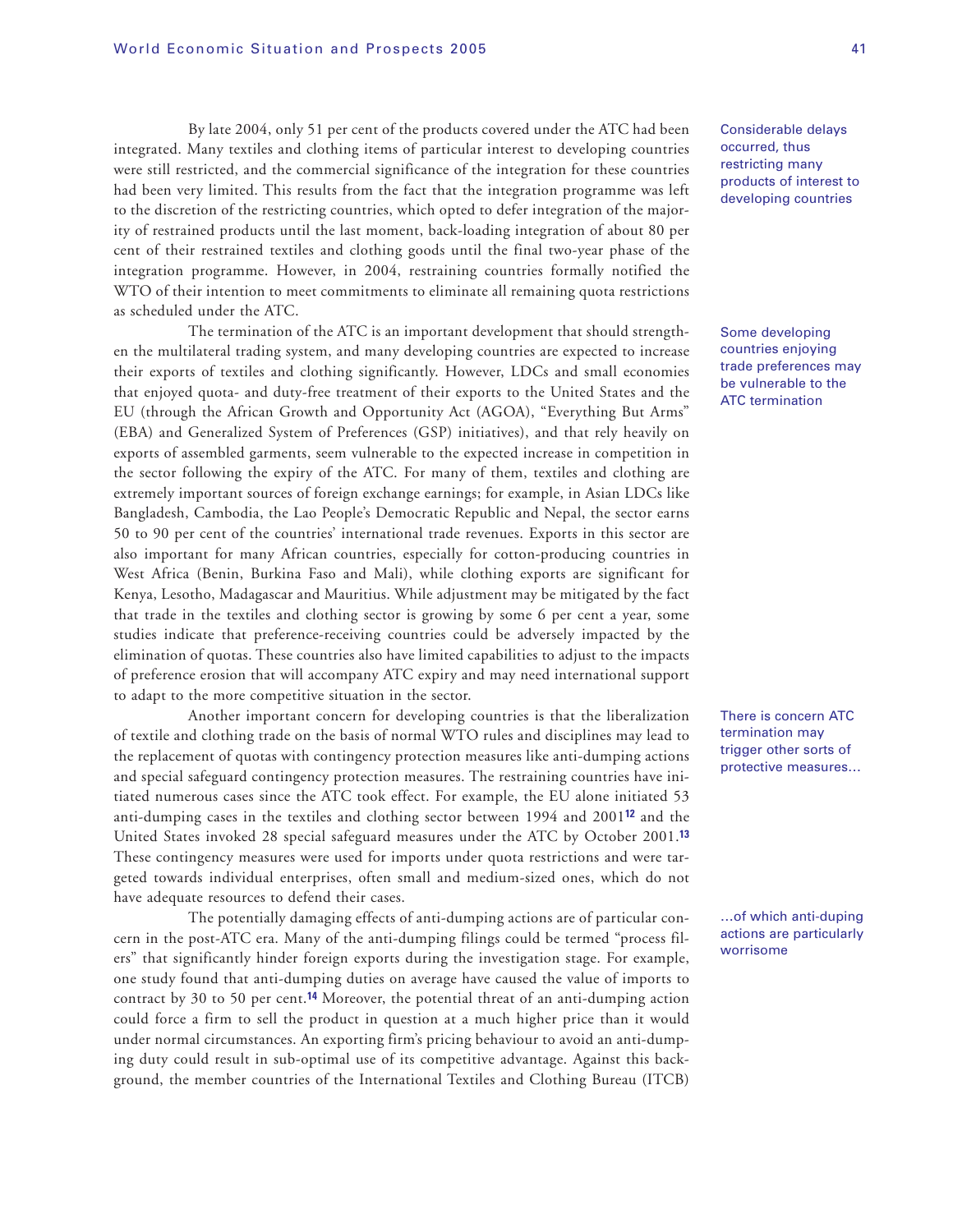have proposed to the WTO that developed Members adopt a grace period of two years after the expiry of the ATC during which they do not initiate investigations into imports of textile and clothing products from developing countries.**<sup>15</sup>** This proposal was based on the Doha Ministerial Declaration and the Decision on Implementation-Related Issues and Concerns.**<sup>16</sup>** Most recently, concerns have been also expressed regarding a possible revival of voluntary export restraints (VERs), a concept which is prohibited by WTO rules and disciplines. Against this background, in December 2004, China announced that it would impose taxes to restrict the exports of certain textile products; this was widely viewed as a pre-emptive measure against further anti-dumping and other safeguard measures by major importing countries. By potentially increasing the prices of such products, the measures may delay the removal of distortions in the textile and garment market, thus limiting the gains consumers could receive with the expiration of the ATC. With little information available on the lines of products to be taxed and the tax rate to be applied, however, it is not clear what impact these measures will have. Competitors claim that, due to Chinese efficiency and low labour costs, the measures may have only a limited restraining impact. Manufacturers of higher-end products, in turn, are concerned that the measures may encourage Chinese producers to shift production to higher value-added, upscale products, which would pose intensified competition.

### **Notes**

- **1** Unless otherwise specified, trade figures refer to the average of exports and imports. Growth rates refer to volume terms while values refer to current United States dollars. Finally, figures refer to merchandise trade only.
- **2** In contrast with 2003, average commodity prices recorded gains in Special Drawing Rights (SDRs) comparable to those measured in dollar terms.
- **3** See chapter I for an analysis on global imbalances.
- **4** Data and analysis on the trade of the European Union includes intra-EU trade.
- **5** During 2001-2004, the euro appreciated by more than 50 per cent against the dollar; in tradeweighted terms, the appreciation was over 30 per cent.
- **6** International Energy Agency, *Oil Market Report*, Paris, 10 December 2004.
- **7** Decision on the Doha Work Programme, adopted by the General Council of the World Trade Organization on 1 August 2004, document WT/L/579.
- **8** World Trade Organization document WT/L/579, annex A.
- **9** Support under production-limiting programmes.
- **10** See, World Trade Organization document WT/L/579, annex B.
- **11** For more details, see Assuring Development Gains from the International Trading System and Trade Negotiations: Implications of ATC Termination on 31 December 2004, note by the UNCTAD secretariat, document TD/B/51/CRP.1.
- **12** World Trade Organization, "Anti-Dumping Actions in the Area of Textiles and Clothing: Developing Members' Experiences and Concerns", TN/RL/W/48/Rev.1, 5 February 2003, p. 2.
- **13** World Trade Organization document G/C/W/325, op. cit., p. 14.
- **14** T. J. Prusa, "On the Spread and Impact of Antidumping", Working Paper 7404, NBER Working Paper Series, 1999.
- **15** World Trade Organization document WT/GC/W/502.
- **16** The former agreed to improve disciplines under the Agreements on Implementation of Article VI of the GATT 1994, and the latter calls for the examination of Article 15 of the Anti-Dumping Agreement relating to special and differential treatment of developing countries with a view to operationalizing it as a mandatory provision.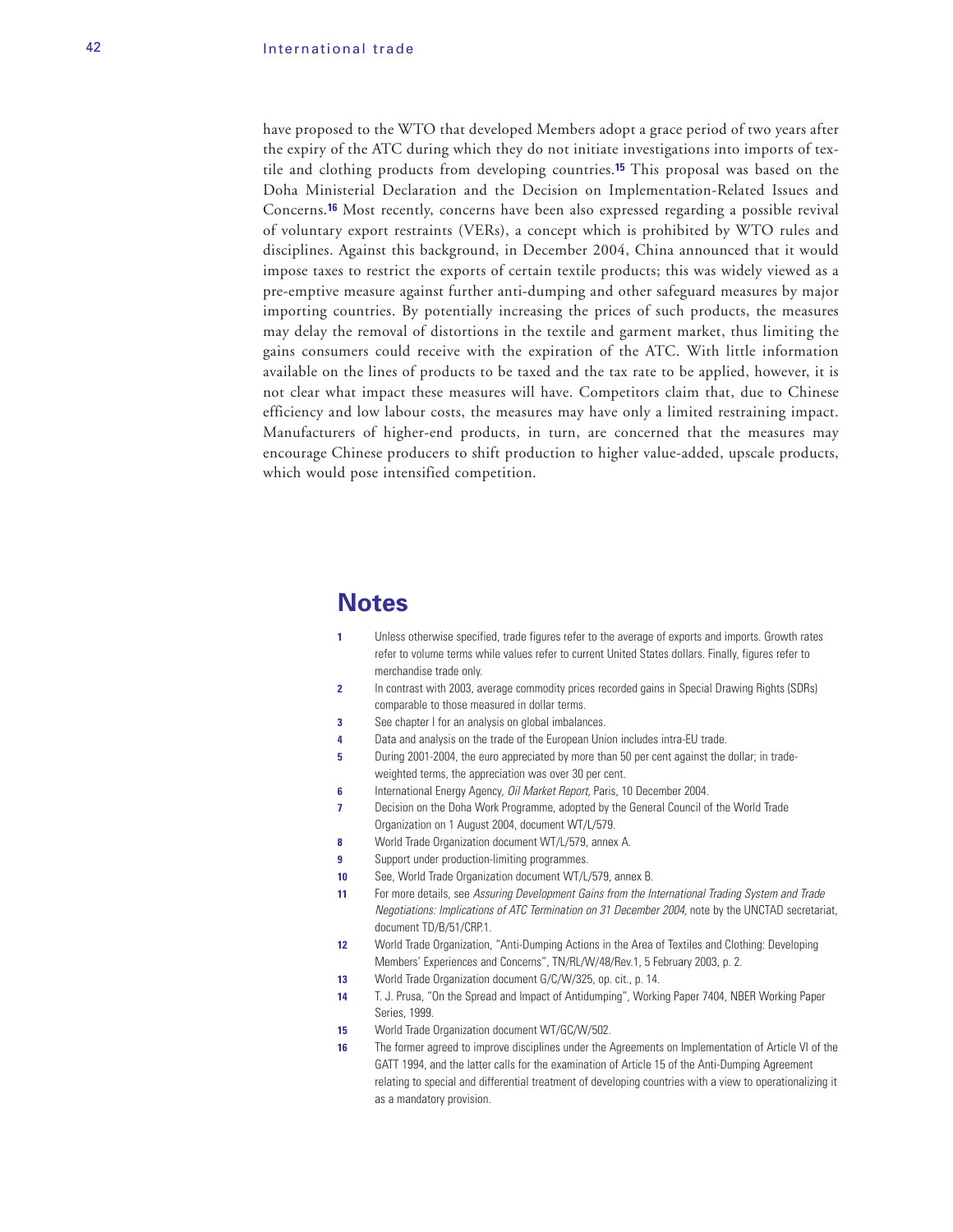## Annex: **Developments in non-oil commodity markets**

### Agricultural commodities

Among tropical beverages, *coffee* provides a good illustration of the dualism of trends in tropical soft commodities. While the composite price index for coffee increased by some 29 per cent during the first 11 months of 2004, price trends were markedly divergent across different types of coffee. For example, the average price of Arabica coffees rose by 8 per cent while Robusta coffee prices decreased by roughly 10 per cent during the same period. This situation largely reflects market fundamentals in leading producing countries, as output of arabica in Brazil decreased sharply, while robusta output in Viet Nam experienced strong growth. As a result, total exports of arabica fell by 2 per cent in 2003/04 compared to 2002/03, whereas exports of robusta increased by 1.8 per cent over the same period. Despite efforts by the international community to increase the demand for coffee, the growth of world coffee consumption remains only around 2 per cent a year. However, the decision by the United States, the world's largest coffee consumer, to rejoin the International Coffee Organization (ICO) after a 10-year absence may contribute to strengthening ICO activities to boost demand. Nonetheless, the currently high level of stocks may still temper any sustainable bullish development in coffee markets in the near future.

*Cocoa* prices decreased by 2 per cent in 2004 (see table A.8). As in the case of coffee, market fundamentals were the main driving force. World cocoa production reached a new peak in 2002/03 and is anticipated to have increased further in 2003/04. Ghanaian output expanded by 46 per cent in 2002/03 and increased by an estimated further 20 per cent in 2003/04. The surge in Ghanaian output was largely due to a national campaign to apply fertilizer and spray against black pod, as well as the effect of the increase in prices during the 2002/03 crop harvest. Similarly, higher farm prices in Côte d'Ivoire contributed to supply increases in that country.**<sup>a</sup>** Despite a sizeable expansion in grinding capacities in Asia (two new cocoa processing factories were established in Malaysia) the world cocoa market has returned to surplus and this is weighing heavily on price developments. World cocoa bean stocks went up by 100,000 tonnes in 2002/03 and are anticipated to increase by 40,000 tonnes in 2003/04. With the resurgence of conflict in Côte d'Ivoire in November 2004, however, concerns about supply disruptions re-emerged,**<sup>b</sup>** and are expected to boost international cocoa prices in early 2005.

With the exception of a peak in September 2004, the price of *tea* remained flat during the period January to November 2004. Expectations of lower production by some leading producers did not materialize and global tea output in 2004 is estimated to have been at its 2003 level, around 3.1 million tonnes. Nonetheless, a slight recovery in prices might be expected in the near future due to the revitalization of consumption in the Middle East and in the CIS countries and to the fact that Iran and the Libyan Arab Jamahiriya lifted their bans on Indian tea imports.

The price of *sugar* increased by over 34 per cent from December 2003 to November 2004, more than offsetting the decline observed at the beginning of the year. Prices are expected to remain strong in the near future as the 2004/05 harvest is forecast to suffer a shortfall of 2.8 million tonnes due to adverse weather conditions in India**<sup>c</sup>** and China. However, the potential for growth in sugar production in Brazil and the high level of world sugar stocks might curb favourable price development in the long run.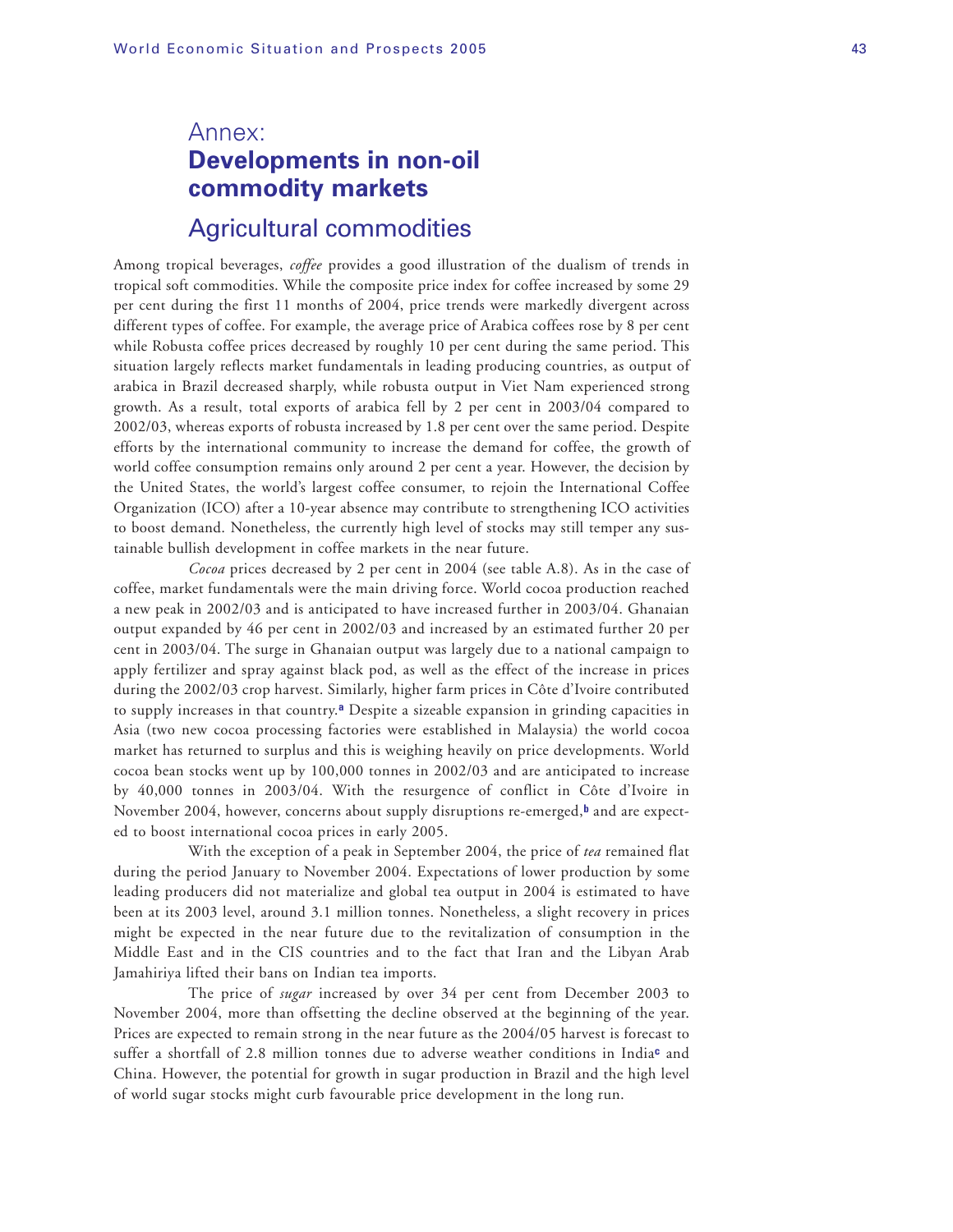*Wheat and maize* prices suffered a downturn during the course of 2004, after a favourable year in 2003 (see table A.8). The Food and Agriculture Organization of the United Nations (FAO) estimated world cereal output at 1,985 million tonnes in 2004—some 5 per cent higher than in 2003—as European producers recovered from the drought of the previous year. Persistent downward pressure on prices of cereals might be expected in view of the rebound in world production and stagnant world demand. Maize for feed and industrial usage is an exception to this trend as demand is still likely to grow significantly.**<sup>d</sup>**

Conversely, the price of *rice* rose sharply during 2004 and is likely to be strong in the near future. World trade of rice, however, is expected to have decreased by 6 per cent in 2004, largely owing to reduced imports by some Asian and South American economies that benefited from an increase in their own domestic production. World rice output is forecast to grow by 4 per cent in 2004/05. The world production increase, however, is not going to be enough to meet global demand, which could reach a record level of 413 metric tons (MT) in 2004/05. Stocks are therefore expected to fall again and prices to remain strong.

After a sharp decrease in 2003, *banana* prices went up by nearly 34 per cent during the first 11 months of 2004. This upturn was largely due to supply-side problems, including poor weather conditions and labour strikes in banana-producing countries. For instance, Colombian exports were often delayed and the fruit deteriorated as a result. A consultation between the EU and Latin American and Caribbean producers on the future tariff on imports of bananas started at the beginning of October 2004*.* This forms part of the EU reform of the banana regime, which will change from the present tariff and quota system to a tariff-only system from 2006. This will affect banana prices in the long run.

Among *vegetable oilseeds and oils*, the prices of cotton oilseeds, soybean oil, palm oil and groundnut oils fell in 2004, while prices of palm kernel oil, coconut oil and sunflower oil increased. As in the case of coffee, price developments in this commodity group are driven mainly by market fundamentals. World trade in vegetable oils has been slowing because of a deceleration in demand. Prices of vegetable oilseeds and oils are expected to fall further as total world stocks are increasingly high, having expanded by 53 per cent in 2004/2005.

Although **cotton's** competitiveness vis-à-vis polyester fibres improves as oil prices increase, the outlook for the price of cotton is not favourable. A decrease of about 35 per cent in both Cotton Outlook Indexes A and B was observed during the year. Prices may fall further as good weather and the use of new technologies are leading to increases in output in most producing countries, with peak harvests expected in Brazil, China, India, Pakistan and the United States. According to the International Cotton Advisory Committee (ICAC), world cotton supply is anticipated to rise by 17 per cent in 2004/05,**<sup>e</sup>** marking the largest annual increase in world supply since 1984/85. Although consumption is likely to increase by roughly 3 per cent in the same period, world cotton supply will exceed consumption and stocks are expected to increase substantially.

Despite the bullish pattern between March and July 2004, due to higher oil prices, the price of *natural rubber* remained flat in 2004. Prices, however, stayed relatively high, benefiting suppliers from the three leading producing countries (Indonesia, Malaysia and Thailand), while demand was driven mainly by China, which now accounts for 20 per cent of world consumption. With a possible softening of oil prices, however, natural rubber may lose its competitiveness in the near future as it coexists with a range of synthetic rubbers derived from petroleum products.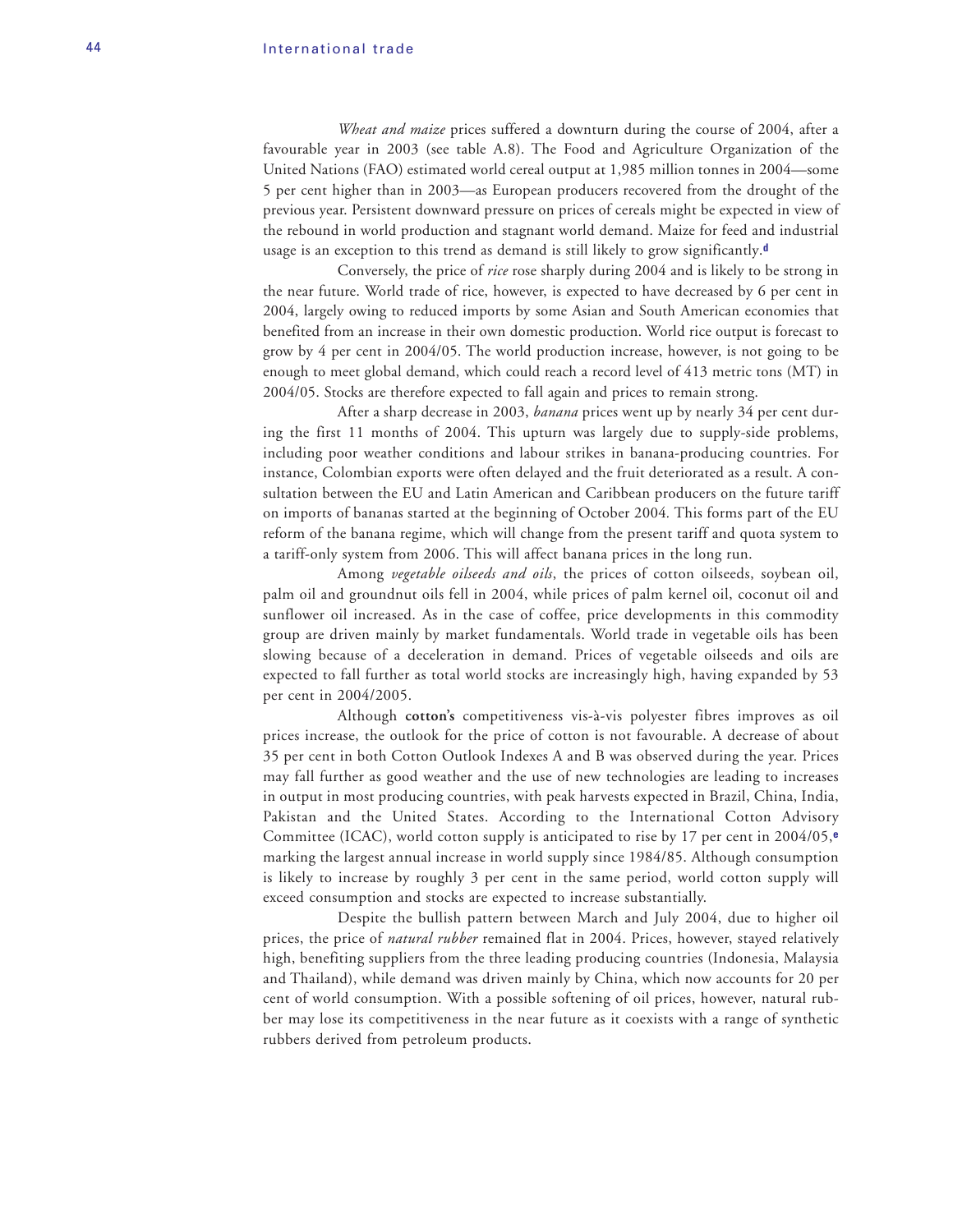### Minerals and metals

*Minerals and metals* prices have been on an upward trend since late 2002, particularly when measured in dollars. Continued strong economic growth in China and improved economic prospects in the rest of the world kept the boom in metals alive in 2004. Prices had already reached high levels for those metals (such as nickel) for which supply conditions were tight at the early stages of the accelerating phase of the current global business cycle. Others, such as aluminium and copper, saw rapidly falling stocks at a later stage and experienced stronger price increases in 2004.

Metal prices appeared to have reached a peak in early 2004, when the prices of several metals fell. In some cases, this was a response to the announcement by the Government of China of measures to rein in economic growth. Yet, after a few months of weaker prices, the upward trend resumed, with prices of most metals reaching new peaks in October 2004 before retreating. Speculative interest contributed to the strength of prices (see box) and concerns about speculative bubbles have been voiced. The end-year declines, however, do not seem to indicate the beginning of lower prices for metals, but rather corrections by market participants liquidating large holdings. Without exception, demand is outpacing supply of non-ferrous metals.

The outlook for 2005 depends on the magnitude of the expected slowdown in China's economic growth and the extent to which this will be offset by rising demand in other parts of the world. Overall, with stocks low and demand expected to increase, albeit at a slower rate, the prices of metals are likely to maintain the levels of 2004.

The production of *aluminium* was about 3.6 per cent higher in the period January to September 2004 than in the same period in 2003 and industry inventories remained virtually unchanged.**<sup>f</sup>** London Metal Exchange (LME) stocks, however, fell by more than 700,000 tons, or by about 3 per cent of annual production, indicating an emerging imbalance between supply and demand. Prices of alumina, the raw material for

#### **Impact of speculation on short-term commodity price developments**

Bullish commodity prices tend to attract financial investors who, in turn, are likely to exert an influence on price developments in commodity markets. In the present global environment, any decision to transfer financial investments from stock markets to small commodity futures exchanges tends to intensify the upward trend in the prices of most commodities. According to the Swiss Futures and Options Association, hedge funds are currently pouring billions of dollars into commodities markets. For instance, on the New York Mercantile Exchange (NYMEX), futures and options volumes in the first three quarters of 2004 were 20 per cent and 25 per cent respectively larger than in the first three quarters of 2003, a year that shattered long-standing records. On the soft commodity side, increasing volatility in the cocoa market, sharpened by the crisis in Côte d'Ivoire, is also boosting the volumes of futures and options traded on both the London International Financial Futures and Options Exchange (Liffe) and New York Board of Trade (NYBOT) exchange. This is partly the result of a return to risk management strategies by producers and consumers. However, the fact that commodity prices and the prices of equity and bonds often move in opposite directions tends to attract speculative interest during periods of financial turmoil and low returns in equity markets.

**Box**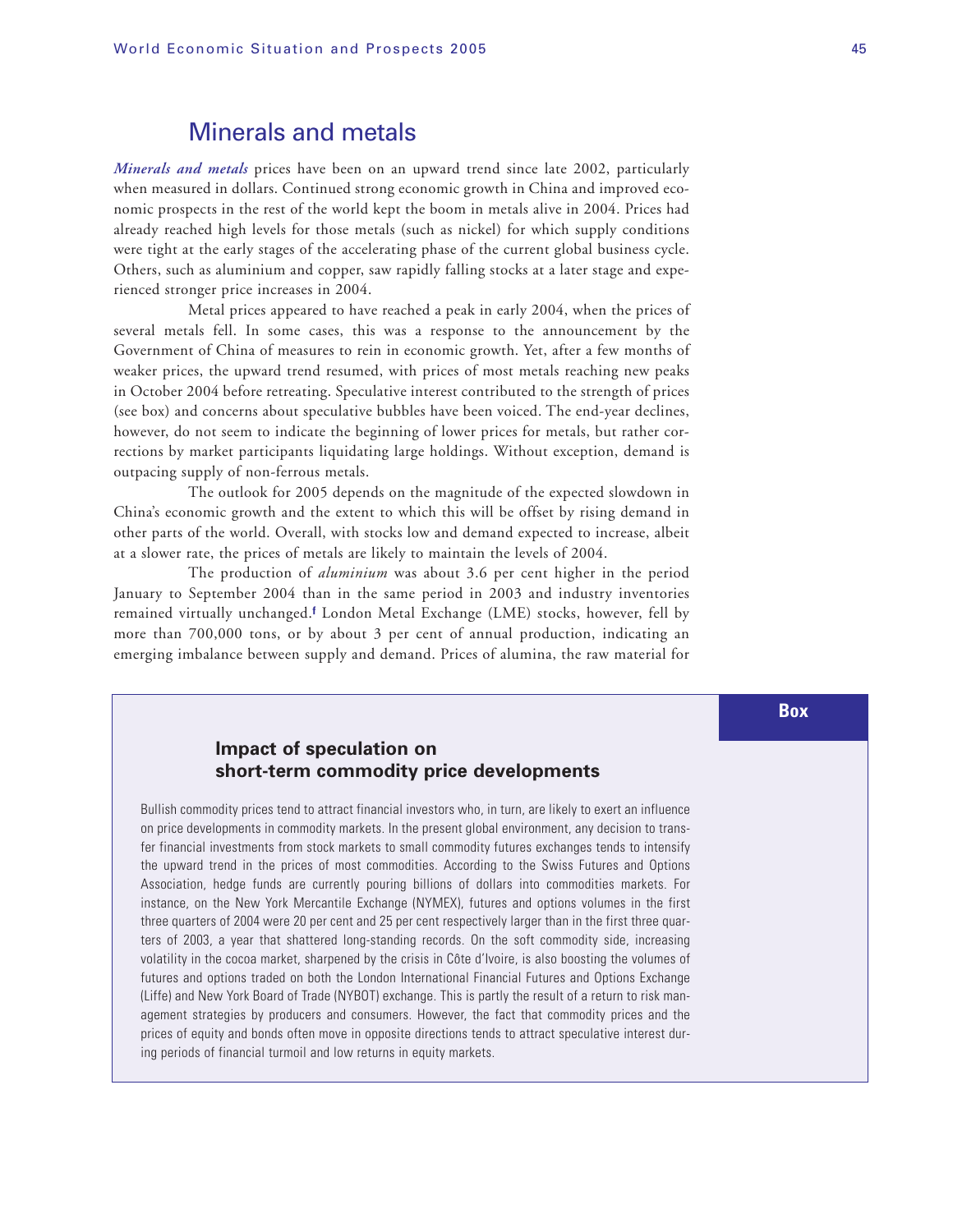aluminium, have remained at historically very high levels, and were pushed even higher in the later months of the year because of hurricane damage to refineries and ports in the Gulf of Mexico and Jamaica. Aluminium prices increased by some 17 per cent during the first 11 months of 2004. Measures adopted by China to curb production in some energyintensive industries as well as energy shortages in that country during 2004 also helped to support higher prices. If production growth in China slows significantly in 2005, inventories will decline more quickly and prices may remain at the present level or even increase.

The *copper* market has experienced three years of widening supply deficits which have resulted in a drawdown of stocks and rising prices. In the first eight months of 2004, copper usage rose by 5.9 per cent compared to the same period in 2003, while refined production increased by 2.7 per cent, mainly as a result of strong growth in the production of secondary copper. The addition of refining capacity in 2005 and 2006 will lead to lower prices, but probably not before 2006, owing to the need to build up badly depleted industry stocks.

The demand for *iron ore* continued to expand rapidly in 2004. In spite of a 10.7 per cent increase in production in the first half of the year compared to the same period in 2003, signs of shortage emerged as smaller steel producers were forced to suspend operations due to lack of raw materials. *Steel* prices were high throughout the first ten months of the year, again spurred by rapidly expanding demand, mainly in China but also in other regions. The rapid expansion of China's steel production, which resulted in China becoming a net exporter of steel in September 2004, did not appear sufficient to meet the growth in global demand. Since world steel production is expected to continue to grow at historically high rates, iron ore prices will likely repeat their 2004 performance in 2005 and increase by some 18 per cent or more.

*Lead* prices rose rapidly in 2004. China, the world's largest producer, continued to absorb a growing part of its own production. In the rest of the world, production fell despite increased reliance on recycling, and a supply deficit emerged. The addition of new mining capacity in 2005 will result in a smaller deficit, which may lead to prices falling from their high levels of late 2004.

The *nickel* market has experienced a long period of supply deficit, mainly due to the very rapid growth in demand for stainless steel in China. Although volatile, prices have stayed at very high levels. In 2004, the demand and supply gap appears to have shrunk owing to greater use of stainless steel scrap and of other types of stainless steel containing less nickel. Nevertheless, since no new major source of primary nickel is expected to enter operation before 2006, there is little prospect of the supply deficit being significantly reduced in the short-to-medium term. A small supply deficit is expected to persist in the longer term (until 2011), even if all currently planned additions to capacity are implemented. It is therefore unlikely that the price of nickel will fall significantly in the medium term.

*Tin* prices have risen rapidly as a result of strong demand, particularly in China. Supply was unable to keep up with demand, especially after the closure of the Renison mine in Australia in 2003.**<sup>g</sup>** LME stocks have fallen to a level corresponding to less than two weeks of world usage. Demand is likely to continue to grow rapidly, particularly since lead in solder is being replaced by tin for environmental reasons (for instance, the EU is to ban the use of lead in various electronic devices in 2006**<sup>h</sup>**). Tin prices are therefore expected to remain at historically high levels.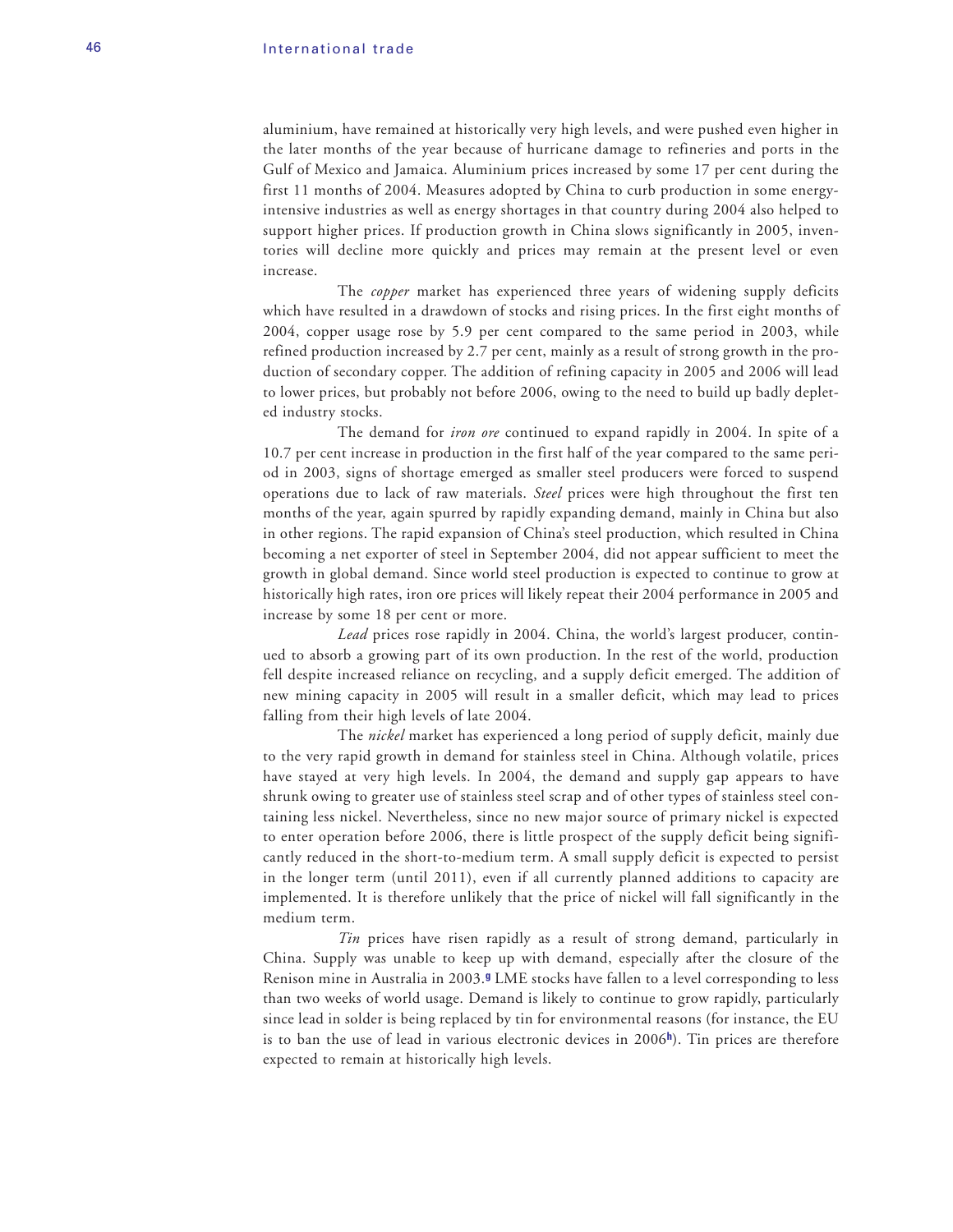The prices of *zinc* also rose in 2004 as signs of a supply deficit became clearer. The International Lead and Zinc Study Group forecasts a deficit of 150,000 tonnes in 2004, shrinking to 100,000 tonnes in 2005, after which production is expected to increase substantially.**<sup>i</sup>** However, despite some decrease, LME stocks were still high at slightly less than 700,000 tonnes in November 2004, providing an ample reserve supply. While the supply-demand balance indicates a continued strengthening, price rises are expected to be modest.

### **Notes**

- **a** "The high farmer (sic) price in Côte d'Ivoire during the 2002/03 harvest clearly had a beneficial impact on levels of husbandry and fertiliser input which gave a significant boost to output in 2003/04" (ED&Fman Cocoa Market Report, November 17, 2004).
- **b** In addition to supply disruptions, delays in selling cocoa beans might have an impact on the quality. As a result of the conflict, a large number of producers decided to store the cocoa in inadequate conditions, running the risk of quality deterioration. According to Radio France International, at the end of November 2004, cocoa exports in Côte d'Ivoire declined by 70,000 tonnes compared to the same period in 2003.
- **c** "Sugar production in India is forecast to fall dramatically by 51per cent from the previous year to 13.8 million tonnes" (FAO, Food Outlook, Rome, September 2004).
- **d** According to the FAO, "food consumption of cereals is likely to grow at a much lower pace with food use of wheat and rice staying below their long term trend" (FAO, Food Outlook, Rome, September 2004).
- Press release of the International Cotton Advisory Committee, November 2004.
- **f** See www.world-aluminium.org
- **g** The Renison mine was scheduled to reopen in November 2004 (Metal Bulletin, London, 6 September 2004).
- **h** "Time for tin", Mining Journal, London, 27 August, 2004.
- Forecasts quoted in "China to become net importer of zinc-ILZSG", Metal Bulletin, London, 18 October 2004.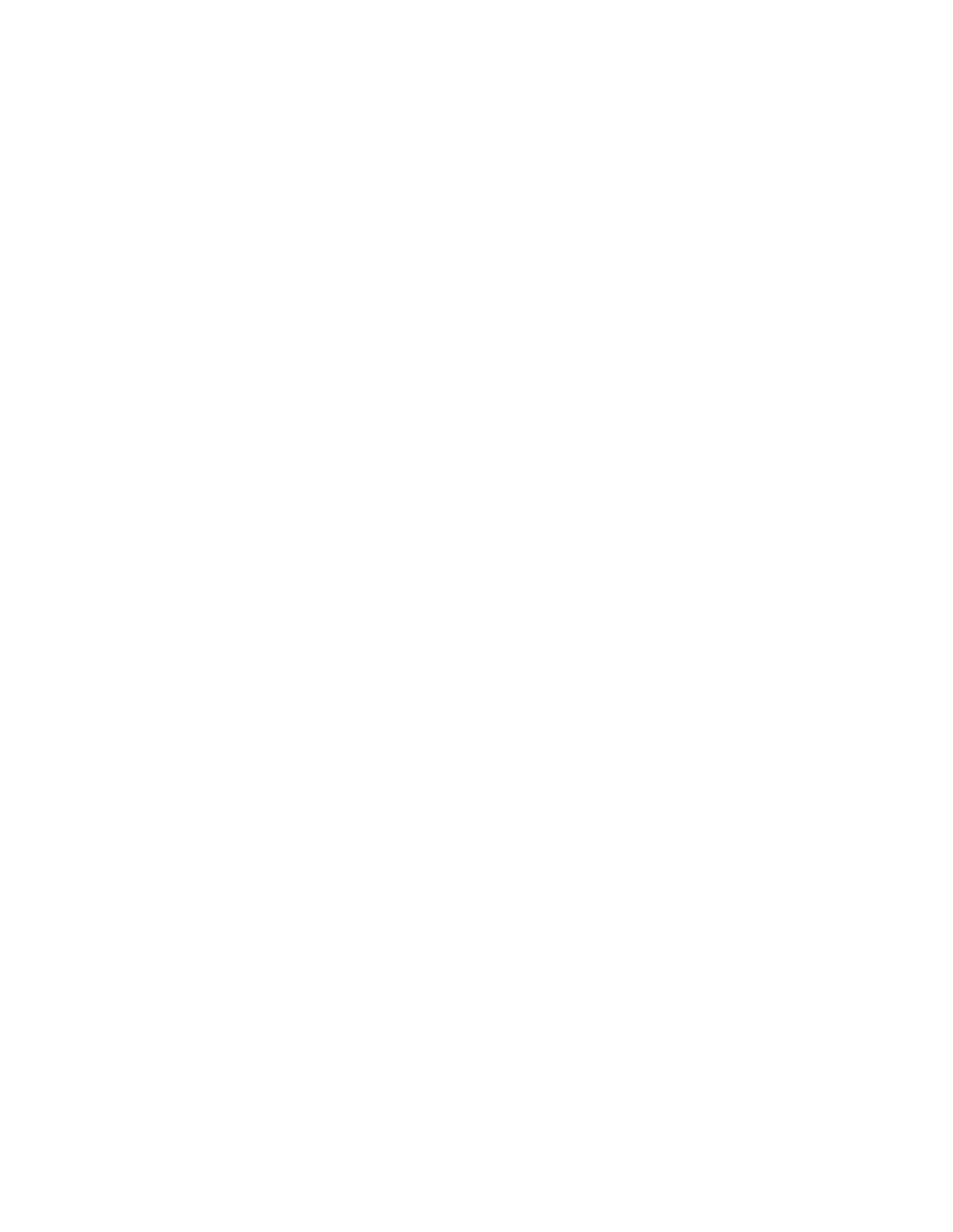# Chapter III **Financial flows to developing and transition economies**

The net private financial flows of \$59.6 billion received by developing countries in 2004 represented a decline from 2003, but were still substantially higher than the average level recorded for 1998-2002 (see table III.1). Total net flows from all sources also fell from 2003 levels, basically because of scheduled repayments under multilateral financial institution lending programmes. Foreign direct investment (FDI) remained the largest source of net private financial inflows in 2004 and began to recover from the depressed levels of recent years. Net financial flows to countries with economies in transition turned negative in 2004 owing to sharply lower net private financial flows to the Russian Federation.

#### Net private financing declined in 2004

#### Table III.1.

#### Net financial flows to developing countries and economies in transition, 1993-2004

| <b>Billions of dollars</b>            |           |           |          |          |  |  |
|---------------------------------------|-----------|-----------|----------|----------|--|--|
|                                       | 1993-1997 | 1998-2002 | 2003     | 2004a    |  |  |
| <b>Developing countries</b>           |           |           |          |          |  |  |
| Net private capital flows             | 152.7     | 36.6      | 64.5     | 59.6     |  |  |
| Net direct investment                 | 88.0      | 141.8     | 129.9    | 141.4    |  |  |
| Net portfolio investment <sup>b</sup> | 69.0      | $-12.8$   | $-10.4$  | $-18.1$  |  |  |
| Other net investment <sup>c</sup>     | $-4.2$    | $-92.3$   | $-55.0$  | $-63.6$  |  |  |
| Net official flows                    | 11.9      | 10.6      | $-18.6$  | $-27.4$  |  |  |
| Total net flows                       | 164.7     | 47.1      | 45.9     | 32.2     |  |  |
| Change in reserves                    | $-78.5$   | $-94.9$   | $-323.8$ | $-312.8$ |  |  |
| Economies in transition               |           |           |          |          |  |  |
| Net private capital flows             | 8.4       | 1.2       | 25.9     | $-9.3$   |  |  |
| Net direct investment                 | 4.4       | 7.6       | 8.5      | 11.5     |  |  |
| Net portfolio investment <sup>b</sup> | $-0.2$    | $-3.3$    | $-3.6$   | $-8.2$   |  |  |
| Other net investment <sup>c</sup>     | 4.1       | $-3.2$    | 21.0     | $-12.7$  |  |  |
| Net official flows                    | 7.2       | $-0.2$    | $-4.3$   | $-1.6$   |  |  |
| Total net flows                       | 15.6      | 1.0       | 21.7     | $-10.9$  |  |  |
| Change in reserves                    | $-4.7$    | $-9.0$    | $-37.0$  | $-30.1$  |  |  |

#### **Source:**

International Monetary Fund (IMF), World Economic Outlook Database, September 2004.

**a** Preliminary.

**b** Including portfolio debt and equity investment.

**c** Including short-and long-term bank lending, and possibly including some official official flows to data limitations.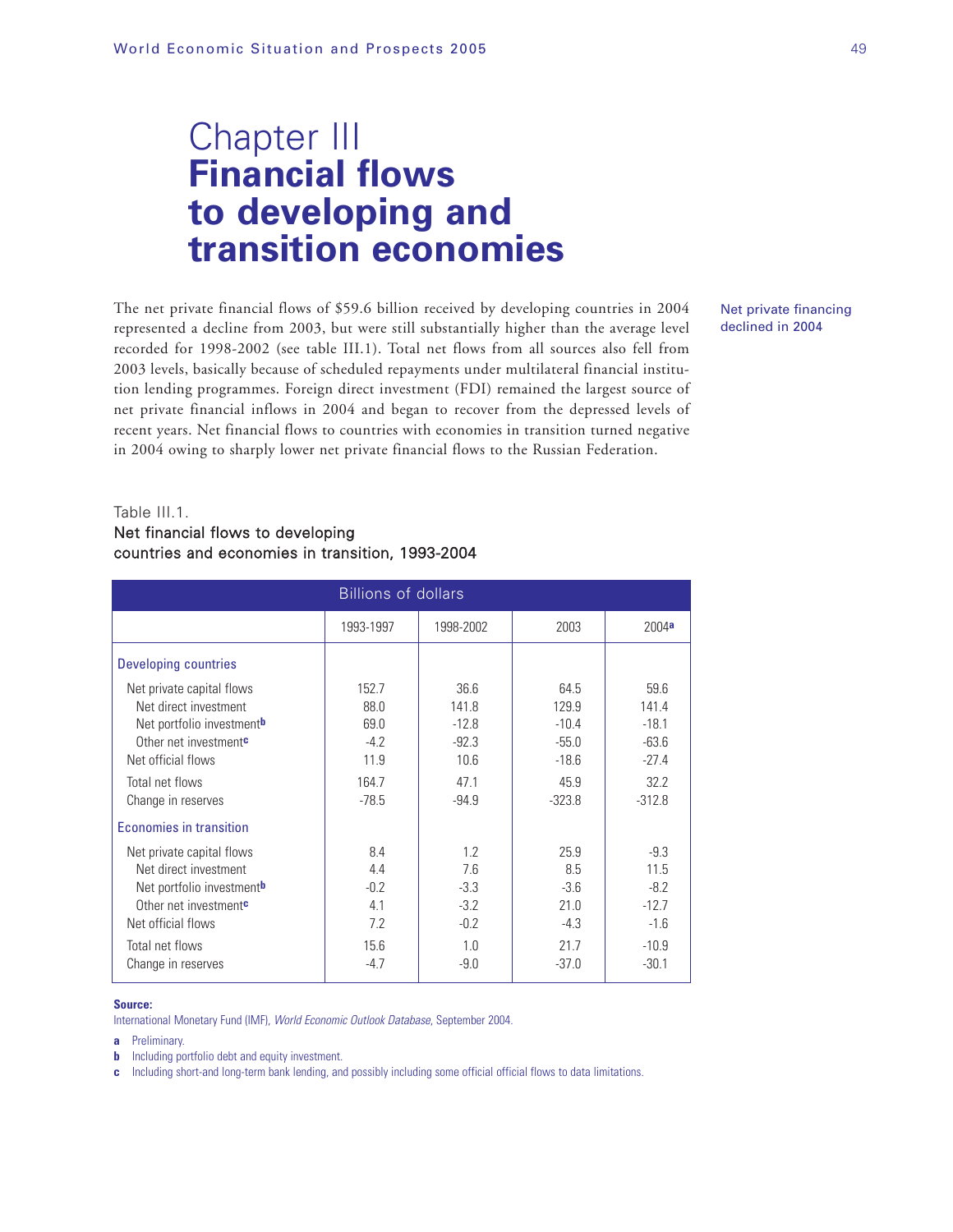### Net transfer of financial resources increases

Reverse net resource transfers continue to increase As a result of low net financial flows and large foreign exchange reserve accumulation by developing countries, net outward financial transfers**<sup>1</sup>** from developing countries continued to increase in 2004 (see table III.2). This means that for the seventh straight year, developing countries as a group have transferred resources to developed countries. Net transfers from East and South Asia moderated, but remained at a high level. As a result of continued external surpluses, countries in the region continued to accumulate large holdings of foreign exchange reserves, mainly low-risk securities of developed countries. Exchange intervention in order to stabilize currencies with respect to the dollar has added to these accumulations. While the majority of these increasing reserves continue to be invested in United States securities, there has been evidence over the year of Asian central banks and oil-exporting countries increasing the diversification of their reserve holdings to include more euro-denominated securities. Nonetheless, the increase in dollar holdings in 2004 continued to be an important source of financing for the current-account deficit of the United States.

Net financial transfers from Latin America increased in 2004, mirroring the improved trade and current-account surpluses for the region as a whole. In contrast with the recent past, this result was largely due to robust export growth relative to strengthening of import growth. The financial outflows were used to make debt repayments, but there was also an increase in official reserves for precautionary purposes.

| Table III.2.                                                                                       |  |
|----------------------------------------------------------------------------------------------------|--|
| Net transfer of financial resources to developing economies and economies in transition, 1995-2004 |  |

| <b>Billions of dollars</b>           |        |        |         |          |          |          |          |          |          |          |
|--------------------------------------|--------|--------|---------|----------|----------|----------|----------|----------|----------|----------|
|                                      | 1995   | 1996   | 1997    | 1998     | 1999     | 2000     | 2001     | 2002     | 2003     | 2004a    |
| Developing economies                 | 52.2   | 29.9   | 3.6     | $-35.0$  | $-112.0$ | $-167.5$ | $-142.4$ | $-196.4$ | $-268.5$ | $-312.7$ |
| Africa<br>Sub-Saharan (excluding     | 6.4    | $-5.2$ | $-2.7$  | 16.0     | 6.2      | $-24.4$  | $-12.2$  | $-4.6$   | $-19.3$  | $-33.3$  |
| Nigeria and South Africa)            | 7.6    | 5.6    | 7.6     | 12.3     | 9.3      | 3.0      | 8.2      | 5.4      | 6.0      | 2.7      |
| East and South Asia                  | 25.9   | 23.6   | $-29.6$ | $-130.2$ | $-134.1$ | $-109.1$ | $-108.9$ | $-140.2$ | $-151.6$ | $-138.2$ |
| Western Asia                         | 20.5   | 9.8    | 11.0    | 32.7     | 3.9      | $-34.1$  | $-26.4$  | $-20.2$  | $-40.0$  | $-74.3$  |
| Latin America                        | $-0.7$ | 1.7    | 24.8    | 46.5     | 12.0     | 0.0      | 5.2      | $-31.4$  | $-57.6$  | $-66.9$  |
| Economies in transition              | $-3.4$ | $-7.0$ | 3.2     | 1.6      | $-25.3$  | $-49.3$  | $-30.1$  | $-26.6$  | $-35.4$  | $-35.4$  |
| Memorandum item:<br>Heavily indebted |        |        |         |          |          |          |          |          |          |          |
| poor countries (HIPCs)               | 7.0    | 6.6    | 7.0     | 9.8      | 10.2     | 6.2      | 7.4      | 7.2      | 7.2      | 8.5      |

#### **Source:**

UN/DESA, based on International Monetary Fund (IMF), World Economic Outlook, September 2004, and IMF, Balance of Payments Statistics.

**a** Preliminary estimate.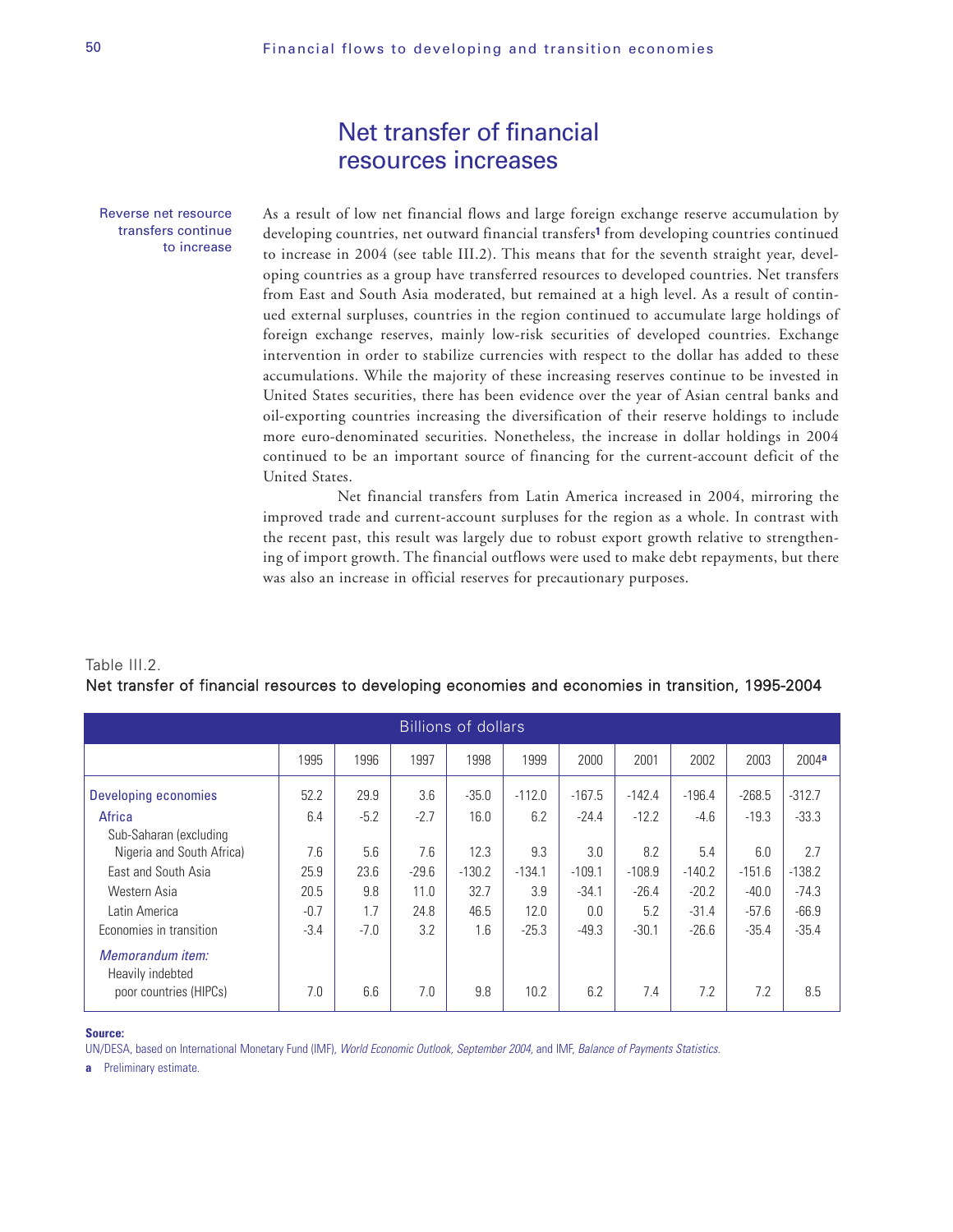### Private financial flows: reduced risk premia, but limited flows

International financial markets in 2004 were dominated by the expectation of rising interest rates in the United States as the Federal Reserve responded to the recovery of growth in the economy with a return to a more neutral monetary policy. Accompanied by a reduced appetite for risk by international investors, uncertainty in the first half of the year over the size and timing of the new policy was reflected in a rise in United States long-term interest rates that translated into a widening of the spread between yields on emerging market bonds and that on the risk-free benchmark United States treasury securities at the beginning of the second quarter of 2004 (see fig. III.1). After the Federal Reserve made it clear that the upward adjustment in policy rates would be "measured", expectations of a rapid adjustment in United States interest rate expectations moderated and increased the attractiveness of higher yields on emerging market securities. As a result, investor sentiment began to improve and yield spreads began to narrow after the Federal Reserve announced in late June the first of what would by year's end be five consecutive increases of 25 basis points in the federal funds rate and the discount rate. This improvement in sentiment was reinforced by the United States bond market's interpretation of the rising short-term policy rates as insuring future price stability and led to a decline in United States long rates, increasing the attractiveness of emerging market investments. Although this resulted in a reversal of the widening of yield spreads on bonds of emerging markets, the episode underscores the vulnerability of these spreads, particularly in the case of emerging market bonds with low credit ratings, to the prospect of further increases in international interest rates.

Changes in US monetary policy set the tone in international financial markets



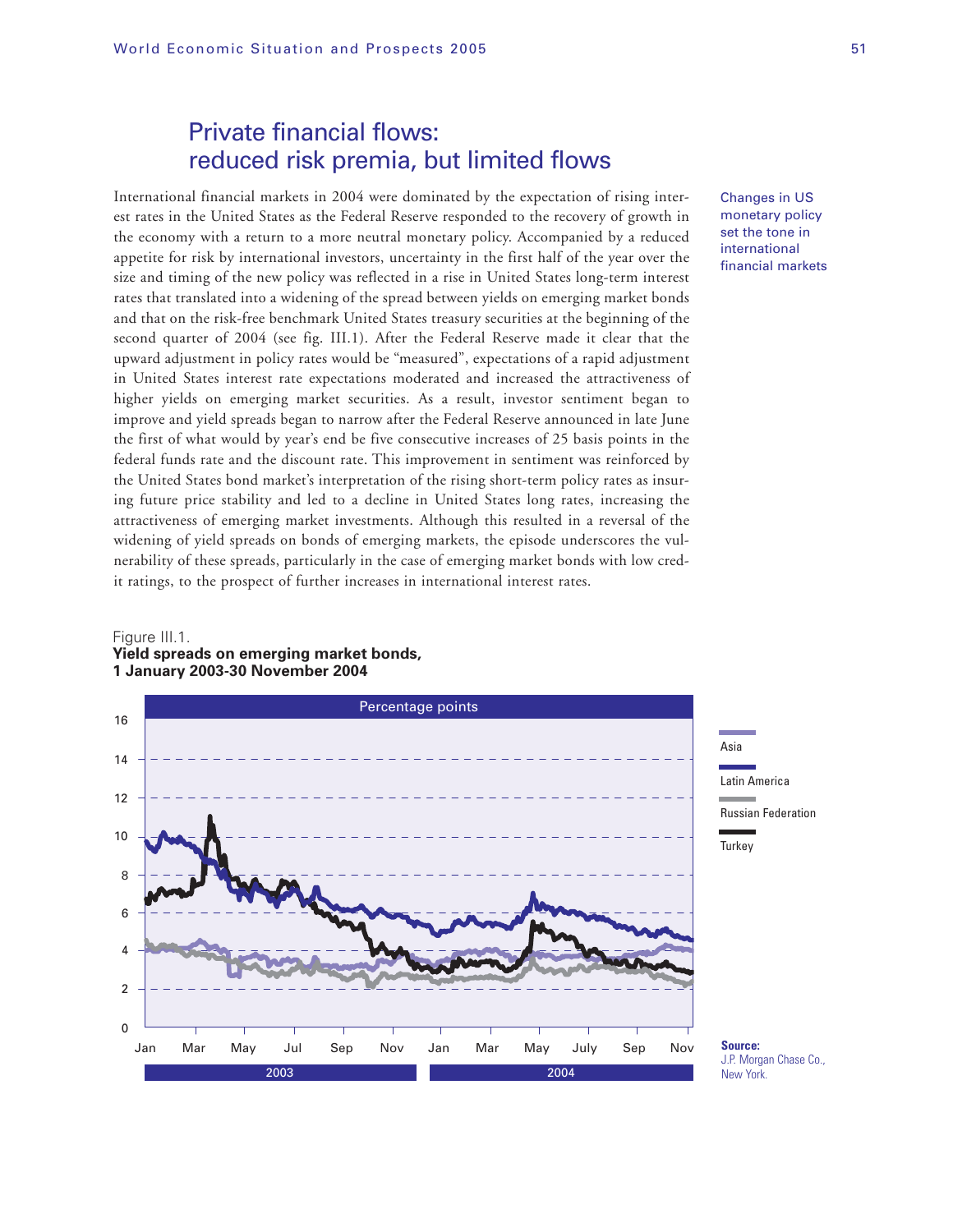Financial markets adapt to higher US interest rate

Access to international financial markets improves for emerging market issuers

Emerging market equity markets follow the trend in the US

Bank lending remains subdued as international banks adjust risk exposures

The continued improvement in stability in emerging financial markets is in part due to the deleveraging of international speculative positions that has occurred over the past several years, as well as to strengthened export growth that has continued to increase the capacity of these economies to service external debt. Higher levels of international reserves, greater use of flexible exchange rates and active debt management operations by some large emerging markets, such as Brazil and Mexico, also contributed to reducing vulnerability. In addition, continued progress in the implementation of adjustment policies after the earlier financial turmoil in Brazil and Turkey enhanced investor confidence. Consequently, the credit rating of the sovereign debt of emerging markets improved during the year and was a factor in the orderly adjustment of these markets to the rise in international interest rates in 2004.

Emerging markets have benefited from this improved sentiment through strong net issuance of bonds in international and local currency markets in 2004, supplementing a high level of issuance in the first quarter with a substantial rebound in the second half of the year. Many countries, including those with relatively low creditworthiness, were able to take advantage of favourable conditions in international markets early in 2004 and in the second half of the year to fully fund their financing needs for 2004 and to pre-fund some 2005 needs. A number of local currency bond markets, including in Brazil and Turkey, also received increased international investment early in the year. As a result, the market disruption in April and May had little effect on the ability of emerging markets to fund their needs for the year. Additionally, sovereign and corporate borrowers from Latin America and Turkey were able to access the market again in June. Net issuance by Asian countries declined substantially for the year, reflecting reduced borrowing by China, Indonesia and Thailand. Net bond issuance by economies in transition remained strong in 2004, with the majority accounted for by Russian natural resource corporations and an increase in sovereign bond issuance by the Czech Republic.

Equity prices in emerging markets were also affected by difficulties early in the second quarter and declined across the board in tandem with the temporary sell-off in developed country stock markets. International investment flows to stock markets in developing countries dropped substantially in the second quarter of 2004 as a result, with the most pronounced decline in Eastern and Southeastern Asian markets. With the rebound in stock markets in the second half of the year, prices in emerging markets generally recovered earlier peak levels by mid-November 2004. Nonetheless, the net investment flow for the year is expected to be lower than in 2003. Equity issuance remained strong for the year as a whole, despite the retrenchment in April and May, but China accounted for most of the activity. Issuance continued to be at a low level in Latin America as a whole, but Brazilian corporations increased their borrowing significantly.

Net bank lending to emerging markets in 2004 followed the pattern of decline and recovery observed in bond and stock markets. During the decline, lending to East and Southeast Asia was the most resilient, while new bank credit to Western Asia and Africa declined sharply and lending to Latin America was at a standstill. Net lending to developing countries in 2004 remained unchanged from 2003, with Asian countries the largest recipients. Net lending to China slowed however, as official measures to limit credit demand took effect. Latin America as a whole continued to register net outflows in lending as net repayments, mainly from Brazil, increased. Net lending to countries with economies in transition is estimated to have declined moderately from 2003 owing to decreased borrowing by Russian banks. This region remained reliant on net bank lending as a source of financing.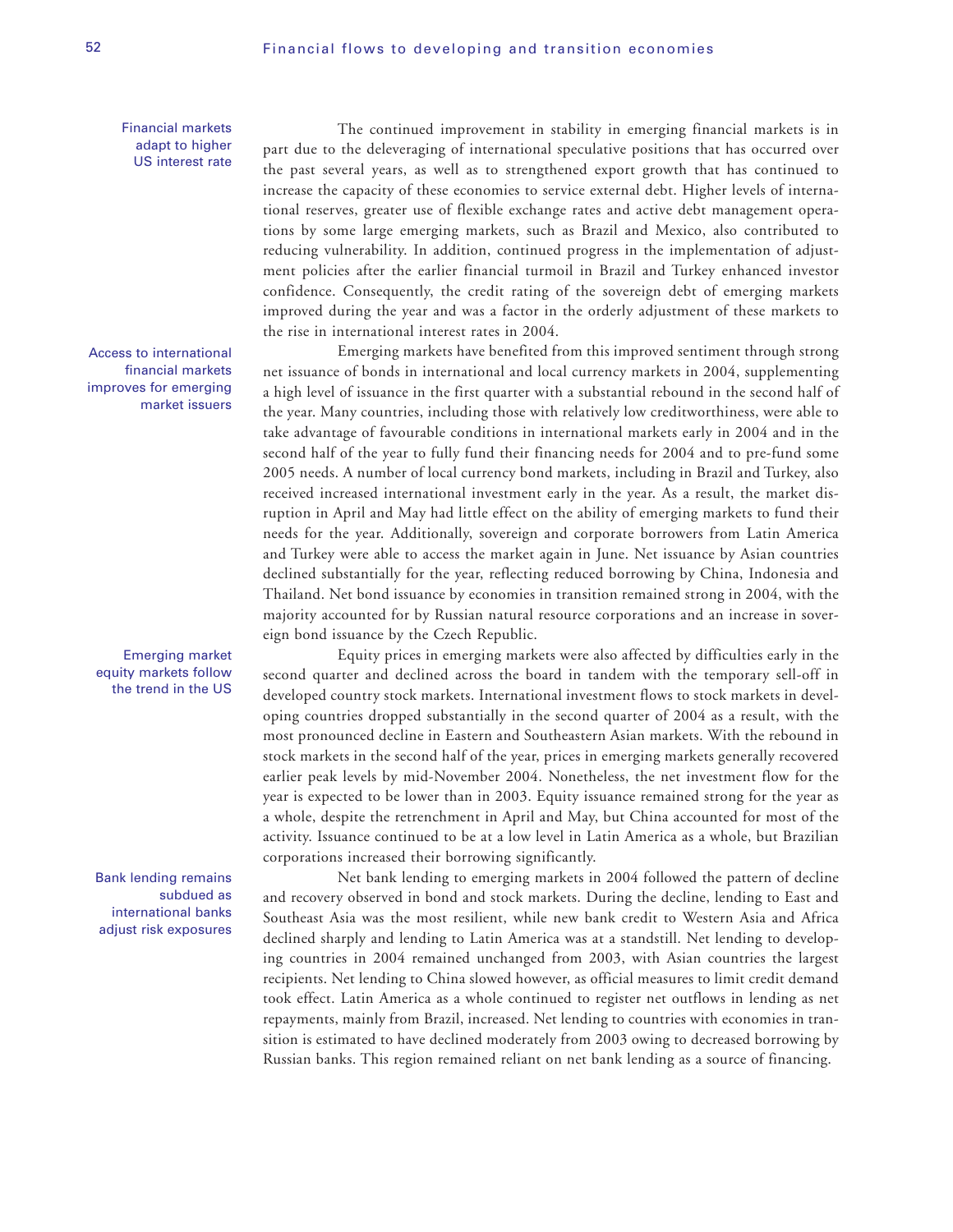### Foreign direct investment recovers

Global FDI inflows rose by 6 per cent in 2004 to \$612 billion (see table III.3), ending the downturn that started in 2001. The increase was the result of a 48 per cent increase in flows (to an historic high of \$255 billion) to developing countries and Central and Eastern Europe,**<sup>2</sup>** which more than offset the fourth consecutive year of decline (from \$380 billion in 2003 to \$321 billion in 2004) in flows to developed countries. FDI inflows remained unevenly distributed and concentrated in a few key destination countries.

The expectation of a consolidation of the global economic recovery, rising equity market valuations and an increase in mergers and acquisitions (M&As) augur well for global FDI flows in 2005. Both developed and developing countries are expected to attract an increase in flows, although the traditional recipients will continue to dominate inflows, indicating a return to the norm following the situation in 2003-2004. The United States, the United Kingdom of Great Britain and Northern Ireland and a few large European economies will receive higher flows and China and India are both expected to achieve record inflows, as well as serving as major contributors to the growing FDI flows to developing economies. The global stock of FDI is expected to increase to over \$7 trillion, embodying the activities of some 61,000 transnational corporations (TNCs) with over 90,000 foreign affiliates.

The continued decline in FDI inflows to developed countries was due to large repayments of intra-company loans for some host countries, notably Belgium, Germany**<sup>3</sup>** and the Netherlands. Luxembourg and Spain, both major recipients of FDI in 2003, received lower inflows in 2004. However, FDI inflows to the United Kingdom and the United States, two of the largest host countries, recovered from a dip in 2003, partially because of increased M&A activities and an improved intracompany loans position.

All developing regions saw an increase in FDI inflows in 2004. Inflows to *Africa* rose for the second consecutive year, to \$20 billion. Enhanced investor perceptions and changes in regulatory framework contributed to this performance. The high prices of key commodities encouraged transnational corporations (TNCs) to pursue new exploration projects in African countries, and a large part of the increase in FDI came from investment in natural resource exploitation, driven by the demand for diamonds, gold, oil, platinum and palladium. Such natural-resource rich countries as Algeria, Angola, the Libyan Arab Jamahiriya, Mauritania, Nigeria and South Africa received more FDI than in 2003. Flows to the Libyan Arab Jamahiriya increased because of the end of sanctions in 2003. The prospects for flows to such countries in 2005 are similarly favourable. In addition, the extension of the African Growth and Opportunity Act (AGOA) of the United States to 2015 should reinforce the positive trend by encouraging the expansion of production of all types of products for export to the United States in Africa.

*Asia and the Pacific* received more than \$166 billion in FDI inflows in 2004, a 46 per cent increase over 2003. The key factors behind this growth were improved economic performance, changes in FDI policy, improved corporate profitability, a rise in M&A activities in the region and, particularly between North-East Asia and South-East Asia, further regional integration, which encourages production networks and intraregional FDI flows. All subregions witnessed increases in flows compared to 2003. China, Hong Kong Special Administrative Region (SAR) of China, India, the Republic of Korea and Singapore saw markedly higher inflows, with the result that flows to the region remained unevenly distributed and dominated by a few economies. Mainly due to higher flows to

Growth of global FDI resumes

The outlook for FDI inflows in 2005 is positive

Inflows to developing countries increase in 2004

A major increase in FDI inflows goes to Asia and Pacific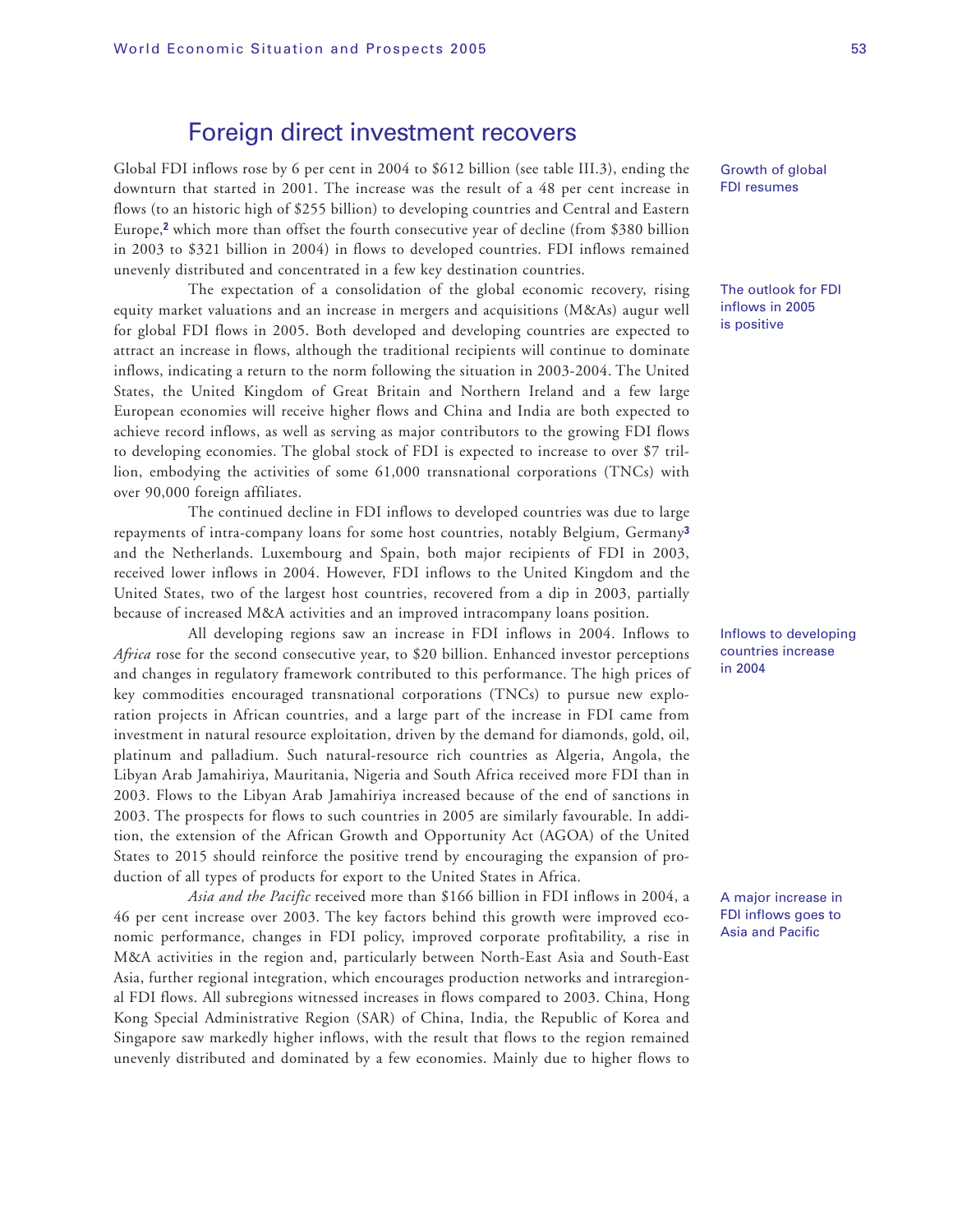#### Table III.3.

#### Foreign direct investment inflows, by host region and major host economy, 2001-2004

| <b>Billions of dollars</b>         |                     |                   |                 |                   |  |  |
|------------------------------------|---------------------|-------------------|-----------------|-------------------|--|--|
| Host region/economy                | 2001                | 2002 <sup>a</sup> | 2003a           | 2004 <sup>b</sup> |  |  |
| World                              | 818                 | 681               | 580             | 612               |  |  |
| <b>Developed countries</b>         | 571                 | 490               | 380             | 321               |  |  |
| <b>European Union</b>              | 357                 | 374               | 308             | 165               |  |  |
| Belgium                            | $\bar{\mathcal{A}}$ | 15                | 29              | $\overline{7}$    |  |  |
| France                             | 50                  | 49                | 47              | 35                |  |  |
| Germany                            | 21                  | 36                | 13              | $-49$             |  |  |
| Ireland                            | 10                  | 24                | 27              | 26                |  |  |
| Italy                              | 15                  | 15                | 16              | 15                |  |  |
| Luxembourg                         | $\ddotsc$           | 117               | 92              | 52                |  |  |
| Portugal                           | 6                   | $\overline{2}$    | $\mathbf{1}$    | 6                 |  |  |
| Spain                              | 28                  | 36                | 26              | 6                 |  |  |
| United Kingdom<br>Australia        | 53<br>4             | 28<br>14          | 21<br>8         | 55<br>5           |  |  |
| Canada                             | 27                  | 21                | 7               | 12                |  |  |
| Japan                              | 6                   | 9                 | 6               | 7                 |  |  |
| <b>United States</b>               | 159                 | 63                | 30              | 121               |  |  |
| <b>Developing economies</b>        | 220                 | 159               | 173             | 255               |  |  |
| Africa                             | 20                  | 12                | 15              | 20                |  |  |
| Latin America and the Caribbean    | 88                  | 53                | 51              | 69                |  |  |
| <b>Brazil</b>                      | 22                  | 17                | 10 <sup>1</sup> | 16                |  |  |
| Chile                              | 4                   | $\overline{2}$    | 3               | 6                 |  |  |
| Mexico                             | 27                  | 15                | 11              | 18                |  |  |
| Asia and the Pacific               | 112                 | 94                | 107             | 166               |  |  |
| China                              | 47                  | 53                | 54              | 62                |  |  |
| Hong Kong SAR <sup>c</sup>         | 24                  | 10                | 14              | 33                |  |  |
| India                              | 3                   | 3                 | 4               | 6                 |  |  |
| Korea, Republic of                 | $\overline{4}$      | 3                 | $\overline{4}$  | 9                 |  |  |
| Singapore                          | 15                  | 6                 | 11              | 21                |  |  |
| <b>Central and Eastern Europed</b> | 26                  | 31                | 27              | 36                |  |  |
| Czech Republic                     | 6                   | 8                 | 3               | 5                 |  |  |
| Poland                             | 6                   | 4                 | 4               | 5                 |  |  |
| Russian Federation                 | $\overline{2}$      | 3                 | $\overline{7}$  | 10                |  |  |

#### **Source:**

UNCTAD (www.unctad.org/fdistatistics) and UNCTAD's own estimates.

#### **Note:**

World FDI inflows are projected on the basis of 101 economies for which data are available for part of 2004, as of 29 December 2004. Data for most economies are estimated by annualizing their three quarterly data. The proportion of inflows to these economies in total inflows to their respective region or sub-region in 2003 is used to extrapolate the 2004 data for Africa, Asia and the Pacific and Central and Eastern Europe. For 2004, Latin America and the Caribbean is estimated by annualizing the three quarterly data for principal host economies and by the 2003 data for the economies for which no data are available so far.

- **a** Revised data.
- **b** Preliminary estimates. See note above.
- **c** Special Administrative Region of China
- **d** The eight countries that acceded to the EU in 2004 are included in this region.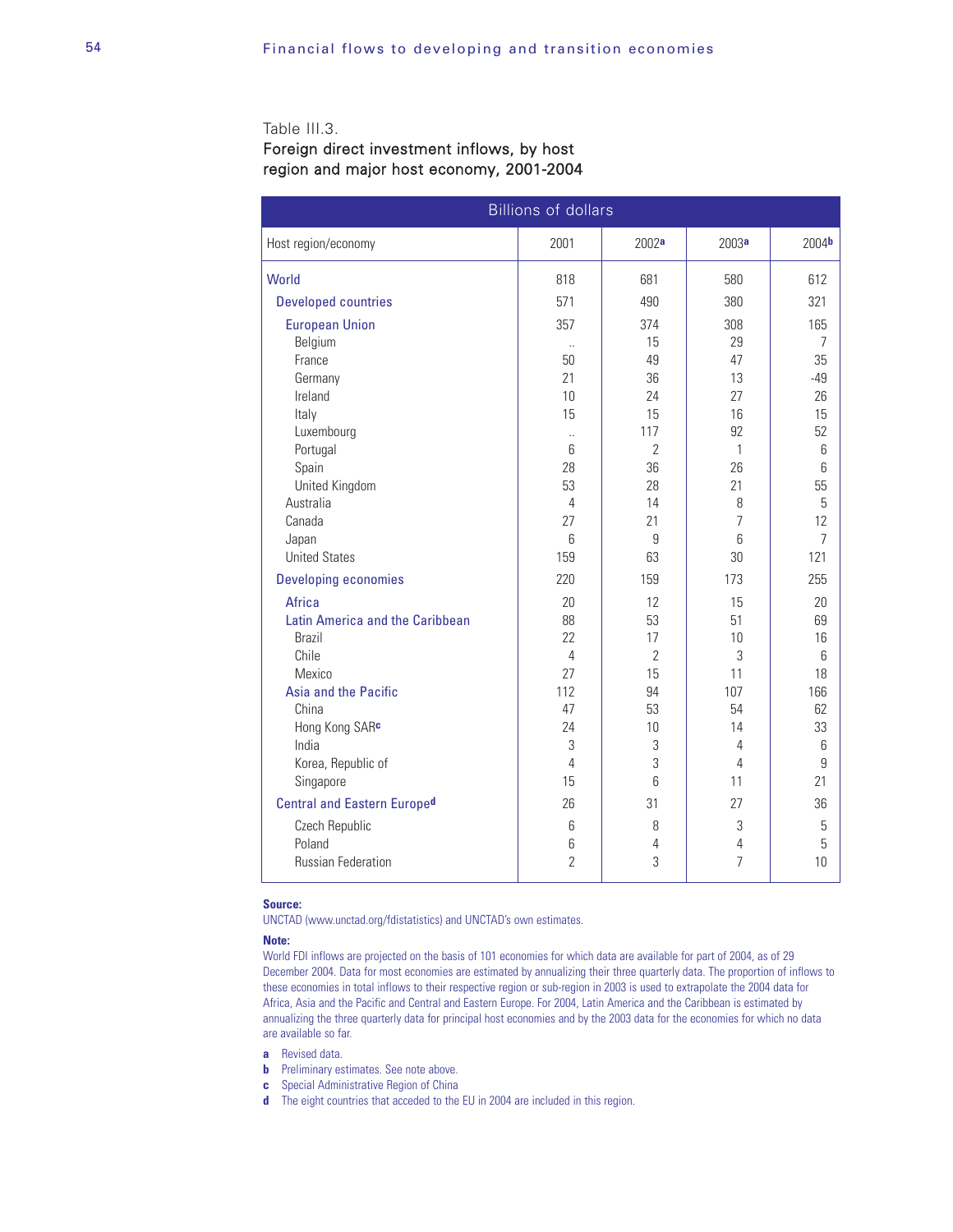China and the Republic of Korea, North-East Asia continued to dominate flows to the region, followed by the ASEAN (Association of Southeast Asian Nations) and South Asia subregions. Singapore was the largest recipient of FDI within ASEAN, while India occupied this position in the South Asia subregion. Flows to the Central Asia and Western Asia subregions rose as a result of higher investment in the oil sector. Flows to the Pacific subregion increased only marginally. A further improvement in economic conditions and further opening to FDI in the region will enhance prospects for 2005.

FDI flows to *Latin America and the Caribbean* increased in 2004 for the first time in five years, by 37 per cent to \$69 billion. Improvements in the economic situation and changes in the policy environment were the main factors behind the rebound. Brazil and Mexico accounted for half the inflows to the region in 2004. While there was a recovery in flows to Mexico, inflows to Brazil were largely unchanged. Flows to Chile rose and those to Argentina recovered marginally. The improving economic situation and efforts to streamline investment procedures should further improve the prospects for FDI flows to the region in 2005 and beyond.

FDI flows to Central and Eastern Europe rebounded in 2004, reaching a record high of \$36 billion, following \$27 billion in 2003. The surge in flows involved three quarters of the countries in the region. The eight new member countries of the European Union (EU)—the group mostly affected by the downturn in 2003—experienced the largest increases. Led by Romania and Bulgaria, flows to Southern and Eastern Europe also grew rapidly. FDI flows to the Russian Federation rose to close to \$10 billion. Prospects for FDI flows to the region in 2005 remain bright.

The continuing opening to FDI contributed to the strong flows of FDI in 2004. In 2003, there were 244 changes in laws and regulations affecting FDI, 220 of which were in the direction of more liberalization (see figure III.2). In that year, 86 bilateral

#### Figure III.2. **Bilateral investment treaties and double taxation treaties concluded, cumulative and year to year, 1990-2003**

America and the Caribbean are positive for the first time in five years

Inflows to Latin

Domestic environment for FDI inflows improves



BITs (total per year: left axis)

DTTs (total per year: left axis)

Total BITs (cumulative: right axis)

Total DTTs (cumulative: right axis)

**Source:** UNCTAD, BIT/DTT database (www. unctad.org/fdistatistics).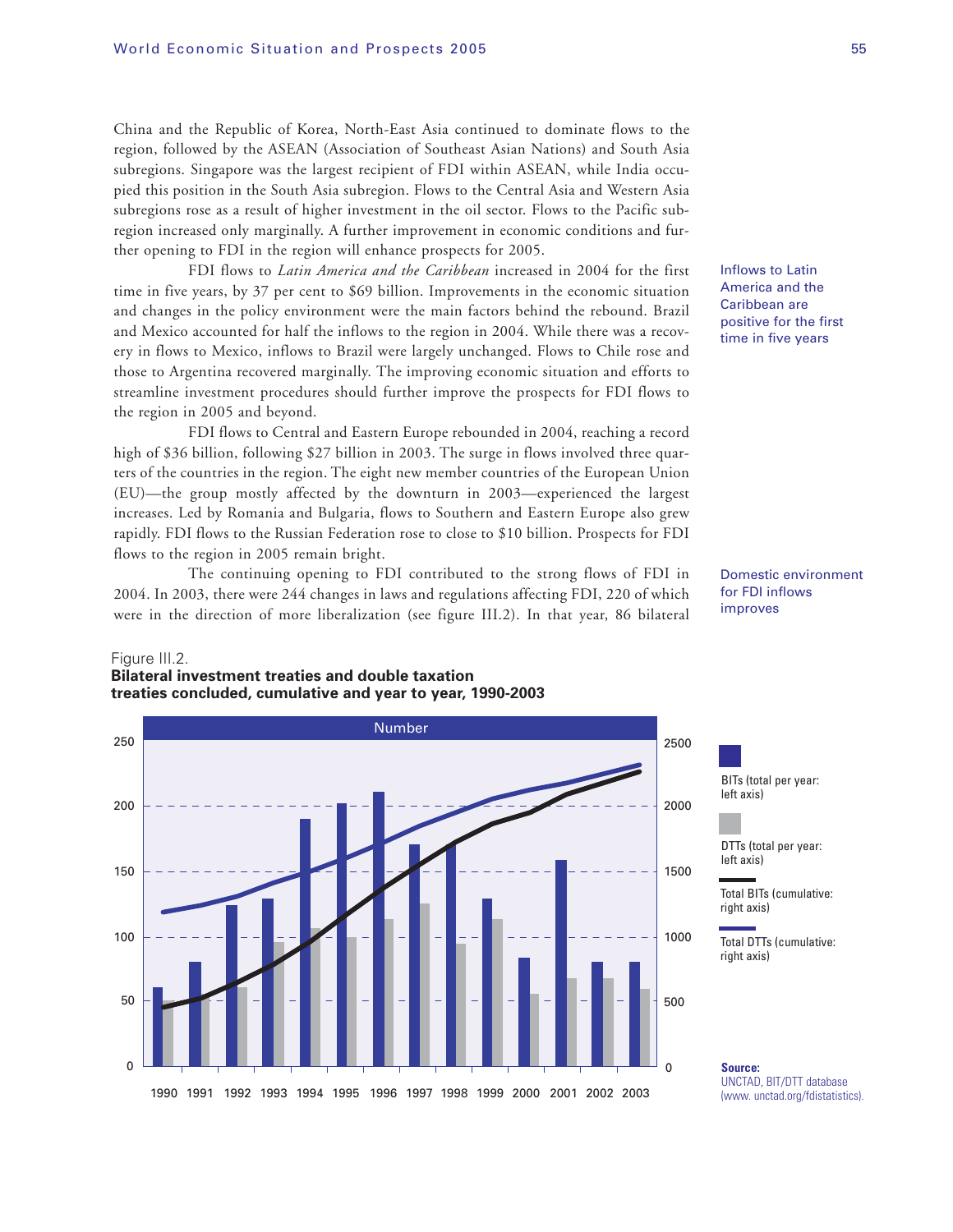investment treaties (BITs) and 60 double taxation treaties (DTTs) were concluded, bringing the totals to 2,265 and 2,316, respectively. However, the annual number of new treaties concluded has been declining, since 2002 in the case of BITs and since 2000 in the case of DTTs. This decline could partly be attributed to the increase in the number of bilateral and regional FTAs, most of which include provisions on investment, usually covering investment liberalization, facilitation, promotion and protection. More bilateral and regional FTAs were also initiated and negotiated in 2004.

### Patterns of FDI flows are changing

The global pattern of FDI flows has been changing as countries increasingly compete for FDI by adopting less restrictive national policies. Economies with strong growth and more liberal regulatory frameworks have attracted larger flows. In both developed and developing countries, there has been an increase in FDI in services, partly because of the increasing tradability of services and partly because of the drive by firms to improve their cost competitiveness. A third change is the increasing amount and share of the global stock of FDI accounted for by developing countries.

Developing countries are also a source of FDI

Developing countries have assumed a growing role as a source of FDI, as reflected in the fact that the share of developing economies and Central and Eastern Europe in the global stock of outward FDI rose from 7 per cent in 1990 to 11 per cent in 2003 (see table III.4). However, these outflows were concentrated among a few countries only 15 economies accounted for 92 per cent of the total stock of outward FDI from developing regions in 2003 (see table III.5). The Asian economies were the fastest growing investors, with China and India emerging as the most notable (see figure III.3).

The growing competitiveness of developing country enterprises and their desire to obtain access to markets, resources, technology and strategic assets have been the key reasons for the growth in their outward FDI. Encouragement from their governments through incentives, bank loans and a relaxation in their policies towards outward FDI has helped. The relocation of production activities to lower cost locations and the growth in intra- and interregional FDI flows also encouraged outward FDI flows from developing countries.

#### Table III.4

#### Stock of outward foreign direct investment, by country groups of origin, 1990 and 2003

| <b>Billions of dollars</b>                                                                  |                        |                          |  |  |  |
|---------------------------------------------------------------------------------------------|------------------------|--------------------------|--|--|--|
|                                                                                             | 1990                   | 2003                     |  |  |  |
| World                                                                                       | 1758.2                 | 8 196.9                  |  |  |  |
| Developed countries<br>Developing countries<br>Central and Eastern Europe                   | 1629.0<br>128.6<br>0.6 | 7 272.3<br>858.7<br>65.9 |  |  |  |
| Share of developing countries and Central<br>and Eastern Europe in world total (percentage) | 7.3                    | 11.3                     |  |  |  |

#### **Source:**

UNCTAD, FDI/TNC database (www.unctad.org/fdistatistics).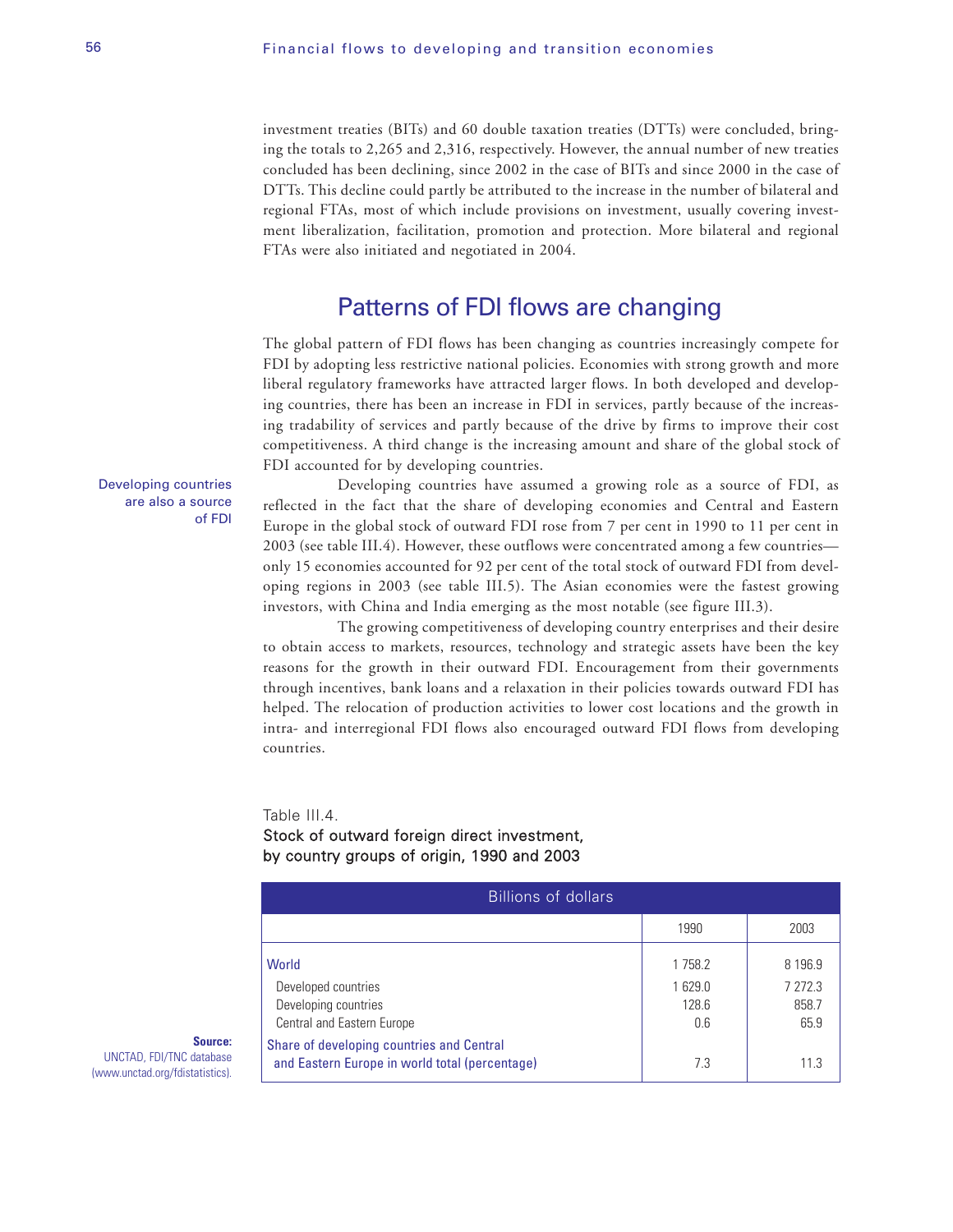#### Table III.5.

#### Developing economies and territories with largest stock of outward foreign direct investment, 1990 and 2003

| Millions of dollars                |         |                  |  |  |  |
|------------------------------------|---------|------------------|--|--|--|
| Country                            | 1990    | 2003             |  |  |  |
| Hong Kong SAR <sup>a</sup>         | 11 920  | 336 098          |  |  |  |
| Singapore                          | 7808    | 90 910           |  |  |  |
| Taiwan Province of China           | 12 888  | 65 232           |  |  |  |
| <b>Brazil</b>                      | 41 044  | 54 646           |  |  |  |
| China                              | 2 4 8 9 | 37 006           |  |  |  |
| Korea, Republic of                 | 2 301   | 34 531           |  |  |  |
| Malaysia<br>British Virgin Islands | 2671    | 29 686<br>26 810 |  |  |  |
| South Africa                       | 15 027  | 24 195           |  |  |  |
| Cayman Islands                     | 694     | 21 884           |  |  |  |
| Argentina                          | 6 1 0 5 | 21 303           |  |  |  |
| Mexico                             | 1 0 7 0 | 13815            |  |  |  |
| Chile                              | 178     | 13784            |  |  |  |
| Panama                             | 4 1 8 8 | 8742             |  |  |  |
| Venezuela                          | 2 2 3 9 | 7950             |  |  |  |

**Source:**

UNCTAD, FDI/TNC database (www.unctad.org/fdistatistics).

**a** Special Administrative

Region of China.

#### Figure III.3. **Outflows of foreign direct investment from China and India, 1990-2003**



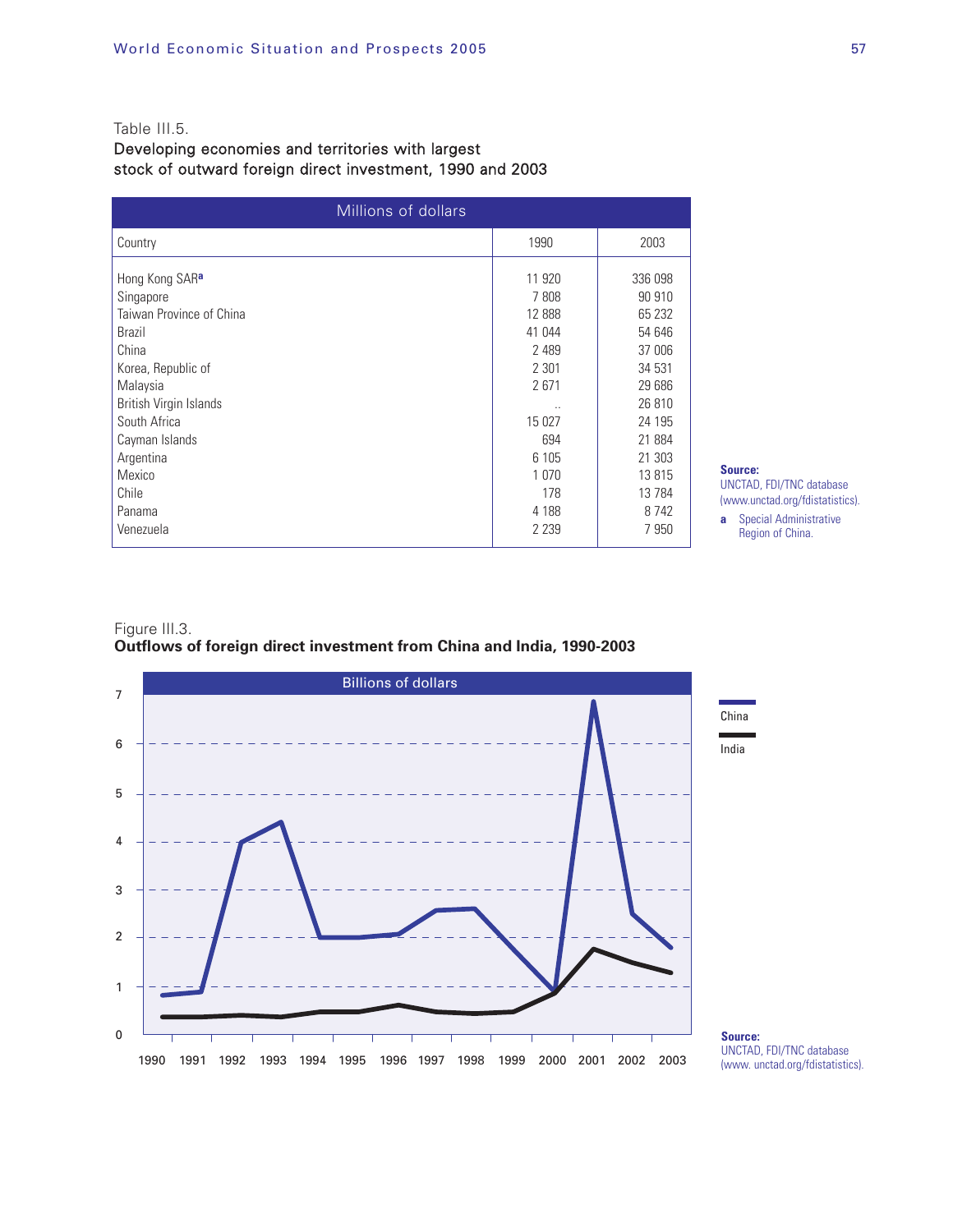### Growth of FDI in services**<sup>4</sup>**

There has been significant shift to FDI in the services sector

#### Outsourcing drives service sector FDI

A significant development regarding global FDI flows has been the shift towards services. Services accounted for some \$500 billion, about two thirds, of total FDI inflows during 2001-2002. In the early 1970s, services accounted for only one quarter of the world FDI stock; in 1990, this share was less than one half but, by 2002, it had risen to almost 70 per cent, or an estimated \$4 trillion (see figure III.4). Over the same period, the share of the primary sector in the world stock of FDI declined from 9 per cent to 4 per cent and that of manufacturing fell from 42 per cent to 29 per cent.

Offshoring and outsourcing of services abroad by firms in developed and developing countries have been contributing to this shift. The gradual liberalization of services industries, privatization, the dominance of M&As as the preferred source of financing and the increasing drive by firms to build on cost competitiveness have further strengthened the growth of FDI in services. As the transnationalization of the services sector in home and host countries lags behind that of manufacturing, there is scope for a further shift towards services.





**Source:**

UNCTAD, World Investment Report 2004: The Shift towards Services, figure I.18.

**Note:**

In calculating the shares of the respective sectors, amounts recorded under "Private buying and selling of property" and "Unspecified" are excluded from the totals.

**a** Or latest year available.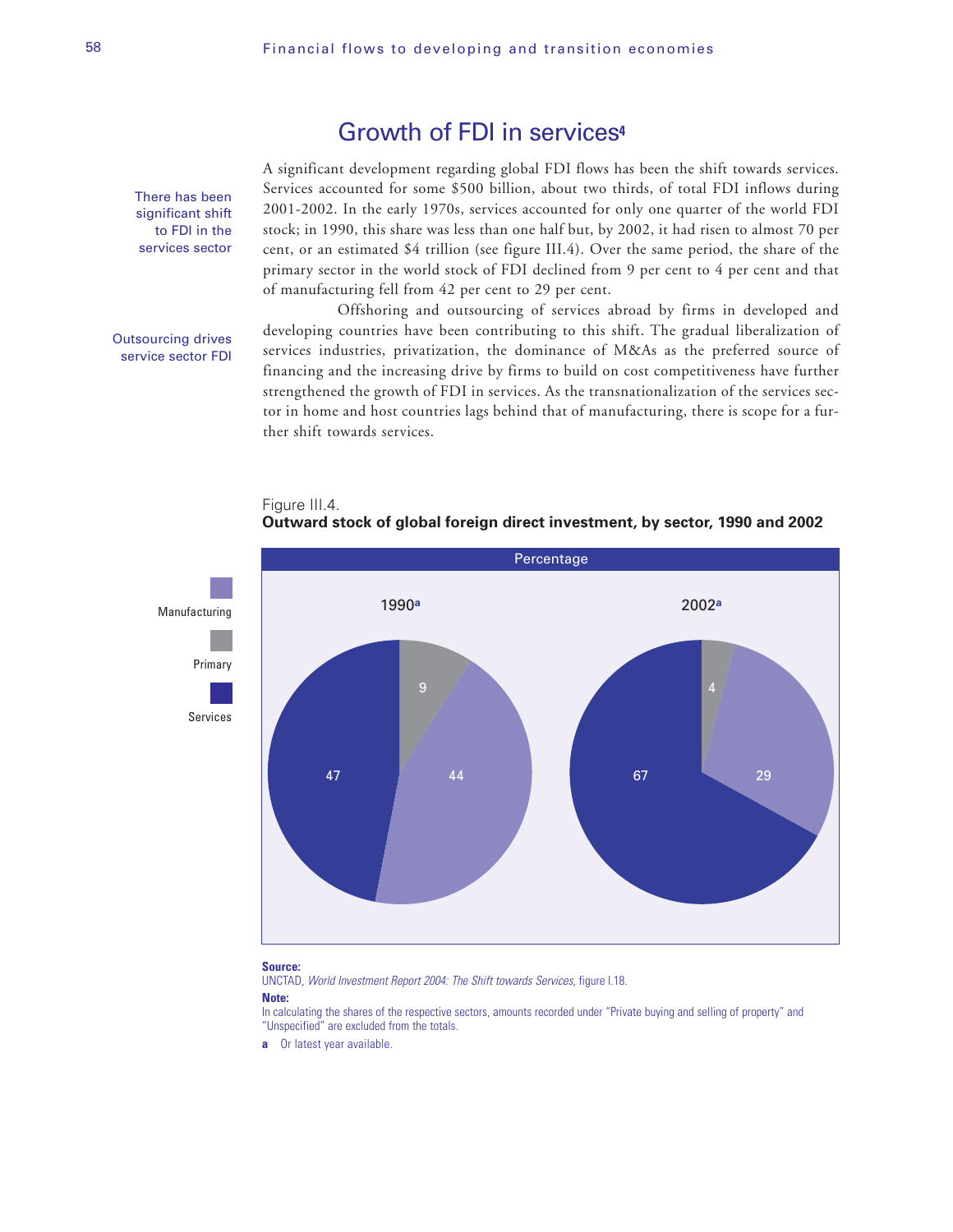Outward FDI in services continues to be dominated by developed countries, but has become more evenly distributed among them (see table A.9). A few decades ago, most of the outward stock of FDI in services was held by firms from the United States. By 2002, Japan and the EU had emerged as significant sources of FDI in services. Outward FDI in services by developing countries began to grow visibly from the 1990s, with their share of the global stock of outward FDI in services climbing from 1 per cent in 1990 to 10 per cent in 2002, faster than in other sectors. Indian services firms lead in outward investment in business processing operations, call centres and information technology (IT) services. Firms in other developing economies are following suit in such areas as tourism, construction and telecommunications. Trade and trade-supporting services by manufacturing TNCs have expanded rapidly, while business services, hotels and restaurants, and financial services have also grown.

On the inward side, the distribution of the stock of FDI in services has been more balanced, although developed countries still account for the largest share—an estimated 72 per cent, compared to 25 per cent for developing economies—with Central and Eastern Europe accounting for the balance. In 2002, the United States was the largest host economy in terms of the size of its inward FDI stock in services. The fastest growth has taken place in Western Europe and the United States, reflecting the fact that most FDI in services is market-seeking. With a few exceptions (such as China), countries in which FDI in services has grown have also strengthened their positions as home and host countries for other forms of FDI. There is, however, considerable variation in the share of services in the FDI of individual countries.

The composition of FDI in services is also changing (see table A.10). In 1990, it was concentrated in trade and finance, which together accounted for 59 per cent of flows, but this share fell to 35 per cent in 2002. Such industries as electricity, water, telecommunications and business services (including IT-enabled corporate services) are becoming more prominent. Between 1990 and 2002, for example, the stock of FDI in electric power generation and distribution rose 14-fold; in telecommunications, storage and transport 16-fold; and in business services ninefold.

This shift in FDI partly reflects the increasing role of services in production: by 2001 services accounted, on average, for 72 per cent of GDP in developed countries, 52 per cent in developing countries and 57 per cent in Central and Eastern Europe countries. Moreover, most services are not tradable (they need to be produced when and where they are consumed) so the principal way for firms to bring services to foreign markets is through FDI. In addition, countries have liberalized their FDI regimes for services, making larger inflows possible, especially in industries previously closed to foreign entry. Of particular importance has been the privatization of State-owned utilities in Latin America and the Caribbean and in Central and Eastern Europe.

Traditionally, FDI in such services as banking, insurance and transportation was motivated by the desire of firms in these sectors to provide their services to the overseas affiliates of the manufacturing clients that they served in their domestic markets. This continues, but the pattern has been changing: service providers increasingly invest abroad in search of new clients to exploit their ownership advantages and to respond to competitive pressures. For host countries, domestic economic growth remains the principal attraction for FDI in non-tradable services. In directly tradable services, the main attractions are access to good information and communication technologies (ICT), sound institutional infrastructure and the availability of productive and well-trained personnel at competitive costs.

The composition of services FDI is changing

Services play an increasing role in production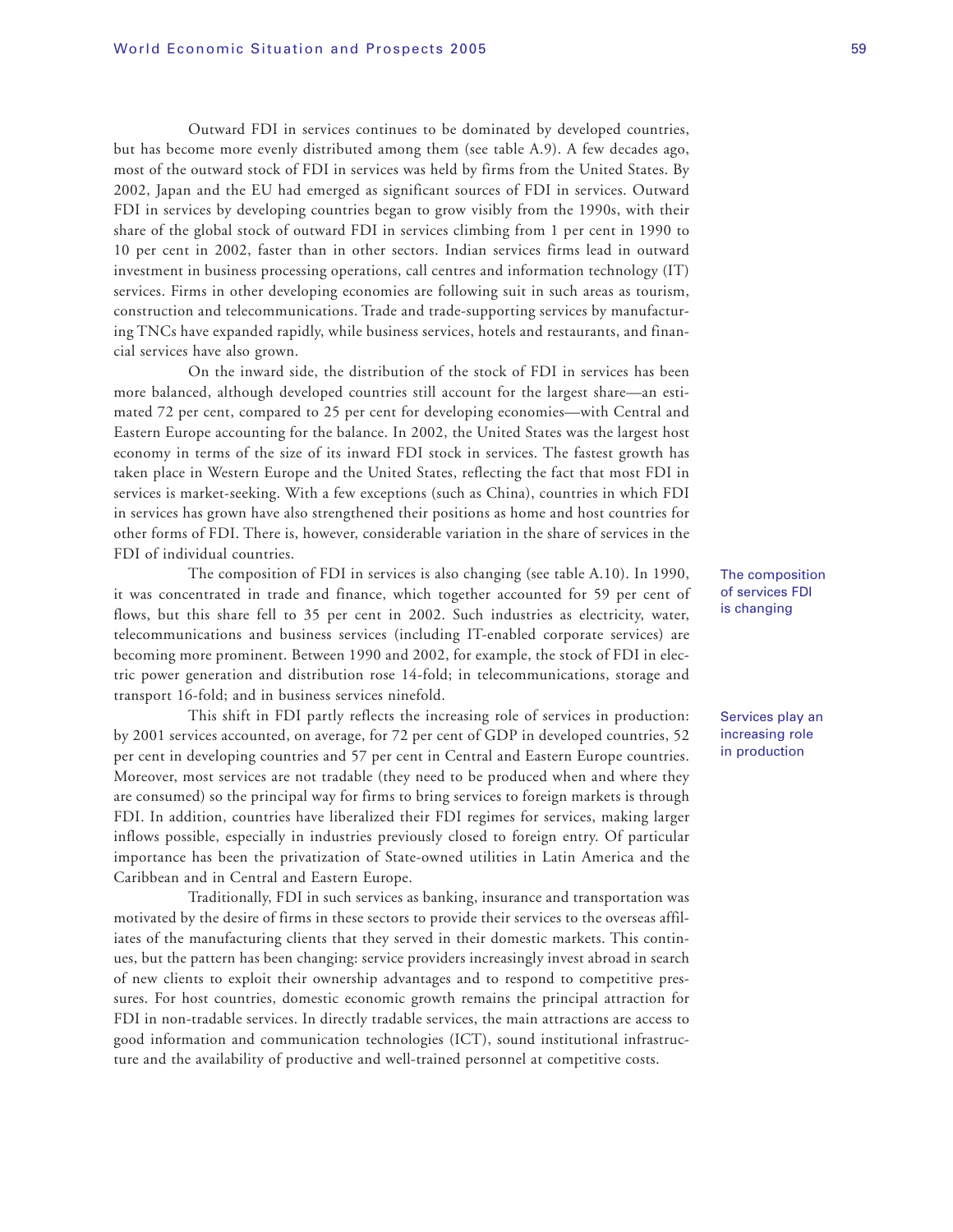Services are also important in the rise in cross-border mergers and acquisitions

### The

internationalization of goods and services production are similar

The shift towards services is also discernible in cross-border M&As. The propensity of TNCs to enter new markets through M&As, rather than greenfield FDI, is much greater in such service industries as banking, telecommunications and water. In the late 1980s, services accounted for some 40 per cent of cross-border M&As, but this share rose to more than 60 per cent by the end of the 1990s. During the second half of the 1990s, most M&As took place in services and became a widely used mode of TNC entry. Privatization programmes open to FDI, which peaked in many countries during the 1990s, added to the number of M&As. Until the 1980s, cross-border M&As were almost exclusively the domain of United States TNCs, but TNCs from the EU have become the dominant actors, accounting for 61 per cent of all M&As in 2001-2003. Cross-border M&As have also played a prominent role in the overseas expansion of services TNCs based in developing countries.

There are signs that international production of services is evolving in a direction similar to that of international goods production. In the United States, for instance, the share of intra-firm imports in total imports of "other private services" rose from 30 per cent in 1986 to 47 per cent in 2002. To the extent that TNCs in the services sector are pursuing integrated strategies, however, they are "simple" rather than "complex" strategies, although some services TNCs have world product mandates for foreign affiliates (e.g., accounting services for a corporate system as a whole), as do simultaneous international production networks (such as when affiliates in various countries work on a common Research and development (R&D) project at the same time).

The growth of "outsourcing" and "offshoring" (see table III.6 for definitions) has also contributed to the shift of FDI towards services. These relatively new phenomena are small in value compared with FDI and involve firms from both developed and developing countries. Outsourcing and offshoring of services in such areas as business processing operations, shared services and call centres have been driven by the desire of firms to rationalize their activities and to reduce costs. The advances in ICT have also made these services tradable, that is to say, capable of being produced in one location and consumed elsewhere. The implication of this "tradability revolution" is that the production of entire service products (or parts thereof) can be distributed internationally—in countries other than a firm's home country—in line with the comparative advantages of individual loca-

#### Table III.6.

### Some definitions of offshoring and outsourcing

| Internalized or externalized production |                                                                        |                                                            |
|-----------------------------------------|------------------------------------------------------------------------|------------------------------------------------------------|
| Location of production                  | Internalized                                                           | Externalized ("outsourcing")                               |
| Home country                            | Production kept in-house at home                                       | Production outsourced to third<br>party provider at home   |
| Foreign country ("offshoring")          | Production by foreign affiliate<br>("intra-firm (captive) offshoring") | Production outsourced to third<br>party provider abroad:   |
|                                         |                                                                        | To local company<br>To foreign affiliate<br>of another TNC |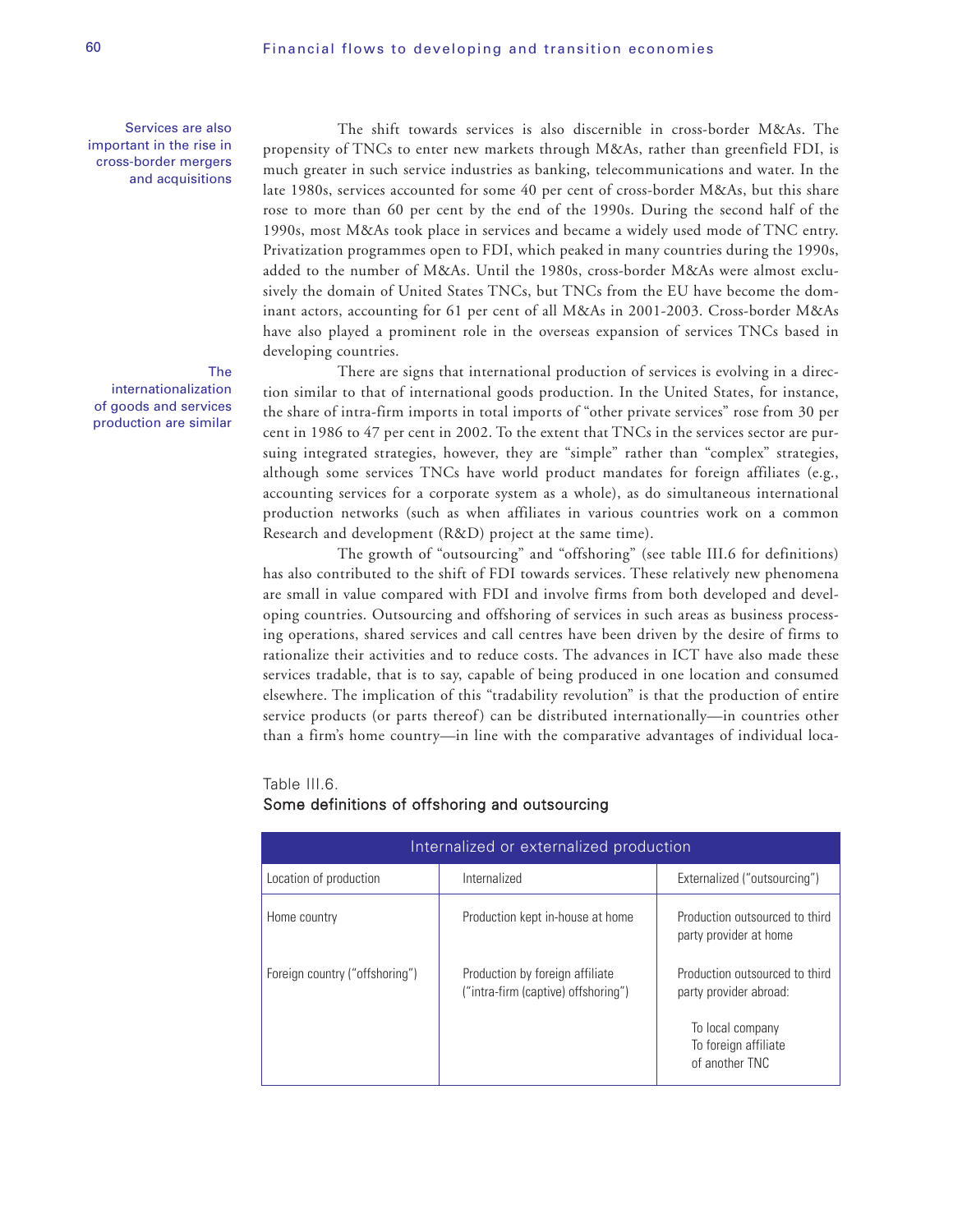tions and the competitive strategy of the firm. For these reasons, offshoring of services represents the cutting edge of the global shift in production activity, giving rise to a new international division of labour in the production of services, and is expected to grow rapidly.

# **International financial cooperation** Official flows

A year relatively free of financial crises was reflected in a significant fall in International Monetary Fund (IMF) lending in 2004. During the first nine months, the IMF was a net recipient of \$8.7 billion from developing countries, as the volume of loan repayments exceeded IMF disbursements. The IMF was last in this position in 2000. The net flow of IMF resources in 2004 also reflected, to a certain extent, the level of commitments in 2003, and similarly, net flows in 2005 will reflect the fall in commitments in 2004. Total approved IMF commitments to the developing countries for the first nine months of the year slowed to a trickle at \$1.1 billion, embodied in seven arrangements, compared to \$17.6 billion in 18 arrangements for the entire 2003.

Fund commitments to the economies in transition rose in 2004, albeit from only \$0.2 billion in 2003 to \$1.4 billion in the first nine months of 2004. Nevertheless, these countries have been transferring funds, on a net basis, to the IMF since 1999. With the European Bank for Reconstruction and Development (EBRD) assuming a larger role as provider of finance, IMF disbursements to these countries slowed in previous years and repayments have consistently exceeded new loans.

### Official development assistance

Data on total official development assistance (ODA) for 2004 are not yet available, but on the basis of total ODA of \$69 billion recorded for 2003, the Development Assistance Committee (DAC) of the Organization for Economic Cooperation and Development (OECD) is projecting that the international donor community will provide some \$77 billion in ODA in 2006, an increase of about one third, in real terms, over the total recorded in 2002. The rise in ODA is the result of the continued delivery on pledges to increase ODA made by donors at the International Conference on Financing for Development, held in Monterrey, Mexico, in March 2002. The EU and its member states will continue to be the major source of aid, generating well over half of all ODA. The United States is to raise ODA by \$5 billion a year through 2006, which means a 50 per cent increase in core development assistance over that reached in 2002. The increased aid will be credited to a Millennium Challenge Account (MCA) to be disbursed through the newly created Millennium Challenge Corporation (MCC). The United States has released a list of 16 countries eligible to apply for assistance from the MCC in fiscal year 2005, and countries eligible to apply for Threshold Program Funding.**<sup>5</sup>**

Notwithstanding the increase in official assistance since 2002, current ODA levels still fall far short of various estimates of the annual amount deemed necessary to achieve the Millennium Development Goals. Moreover, for the many poorer countries facing severe challenges, it is essential that most, if not all, assistance flows should be in the Official financial flows fell in 2004 in the absence of financial crises

Increases in ODA are expected to continue through 2006 ...

... but ODA will still fall short of ensuring success in meeting the Millennium Development Goals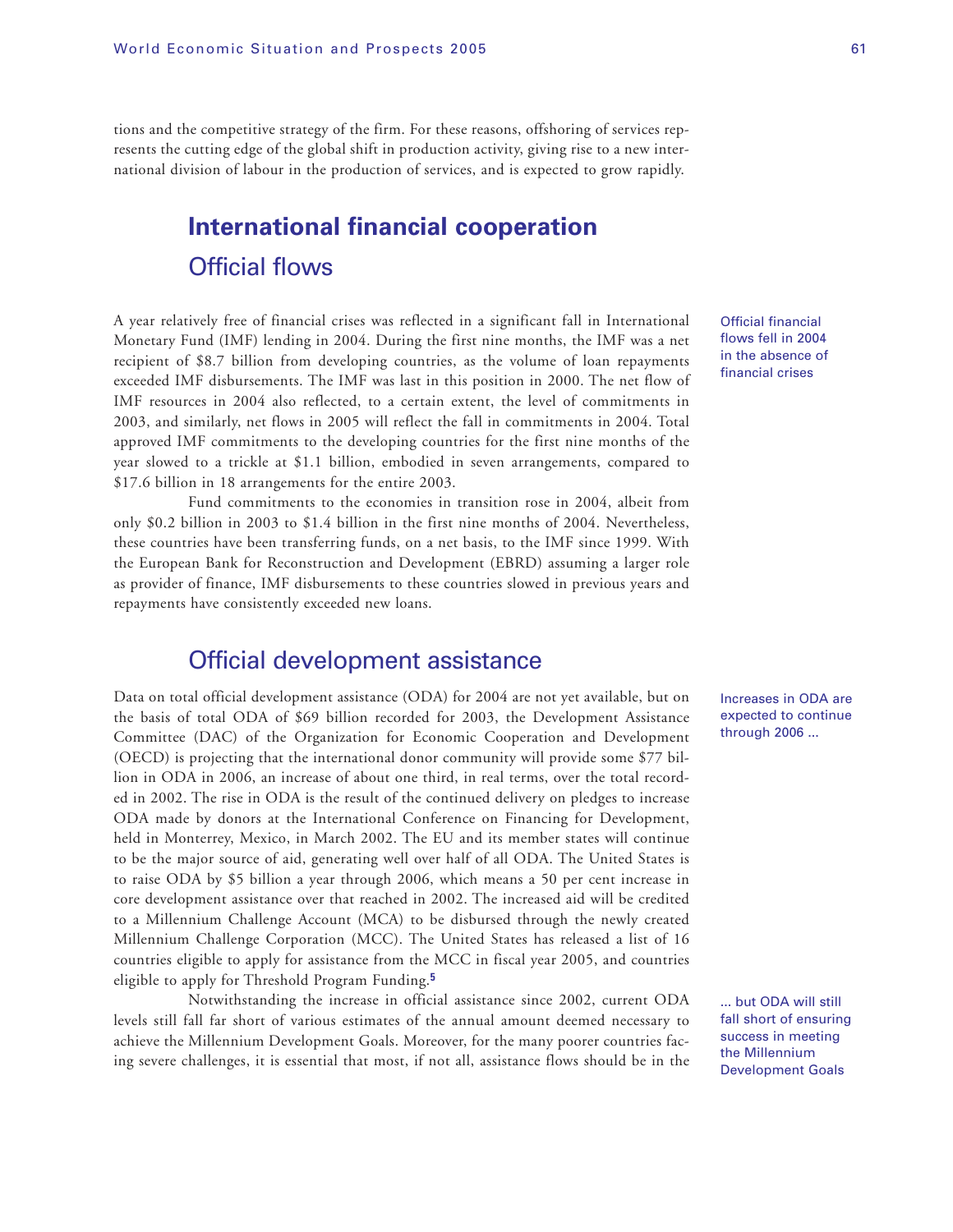form of grants. Grant finance, which declined in the 1990s, seems to be recovering. The negotiations for the replenishment of resources of the International Development Association (IDA), the World Bank's concessional lending window, for the lending period 1 July 2002-30 June 2005, or IDA-13, envisaged a larger share of assistance in the form of grants, and it is hoped that IDA-14 negotiations, which will cover the period 1 July 2005- 30 June 2008, will reflect a continued increase in the provision of grants. A substantial and timely funding of IDA-14 will be a critical affirmation of the commitment of the international community to mobilizing the resources for its support of strong, results-oriented action by partners in the poorest countries.**<sup>6</sup>**

Furthermore, the ODA figures have to be interpreted with some caution. For example, when adjusted for depreciation of the US dollar and price inflation, the 18.4 per cent annual increase of ODA reported for 2003 relative to 2002 falls to around a quarter of that figure. In addition, it is normally expected that ODA should provide new cash resources that makes it possible for recipient countries to increase development spending. However an increasing portion of the recent increases in ODA has taken the form of expenditures on international security and emergency distress relief. Corrected for these items**<sup>7</sup>** reported by DAC for Afghanistan and Iraq, ODA in 2003 increased by a little over 1 per cent in real terms, suggesting that any increase in real resources to meet internationally agreed development objectives has been modest at best.

### Official development cooperation

In addition to efforts to increase ODA levels to achieve the Millennium Development Goals and honour the Monterrey Consensus, efforts have been made to enhance aid effectiveness through better harmonization of aid procedures and improved coordination of donor policies and procedures. For instance, the Development Assistance Committee Working Party on Aid Effectiveness and Task Team on Harmonization and Alignment are acting to implement the commitments of the Rome high-level forum.**<sup>8</sup>** The Development Committee of the World Bank and the IMF, in its Communiqué of 2 October 2004, fully endorsed these agreements and called for the development of indicators and benchmarks to monitor the participation of all partners in this effort at the country level.**<sup>9</sup>**

The Second International Roundtable on Managing for Development Results was held in Marrakech, Morocco, in February 2004 to help foster consensus on the priorities for the global partnership on managing for results. Sponsoring agencies have endorsed a joint memorandum, core principles and an action plan that can serve as a foundation to broaden this consensus and take further action in coming years. In addition, the staff of the World Bank and IMF prepared a report on aid effectiveness and financing modalities for the Development Committee meeting in October 2004 to address issues, including the role of aid, ongoing work on aid effectiveness, absorptive capacity and innovative financing mechanisms. Despite progress in increasing aid flows and improving aid harmonization and policy coordination among partners, the report concludes that much remains to be done. It notes the slow progress in improving overall aid practices, stating that a large gap exists between statements on the need to improve aid delivery, for instance, and the necessary actions by donors.**<sup>10</sup>**

Aid effectiveness is also being addressed at the regional level. The European Commission, for instance, has put forward proposals aimed at expediting progress on the pledges made at the Barcelona Summit to achieve closer coordination of policies and har-

The composition of ODA is important in meeting the Millennium Development Goals

Efforts have been made to increase the quality of official development assistance ...

... but much remains to be done

Regional initiatives on aid effectiveness have been initiated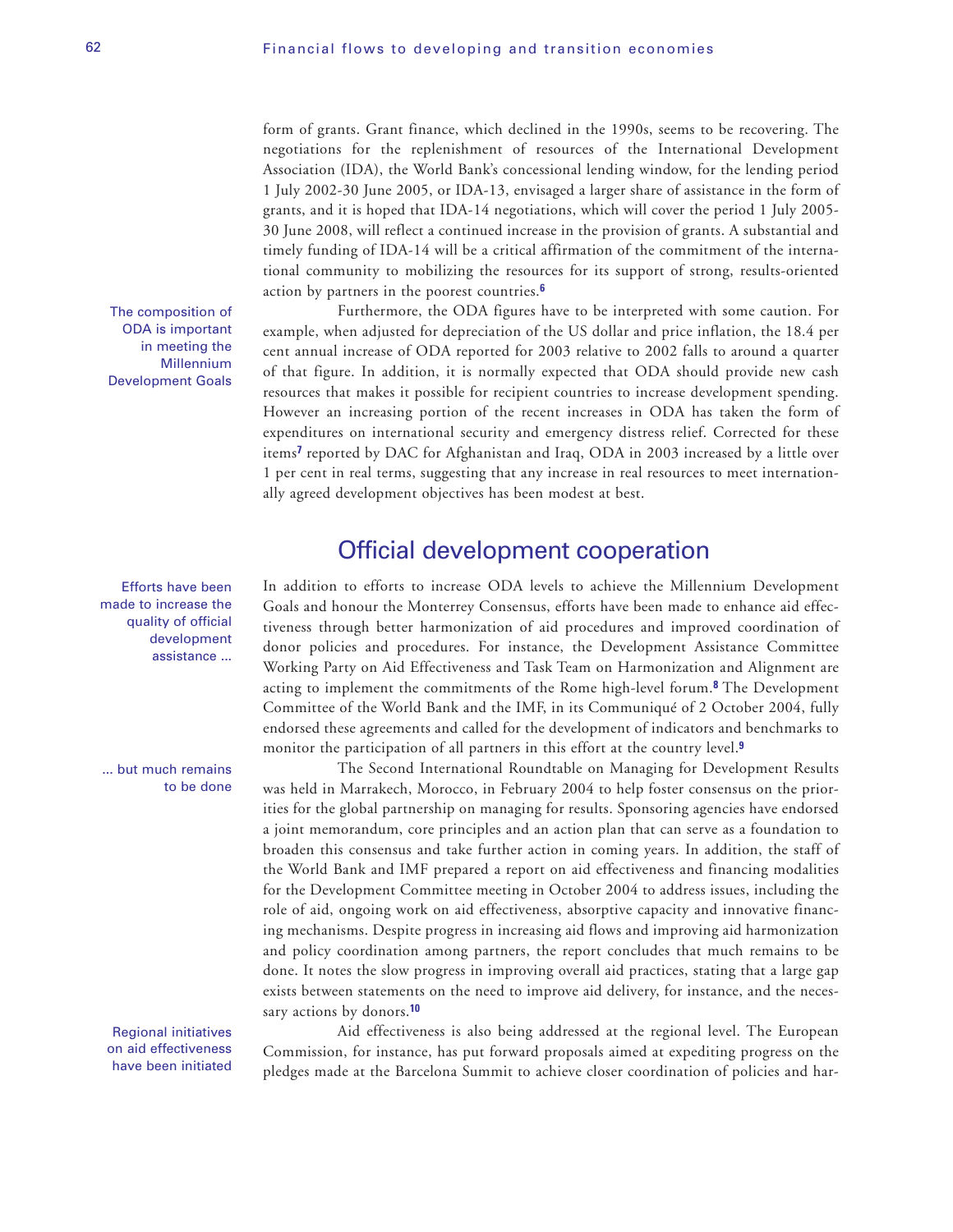### monization of aid procedures of EU member States.**<sup>11</sup>** The Economic Commission for Africa (ECA) is engaged in a joint effort with DAC to create an institutional framework for mutual accountability between Africa and its partners. An important function of this alliance is to conduct joint Africa/DAC reviews of the impact of partner country policies on Africa's development cooperation programmes.

Concerns about the poor prospects of many sub-Saharan countries for attaining the Millennium Development Goals have also led the United Kingdom to launch a Commission for Africa with the objective of improving progress towards the internationally-agreed development goals in the region. In their consultations with the Commission, East African countries called for stronger support for such structures as the African Union and its development plan for Africa.**<sup>12</sup>** Calls for debt cancellation for African countries, the removal of trade-distorting subsidies, and the implementation of land redistribution programmes were also made.

### New and innovative sources of development finance

Achieving the Millennium Development Goals by 2015 will require not only changes in policies and priorities but also a major effort by developing countries and the international community to mobilize additional financial resources. In its five-year review of the implementation of the outcome of the World Summit for Social Development, the General Assembly called for a rigorous analysis of the implications of proposals for developing new and innovative sources of development finance (resolution A/RES/S-24/2 of 1 July 2000). Paragraph 44 of the Monterrey Consensus also called on Member States and the United Nations Secretariat to pursue investigation of innovative sources of finance. In response, the Secretary-General commissioned the World Institute for Development Economics Research of the United Nations University (UNU-WIDER) to undertake a study of new and innovative sources of development finance. The purpose of the study was not to devise new financing mechanisms but to consider some of the better known existing proposals,**<sup>13</sup>** focusing on their design and policy implementations. The results of the study were published in 2004 and a summary was presented to the General Assembly.**<sup>14</sup>**

A number of other initiatives have responded to this call to seek ways to provide resources in addition to those generated by commitments of member States to achieve the Monterrey Consensus goal of 0.7 per cent of gross national income (GNI) in official development assistance. In November 2003, a group of independent experts was formed at the request of President Chirac of France to seek means by which the increased prosperity produced by globalization might be channelled into new financial contributions to create more and better funding for development purposes. The report of the group**<sup>15</sup>** surveyed a wide range of alternatives and provided a technical analysis of their feasibility without making specific recommendations.

In January 2004, the presidents of Brazil, Chile and France, together with the United Nations Secretary-General, launched an initiative, later endorsed by the President of the Government of Spain, to combat hunger and poverty that included the formation of a Technical Group to explore new and innovative sources of development finance. The work of the Technical Group was intended to contribute to multilateral efforts to mobilize additional resources for development.**<sup>16</sup>** The Meeting of World Leaders on Action against Hunger and Poverty at United Nations Headquarters in September 2004 resulted in a Declaration that stressed the need to raise Studies of innovative sources of development finance have been undertaken by UNU-WIDER ...

... and France

A meeting of world leaders endorsed action on hunger and poverty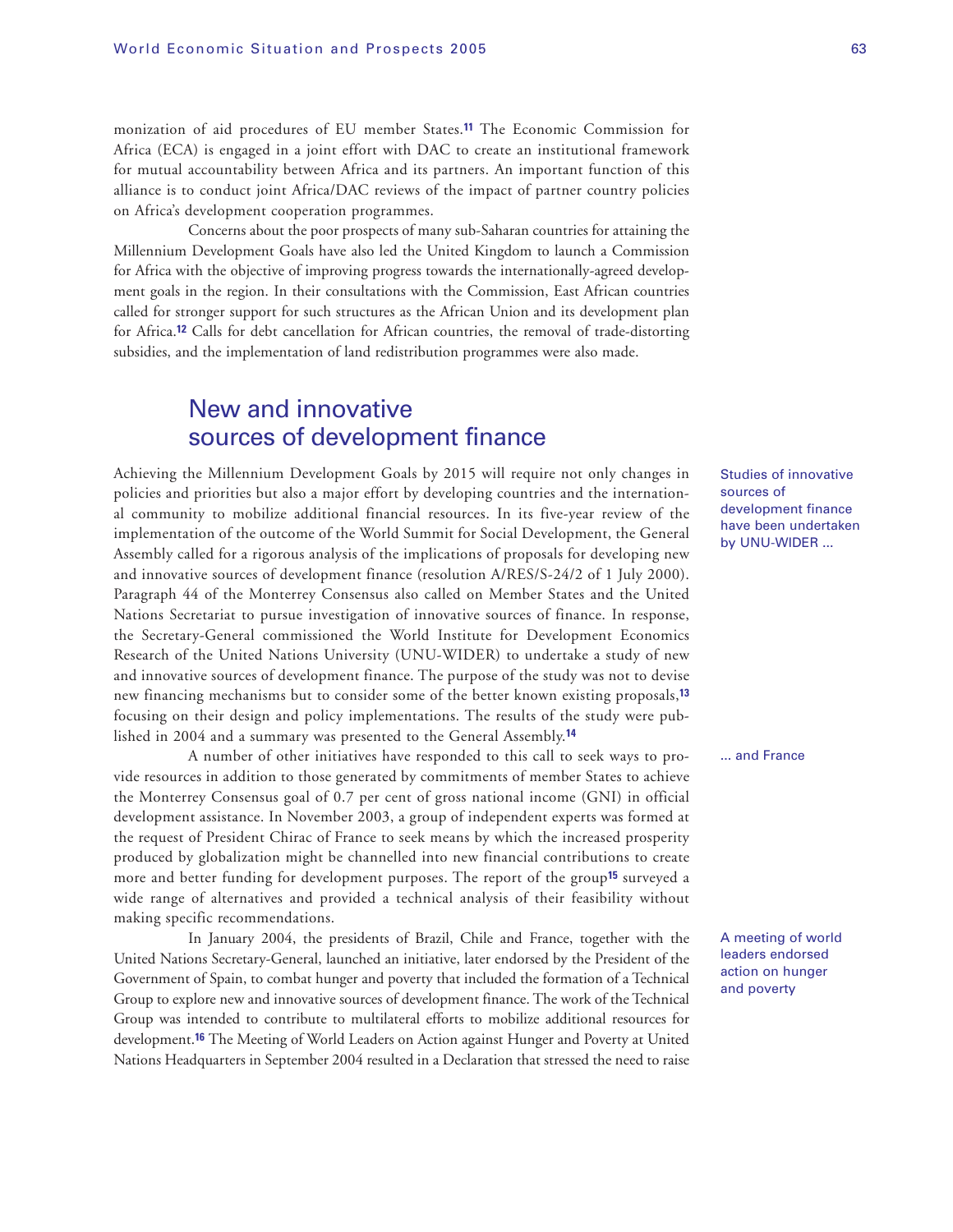and improve development assistance levels by giving further attention to innovative mechanisms of financing, both private and public, compulsory and voluntary, in order to raise funds for the attainment of the Millennium Development Goals and ensure the long-term stability of foreign aid.**<sup>17</sup>** As a result of subsequent deliberations in the General Assembly, it was agreed that discussions on the issue should continue in the appropriate fora.**<sup>18</sup>**

At its annual meeting in October 2004, the Joint Ministerial Committee of the Boards of Governors of the World Bank and the International Monetary Fund on the Transfer of Real Resources to Developing Countries also discussed the needs for additional stable and predictable financing to help developing countries meet the Millennium Development Goals. The Committee took note of the Meeting of World Leaders and requested the Bank and the Fund to continue work on these issues and to report at the next meeting on proposals on how the various options for additional financing might be implemented.**<sup>19</sup>**

Among the possible sources of development funding studied in the various reports were global environmental taxes; financial transactions taxes; taxes on arms sales; use of special drawing rights (SDRs) for development purposes; the International Finance Facility; private donations for international development; affinity credit cards; a global lottery; global premium bonds; combating tax evasion; and mobilizing emigrant remittances for development. Among the various proposals, the International Finance Facility is designed to provide increased funding quickly by employing financing arrangements that would allow future aid commitments to be used before they were disbursed, the objective being to achieve the Millennium Development Goals by 2015. If adopted, it would be desirable if this facility could be complemented by actions to ensure that there is no decline in aid flows after 2015. Among the other proposals, the technical reports conclude that only financial transactions taxes and environmental taxes might provide large amounts of additional resources in the longer term. However, realizing the potential of such taxes would require the full agreement of, and compliance by, all countries and this might be difficult to achieve. On the other hand, a proposal to make a new allocation of special drawing rights has already garnered support among members of the IMF; the use of existing allocations or a new allocation for development purposes could provide sizeable amounts of resources.

While concerns have been expressed that these initiatives might reduce existing commitments to official assistance, all of the reports and discussions of the issue stress that the various proposals should be seen as strictly additional to the ODA commitments target under the Monterrey Consensus.

## Heavily Indebted Poor Country (HIPC) Initiative and other debt-relief measures

As at December 2004, 15 countries had reached their "completion point", qualifying them for debt relief under the Heavily Indebted Poor Countries (HIPC) Initiative.**<sup>20</sup>** Another 12 countries had reached their "decision points", making them eligible to receive interim debt relief. The implementation of the Initiative thus continues to progress slowly, owing mainly to the difficulty that eligible countries have in complying with the conditions required to receive debt relief. Maintaining macroeconomic stability remains a challenge for the countries that are in the interim phase of the programme.

Total debt relief accorded to the 27 countries that have reached either "decision point" or the "completion point", together with other debt relief measures, represents a two thirds reduction in these countries' overall debt stock. The ratio of debt service to exports for these countries has declined to an average of 10 per cent.

Innovative finance is also on the agenda of the Development **Committee** 

A wide range of innovative sources is under investigation

> HIPC progress remains slow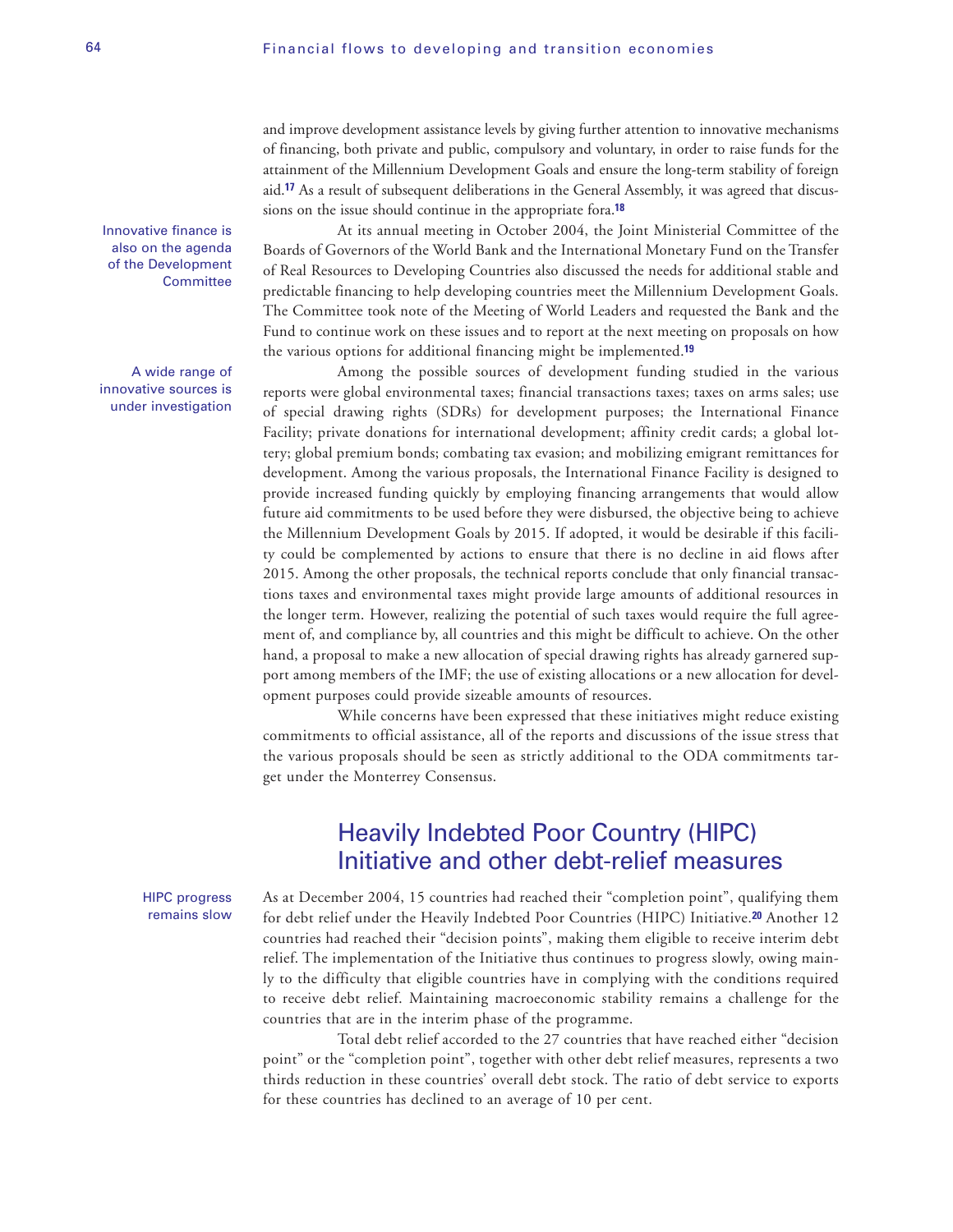### Notwithstanding the increased resources that debt relief makes available, HIPC countries continue to face difficulties in reconciling the objectives of achieving and maintaining debt sustainability, promoting long-term growth and reducing poverty. This is because priority in the implementation of poverty reduction strategy papers (PRSPs) has to be given to spending in social sectors, especially education and health.**<sup>21</sup>** Indeed, in some cases countries have had to borrow to meet deficits created by these new expenditure commitments. Sustained poverty reduction and debt sustainability also require increased domestic investment in infrastructure and in production capacity in order to raise economic growth and accelerate development.**<sup>22</sup>**

Debt sustainability is also affected by vulnerability to external shocks. For a number of heavily indebted poor countries, shocks from collapses in principal exports, droughts and other natural disasters, and civil strife have led to unsustainable debt levels. Moreover, eight of the 11 countries that have not yet reached the "decision points" are in conflict or post-conflict situations. They have also accumulated large protracted arrears with the international financial institutions.

Debt relief through the HIPC Initiative has been interpreted by many to have been intended to provide an addition to the total volume of ODA. Following the introduction of HIPC in 1995, however, total ODA transfers to the HIPC countries declined and have not yet recovered, despite a rise in bilateral ODA flows after 2001. Aid in grant form rose by 31 per cent between 2000 and 2002 (and has increasingly replaced bilateral loans to HIPC countries), but this increase was almost totally due to debt forgiveness (amounting to more than \$2 billion), rather than being additional ODA flows.

Recent commitments by some non-HIPC developing countries, notably India and the Libyan Arab Jamahiriya, to provide debt relief to HIPC countries have provided a welcome increase in overall creditor participation, but most commercial creditors have not indicated a willingness to participate in the enhanced HIPC Initiative. Mobilizing the participation of these creditors remains a challenge to the international community.

The Paris Club group of creditor countries has continued to play an active role in the HIPC process. In October, Ethiopia's Paris Club creditors finalized the cancellation of \$758 million in net present value terms of July 2003 representing the Paris Club's share of the effort in the framework of the Enhanced HIPC Initiative. Most creditors also committed on a bilateral basis to grant additional debt relief to Ethiopia so that the stock of the debt owed to Paris Club creditors will be reduced by a further \$176 million in net present value terms of July 2003. In total, Ethiopia's debt to Paris Club creditors has been reduced from \$1,087 million to \$153 million in Net Present Value (NPV) terms of July 2003.

In November, Madagascar's Paris Club creditors agreed to recommend to their Governments a cancellation of \$752 million in nominal terms (\$292 million in NPV terms as of January 2000) which represents the Paris Club's corresponding share of the effort in the framework of the Enhanced HIPC Initiative. Most creditors also committed on a bilateral basis to grant substantial additional debt relief to Madagascar so that the stock of the debt owed to Paris Club creditors will be reduced by a further \$699 million in nominal terms (\$466 million in NPV). When finally approved, Madagascar's debt to Paris Club creditors will have been reduced from \$1,572 million to \$121 million as a result of this agreement and additional bilateral assistance.

The Paris Club has also been active in support of post-conflict countries. In November 2004, an agreement was reached on debt reduction of \$38.9 billion out of its total foreign debt of \$120 billion owed by Iraq to Paris Club creditors. The programme will initially provide cancellation of interest arrears equal to \$11.6 billion in January Debt sustainability is proving elusive in post-HIPC countries

External shocks and internal conflict hinder access for many countries

HIPC has not produced the expected additionality to ODA

Developing countries also participate in HIPC as donors

The Paris Club support of HIPC remains crucial

Paris Club has also provided support for post-conflict countries ...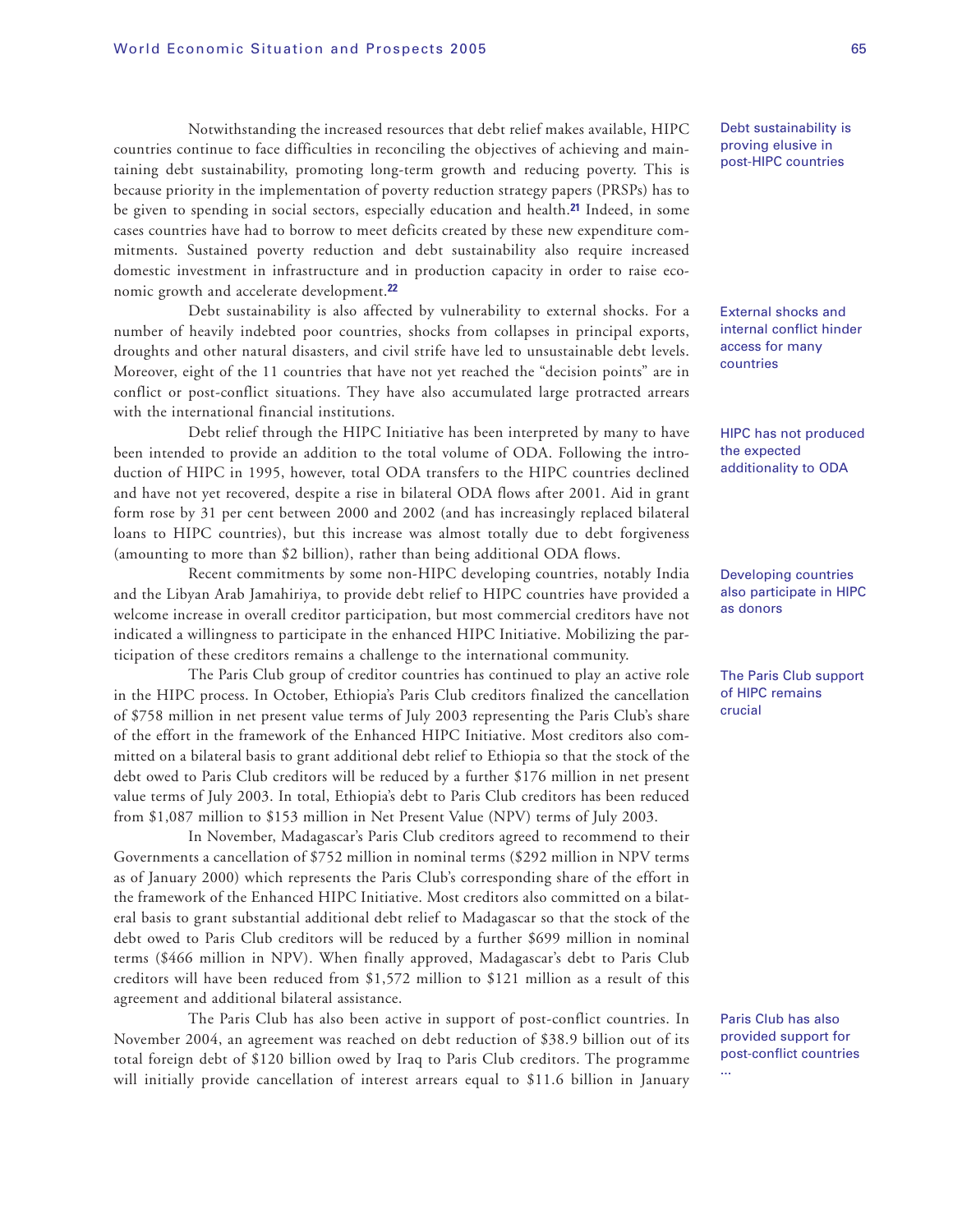2005. The remaining reduction will be deferred until approval of an IMF standard adjustment programme when a further reduction of \$11.6 billion will be made. An additional debt reduction of \$7.8 billion of the initial debt stock will be granted when the last review of the three-year implementation of the IMF adjustment programme is completed. The total debt reduction agreed will reduce Iraq's outstanding debt stock to Paris Club creditors to \$7.8 billion. The remainder of the debt will be rescheduled over 23 years with a grace period of 6 years. The agreement is expected to serve as a benchmark for other creditors, including Saudi Arabia and Kuwait, which hold the bulk of the debt, and some Eastern European countries.

In December, Paris Club creditors agreed with the Government of the Republic of the Congo to a restructuring of its public external debt, following the approval of an arrangement under the Poverty Reduction and Growth Facility by the IMF in December 2004. This agreement treats a total amount of \$3,020 million of debt, cancelling \$1,680 million and rescheduling \$1,340 million. This amount consists of arrears (including late interest) as of 30 September 2004 and of maturities falling due from 1 October 2004 up to 30 September 2007. The agreement is concluded under Naples terms.

In early January 2005, Paris Club creditors agreed that, consistent with the national laws of the creditor countries, requests for relief from debt payments by countries affected by the tsunami of 26 December 2004 would be granted until the World Bank and the IMF had made a full assessment of these countries' reconstruction and financing needs. In the light of that assessment, which is expected to take two to three months, creditors will consider what further steps are necessary, with the response being determined by the situation of each country.

### Multilateral surveillance

Effective and even-handed surveillance by the Fund of all its members remains the major tool for crisis prevention and the promotion of orderly international financial relations. In July 2004, the IMF Executive Board concluded its latest biennial review of surveillance activities and identified several measures to further strengthen surveillance. **<sup>23</sup>** It has been agreed that surveillance should be focused on exchange-rate policies, financial sector stability, external and fiscal sustainability, the global repercussions of the national policies of the major developed countries and the closer integration of multilateral, regional and bilateral surveillance. It has also been recognized that the surveillance process should promote a frank and continuous dialogue between the Fund and its members, build trust with the national authorities and strengthen communication of the Fund's policy messages.

According to some observers, a shortcoming of the biennial review was that it focused mainly on the process of surveillance rather than on an assessment of the Fund's effectiveness in assisting countries to implement appropriate policies. Fund surveillance can be effective only if members are ready to listen and policy recommendations therefore prompt timely action. In determining the future direction of surveillance, it is therefore deemed more important to pay attention to identifying why a country is not following Fund recommendations than to evaluating the relevance and appropriateness of past advice.

To raise the effectiveness of surveillance, greater selectivity and increased focus on country-specific areas of vulnerability are also considered necessary. Consequently, more attention should be paid to identifying not only the specific objectives of surveillance in the light of the circumstances facing the country concerned, but also the appropriate tim-

Efforts are under way to strengthen IMF surveillance activities

... and is considering relief for Asian debtors hit by the tsunami

Identifying reasons for non-compliance is as important as the surveillance

> The timing and intensity of surveillance are important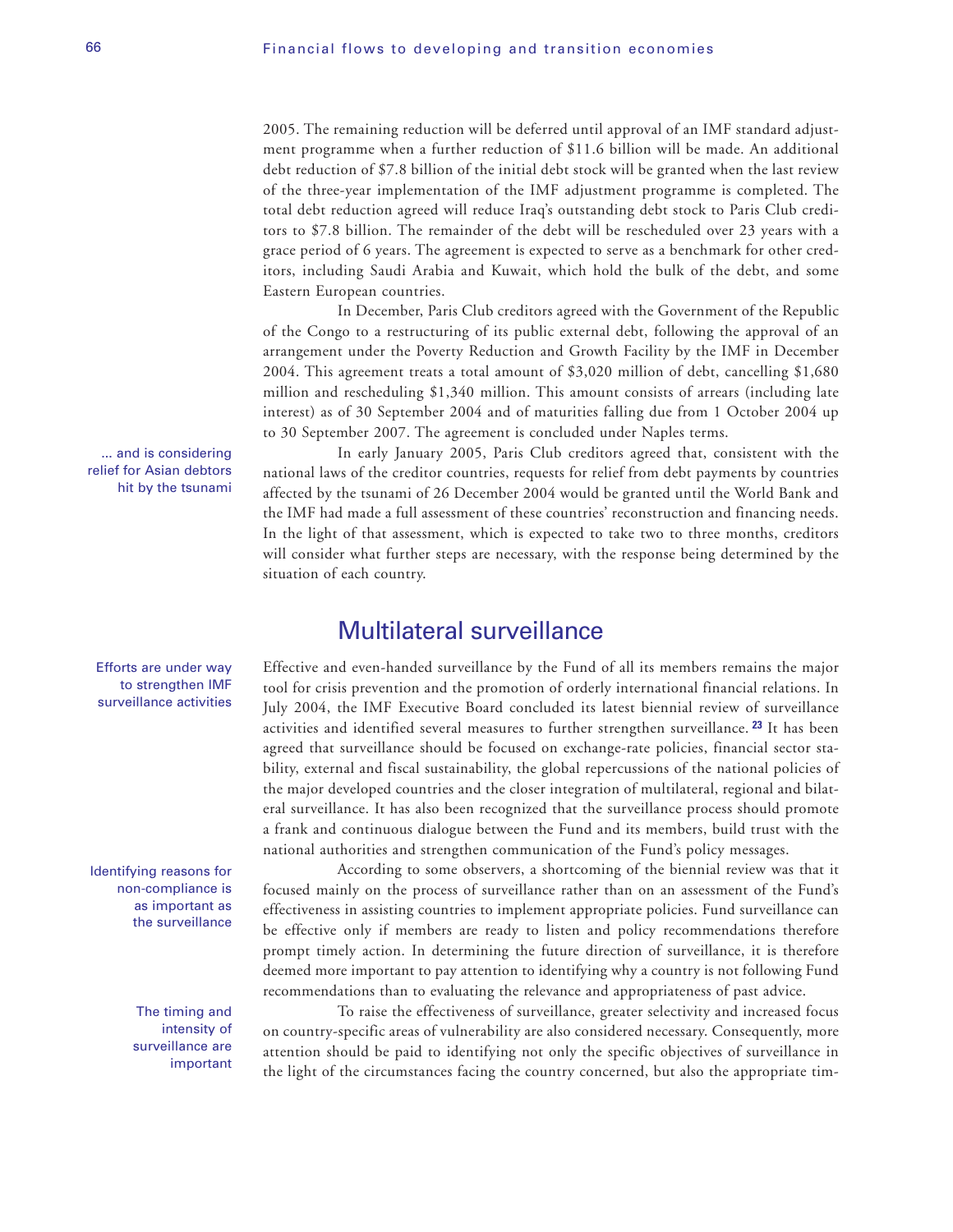ing and intensity of surveillance. This requires surveillance that is tailor-made to addressing mainly those macroeconomic issues that are relevant in each member country. Better alignment of surveillance with country circumstances, including the stage of economic and financial market development, requires national authorities to be more active in determining the main thrust of Fund surveillance in their countries. This includes providing guidance to the Fund on areas where its activities would be most beneficial.

Policy discussions should also adequately capture the country's own development priorities, institutional setting, and political economy and should strive to examine alternative options for attaining a specified objective. To ensure that reforms are growthoriented, more emphasis should be given to the "qualitative" adjustment achieved through the pursuit of "quantitative" objectives.

It has been argued that the restrictions on overall levels of government expenditures in the pursuit of sound economic fundamentals have been one of the reasons for the lack of infrastructure investment in developing countries. It is thus imperative to formulate policies that produce sound macroeconomic fundamentals compatible with substantial increases in investment in human capital and social and economic overhead capital.

In this regard, the design of appropriate fiscal rules has received a great deal of attention in recent years. For instance, work is under way in the Fund on the treatment of public investment and, more generally, the design of fiscal policy in surveillance and Fund programmes. The IMF is conducting a number of pilot studies in Latin America and other parts of the world to evaluate more flexible approaches to public investment in infrastructure. The results of these studies are expected to provide the basis for recommendations on when and how to relax constraints on borrowing to finance public investment without jeopardizing macroeconomic stability and debt sustainability.**<sup>24</sup>**

Another dimension of surveillance effectiveness is the extent of institutional capacities in countries. Consequently, the provision of technical assistance for capacitybuilding should be an integral part of the effort to reduce vulnerabilities and support the implementation of reforms. It may be necessary to devote more resources to this kind of assistance, demand for which continues to grow.

There have been proposals to introduce a Policy Monitoring Arrangement (PMA) in the Fund for countries that do not need a borrowing arrangement but want to strengthen their surveillance relationship or obtain, for the benefit of markets and donors, the IMF's assessment of the strength of their policies.**<sup>25</sup>** Such an instrument is seen by its proponents as necessary to fill the gap between surveillance and financial programmes. However, critics of the new arrangements question the benefits of creating for signalling purposes an instrument such as the proposed PMA, which includes upper credit tranche conditionality without Fund financing. Extending the principles of programme reviews and monitoring to policy assessments and reviews in non-programme countries for signaling purposes is seen by critics as counterproductive. It is argued that such an instrument would be less effective than existing precautionary arrangements that allow countries to borrow in case of need. Also, there are concerns that the proposed PMA may not only become a requirement for lending, grants and debt relief, but may also substitute for existing facilities by minimizing lending to low-income countries.**<sup>26</sup>**

It has thus been suggested that, instead of creating a new instrument, it would be more productive to concentrate on more efficient and flexible use of the untapped potential of the existing mechanisms, particularly Article IV Consultations. Before further discussions on the PMA, it would be useful to determine the extent of the demand for such a mechanism among members, and whether markets or donors need the proposed IMF signalling.

Sound macroeconomic fundamentals should not be such as to deter infrastructure investment

A proposed Policy **Monitoring** Arrangement raises questions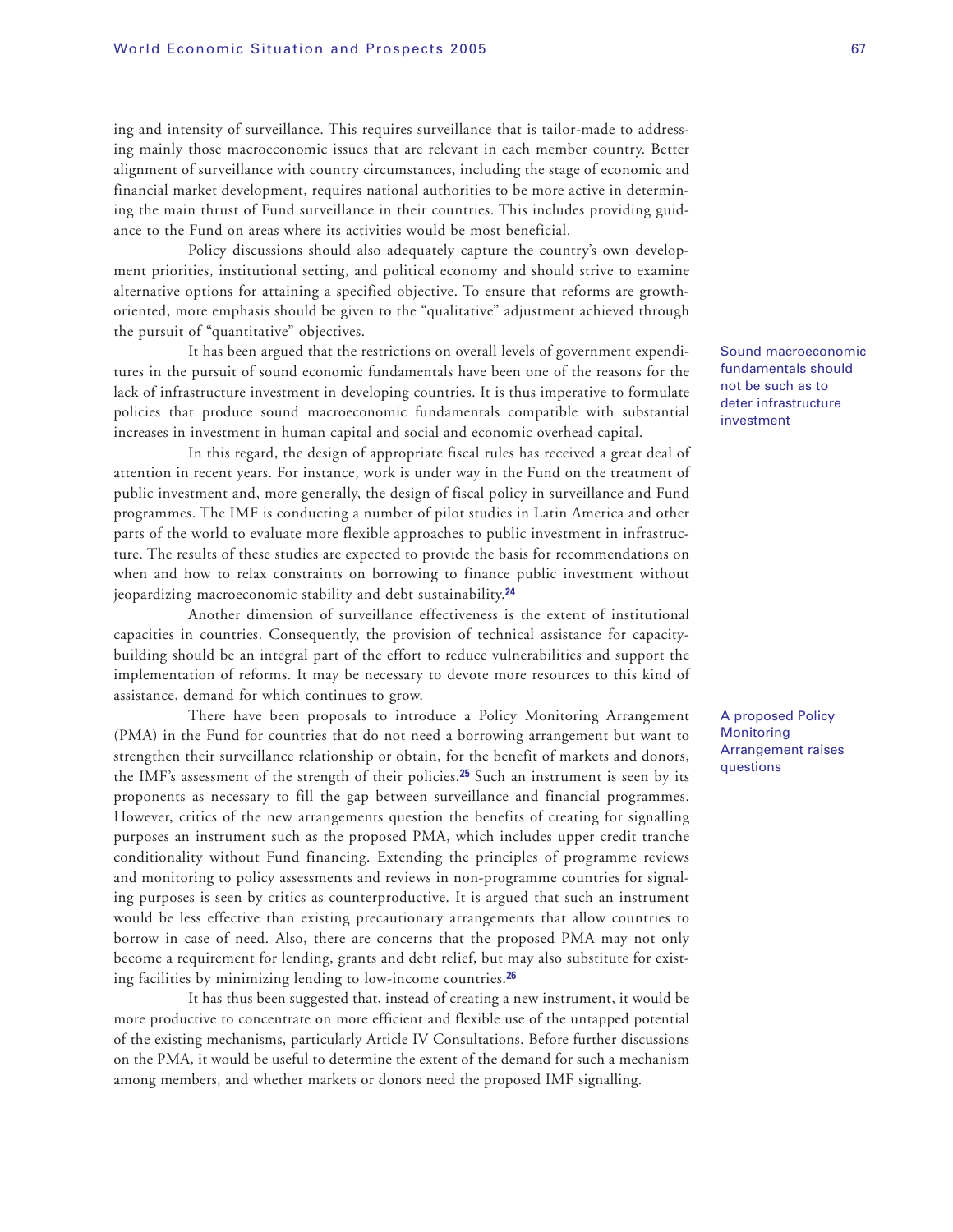The need for new instruments to fight financial crisis is under discussion

Are existing provisions sufficient ...

... or are new mechanisms necessary to prevent capital account crises? Effective surveillance, strong regulation and supervision, and sound economic policies do not eliminate the risk of a capital-account crisis. Consequently, there is a need for insurance in the form of foreign exchange liquidity for countries with sound policies to cope with potential capital-account crises stemming from sudden changes in capital flows. The Contingent Credit Line (CCL) was intended to provide such insurance, but was never used and expired in November 2003. Since then, the IMF has been exploring other ways to achieve this objective. In particular, there have been discussions on the possibility of adapting an existing instrument—namely, the stand-by precautionary arrangements**<sup>27</sup>** that are typically used when balance-of-payments pressures are likely to arise in the current account—to the needs of countries facing a potential capital-account shock.**<sup>28</sup>**

Precautionary financial arrangements

There is a consensus that precautionary arrangements within normal access limits have been reasonably successful in providing support for members' strong policies. However, views differ on whether the structure of the precautionary arrangements should be modified to allow the use of exceptional access under such arrangements.**<sup>29</sup>** The opponents of such a modification note that the promotion of sound policies is the best form of crisis prevention, and the precautionary arrangements with normal access limits have been successful because the focus of the programme has been on the implementation of the necessary policy adjustments to reduce vulnerabilities. Accordingly, the extension of the policy to cover precautionary arrangements with exceptional access may change the emphasis from promoting policy adjustments to financing capital-account crises, thus exacerbating moral hazard issues. It has also been argued that the precautionary commitment of significant resources may constrain the ability of the Fund to respond to an actual crisis.

The alternative view is that the absence of effective insurance against capitalaccount crises is an important gap in the tools available for crisis prevention. According to this view, precautionary exceptional access could significantly strengthen the Fund's role in crisis prevention. A new policy would provide greater assurances to the member and to financial markets of the availability of Fund support and should reduce the probability of crisis by boosting market confidence. Moral hazard issues associated with such a facility are considered to be exaggerated as empirical support is not sufficient or lacking.

In addition, by bringing access more in line with the potential need, a modified facility is expected to encourage more countries to adopt strong policies. It is also argued that the inadequacy of the "collective" insurance provided by the existing Fund facilities has forced developing countries to build up their own "self insurance" either in the form of excessive reserve accumulation or by devising alternative regional funding mechanisms to insulate themselves from external shocks. However, such "self-insurance" is not cost efficient when sub-optimal provision of emergency liquidity financing leads to contractionary economic policies to support excessive reserve accumulation and generates a contractionary bias for the world economy.

These different points of view, related in many cases to fundamental issues pertaining to the role of the Fund, are unlikely to be bridged soon. Nevertheless, there remains a need for the further exploration of financing mechanisms to help prevent capital-account crises. Efforts should continue to reach agreement on the general direction of such exploration.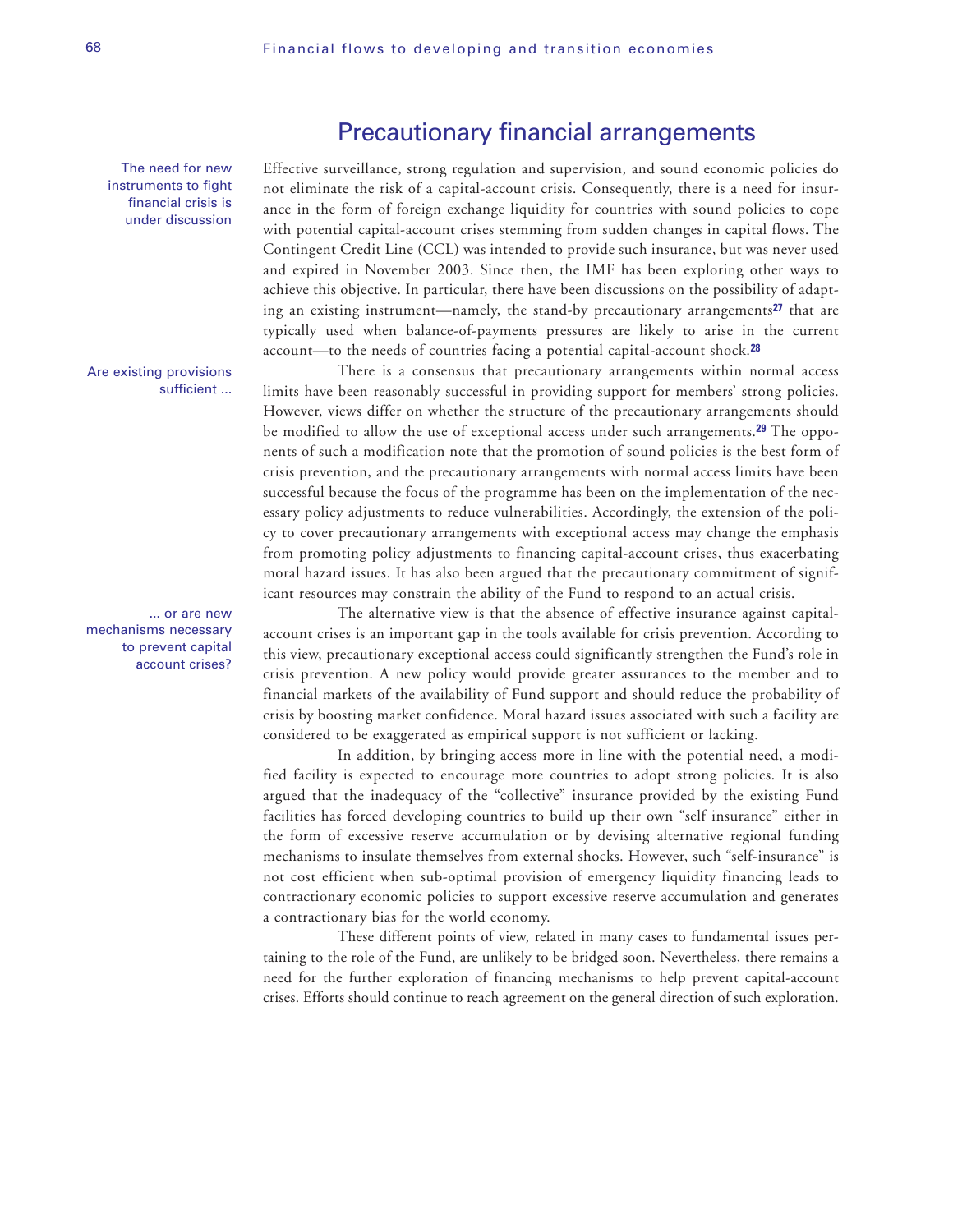### Crisis resolution

There has been some progress towards establishing voluntary mechanisms for the orderly and cost-efficient resolution of financial crises. The inclusion of Collective Action Clauses (CACs) in sovereign bond issues has gained greater acceptance and, contrary to earlier expectations in some quarters, has not had an adverse impact on the cost of issuance. As of the end of September 2004, more than 40 per cent of the value of the outstanding stock of international sovereign bonds issued by emerging market countries included CACs.**<sup>30</sup>** However, it will be possible to assess the relevance of CACs for an orderly debt restructuring process only when they have to be applied in practice.

Some sovereign debtors and private creditors have been attempting to develop voluntary "Principles of Stable Capital Flows and Fair Debt Restructuring in Emerging Markets", but progress has been slow. At its November 2004 meeting, the Group of Twenty welcomed the work on such principles and stressed their importance for strengthening crisis prevention and enhancing predictability of crisis management.**<sup>31</sup>** Defining a framework that is sufficiently binding to be of practical use in a debt restructuring process, but remains voluntary, has proven difficult. It remains to be seen whether voluntary efforts, such as these principles, can provide a sufficiently strong basis for an effective crisis resolution mechanism.

Amid the limited progress on a framework for crisis resolution, policies on the provision of IMF resources in capital-account crises have come under scrutiny. The emergence of capital-account crises has sharply increased the need for the Fund resources and the burden of financing has increasingly been put on the IMF, while the decision-making process has tilted from rules to discretion. Setting strict limits to Fund financing may not be appropriate, as it may unnecessarily restrict the Fund's room for manoeuvre. On the other hand, the IMF should not be put in a position where it always has to fully offset private capital flows.

In 2002, to improve clarity and predictability of official responses to capitalaccount crises, IMF introduced a framework for exceptional access to its resources. In decisions on such access, the most important aspect is whether lending is justified at all, rather than the absolute amount of lending. According to the framework, the Fund may grant exceptional access to a country if three basic conditions are fulfilled: high probability that the debt will remain sustainable; good prospects of regaining access to private capital markets; and reasonable chances of success with the country's policy programme.

It has proven easier to define this framework than to implement it. Thus far, the new procedure has not reduced debtor countries' and market participants' heavy reliance on official financial support, while in many cases programmes have not been considered strong enough. In the assessment of the three required conditions, it is difficult to avoid a strong element of judgement, and hence political involvement. In addition, it is difficult to eliminate a bias towards excessive Fund financing because the alternative is often the prospect of a large-scale systemic crisis. According to many observers, recent cases of large and prolonged Fund lending have weakened the reputation of the Fund and put into question the effectiveness of its programmes in catalyzing private capital flows. It has also been argued that the current policies on crisis resolution remain tilted towards bailing out the private sector.

There have consequently been strong calls for the creation of clearer limits and criteria for exceptional access and for rigorous adherence to them. Strict adherence to the rules governing exceptional access is deemed necessary to secure predictable financial crisis Some voluntary mechanisms have been implemented ...

... and discussions on a set of voluntary principles continue

The extent of IMF support remains under discussion

More clarity on exceptional access to IMF support ….

... has not made implementation easier

...

... and has led to further discussion of access criteria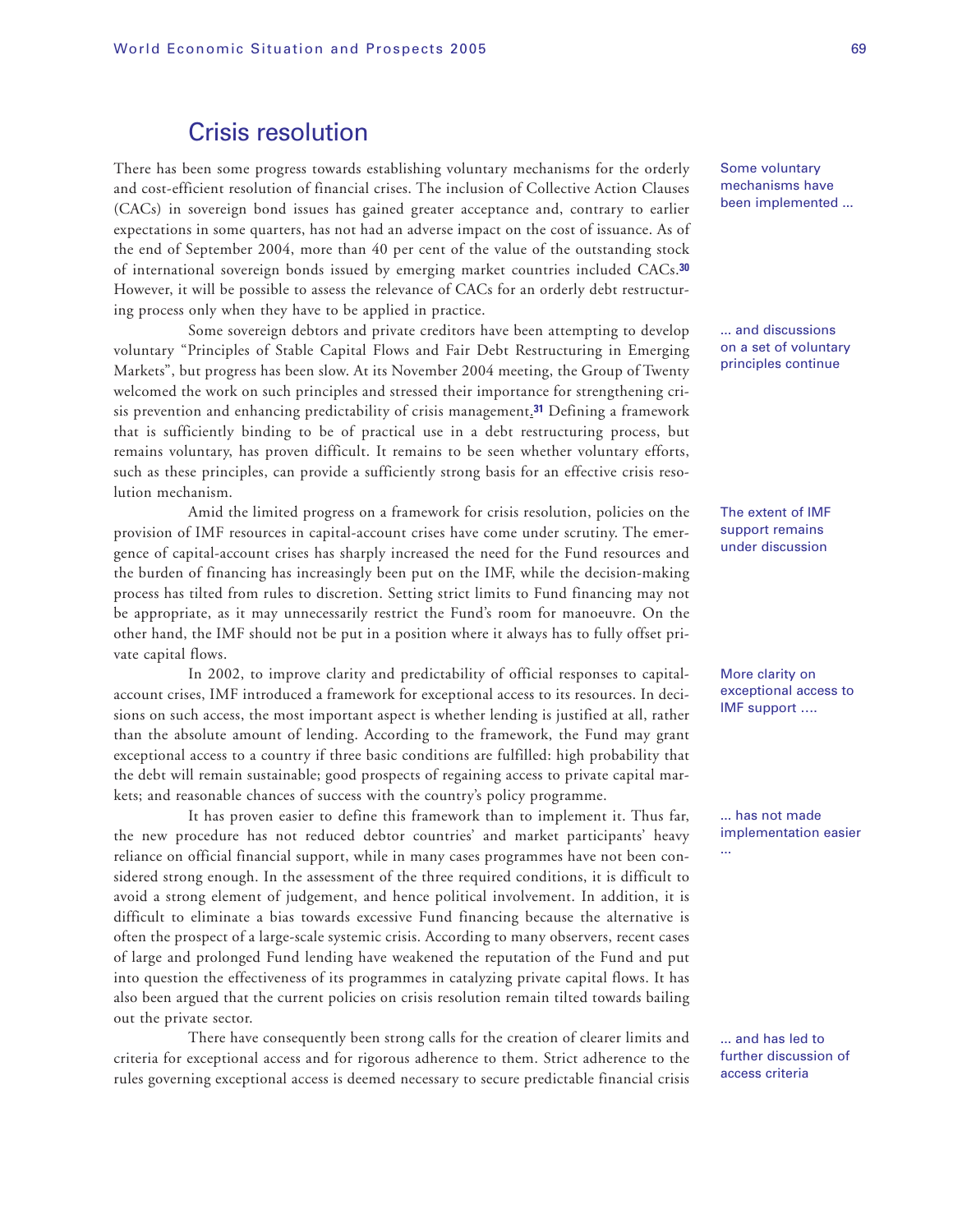management, ensure equal treatment of member states, encourage involvement of the private sector in the resolution of crises, reduce creditor and debtor moral hazard, and safeguard the resources of the Fund and the credibility of its policies. It has also been stressed that, in exceptional access cases, financial assistance from the Fund should only support sound policies, even when that requires a significant policy shift. It seems, however, that a stronger framework for exceptional access will not be enough to involve the private sector, and the development of other tools may be necessary. Progress in this respect has been disappointingly slow.

In this regard, the existing instrument, the Fund's policy for lending into arrears, could be used more effectively to involve the private sector more consistently in the resolution of crises and thereby in burden-sharing. According to this policy, the Fund may lend into arrears if a country makes a significant policy adjustment in an effort to resolve arrears and if it engages in negotiations with its private creditors in good faith to restore debt sustainability. The policy could be improved by clearer and more operational criteria for judging "good faith", including specification of the key elements of a constructive dialogue.

### Financial regulation and supervision

After nearly six years of work, the text of a new capital framework for banking organizations (Basel II) was published in June 2004. The proposal is currently being evaluated by national bank supervisory authorities. In some countries, this includes additional field tests to provide a better understanding of how the implementation of a more risk-sensitive approach for regulatory capital standards might affect minimum required capital at the industry, institution and portfolio level. Also, for an extended period of time, banks in all G10 countries will calculate their capital requirements under both the old 1988 Accord and the new Basel II framework. These additional field tests and parallel calculations are aimed to serve as the final checks of Basel II prior to its implementation. Because of the need for additional assessments of the impact of the new framework, the end of the transition period for implementation of the more advanced proposed approaches for G10 countries has been moved from the end of 2006 to the end of 2008. More time is also considered necessary to clarify and provide supplementary guidance for some of the rules, and additional work is needed to foster greater consistency in the implementation and application of the new framework across countries.

There is no implementation timetable for non-G10 countries. It has been recognized that, because of its complexity, Basel II will probably not be adopted as widely and quickly as the 1988 Accord**<sup>32</sup>** and that, given the national resource and other constraints facing many developing countries, there may be more immediate regulatory concerns that need to be tackled before Basel II implementation.**<sup>33</sup>** The new system will have substantial implementation costs, which many developing countries would have to divert from other uses. In particular, some issues of concern to developing countries—such as the procyclicality of regulatory arrangements and international portfolio diversification—were not adequately dealt with in Basel II, and developing countries may wish to give higher priority to building stronger and deeper domestic financial systems. Nevertheless, many developing and emerging market countries have already begun to deal with implementation issues and it is expected that, by 2010, over 90 per cent of banking assets in the developing world will be covered by Basel II arrangements.**<sup>34</sup>**

The reform of Basel capital adequacy regulations is nearing completion

Developing countries are exempt from the implementation schedule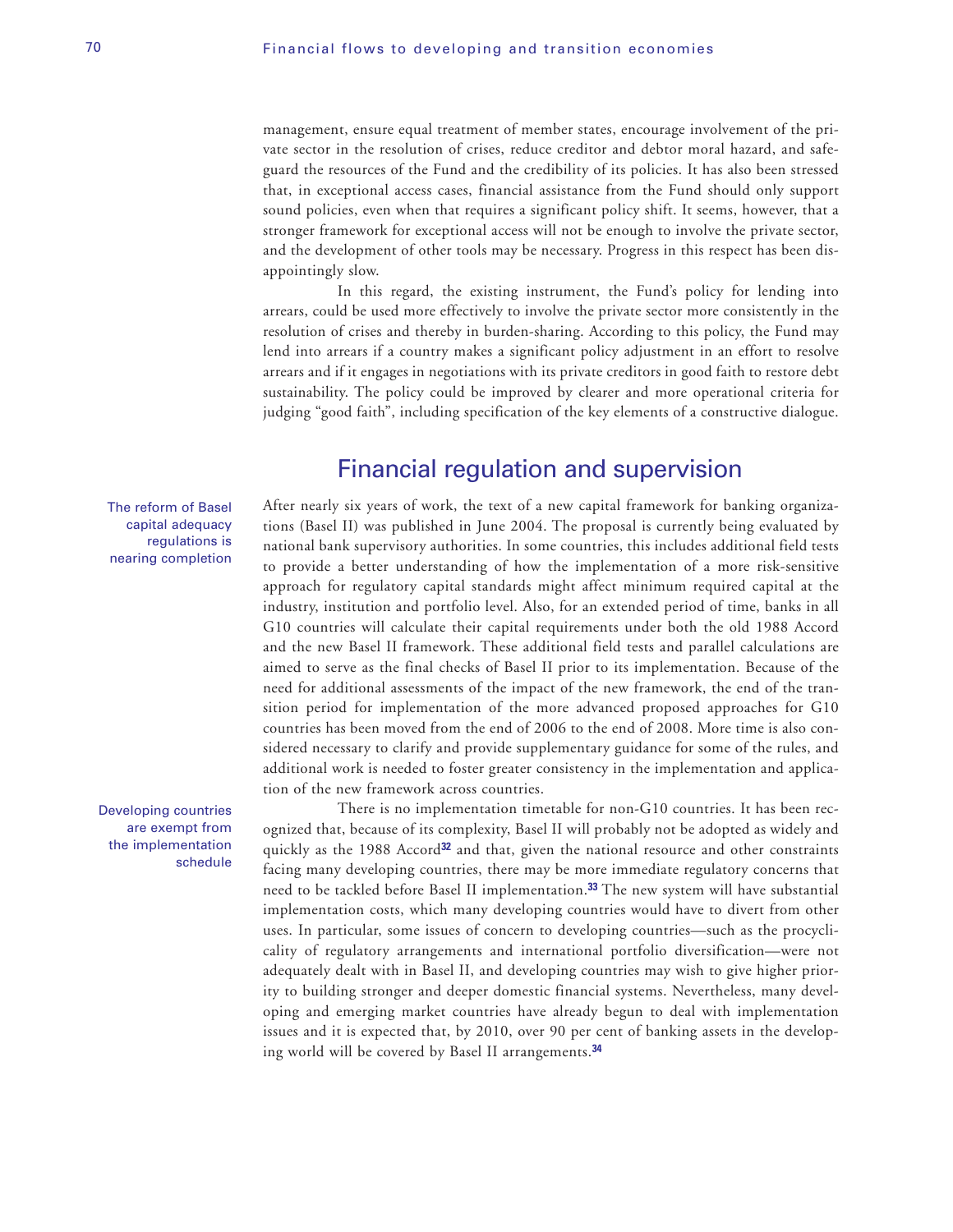### International standards and codes

The major focus regarding standards and codes has been on improving implementation, since a great deal of practical experience has now been accumulated. Over two thirds of IMF member countries had completed or committed to undertake at least one module of a Report on the Observance of Standards and Codes (ROSC) as of end June 2004**<sup>35</sup>** and over 80 country Financial Sector Assessment Programme (FSAP) reviews had been completed or were under way as of September 2004.**<sup>36</sup>** Previous reviews recommended reducing the number of FSAPs and putting greater focus on follow-up and adjustment to country circumstances.

At its twelfth meeting in September 2004, the Financial Stability Forum (FSF) discussed a paper prepared by the IMF that described gaps in the implementation of standards and raised a number of issues relating to the standards themselves, **<sup>37</sup>** in particular the shortage of internationally-agreed capital and risk management standards in the insurance sector.

The FSF considered ways to improve the implementation of regulatory standards in the banking, securities and insurance sectors, based on the experience of the FASP. It discussed the treatment of preconditions for the effective implementation of standards, the consistency of the implementation methodology, cross-sector and cross-border regulation, regulatory and corporate governance, especially for State-owned enterprises (SOEs), and public disclosure. The FSF concluded by encouraging international standard-setting bodies to consider cross-sector issues with a view to addressing inconsistencies and incompatibilities among the standards in different financial sectors.**<sup>38</sup>**

Meanwhile, collaborative efforts of the World Bank and the United Nations Commission on International Trade Law (UNCITRAL) are under way to develop a unified international standard for insolvency and creditor rights that takes into account different legal traditions. At its November 2004 meeting, the G-20 stressed the importance of this work.**<sup>39</sup>**

In the area of corporate governance, the OECD Steering Group on Corporate Governance is developing an assessment methodology for the OECD's revised Corporate Governance Principles that were approved in May 2004. The OECD is also working on governance guidelines for SOEs in consultation with non-OECD countries.

The international coherence of work to strengthen financial reporting and governance remains a pressing issue. At its September 2004 meeting, the FSF discussed developments regarding International Financial Reporting Standards (IFRS) and the progress towards convergence between the International Accounting Standards Board (IASB) and the United States Financial Accounting Standards Board (FASB). The Forum noted that attention needed to shift to effective implementation of IFRS standards. The Forum also noted that the standards regarding audit quality and auditor oversight are used by many countries and more would adopt them in 2005 alongside the move to IFRS. For instance, all listed EU companies will have to use these IFRS from 2005.

In September 2004, the Board of the International Federation of Accountants (IFAC) published a study in which it recommended further actions to achieve convergence to international standards. An important element of the IFAC study was the identification of challenges faced by small and medium-sized entities and accounting firms, including those working in developing countries, in implementing the standards.**<sup>40</sup>** In July 2004, the IFAC Board established a working group to organize an international summit on small and medium practice (SMP) issues in early 2005.

The implementation of standards and codes is well advanced

Discussions are under way to improve financial sector standards

Proposals for improving corporate governance are being developed

International accounting standards also under discussion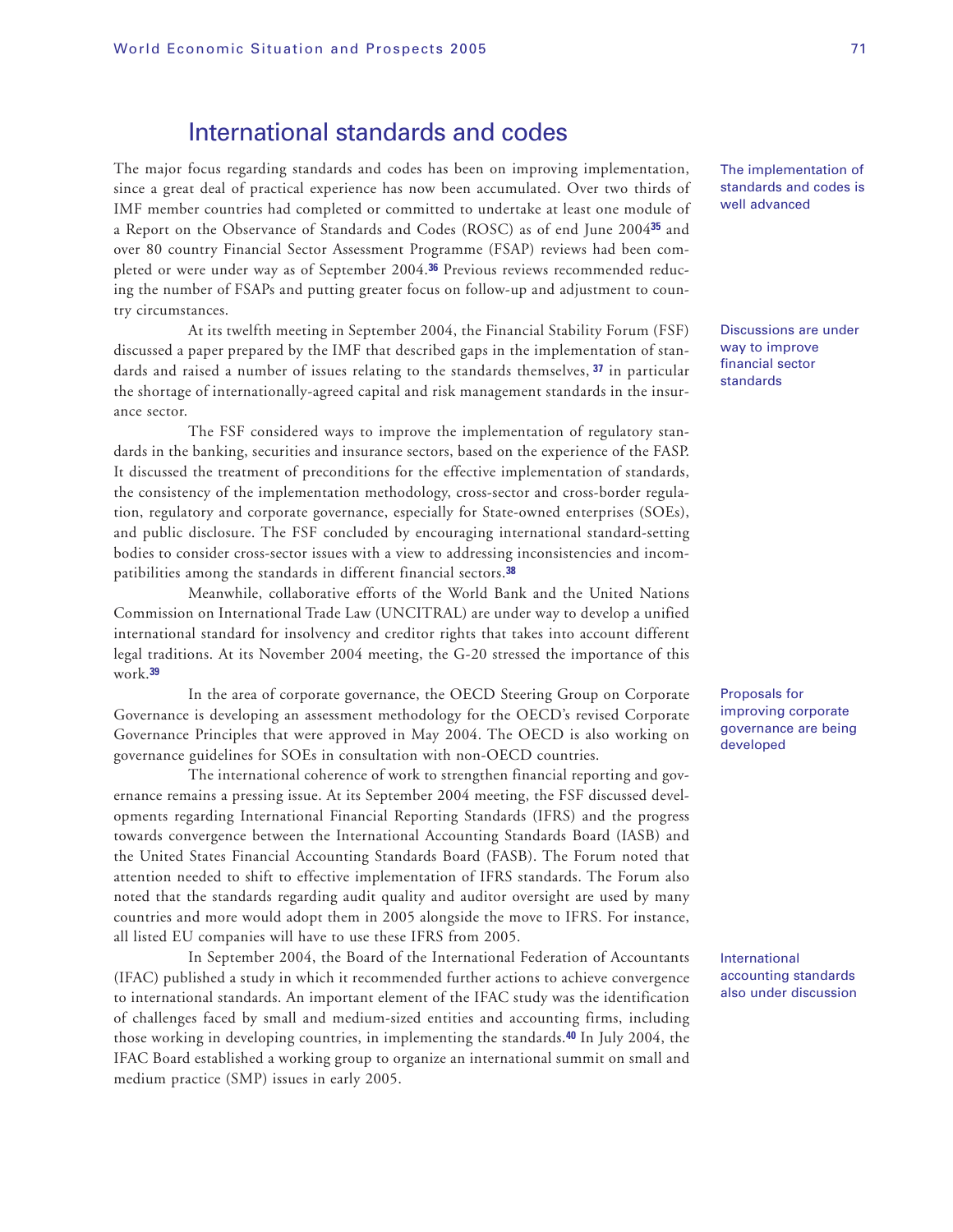IFAC also formed a partnership with UNCTAD to identify the needs of developing and transition economies in their efforts to meet the International Education Standards addressing accounting education and professional qualifications, as well as to assist them in the implementation of best practices of corporate governance. The IFAC Developing Nations Permanent Task Force provides support to the development of the accountancy profession in these countries. The Task Force is to work with the IFAC Compliance Program to respond to the needs of developing countries, including accessing resources within the IFAC membership and donors.

The Public Sector Committee (PSC) of the IFAC reported in July 2004 that its survey of the views of stakeholders confirmed the overwhelming support for an independent standard setter for international public sector financial reporting standards. It was recommended that the PSC be renamed the "International Public Sector Accounting Standards Board".**<sup>41</sup>**

In March 2004, the IMF and World Bank endorsed the revision of the Financial Action Task Force's FATF 40+8 Recommendations as the revised standard for Anti-Money Laundering/Combating the Financing of Terrorism (AML/CFT) assessments, under which 30 to 40 assessments are expected to be conducted annually. At its November 2004 meeting, the G-20 reiterated its commitment to implement the revised FATF Forty Recommendations and the FATF Special Recommendations and welcomed the decision by the IMF and the World Bank to make comprehensive assessments on money laundering and terrorist financing a regular part of their work.

### Voice and participation of developing countries in the Bretton Woods Institutions

Voice and effective participation are issues that go to the centre of the international financial institutions' legitimacy, relevance and effectiveness. The Monterrey Consensus stressed "…the need to broaden and strengthen the participation of developing countries and economies in transition in international economic decision-making and norm setting".**<sup>42</sup>** Since then, a number of proposals have been put forward, but there has been no progress in deciding how to change the quotas, capital shares and voting rights of member countries to reflect the evolution of different economies and to correct the underrepresentation of the developing countries in the decision-making processes of the IMF and the World Bank. However, exercises based on adjustment to existing formulae for representation have been shown to produce only marginal changes in representation, and not all of them provide for improvement in representation of developing countries.

At their meetings in October 2004, the International Monetary and Financial Committee and the Development Committee took note of a status report**<sup>43</sup>** regarding work on voice and participation, and asked the Boards of the IMF and World Bank to consider these issues further. While the Executive Board discussions can be useful in elaborating the details of various proposals for change within existing parameters, real changes in representation can only be achieved through fundamental reform that has to come from political leaders.

Progress in improving voice and participation has slowed

Discussion continues at the IMF and World Bank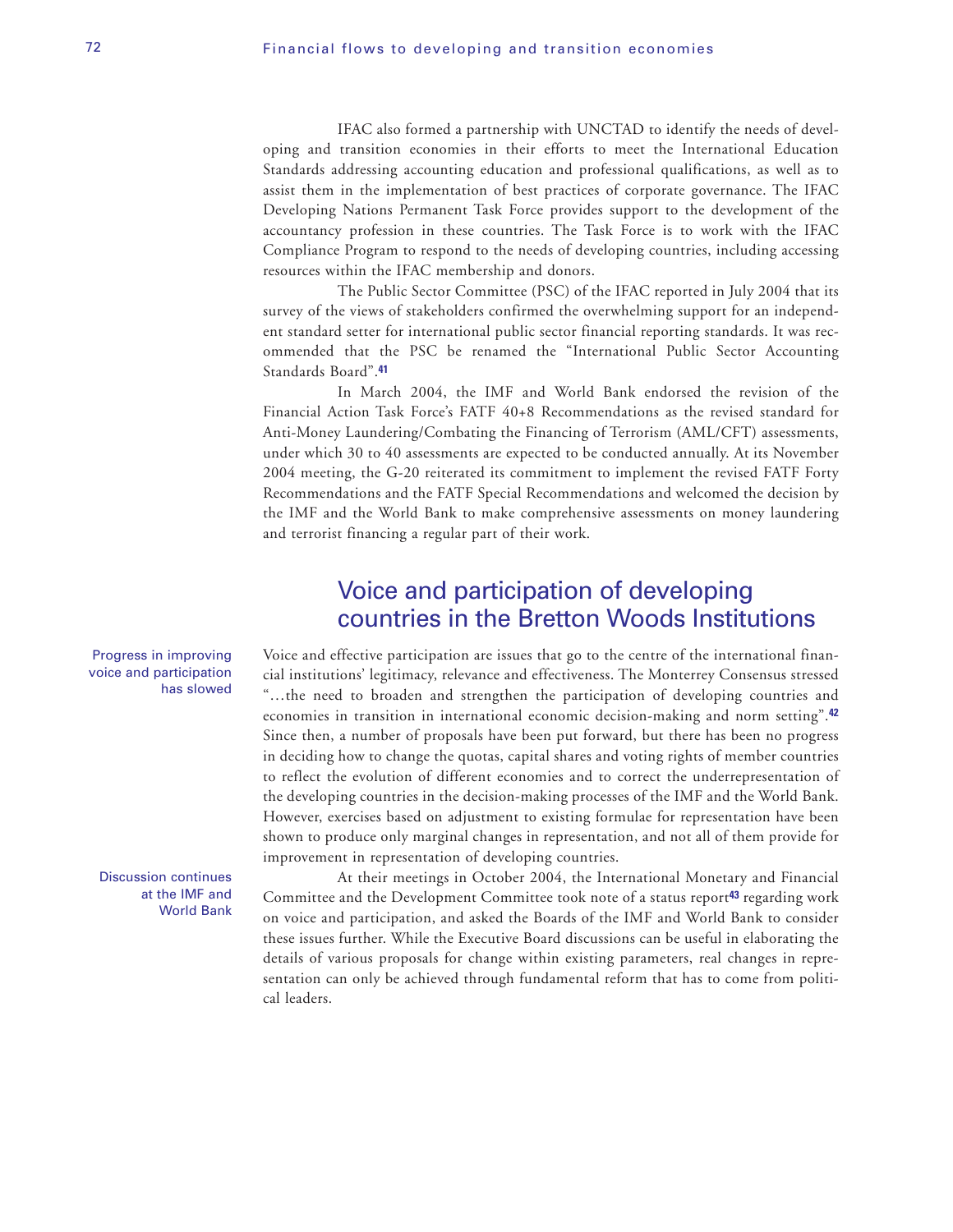### **Notes**

- **1** The net financial transfer statistic adds together receipts of foreign investment income and financial inflows from abroad minus payments of foreign investment income and financial outflows, including increases in foreign reserve holdings. The net financial transfer of a country is thus the financial counterpart to the balance of trade in goods and services. A trade surplus is generated when the total value of domestic production exceeds domestic consumption and investment, with the excess invested abroad, and vice versa for a trade deficit.
- **2** Eight countries acceded to the European Union in 2004. They are the Czech Republic, Estonia, Hungary, Latvia, Lithuania, Poland, Slovakia and Slovenia.
- **3** A single transaction of nearly \$20 billion involving an intra-company loan by a telecommunications company accounted for almost half the total recorded outflow of foreign capital of \$42.7 billion from Germany in the first half of 2004.
- **4** For a further analysis of this issue, see UNCTAD World Investment Report 2004: The Shift Towards Services.
- **5** The 16 countries are Armenia, Benin, Bolivia, Georgia, Ghana, Honduras, Lesotho, Madagascar, Mali, Mongolia, Morocco, Mozambique, Nicaragua, Senegal, Sri Lanka and Vanuatu. Morocco is eligible for the first time, while the other countries were also selected in fiscal year 2004. Cape Verde is no longer on the list. The countries that are eligible for the first time in the fiscal year 2005 Threshold Program are Burkina Faso, Guyana, Malawi, Paraguay, the Philippines and Zambia. Threshold countries are those that do not qualify for MCA assistance but have demonstrated a commitment to meeting the eligibility requirements for MCA assistance in the future.
- **6** In IDA-13, it was agreed that assistance in the form of grants would range from 18-21 per cent of total aid resources. In IDA-14, representatives have met four times in 2004. Civil society also participated in the discussions. The main issues discussed were debt sustainability to low income borrowers, the measurement of progress in IDA-financed projects and the volume of resources needed by IDA-eligible countries.
- **7** ODA at 2002 prices less assistance reported for Afghanistan and Iraq for 2002 (\$968,394,000) and 2003 (\$3,069,071,000) under headings 15061 Post-Conflict Peace Building, 16340 Reconstruction Relief, 71010 Emergency Food Aid, 72010 Emergency-Distress Relief and 72030 Aid to Refugees in Recipient Countries in the OECD/DAC Creditor Reporting System-1-CRS/Aid Activities— Commitments—All details : 1973-2003. Total ODA at 2002 prices reported for the two countries was \$1,515,061,000 in 2002 and \$7,395,247,000 in 2003
- **8** The High level Forum on Harmonization convened in Rome in February 2003 and resulted in the Rome Declaration. In the Declaration, participating countries pledged to, inter alia, better harmonize ODA procedures and to reduce "red tape", building on the commitments of the Monterrey Consensus. It led to the creation of the DAC Team on Harmonization and Alignment. Based on the indicators framework developed by the DAC Team, an OECD-DAC Survey on Progress in Harmonization and Alignment has been carried out in 14 countries (Bangladesh, Bolivia, Cambodia, Ethiopia, Fiji, Kyrgyzstan, Morocco, Mozambique, Nicaragua, Niger, Senegal, the United Republic of Tanzania, Viet Nam and Zambia) and the draft overview of the results of the survey has been released. The findings of the survey will be used to report progress to the Second High-Level Forum on Harmonization and Alignment of Aid Effectiveness in early 2005. See "Aid Effectiveness and Donor Practices: Results of the OECD-DAC Survey on Harmonization and Alignment (first draft)", 12 November 2004 (available from www.oecd.org/dac).
- **9** See International Monetary Fund and the World Bank, Development Committee, Communiqué, para.6, 2 October 2004 (available from http://siteresources.worldbank.org/DEVCOMMINT/NewsAndEvents/ 20264401/Sept\_2004\_DC\_Communique\_E.pdf).
- **10** See Development Committee, "Aid effectiveness and financing modalities", prepared by the staff of the World Bank and the International Monetary Fund, 28 September 2004 (available from http://siteresources.worldbank.org/DEVCOMMINT/Documentation/ 20264307/DC2004-0012(E)%20Aid%20Eff%20Add1.pdf).
- **11** See Commission of the European Communities, "Communication from the Commission to the Council…", p. 2.
- **12** See Voice of America News, "Commission for Africa wraps up consultations", Nairobi, 8 December 2004 (available from http://www.voanews.com).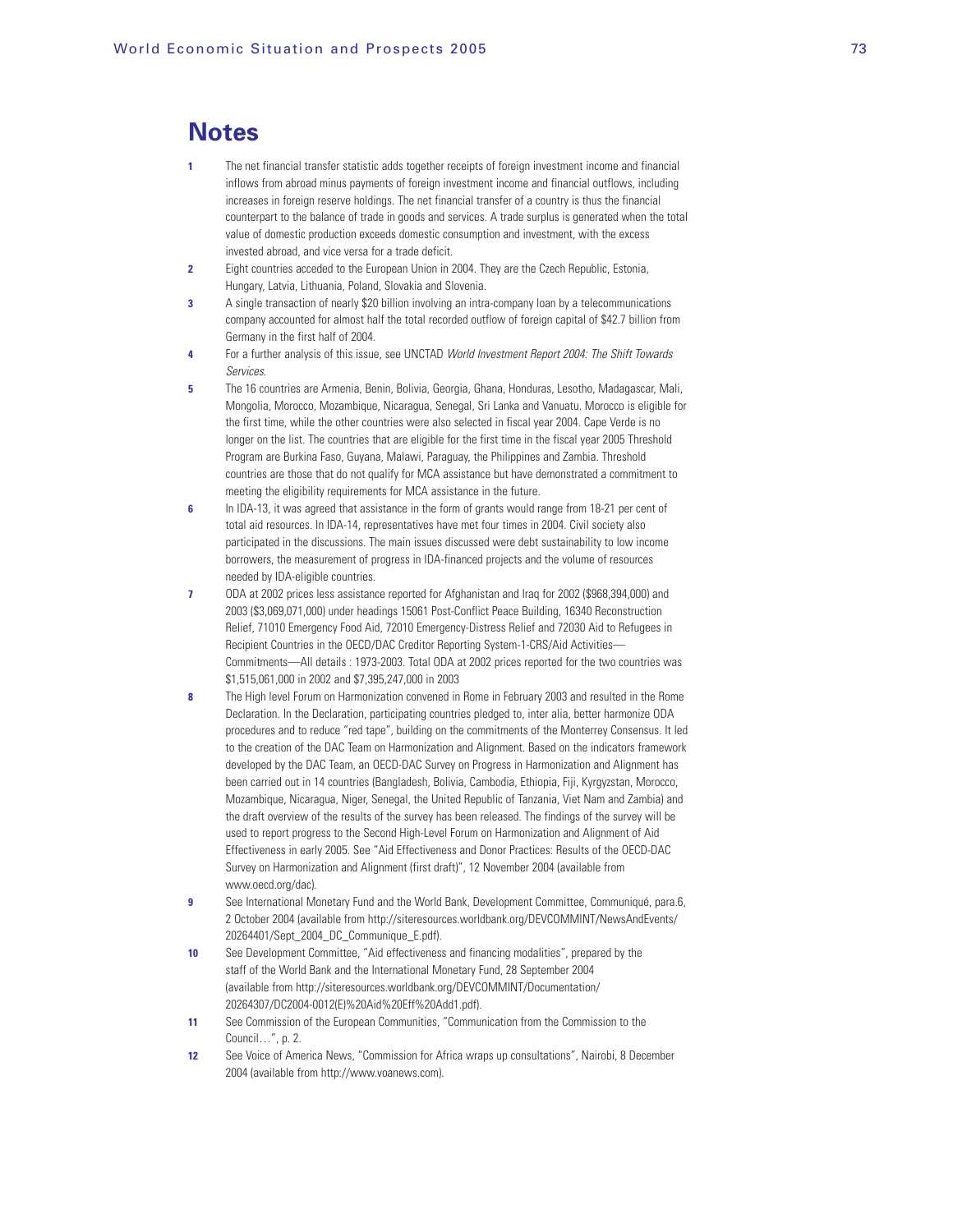- **13** See A.B. Atkinson (ed.), New Sources of Development Finance (Oxford, Oxford University Press, 2004).
- **14** See "Innovative sources of financing for development", note by the Secretary-General of the United Nations, 17 August 2004 (A/59/272).
- **15** Les nouvelles contributions financières internationales, Rapport au Président de la République du Groupe de travail présidé par Jean-Pierre Landau, Paris, La documentation Française, Septembre 2004.
- **16** See "Action against hunger and poverty: Report of the technical group on innovative financing mechanisms", September 2004.
- **17** See "Action against Hunger and Poverty, The New York Declaration on the Action against Hunger and Poverty", 20 September 2004, New York (available from http://www.mre.gov.br).
- **18** See General Assembly resolution A/RES/59/225.
- **19** See International Monetary Fund and the World Bank, Development Committee, Communiqué, para.9, 2 October 2004.
- **20** The countries are: Benin, Bolivia, Burkina Faso, Ethiopia, Ghana, Guyana, Madagascar, Mali, Mauritania, Mozambique, Nicaragua, Niger, Senegal, the Republic of Tanzania and Uganda.
- 21 It is estimated that, on average, 65 per cent of all resources released by HIPC debt relief until early 2003 has been devoted to the social sectors, compared to 7 per cent for infrastructure. See World Bank, Operations Evaluations Department, Debt Relief for the Poorest: An OED Review of the HIC Initiative, Washington D.C., 2003, p.34. Debt relief under the HIPC Initiative has helped countries to increase poverty-reducing expenditures from an average of 6.3 per cent of GDP in 1999 to 7.9 per cent of GDP in 2003. See International Monetary Fund and International Development Association, Heavily Indebted Poor Countries (HIPC) Initiative: Status of Implementation, prepared by the staff of the IMF and World Bank, 20 August 2004.
- 22 United Nations Conference on Trade and Development, Trade and Development Report, 1997 (United Nations publication, Sales No. E.97.II.D.8), part two, chap.V.
- **23** "IMF Executive Board Reviews the Fund's Surveillance", Public Information Notice (PIN) No. 04/95, 24 August 2004 (available from http://www.imf.org).
- **24** For a discussion of possible new approaches to investment in infrastructure and other public projects, see, for instance, Richard Hemming and Teresa Ter-Minassian, "Possible new approaches to fiscal accounting", Finance & Development, December 2004, pp. 30-33.
- **25** Policy Development and Review Department, "Policy Monitoring Arrangement", IMF, 8 September 2004 (available from http://www.imf.org); "IMF Executive Board Discusses Policy Signaling Instrument", Public Information Notice (PIN) No. 04/114, 1 October 2004 (available from http://www.imf.org).
- **26** International Group of Twenty-Four on International Monetary Affairs and Development, Communiqué, 1 October 2004, p. 2 (available from http://www.g24.org).
- **27** Under these arrangements, the country does not draw upon the agreed amount of the Fund's resources unless economic circumstances deteriorate.
- **28** See, for instance, "IMF Discusses Status Report on Crisis Prevention and Precautionary Arrangements", Public Information Notice (PIN) No. 04/117, 6 October 2004 (available from http://www.imf.org).
- **29** Under current policies, exceptional access can be allowed only to support an *actual* balance of payments need stemming from pressures on the capital account.
- **30** "Progress Report to the International Monetary and Financial Committee on Crisis Resolution", IMF, 28 September 2004, p. 2 (available from http://www.imf.org).
- **31** See <http://www.g20.org>.
- **32** Jaime Caruana, "Basel II—emerging market perspectives", remarks for a panel discussion on "Basel II—emerging market perspectives", Bankers' Conference 2004, New Delhi, 11 November 2004 (available from http://www.bis.org).
- **33** The IMF and the World Bank will not base their FSAP assessments on Basel II if a country has elected not to implement it.
- **34** Malcolm Knight, "The vulnerability of emerging markets to shocks: what has changed since the mid-1990s?", speech at the Toronto Center Executive Forum, 9 November 2004 (available from http://www.bis.org).
- **35** Report of the Managing Director of the IMF to the International Monetary and Financial Committee, September 30, 2004.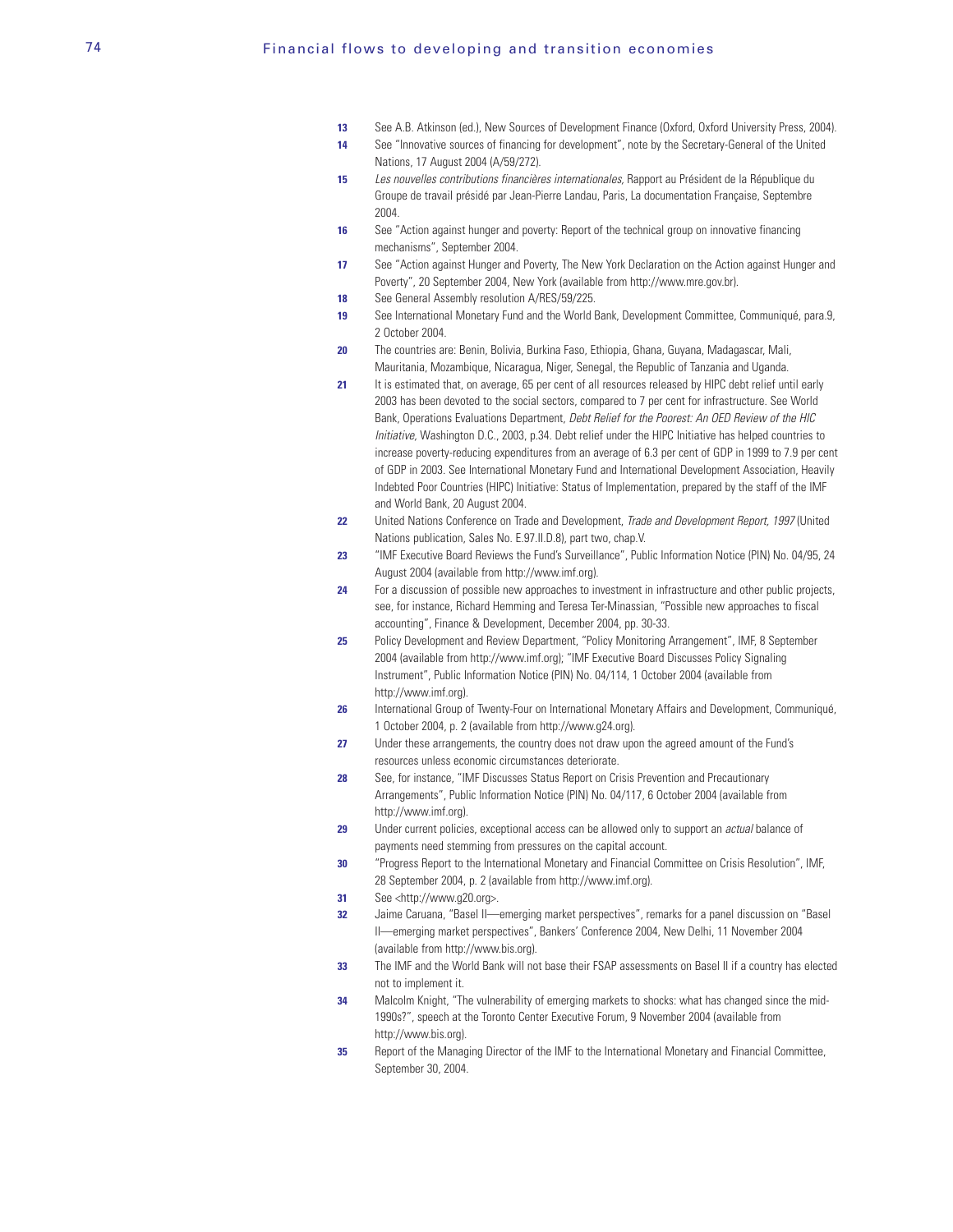- **36** Evaluation of the Financial Sector Assessment Program (FSAP), Issues Paper, 20 October 2004.
- **37** "Financial Sector Regulation: Issues and Gaps—An Update", IMF, 25 October 2004 (available from http://www.imf.org).
- **38** "Twelfth Meeting of the FSF (Washington, 8-9 September 2004), FSF Press Release (available from http://www.fsforum.org).
- **39** G-20 Communiqué, "Meeting of Finance Ministers and Central Bank Governors, Berlin, 20-21 November 2004" (available from http://www.g20.org).
- **40** "International Study Recommends Actions to Achieve Convergence to International Standards", IFAC news release, 3 November 2004 (available from http://www.ifac.org).
- **41** Helene Kennedy, "IFAC Board Focuses on Public Interest Issues and Needs of SMEs, Developing Nations", 14 July 2004 (available from http://www.ifac.org).
- **42** "Monterrey Consensus", Final Outcome of the International Conference on Financing for Development, adopted on 22 March 2002, para. 62.
- **43** "Voice and Participation of Developing and Transition Countries" (available from http://siteresources.worldbank.org/DEVCOMMINT/Documentation/20263399/DC2004-00014(E)- Voice.pdf).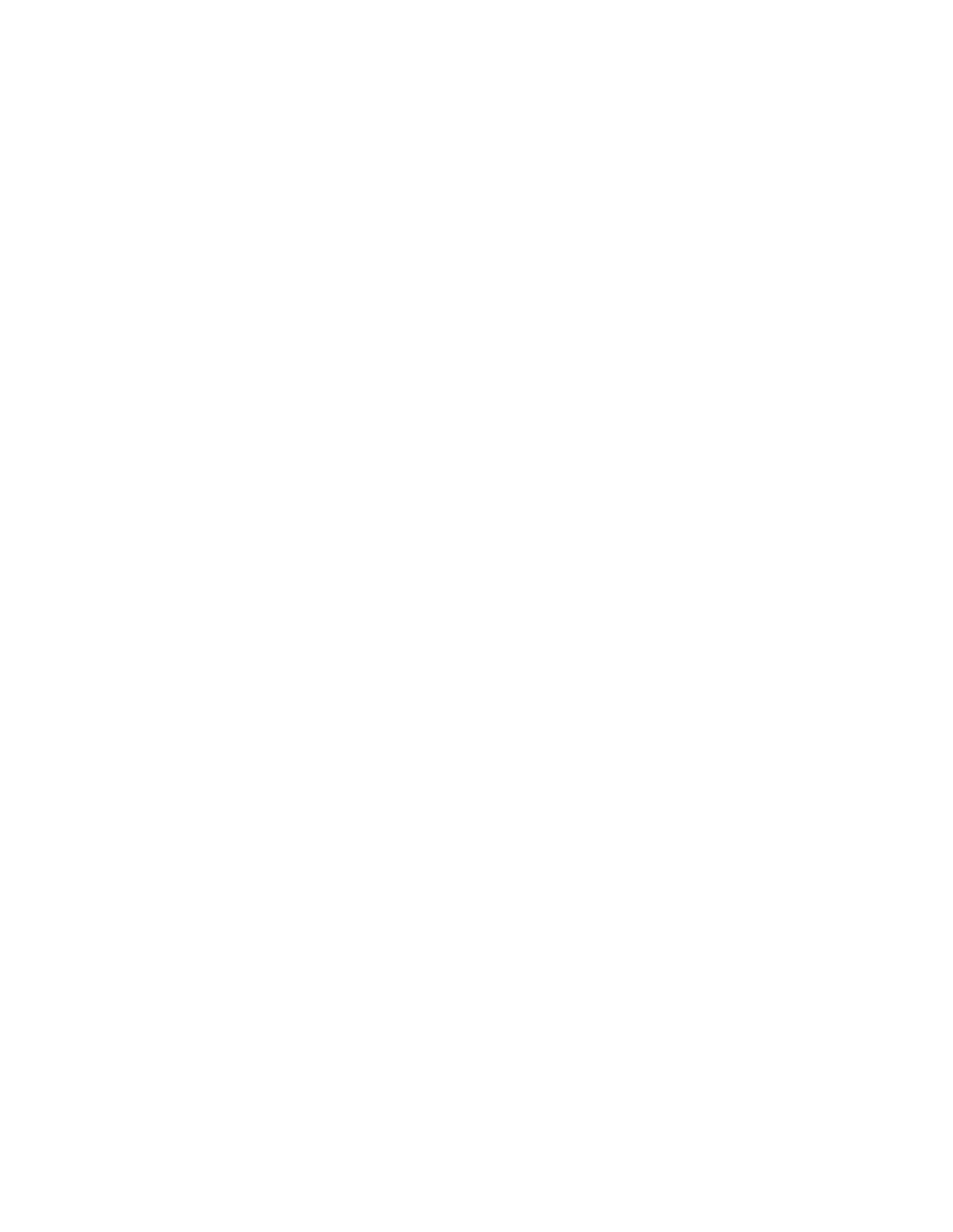# Chapter IV **Regional developments and outlook**

### **Developed market economies**

# North America: growing constraints for the United States

Growth in Canada and the United States averaged more than 4 per cent in 2004, but their combined increase in gross domestic product (GDP) is expected to fall to 3 per cent in 2005 (see table I.1) as performance is constrained by the unwinding of previous policy stimuli, higher oil prices, weak employment growth, mounting debt in the household sector and the United States twin deficits. While some resilience and flexibility remain, the United States economy, particularly the seemingly unflinching propensity of consumers to spend, may have become overstretched.

Much of the United States strong performance in 2004 was due to vigorous growth in the first quarter, but the expansion then slowed, particularly in the second quarter as consumer spending stalled and export growth decelerated (see figure IV.1). Although other weaknesses were also involved, the surge in oil prices was a major factor behind the modera-

Growth decelerates during the year as oil prices surge



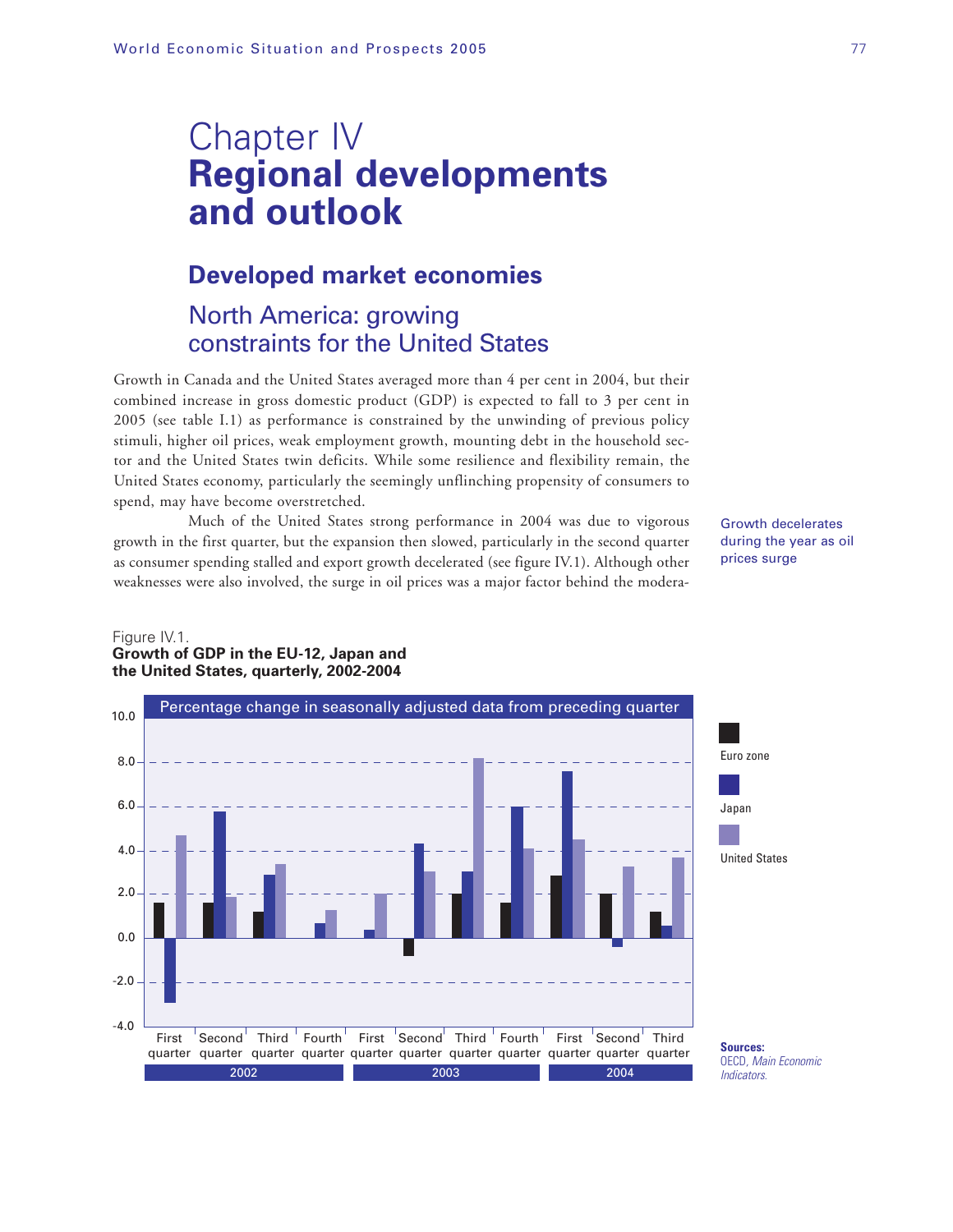tion. The rise in crude oil prices has not been fully passed through to the prices of gasoline and heating oil, and even less to the prices of other goods and services. As oil prices are expected to remain at their increased levels in 2005 (see chapter II), the adverse effects will likely accumulate: real disposable income and household spending will be further constrained and business profits will be squeezed. Growth is expected to decline to 3 per cent.

Consumption spending has been the mainstay of the recovery in the United States, but at the cost of the household savings rate dropping to a record low of less than 1 per cent during 2004. This was partly due to higher oil prices as consumers maintained their real consumption by reducing savings. However, the decline in the saving rates over the past few years, and the associated consumer spending spree, was driven primarily by the appreciation of housing prices, low interest rates and the use of mortgage refinancing to finance consumption. As a result, household debt has reached a record high. The forecast projects housing prices to peak, if not decline, while interest rates, although remaining low, will continue to move upward in gradual steps. These two key sources of support for consumer spending are therefore expected to wane. Moreover, if interest rates were to rise more rapidly than anticipated, due either to an escalation of inflation driven by increased oil prices or to a sell-off of dollar-denominated assets by foreign investors, housing prices could fall more rapidly and the debt burden would squeeze consumer spending more severely.

The strength in the household sector will also depend on the recovery in employment. Employment growth had been exceptionally slow, but showed some strengthening in the fourth quarter of 2004. Nevertheless, the growth in payroll employment is averaging less than 200,000 per month, sufficient only to maintain a stable unemployment rate. In addition, there are some structural weaknesses underlying the aggregate number: government hiring has increased, but private sector job growth is below its historical average and manufacturing jobs continue to decline. Despite these constraints, further improvement in employment is expected in 2005 as a result of diminishing growth of productivity and increased business capital spending (see table A.1). However, with the current unemployment rate of 5.5 per cent, compared to the low of around 4 per cent reached in 2000, and taking into account the deterioration in the labour force participation rate, the labour market is expected to provide only meagre support for household income and for economic growth in general.

Meanwhile, fiscal stimuli are expected to dwindle, if not reverse. The expansionary fiscal policy, with both increased expenditure and reduced taxes, alleviated the downturn of the past few years, but it also caused the fiscal deficit to soar to more than \$400 billion, or 3.5 per cent of GDP, by the end of 2004. Some of the tax reduction measures are expected to be extended, but real government spending is not expected to grow much faster than GDP in 2005, decelerating from the pace of the previous two years.

While the fiscal stimulus will diminish, there are a few favourable forces that should provide a boost: high productivity growth, robust business investment, low inflation and, possibly, a stronger-than-anticipated improvement in employment.

The United States continues to lead the world in technological innovation. High productivity growth, about 4.5 per cent in both 2002 and 2003, has been a key to the country's economic resilience. Although it has moderated recently, including a drop to 1.9 per cent in the third quarter of 2004, productivity is expected to grow by over 2 per cent for the next few years, implying a potential growth rate for the economy of about 3 to 3.5 per cent.

Consumption spending remains the economic driver as household savings hit record lows

> Employment has yet to register a convincing upturn

The stimulus from fiscal policy will be withdrawn

Productivity growth decelerates but remains strong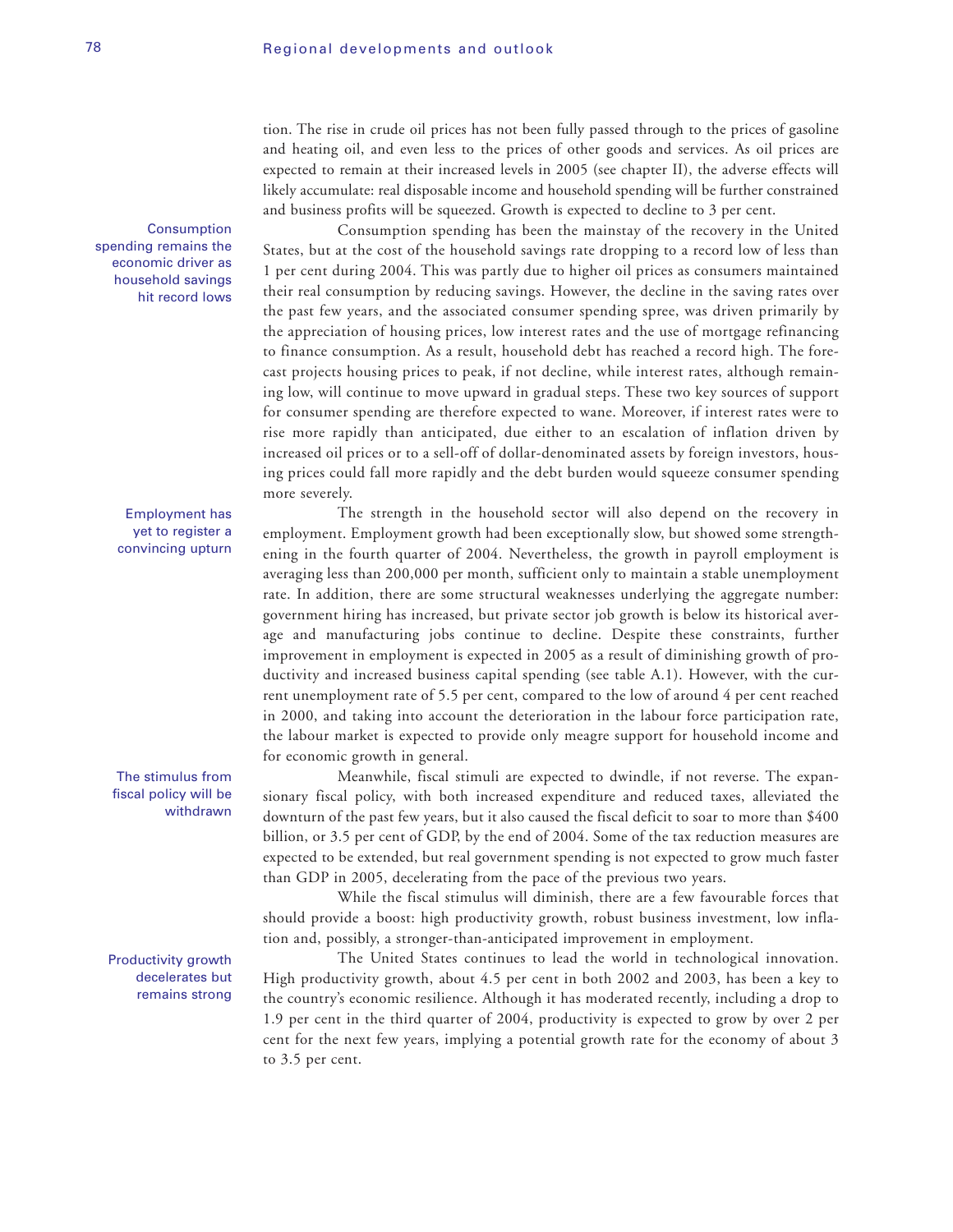Business investment remains strong, boosted by improving corporate profits, low interest rates and a recovery in equity prices. The scheduled expiration at the end of 2004 of the tax provision to encourage capital depreciation contributed to the acceleration in business investment in 2004, but is expected to slow investment spending in early 2005. Renewed growth of business investment is expected thereafter.

Despite the increase in oil prices, the rate of inflation, as measured by the consumer price index (CPI), rose only to 2.6 per cent in 2004, from 2.3 per cent in 2003. Meanwhile, inflationary expectations, as measured by the difference in yields on inflationindexed government bonds and conventional government bonds, have also edged up only slightly. This benign inflation outlook enabled the Federal Reserve (Fed) to adopt a gradual tightening of monetary policy, with five quarter-point increases in interest rates to 2¼ per cent by the end of 2004. In the forecast, it is assumed that the Fed will continue to raise policy interest rates further, to 3.5 per cent by the end of 2005. Even at that level, real interest rates will remain below their historical average (see figure IV.2).

Economic growth in Canada has accelerated since the second quarter of 2004, driven by both strong external demand and an improvement in the terms of trade. However, there are also some countervailing forces, such as the appreciated currency, rising interest rates, and the high dependency on demand from the United States and other countries. GDP is projected to grow by 2¾ per cent in 2005, the same pace as in 2004 (see table A.1).

The Canadian dollar appreciated substantially against the United States dollar in 2003 and 2004, but the negative impact on the economy has been offset by increases in the prices of oil and other commodities exported by Canada, as well as by strong external demand. As a result, corporate profits reached record highs, boosting business investment and employment growth, which, along with wage gains, supported consumer spending.

#### Figure IV.2. **Real short-term interest rates in the EU-12, Japan and the United States, January 1999-October 2004**



Business investment is being driven by strong growth in corporate profits

Inflation remains under control, despite the surge in oil prices and loose monetary conditions

Canada grows strongly, boosted by strong external demand and rising commodity prices

OECD, Main Economic **Indicators**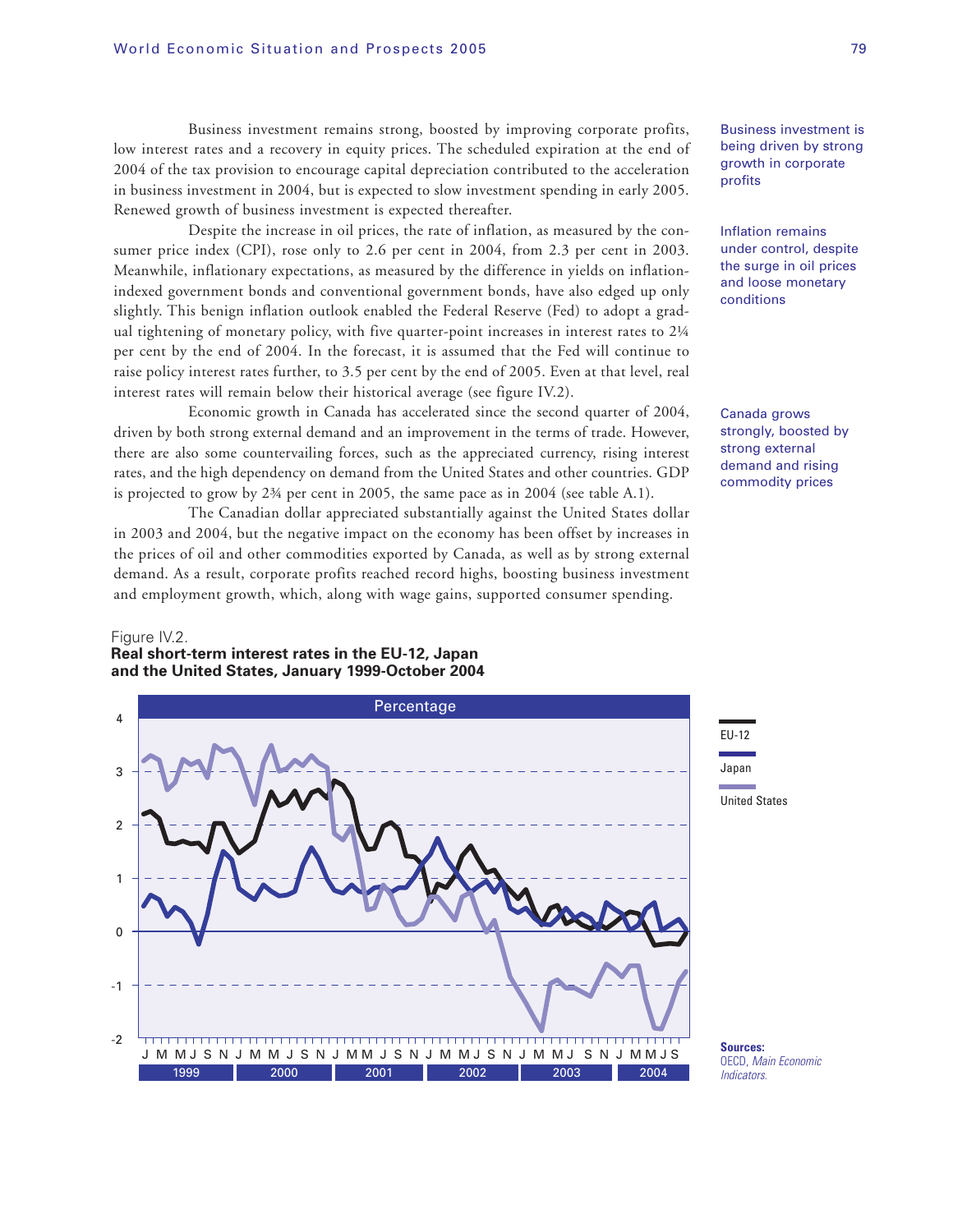However, with the further strengthening of the currency and the moderation in some commodity prices, the contribution to growth of net exports is expected to decline; some signs of weakening in exports had already become apparent in the last quarter of 2004. Meanwhile, since housing and automobile stocks have been built up considerably and interest rates are expected to rise over the next two years, it is unlikely that these two sectors will contribute to growth as they have in the past few years.

Canadian fiscal position is well balanced

Government expenditure and public employment were weak in 2004, but stronger growth is expected in 2005. The fiscal position remains balanced, with federal surpluses offset to some extent by deficits at the provincial level. The federal government's budget surpluses are forecast to continue as the government adheres to its plan to reduce the ratio of public debt to GDP. Canada may be the only large developed country with both an ageing population and a sustainable fiscal position.

Interest rates in Canada are at least 70 basis points higher than those in the United States and are higher than the "equilibrium" differentials that might be expected in the light of Canada's lower long-term inflation, its fiscal position and its current-account balance. Monetary tightening in Canada is therefore expected to be less aggressive than in the United States in 2005.

## Developed Asia and Pacific: recovery shifts to a lower gear

The economic recovery in Japan, which began in mid-2003, continues but has shifted to a lower gear, with signs of sluggishness since the second quarter of 2004. Nevertheless, GDP increased by 3.6 per cent for the year, the best annual performance in the past decade. Growth in 2005 is, however, expected to decelerate to 2 per cent (see table A.1). The prospects for the Japanese economy remain largely dependent on a number of external factors, including the strength of the United States and China, oil prices, and the global information and communication technologies (ICT) cycle; the appreciation of the yen visà-vis the United States dollar has not yet become a major curb on economic activity.

The recovery was originally driven by the expansion of the external sector, but strength has gradually fed through to other sectors, from manufacturing to non-manufacturing and from large firms to small firms. An improvement in corporate profits continues to support strong growth in business capital spending, while employment and household income have finally shown some signs of strengthening.

The risks to the stability of the financial system have subsided noticeably. Progress has been made in dealing with non-performing loans, conditions for corporate finance have improved, commercial banks continue to become more willing to lend and stock prices have been rising for more than a year; land prices, however, continue their prolonged downtrend, although the decline in a few metropolitan areas has slowed.

The protracted deflationary trend has abated notably but has not been fully uprooted. The rise in the prices of oil and raw materials has led to higher producer prices, but consumer prices, excluding food prices, continue a slight downtrend. These cross currents are expected to continue in 2005, with the upward pressures on the prices of raw materials, and thus producer prices, being offset by restraints on labour costs and firms' lack of pricing power due to competitive pressures. Consumer prices are expected to register a small rise in late 2005, as the economic recovery gradually narrows the output gap, bringing the deflationary cycle to an end (see figure IV.3).

External demand drives the recovery, but domestic demand is picking up strength

> Financial system risks are reduced

Deflationary forces have been nearly eliminated …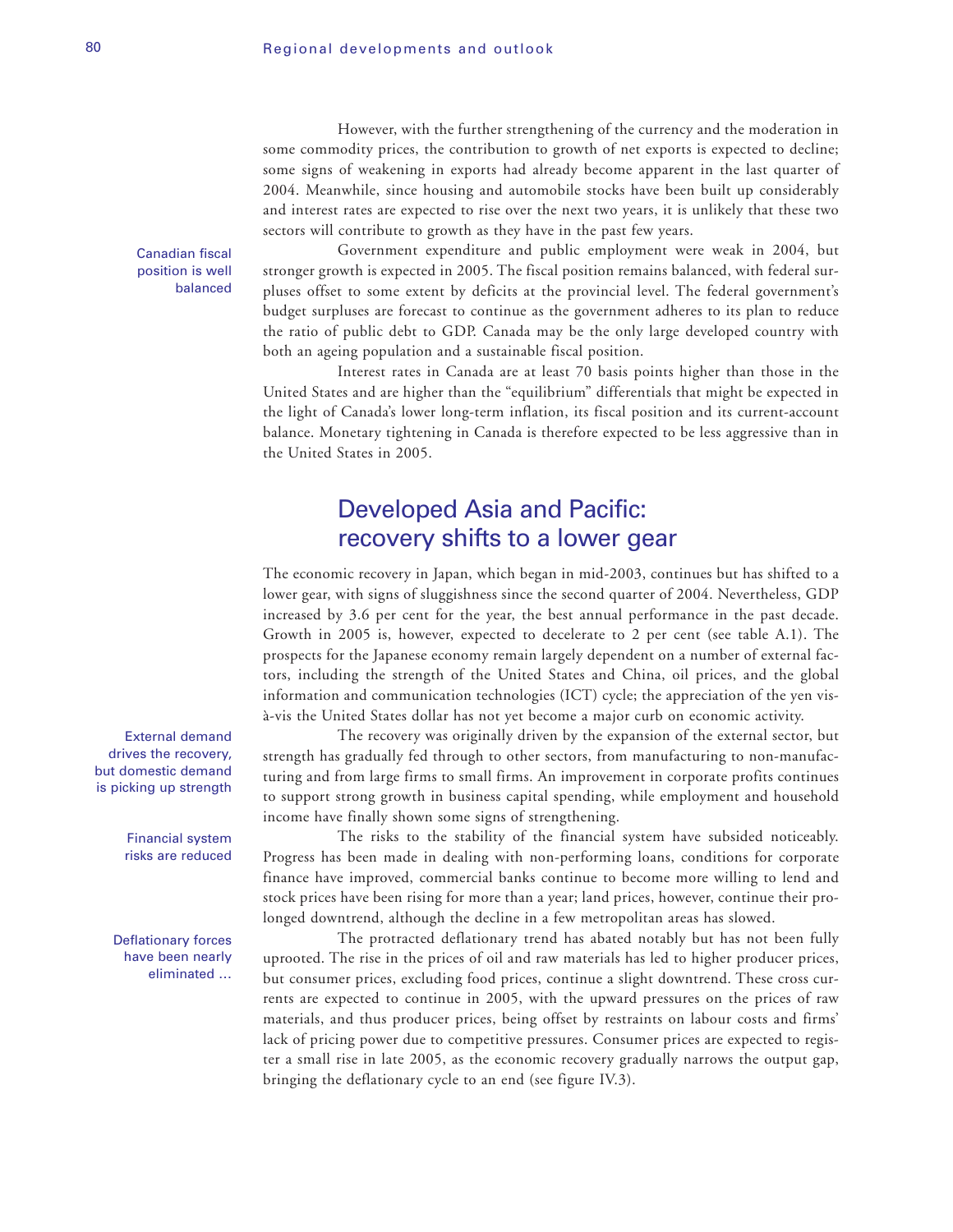Figure IV.3.

**Inflation in the EU-12, Japan and the United States, January 1999-October 2004**





**Sources:** OECD, Main Economic Indicators, CPI for Japan and United States, HICP for EU12.

… as monetary policy remains accommodative…

… while fiscal policy is restrictive

Australia and New Zealand grew strongly in 2004, but are expected to moderate in 2005

Monetary policy has been accommodative, as the Bank of Japan has been increasing the monetary target to provide liquidity through various money market operations. The Bank has committed to maintain its zero-interest-rate policy until the annual changes in the CPI are above zero on a sustained basis; this is unlikely before late 2005.

On the other hand, fiscal policy will continue to be restrictive, mainly through expenditure restraint, such as cuts in public investment spending. Japan is aiming for a primary balance before 2010: raising the consumption tax could be an option in the medium term and privatization of the Postal Savings system is also on the agenda.

The downside risks in the short run include a further increase in oil prices, a "hard landing" in China and a downturn in the United States. Longer-term risks are more structural in nature. Corporate debt levels remain high, particularly for non-manufacturing firms, while progress in restoring the financial soundness of the banking system has been uneven. The government fiscal position remains precarious: the ratio of gross debt to GDP is 166 per cent, that of net debt to GDP is 80 per cent, and the structural deficit (including social security) is 6 per cent of GDP.

The economies of Australia and New Zealand performed well in 2004, with GDP growth of 3.4 per cent and 4 per cent, respectively; however, growth in both, particularly New Zealand, is expected to moderate in 2005 (see table A.1).

In Australia, a scaling back in housing construction, which has been the most vibrant force for economic growth for the previous few years, was offset by an improvement in the terms of trade (due to higher prices for its commodity exports) and a fiscal stimulus. In New Zealand, domestic demand has been booming, bolstered by business investment and housing construction. Both economies have achieved notable employment growth, to the point where unemployment rates have reached historical lows. Import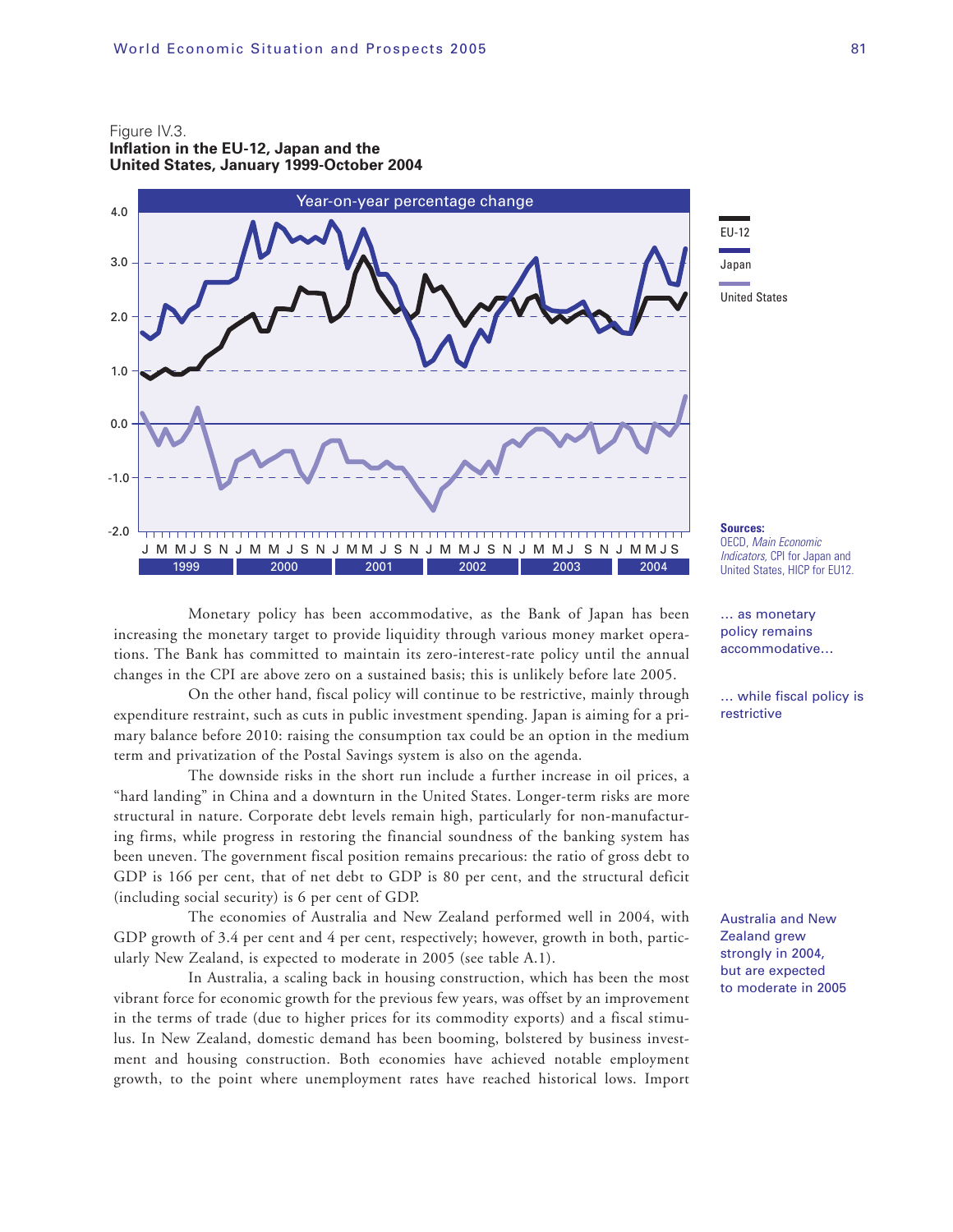demand has been growing at more than 10 per cent in real terms in both economies, but real exports have also increased, although at a lower pace than imports. Both economies have external deficits of about 5 per cent of GDP. Australia reduced its deficit slightly in 2004 due to the higher value of its exports, but New Zealand's deficit deteriorated further. The external deficits and the appreciation of their currencies suggest that there may be some downward adjustment in these economies in 2005.

Inflation has moved upward in both economies, but remains within the target ranges set by the two central banks. The Reserve Bank of Australia held interest rates constant in 2004, after raising them in 2003, whereas the Reserve Bank of New Zealand raised rates by 150 basis points in 2004. No further tightening is expected in 2005, although New Zealand may reverse some of the earlier tightening if slower immigration or currency appreciation exacerbate the slowing of the economy.

### Western Europe: Can the recovery be sustained?

In Western Europe, the recovery lost momentum in the second half of 2004. In the third quarter, the growth of real GDP decelerated considerably; in France and Germany, the rate of expansion slowed almost to stagnation (see table A.2). There was also a weakening of cyclical growth in the United Kingdom of Great Britain and Northern Ireland, which is at a more advanced stage in its current business cycle. Business surveys point to moderate expansion in Western Europe in the final quarter of 2004. For the year as a whole, real GDP increased by some 2.3 per cent (see table I.1); the rise in oil prices, only partially offset by the appreciation of the euro, is estimated to have reduced growth by some 0.3 percentage points.

A major factor behind the deceleration in economic activity in the third quarter of 2004 was the weakening of export growth, which had been the mainstay of the recovery since the second half of 2003. At the same time, import demand remained strong. As a result, the contribution of real net exports to growth, which declined in the second quarter, turned negative. This was, however, largely offset by an acceleration in inventory investment and an upturn of fixed investment. In contrast, private consumption remained sluggish, held back by the rise in energy prices and a more uncertain outlook for jobs.

Against this background, short-term growth remains vulnerable to a further deterioration of the external environment. Real GDP in Western Europe as a whole is forecast to increase by 2¼ per cent in 2005, broadly the same as in the preceding year (see table I.1). The appreciation of the euro and other European currencies in late 2004 has raised concerns regarding price competitiveness and clouded the prospects for export growth, formerly the main pillar of the expected continuation of the recovery in 2005. In the euro area, the problem remains the weakness of domestic demand which does not have the underlying momentum necessary to offset an adverse export shock.

Nevertheless, a moderate upturn in final domestic demand in the euro area is forecast for 2005. Business fixed investment should continue to strengthen, stimulated by favourable financing conditions, higher capacity utilization rates and a pent-up need for replacement and modernization of machinery and equipment. Private household consumption expenditures should be supported by gains in employment and associated increases in aggregate disposable incomes. Changes in real net exports will (as in 2004) make only a slightly positive contribution to growth.

Net exports weaken and investment improves marginally, but private consumption remains sluggish

#### Domestic demand is expected to improve in 2005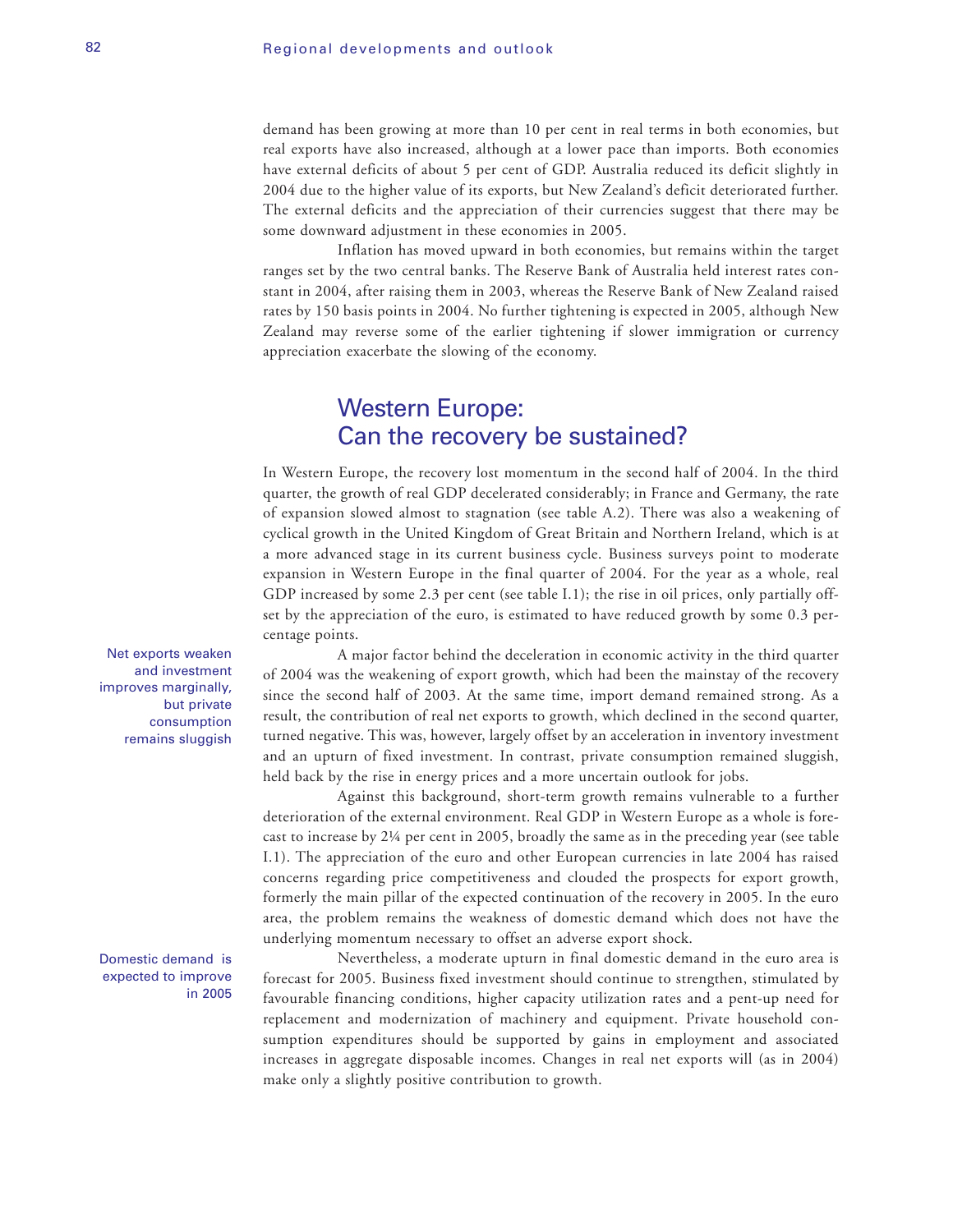Among the major economies, real GDP in Germany is forecast to increase by only 1½ per cent in 2005. Somewhat stronger growth is expected in France and Italy. In the United Kingdom, cyclical momentum will weaken in 2005 and growth will be more in line with trend output growth of 2¾ per cent. This is a desirable development in view of the little remaining slack in the economy, which could lead to upward pressures on inflation.

The employment response to the cyclical upturn in output was 0.5 per cent in 2004 compared with the preceding year (see figure IV.4). This reflected not only the moderate strength of the recovery but also the fact that labour hoarding in the downturn had prevented a decline in demand for labour. It also appears that the stimulus provided by the labour market reforms in a number of countries over the past decade, designed to increase part-time work and other flexible working arrangements, have started to fade. The unemployment rate remained broadly stable at about 8 per cent in 2004. Employment growth is forecast to strengthen moderately in 2005 and the average unemployment rate will fall slightly (see table A.1).

Consumer price inflation (as measured by the Harmonized Index of Consumer Prices (HICP)) averaged somewhat more than 2 per cent in the euro area in 2004. The impact of the surge in oil prices was largely limited to upward pressures on final energy prices, which led to a temporary increase in inflation to 2.4 per cent in October 2004. Core inflation was close to 2 per cent during the first ten months of the year. Headline inflation is forecast to fall during 2005 to below the ceiling of 2 per cent established by the European Central Bank (ECB) (see table A.1). The uncertain outlook for jobs suggests that a wage-price spiral resulting from the second-round effects of higher oil prices in the labour market are small.

Germany remains the laggard

Employment creation remains weak, but some improvement is expected in 2005

Oil prices boost headline inflation, but underlying inflationary pressures are contained



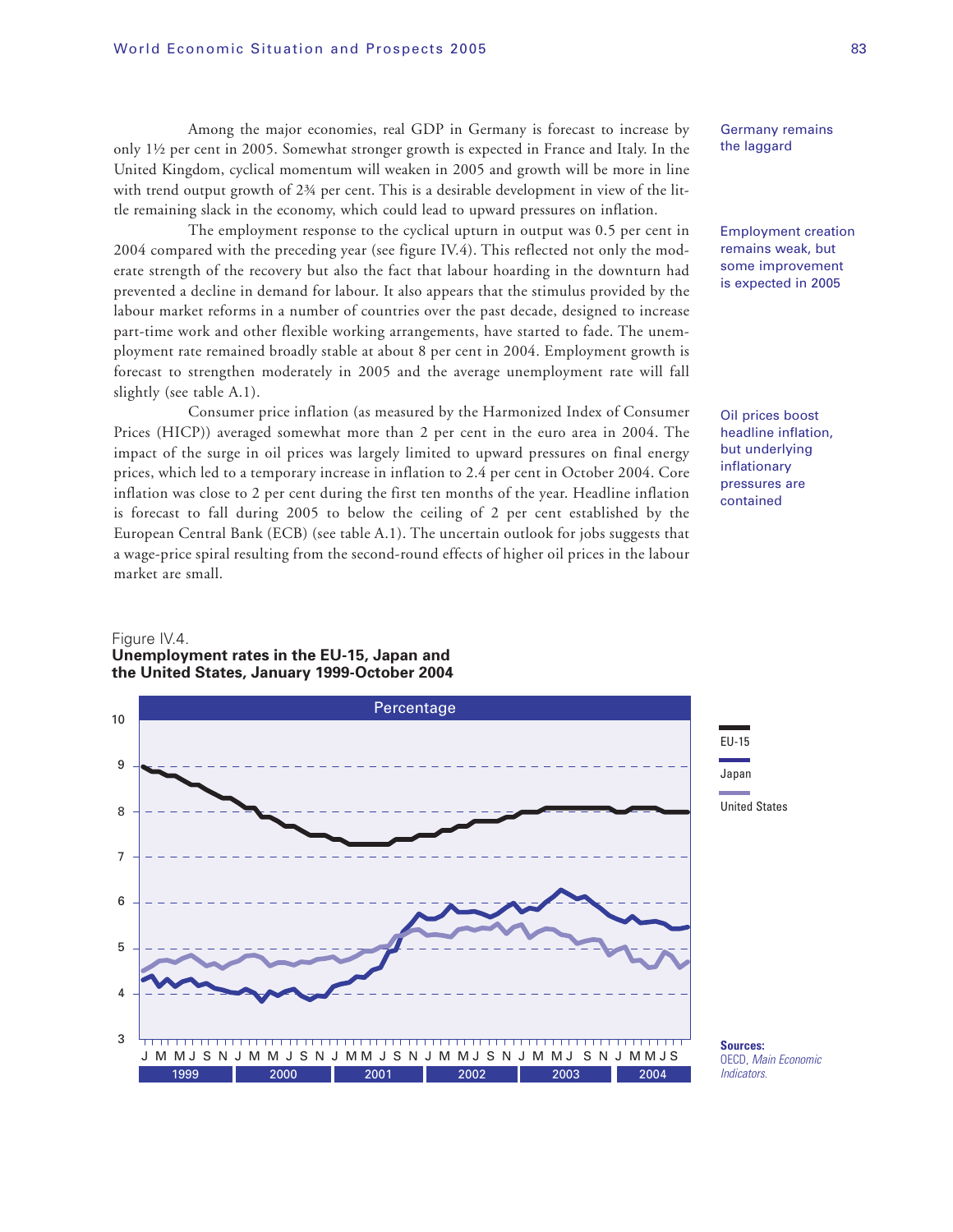Fiscal policy is set to turn from supportive to restrictive

> The European Commission has proposed more flexibility in the Stability and Growth Pact

Monetary policy is on hold in the euro area, with some further tightening expected in the United Kingdom

Fiscal policy, as gauged by changes in the cyclically adjusted primary balance (which excludes interest payments), was supportive of economic activity in the euro area in 2004, but is projected to become slightly restrictive in 2005. Outside the euro area, fiscal policy in the United Kingdom shifted to a slightly restrictive stance in 2004, following strong increases in government spending from 2001 to 2003. The timing of government spending programmes was an important factor behind the resilience of the United Kingdom economy to the global economic downturn after 2000.

The average general government budget deficit in the euro area was equivalent to 2.9 per cent of GDP in 2004. Budget deficits remained significantly above the Stability and Growth Pact (SGP) threshold of 3 per cent in France and Germany for the third consecutive year. In Greece, a shortfall of net revenues from the Olympic Games contributed to a budget deficit of more than 5 per cent of GDP in 2004, and revised data showed that deficits had also been above the 3 per cent ceiling in 2000-2003.

In late summer 2004, the European Commission made proposals aiming to increase the flexibility of the Stability and Growth Pact:**<sup>1</sup>** The current ceilings of 3 per cent and 60 per cent for deficit and debt to GDP ratios, respectively, would be maintained, but the focus would be shifted to debt and sustainability, rather than the current emphasis on deficits. More account would be taken of different economic and debt situations, so that countries with low levels of debt and sound finances could have more flexibility; there would be more emphasis on pre-emptive action to correct inadequate budgetary developments, particularly during good times, through early warnings and peer pressure; the "exceptional circumstances" clause, under which a country may run a deficit above the ceiling of 3 per cent if it has a negative rate of growth of 2 per cent or more, would be broadened to include a situation of protracted slowdown; and a more flexible path for the correction of excessive deficits would be allowed to take into account country-specific economic developments and to minimize the necessity of pro-cyclical adjustments. A consensus among governments on these matters may not be easy to achieve.

Monetary policy stances in the euro area and the United Kingdom diverged in 2004, reflecting different stages in the business cycle and related differential concerns about inflationary risks. In the euro area, the ECB's main financing rate has been unchanged at 2 per cent since June 2003 because of fragile growth and moderate inflationary expectations. However, the real effective appreciation of the euro led to a further tightening of overall monetary conditions in the euro area in the second half of 2004.

The weakening recovery in third quarter of 2004 and the appreciation of the euro in the final months of the year have led to a revision of expectations that the ECB would start to raise interest rates in the first quarter of 2005. In view of the increased uncertainty regarding growth, together with expectations that inflation will fall below the 2 per cent threshold in 2005, the ECB can maintain its wait-and-see policy until the recovery is well established; this will require a sustained strengthening of domestic demand.

In contrast, robust growth, tight labour markets and little spare capacity in the United Kingdom economy led to a progressive tightening of monetary policy in 2004 to avoid an overshooting of the government's inflation target in 2005. The policy interest rate was raised in several steps from 3.5 per cent in November 2003 to 4.75 per cent in August 2004. A further tightening of monetary policy is expected in 2005 to ensure that output grows in line with potential. Increased risks of inflation also prompted a tightening of monetary policy in Switzerland in 2004.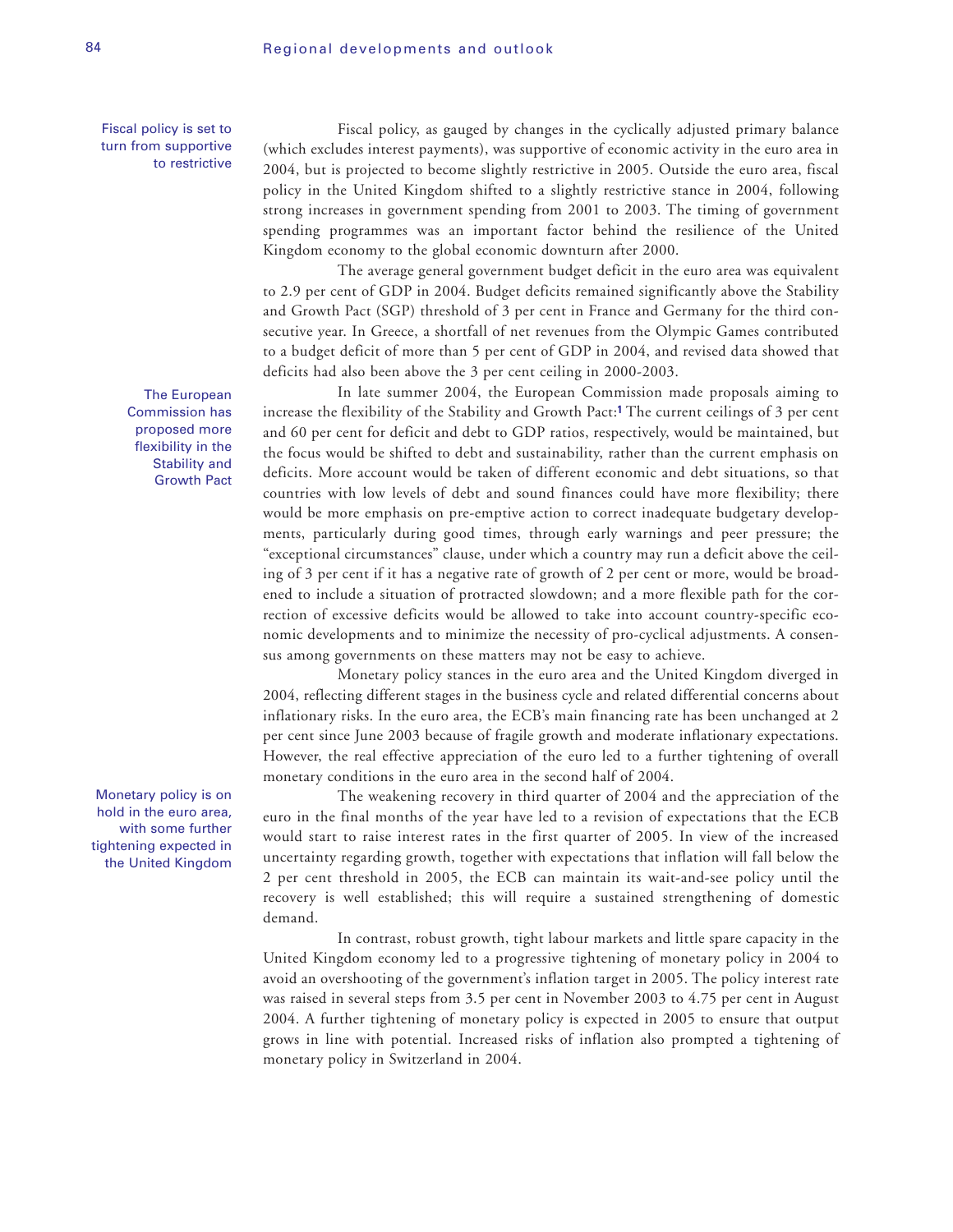The expectation of a continued recovery in Western Europe depends heavily on further robust growth in the global economy and the associated import demand from the rest of the world. The recovery is therefore vulnerable to a possible deterioration in the external environment: an unexpected weakening of global growth, not necessarily related only to oil market developments, could cause the recovery to falter. For example, further appreciation of the euro could act as a brake on economic growth in Western Europe. In some countries (Ireland, Spain and the United Kingdom), there are also risks of a possible reversal of the rise in house prices, with negative wealth effects and adverse repercussions on private household consumption and overall economic growth.

## The new European Union members—a strong rebound

Economic activity in the eight new European Union (EU) member States from Central and Eastern Europe (EU-8) picked up noticeably in 2004. Their aggregate GDP expanded by some 5 per cent, led by the export-driven recovery in Poland. All Baltic economies continued to grow at a brisk pace. However, the peak of the current cycle was probably reached in mid-2004 (see figure IV.5) and the pace of expansion is likely to decelerate in the short run.

In 2004, growth in the EU-8 economies became more broadly based, driven by robust consumption and investment expenditure and strengthening external demand. Net exports continued to make a positive contribution to GDP growth in Poland and Slovakia, but their impact remained negative elsewhere because strong domestic demand resulted in

### Figure IV.5.

**Growth of GDP and industrial output in Central Europe and the Baltic States (EU-8), quarterly, 2000-2004**



Oil prices, global demand, exchange rates and house prices pose risks for 2005

Broad-based expansion follows EU accession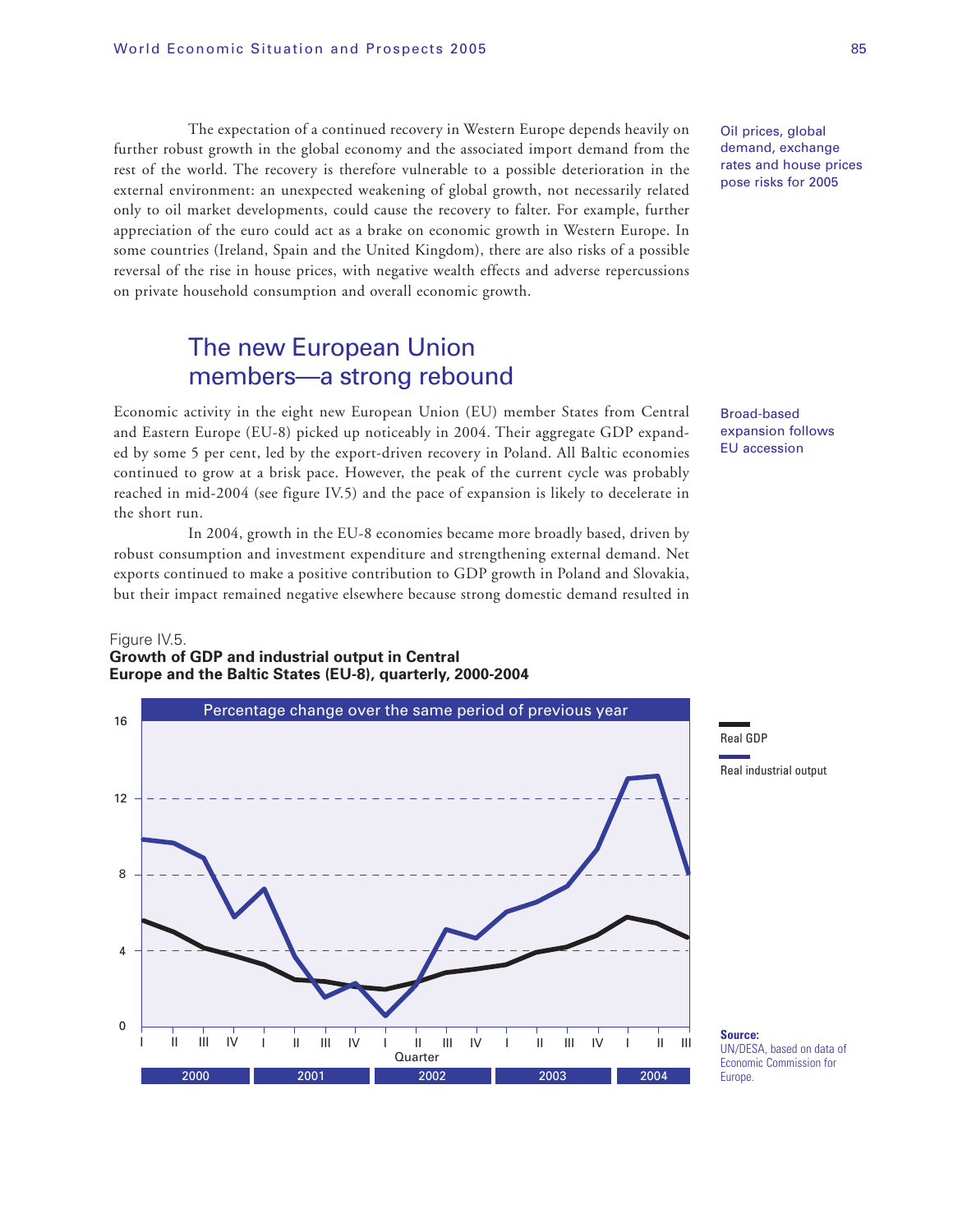vigourous import growth. At the same time, export performance generally improved, reflecting the impact of virtually full trade liberalization (particularly the abolition of quotas for food products) between the new EU members and the EU-15, the improved quality of products and increased participation in international distribution networks. This robust export performance is expected to continue in 2005, reinforced by the positive effect of new foreign direct investment (FDI) inflows. Improved corporate profits, stronger business confidence and expectations of lower corporate taxes, as well as the implementation of EU-related projects, also contributed to an upturn in investment in 2004; this is expected to continue in 2005.

Although output growth has started to decelerate, economic sentiment indicators suggest a favourable short-term outlook for the EU-8 area. The average rate of GDP growth in the region will remain around 4 per cent in 2005, despite some slowdown attributable to lower export growth (see table A.1). An increase in greenfield FDI projects should accelerate the ongoing restructuring and boost productive capacity.

In 2004, the labour market improved only marginally, with the exception of Slovakia. Despite the acceleration of output growth, net job creation was weak, although unemployment declined slightly. There is a duality in the labour market in that skilledlabour bottlenecks coexist with an absence of vacancies for the low-skilled jobseekers that dominate the pool of long-term unemployed. In the short run, job creation is likely to remain weak and even the output growth anticipated for 2005 is likely to result in only modest employment gains.

Inflation increased in the EU-8 countries in 2004, largely reflecting one-off factors related to the EU accession, such as VAT unification and price deregulation, but also the rising prices of imported energy and stronger export demand. Since most of the price deregulation has been completed and real wage growth has slowed, inflation is likely to subside in 2005 in the region as a whole.

Macroeconomic policies were broadly supportive of growth in 2004. Good fiscal outcomes allowed the central banks to preserve their accommodative monetary policies, although some monetary tightening took place in the Czech Republic, Latvia and Poland in response to higher inflation and strong credit expansion. Fiscal deficits either declined or stagnated throughout the EU-8 area, with the notable exception of Poland. Budget outturns exceeded expectations (except for Hungary) as a result of strong tax revenues, reflecting higher-than-expected growth. The structural components of the deficits, however, remained almost the same, with subsidies to loss-making enterprises and state loan guarantees continuing. Modest fiscal consolidation is planned for 2005, in line with a gradual movement towards the euro zone entry criteria. However, this is to be combined with cofinancing of EU assistance.

The main external downside risks to the outlook include a possible deceleration of economic growth in the euro zone and higher-than-expected energy prices. A major internal risk is the danger of election-driven increases in public spending; these could undermine policy credibility and would probably result in monetary tightening, lower FDI inflows and reduced competitiveness. The most pressing policy challenges facing these countries are the achievement of sustainable fiscal consolidation and the implementation of structural reforms for job-rich growth. Other policy challenges include EU-related harmonization and the improvement of agricultural competitiveness in the enlarged EU.

#### The outlook for 2005 is encouraging

Employment still has to pick-up

EU accession drives up consumer prices

Macroeconomic policies remain mixed

Stagnation in the EU-15 and populist domestic policies pose risks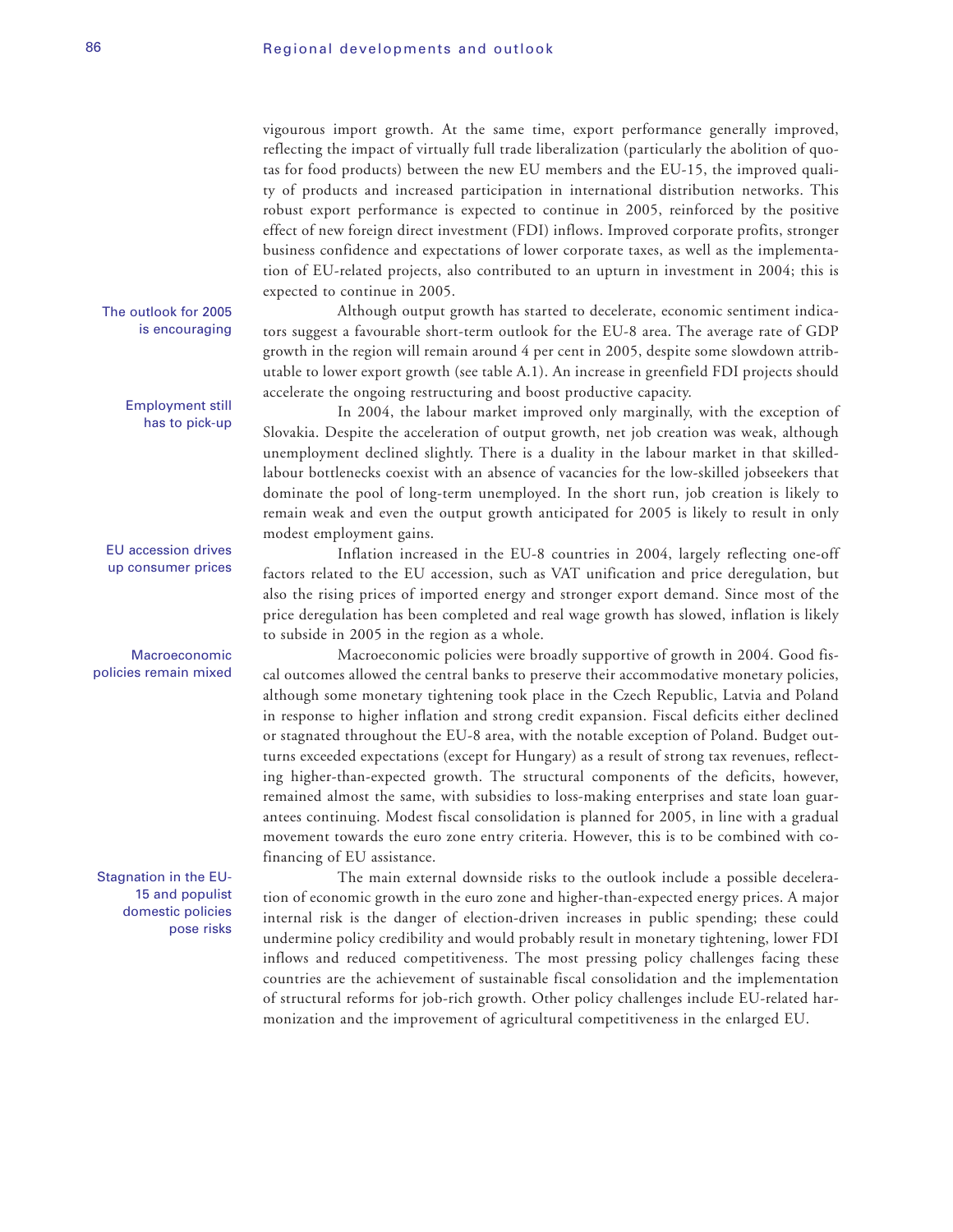# **Economies in transition** Southern and Eastern Europe retaining growth momentum

Economic activity in Southern and Eastern Europe strengthened in 2004 (see figure IV.6). For the year as a whole, aggregate GDP rose by almost 7 per cent on the strength of output in the region's largest economy—Romania. The broad-based recovery in Bulgaria also gained further ground while GDP in Serbia and Montenegro surged after the poor outcome in 2003. Economic expansion in the remaining parts of the region was more moderate. Intraregional trade in the region increased, following a number of bilateral trade agreements (BTAs). Output in the large agricultural sectors of all Southern and Eastern European economies was boosted by good harvests. In 2004, strong domestic demand, bolstered by strong credit growth, continued to support economic activity in Bulgaria and Romania, but in Croatia the problem of twin deficits and a rapidly growing foreign debt prompted restrictive policy measures. The EU candidate countries (Bulgaria, Croatia and Romania) continue to benefit from a surge in inward FDI; this has contributed to a deepening of the restructuring, the modernization of their economies and an acceleration of export growth.

Most Southern and Eastern European economies are expected to preserve a strong growth momentum in 2005 but, compared to 2004, the average rate of GDP growth in the region is likely to slow. Overall, domestic demand is set to remain buoyant and should provide support to economic activity in the region.

### Figure IV.6. **Growth of GDP and industrial output in Southern and Eastern Europe, quarterly, 2000-2004**



Growth of output and trade strengthens

Outlook for growth remains optimistic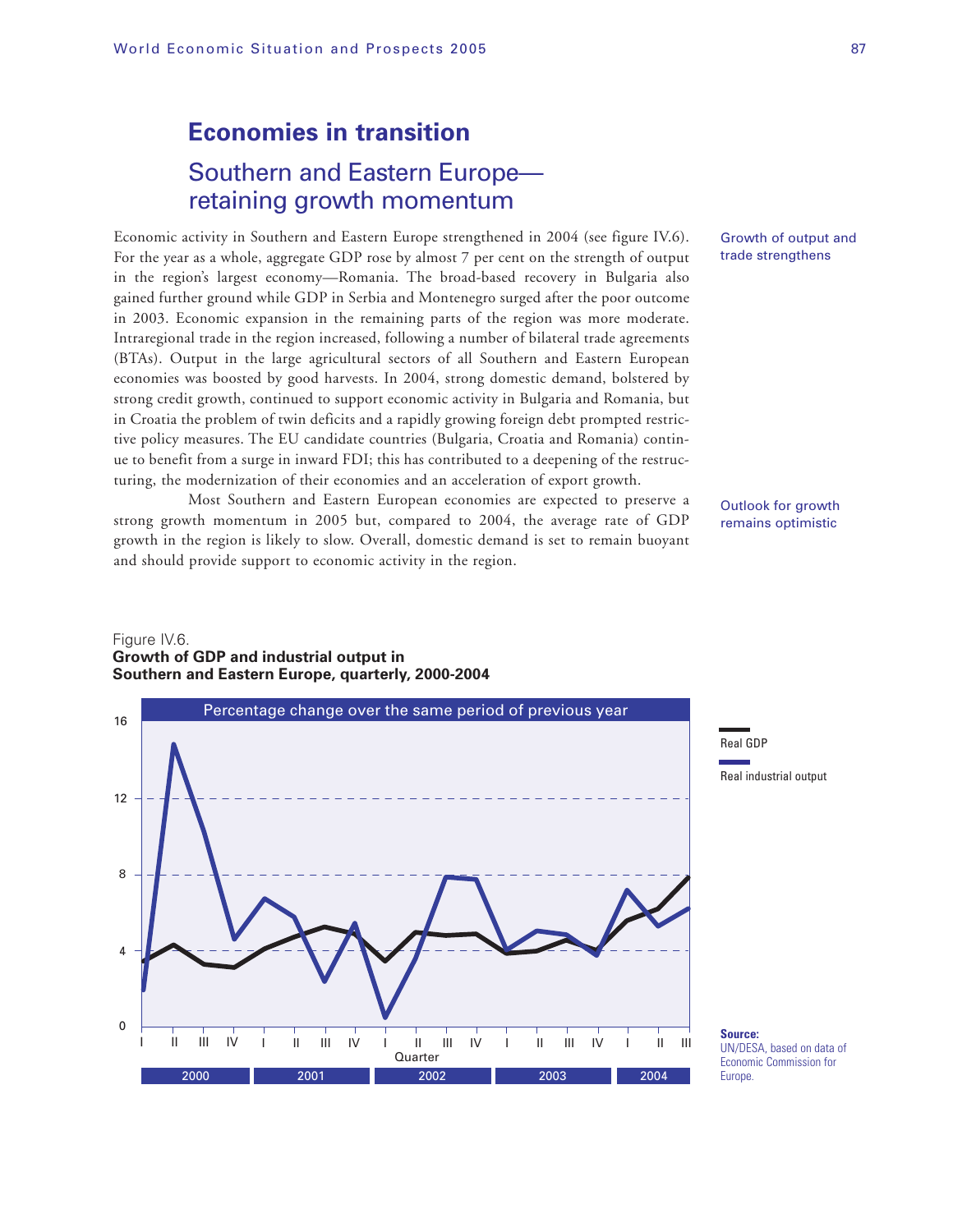In 2004, employment increased in Bulgaria but remained stagnant in Croatia and declined in Romania. The concomitant decline in unemployment rates in Croatia and Romania suggests withdrawals from the labour force. The situation in the labour markets of the remaining countries generally deteriorated in 2004, with some countries facing excessively high unemployment rates. Given the ongoing enterprise restructuring in the region, no major improvements can be expected in 2005. Demand may pick up only for certain categories of labour, driven by expanding business activity.

Disinflation continued in most countries in 2004, reflecting relatively tight fiscal policies and, in some cases, nominal effective exchange-rate appreciation. In contrast, producer price inflation generally accelerated, to a large extent as a result of higher energy prices. These price increases will likely be passed on to consumers in 2005, suggesting a reversal in the disinflation trend; however, this should not result in a resurgence of high inflation.

Macroeconomic policy in most countries remained restrictive in 2004. In line with rising incomes and, in some cases, the expansion of credit, monetary policy is likely to stay restrictive. To curb domestic demand, there is likely to be a further tightening of the fiscal stance and additional measures to restrict credit growth, such as more restrictive prudential banking regulations.

Most Southern and Eastern European economies have current-account deficits that increased as a result of higher energy prices in 2004. The risks to the outlook for these countries are associated with possible negative external shocks, such as protracted sluggishness in Western European import demand. In addition, if imported inflation continues to rise, this may prompt a more restrictive policy stance.

# Commonwealth of Independent States: is the boom fading?

Very strong growth continued in the Commonwealth of Independent States (CIS) for a second consecutive year, with GDP increasing by over 7 per cent (see table A.3). The whole CIS region, including the largest economy, the Russian Federation, continued to benefit from the surge in world commodity prices. Growth is set to moderate gradually in 2005 but will remain robust, with aggregate GDP increasing by about 6 per cent.

In most resource-rich CIS economies, the main factor behind the robust output growth remained the rapid expansion of commodity exports, in particular oil and natural gas. At the same time, several years of continuing strong output recovery have been associated with a surge in domestic demand, especially private consumption. In many countries, fixed investment has also rebounded, with the bulk being directed towards the extractive industries. With imports outpacing exports in most CIS economies (Ukraine being a notable exception), real net exports in general contributed negatively to GDP growth in 2004.

After some deceleration in the pace of economic activity in the second half of 2004, growth in the region as a whole is expected to lose further momentum in 2005. This is reflected in the downturn in the growth of both GDP and industrial output (see figure IV.7), which suggests that the current boom may be fading. This same pattern of decelerating growth is expected to prevail in all large CIS economies—the Russian Federation,

Current-account deficits and imported inflation threaten price stability

Consumer price inflation slowed

Strong growth continues for a second consecutive year, but will moderate in 2005

> GDP and industrial output are losing momentum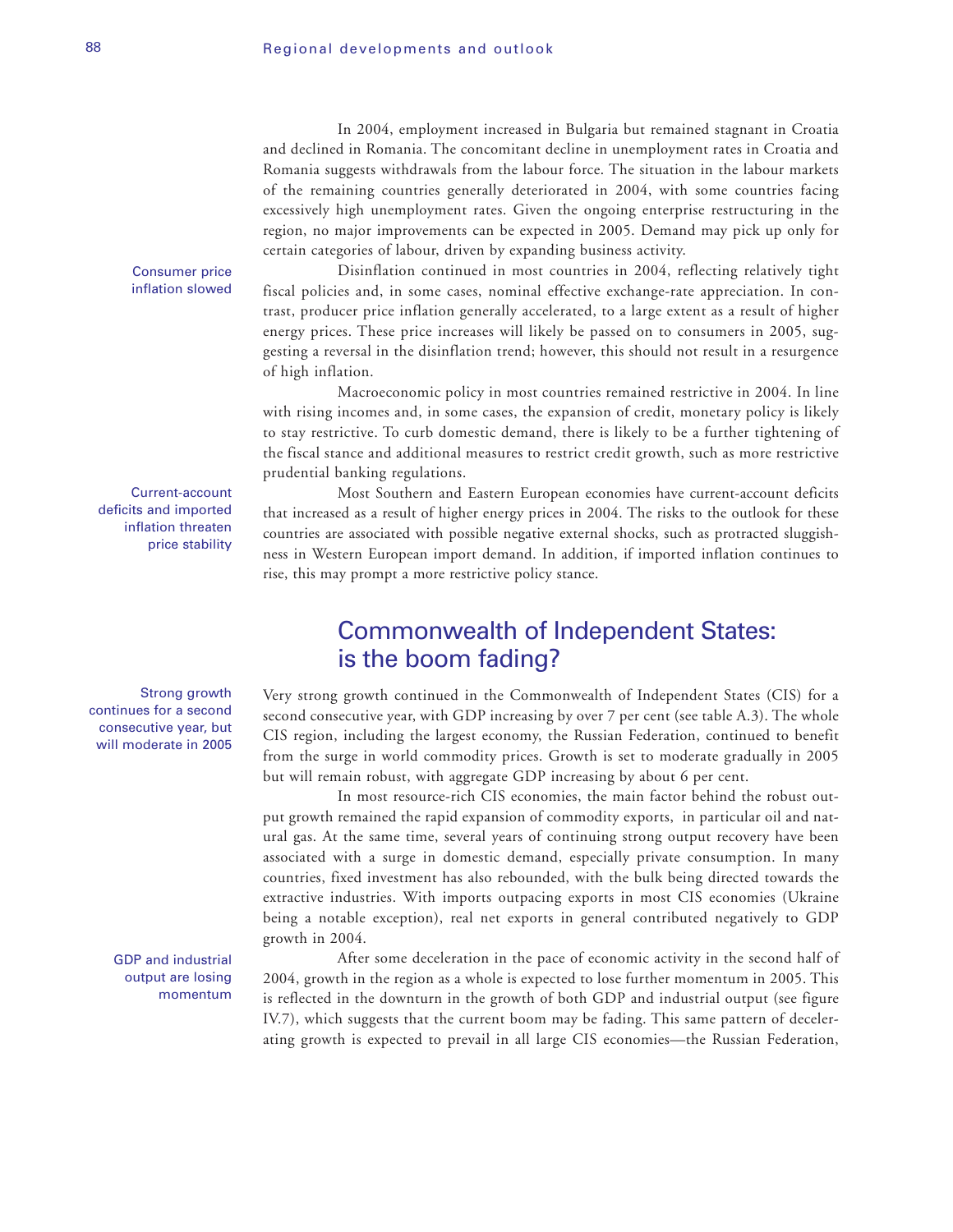#### Figure IV.7.

**Growth of GDP and industrial output in the Commonwealth of Independent States, quarterly, 2000-2004**



**Source:** UN/DESA, based on data of Economic Commission for Europe.

Ukraine, Belarus and Kazakhstan—as a result of external developments, namely less vigorous commodity prices and weaker demand in the region's main markets. Domestic demand in the CIS is expected to remain generally buoyant but its effect on national economies will depend on the supply responsiveness of domestic producers.

Towards the end of 2004, the number of involuntarily unemployed in the CIS averaged some 10 million, some 8 per cent of the economically active population. Total employment has continued to increase since the last quarter of 2003, but this trend mainly reflects developments in some of the largest economies, such as the Russian Federation and Kazakhshtan. There may be some further improvements in labour markets in the short run, but labour adjustment has in general been lagging the adjustment in output because many CIS economies have not yet completed their restructuring.

The moderate disinflation in the region as a whole in 2004 involved marked variations across countries. Food prices, which have a large weight in consumer baskets, rose less rapidly than in 2003, but stronger producer price inflation in mid-2004 is feeding through to consumer prices in many countries, increasing inflationary expectations. Moreover, cost pressures have intensified, with labour costs rising faster than producer prices. The recovery in consumer demand is likely to fuel further inflationary pressure. Supply-side problems, such as the closure of major refineries in Ukraine or a bad harvest, are also causing an acceleration of inflation rates in some countries. As a result, the disinflationary trend may be reversed in some countries of the region in the short run.

Labour markets are still lagging behind the adjustment in output

Disinflation is likely to be reversed in some countries in the short run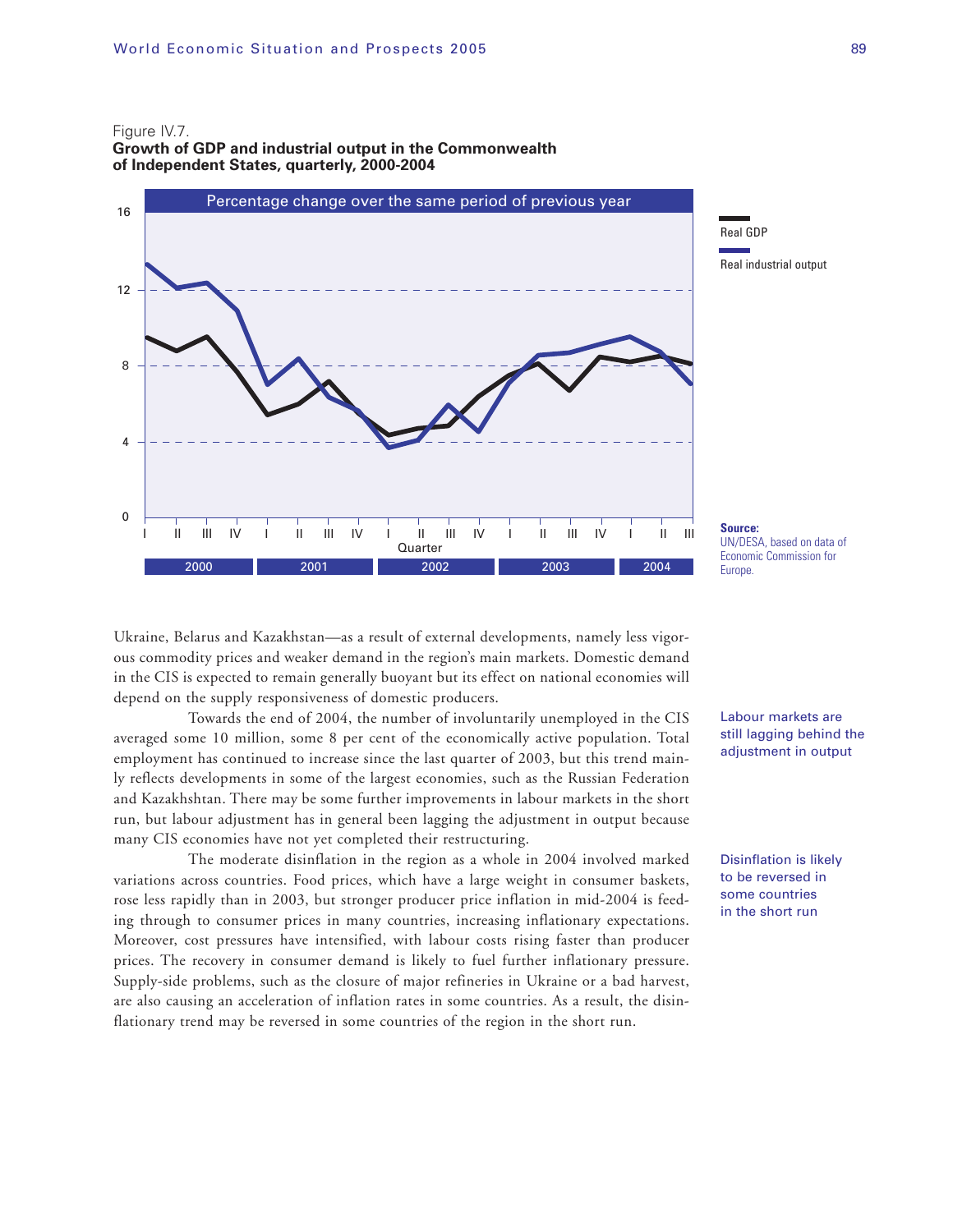Macroeconomic policy remains supportive…

…with a risk of further pro-cyclical loosening

High dependence on exports of natural resources and low value-added products remains a weakness

> Africa achieved its highest growth in almost a decade in 2004 ….

… and prospects for 2005 are favourable …

Despite rapid growth, macroeconomic policy in many CIS economies has been expansionary in recent years. The pro-cyclical bias in public spending became apparent in some countries in 2004 and resulted in a deterioration of their structural fiscal balances. At the same time, the currencies of most commodity-exporting economies were under growing upward pressure because of surging export revenues.

With their Stabilization Funds accumulating windfall gains from export revenues due to high oil prices, Governments of such resource-rich countries as Azerbaijan, Kazakhstan and the Russian Federation are likely to be pressured to pursue looser fiscal policies over the forecast period; this will have an adverse impact on inflation. However, the capacity of macroeconomic policy to address these negative implications is limited. In the short run, it is expected that the macroeconomic policy stance will remain generally accommodative, with a risk of further pro-cyclical fiscal loosening in some countries.

Symptoms of "Dutch Disease" became increasingly evident in 2004 in some economies, in particular in the Russian Federation where the currency appreciated by some 5 per cent in the year. Nevertheless, in view of the persistently high inflation, monetary policy in 2005 in some countries, such as Kazakhstan and the Russian Federation, will be geared to reducing inflation as a primary objective, abandoning the previous practice of striking a balance between the government's inflation target and currency appreciation.

As a result of increased world commodity prices and expanding volumes of energy exports, the merchandise trade surplus of the resource-rich CIS countries rose in 2004, but is expected to moderate as imports of consumer and investment goods pick up in 2005. Some other countries of the region, such as Ukraine, have current-account surpluses largely as the result of high net transfers and net receipts for services. Countries with rising imports and current-account deficits have not faced difficulties because foreign direct investment has remained a major source of finance.

The main weakness of the CIS economies remains their high dependence on exports of natural resources and low value-added products, which makes them highly vulnerable to external shocks. The current expansion of commodity exports seems unlikely to be sustainable, with the result that the main source of the recent high economic growth may dissipate in the not-too-distant future. The long-term growth prospects of the CIS economies therefore hinge on their success in economic diversification, as well as further improvements in domestic product and financial markets.

# **Developing countries**

## **Africa**

Africa achieved its highest growth in almost a decade in 2004, with real GDP estimated to have grown by 4.5 per cent (see figure IV.8). This improvement over 4 per cent in 2003 was underpinned by the global recovery, higher commodity prices, increased oil production and prices, good macroeconomic management, better performance in agriculture, an improved political situation in many countries and continued donor support in the form of aid and debt relief. Industrial expansion, particularly in construction and mining, growth in the tourism sector and rising FDI contributed to the region's higher growth.

Africa is expected to grow at 4¾ per cent in 2005, driven by the favourable growth prospects for the majority of countries in the region. Continued good macroeconomic fundamentals, a global environment that will boost Africa's exports, better per-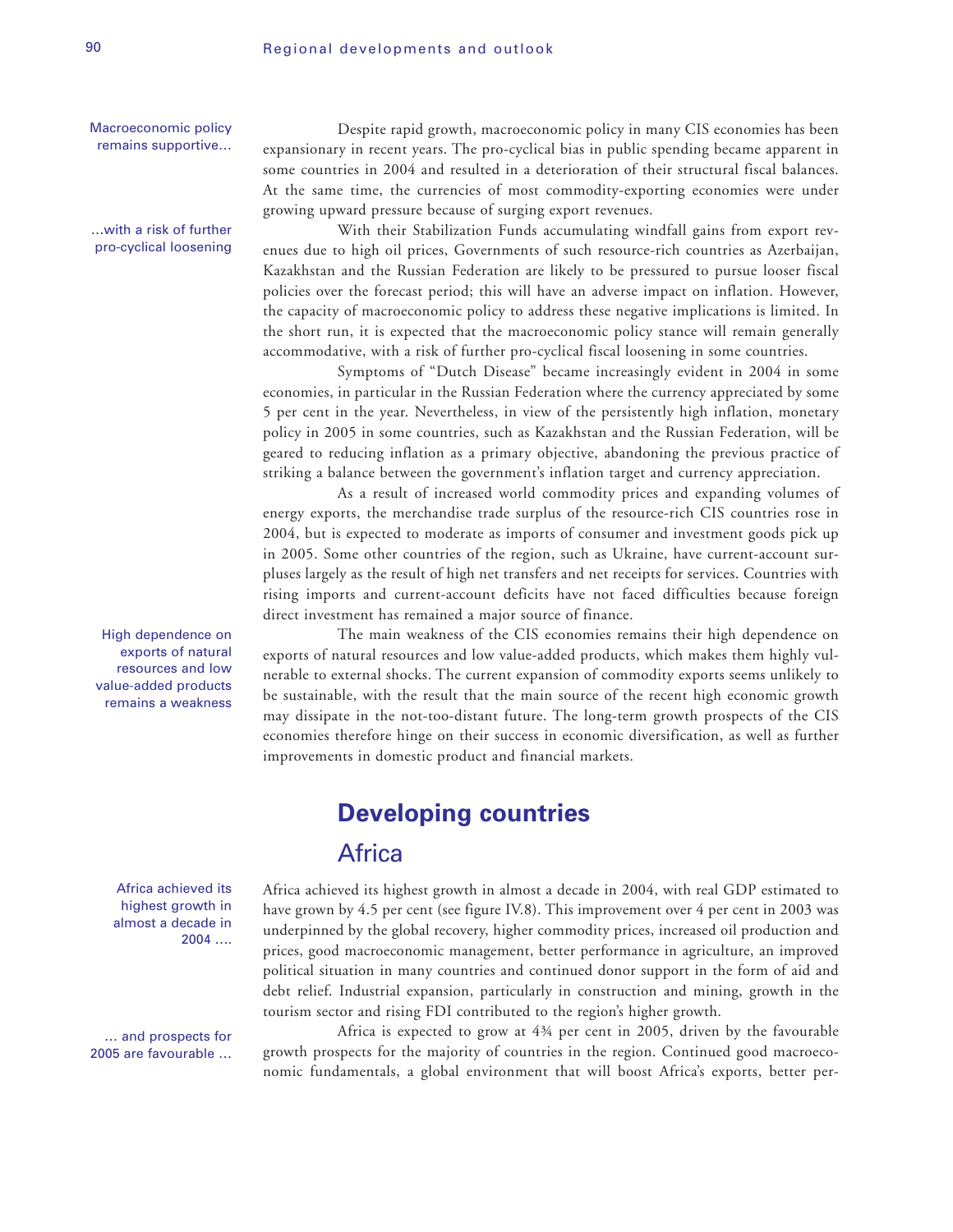### Figure IV.8.

**Real GDP growth in Africa, 2003-2005**



formance in the agricultural sector (assuming continued good weather conditions) and growth in the services, tourism and mining sectors are expected to be the primary factors driving this growth.

Despite its improved performance, Africa falls short of the 7 per cent growth considered necessary to meet the principal Millennium Development Goal of halving poverty by 2015. Only six countries—Angola, Chad, Equatorial Guinea, Ethiopia, Liberia and Mozambique—grew by more than 7 per cent in 2004; only Chad, Equatorial Guinea and Mozambique have sustained growth in excess of 7 per cent since 2001, and Angola since 2002. With the exception of Mozambique, growth in these countries is driven largely by the oil sector. As the oil sector is capital intensive, its direct contribution to poverty reduction through employment generation is limited while its limited backward and forward linkages with the rest of the economy may mean that high growth does not translate into meaningful poverty reduction.

The GDP growth of the five largest African economies (Algeria, Egypt, Morocco, Nigeria and South Africa) is forecast to improve from 3.9 per cent in 2004 to over 4 per cent in 2005. Growth in Algeria is expected to be above 6 per cent in 2004-2005 due to high oil and gas production and increased public expenditures. Egypt achieved growth of 3.2 per cent in 2004 as a result of an expansionary fiscal stance, buoyant export demand for its manufacturing and energy products and strong growth in tourism revenues. The proposed reduction of personal and corporate tax rates is expected to boost private consumption and investment, leading to higher growth in 2005. Morocco's GDP growth dropped to 4.2 per cent in 2004 from 5.2 per cent in 2003 because of a deceleration in the high growth in the agricultural sector, but a free trade agreement with the United States, … but growth remains inadequate for a meaningful impact on poverty

Performance of the largest economies was mixed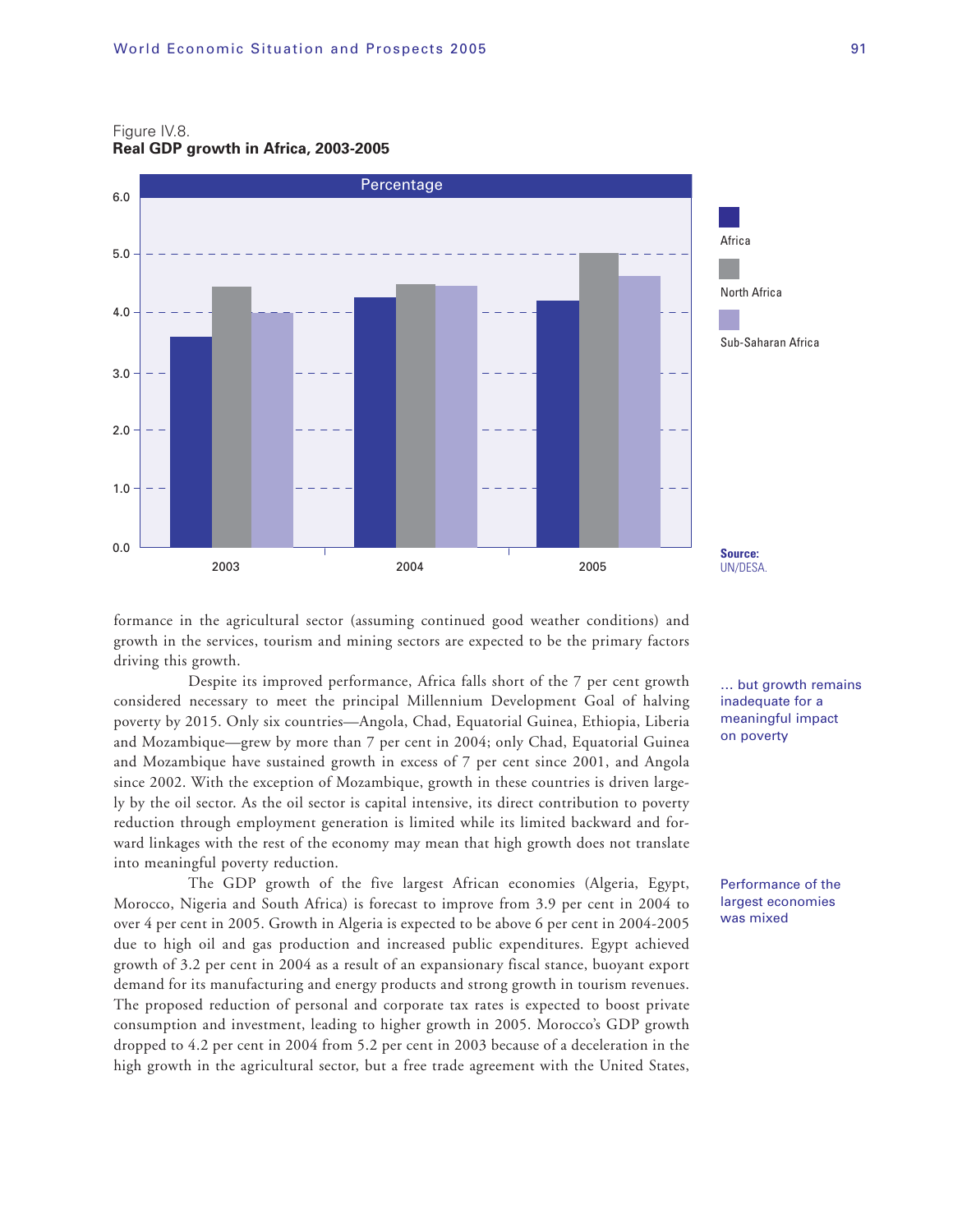signed in July 2004, is expected to mobilize more investment and increase the country's growth prospects in the near-term. Nigeria's growth slowed to 4.0 per cent in 2004 from 10.2 per cent in 2003, despite steady growth in the agricultural, manufacturing and services sectors. The deceleration in growth was caused mainly by civil unrest and the slow expansion of oil and gas production. Economy-wide work stoppages to protest against the increases in fuel prices caused by the removal of subsidies, a key element in Nigeria's economic reforms, also contributed to the slowdown. Nigeria's National Economic Empowerment Strategy (NEEDS), launched in March 2004, constitutes an important step towards confronting the country's macroeconomic, institutional and structural problems while securing strong economic growth and poverty eradication. South Africa's GDP grew by 3 per cent in 2004 owing largely to strong domestic demand generated by the low inflation and interest rate environment and by higher disposable incomes as a result of tax relief measures. Increased export revenues also contributed to South Africa's GDP growth in 2004. The same factors are expected to continue to support growth in 2005.

Only Côte d'Ivoire, Seychelles and Zimbabwe suffered economic contraction in 2004, compared to seven countries in 2003. Political crises, armed clashes and other civil disturbances took a toll on the Ivorian economy for the third consecutive year, while macroeconomic fundamentals were behind Seychelles' continued poor performance in 2004. Zimbabwe's economy has been contracting for the past five years; the poor performance in 2004 was attributable to droughts that affected agricultural output, lack of coherent economic policy and the ongoing political crisis.

Africa continued to improve macroeconomic conditions in 2004. On average, monetary and fiscal policies have been relatively tight in recent years. Inflation has been under control, with most countries maintaining single- or low double-digit rates of consumer price inflation. In 2004, the pressure from increased oil prices was offset by good harvests and lower prices for staple foods. In many parts of the continent, especially in Communauté financière africaine (CFA) countries and South Africa, currency appreciation slowed imported inflation (particularly from higher fuel prices) and its transmission to domestic prices. Central government fiscal deficits are estimated to have fallen from an average of 1.5 per cent of GDP in 2003 to 0.8 per cent in 2004, despite the increased spending for poverty reduction in many countries. This was made possible by foreign grants and successful revenueenhancement schemes, mainly improved tax collection, in some countries. Monetary policy tightening is expected in many countries in order to manage inflationary pressures if the higher oil prices persist. Overall, it is expected that the region will continue to pursue prudent monetary, fiscal and exchange rate policies in 2005.

Continued debt relief and strong export earnings contributed to the alleviation of the public sector external debt burden in 2004. Five African countries—Ethiopia, Ghana, Madagascar, Niger and Senegal—reached the completion point of the enhanced HIPC programme and received further debt relief in 2004. Burundi and the Republic of the Congo are expected to reach the decision point in 2005.

Following deficits for three consecutive years, Africa achieved a currentaccount surplus of 1.2 per cent of GDP in 2004. To a large extent, this was due to rising oil and commodity prices. The number of countries with a surplus on the current account increased from 11 in 2003 to 14 in 2004, of which eight are oil producers. In 2004, the region also benefited from increases in non-oil commodity prices that, to a large degree, were driven by strong demand from Asia (see chapter II). Prices of all of Africa's key nonoil export commodities increased, except for cocoa, Robusta coffee and groundnut oil, for which prices declined in 2004, due largely to increases in world production.

The number of countries suffering economic contraction declined in 2004

Macroeconomic policies remain sound

Debt relief is extended to some additional countries

> The region achieves a surplus on its current account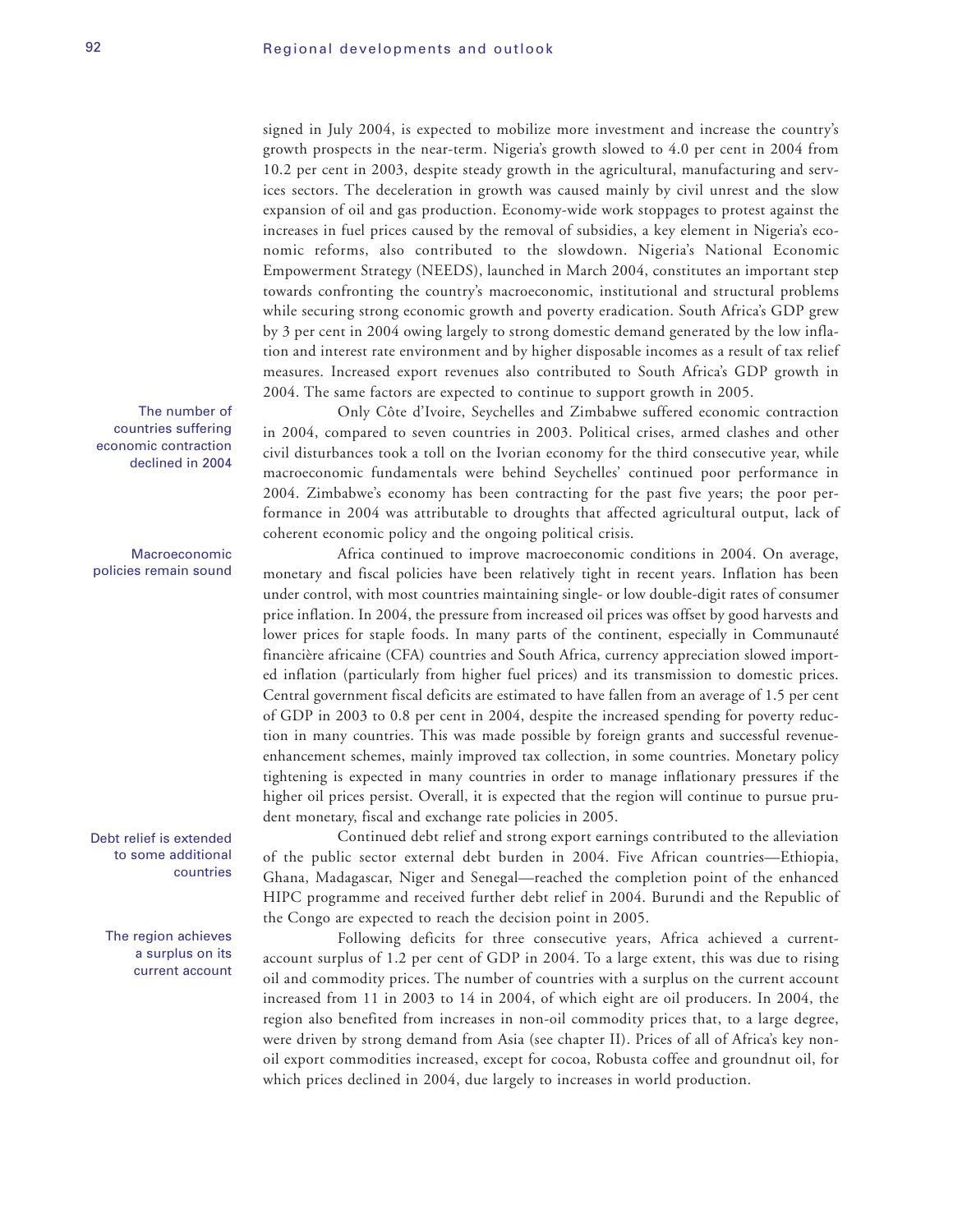There are several downside risks to economic growth on the continent in 2005. Any adjustment to the large current-account deficit of the United States that reduces growth in the global economy would have negative consequences for Africa. Moreover, the United States current-account deficit has spurred protectionist sentiments in that country. At a time when a number of African countries are beginning to establish a foothold in noncommodity world markets, new protectionist measures that affect the region would seriously damage prospects. The uncertainty regarding oil prices poses differentiated risks to the region since it encompasses both oil-exporting and oil-importing countries. Regionally, contagion from the political instability in Côte d'Ivoire, the Sudan and Zimbabwe may affect neighbouring countries and overall growth prospects for Africa. Finally, the forecasts for African growth depend on projections of normal agricultural production. The good weather in the planting phases of the 2004/2005 crop cycles in several countries give cause for optimism in this respect, but Africa's vulnerability to adverse weather conditions could influence agricultural production and cloud the outlook for 2005.

# Western Asia: windfall oil revenue reinvigorates economic activity

In 2004, increased oil production, together with soaring oil prices, boosted economic growth in Western Asia to 5.5 per cent, improved both fiscal and external balances, expanded intraregional trade and invigorated capital flows within the region. With GDP growth of about 4.5 per cent, the oil-exporting countries of the region maintained their economic upswing that started in 2003 (see figure IV.9).



#### Figure IV.9. **GDP per capita for Western Asia, 2001-2004**

The region faces a variety of downside risks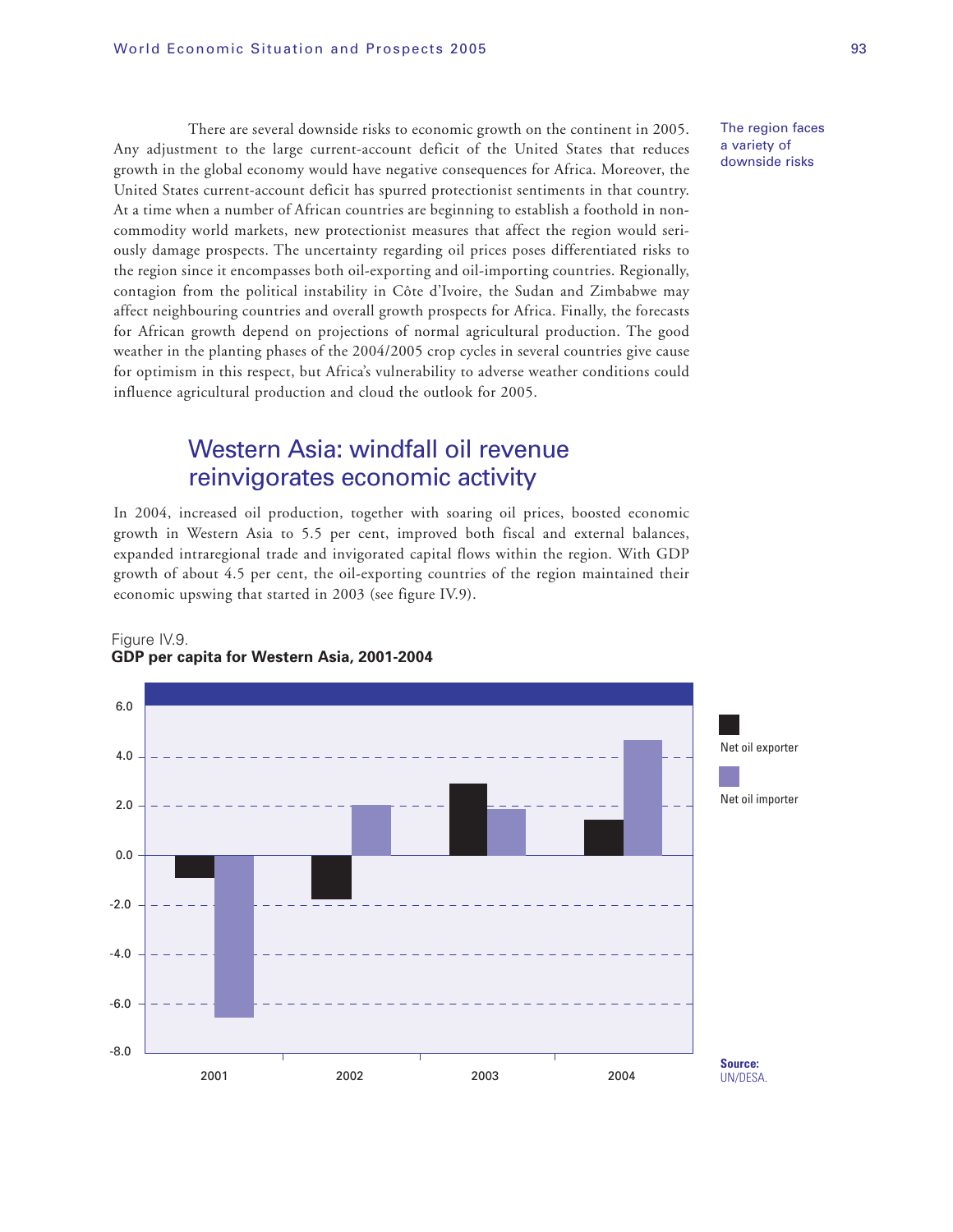For their part, growth in the oil-importing countries accelerated to 6.7 per cent in 2004—the highest since 1990. Among other factors, these countries were buoyed by the spillover effects of rising incomes in the oil-exporting countries through such channels as workers' remittances, financial flows, and intraregional trade and tourism. On the other hand, some of these countries are still confronted with the loss of either the Iraqi export market (mainly Jordan, Lebanon and Yemen), subsidized oil imports from Iraq (Jordan) or transit-trade revenues (the oil pipeline through the Syrian Arab Republic). Encouragingly, however, the experience of 2004 indicates not only that the "oil shock" was absorbed in such oil-importing countries as Jordan but, more importantly, that opportunities for exports expanded and economic growth increased. Jordan's industrial, construction, trade, transport and tourism sectors led growth in 2004 and are expected to expand further during 2005. With their higher energy import bill, rising real GDP in these countries will come largely from the more cost-conscious private sector. Public revenue and expenditure will, on the other hand, be affected by uncertainty regarding oil import arrangements. In Lebanon, for example, the rising energy import bill is already causing increased interruptions in domestic electricity supplies which, in turn, affect output and economic growth.

Growth in Turkey reached about 12 per cent during the first half of 2004 and averaged 9 per cent for the year as whole. The expansion was driven by rising private spending, both consumption and investment. Continued monetary easing, credit expansion and currency appreciation contributed to the higher spending. Growth is expected to decelerate to around 6 per cent in 2005. In the case of Israel, exports of goods and services, mainly by high-tech industries benefiting from growth in the United States, led the expansion in 2004. Private investment rose in response to this export buoyancy and Government spending also increased, due mostly to security-related expenditures. As a result, GDP grew by about 3.6 per cent in 2004 (following 1.3 per cent in 2003), and growth is expected to remain around 3¾ per cent in 2005.

Although regional oil production and prices are expected to decline (see chapter II), the region's economic outlook remains favourable, with GDP growth expected to be around 4½ per cent in 2005. Total oil revenues in 2005 are expected to reach almost \$220 billion, of which the six Gulf oil-exporting countries will receive some \$190 billion and the remaining three oil exporters some \$28 billion (Iraq around \$20 billion, Yemen over \$5 billion and the Syrian Arab Republic over \$3 billion). Those high revenues will continue to fuel an economic boom in recipient countries although the situation in Iraq will remain difficult as long as political and security problems persist and the overhang of its external debt and reparations limit the availability of financing for reconstruction.**<sup>2</sup>**

Intraregional tourism, already enjoying a recovery from the setbacks following 11 September 2001, accelerated its growth and positively affected the level of regional economic activity in 2004, particularly in Jordan, Lebanon and the Syrian Arab Republic. The number of tourists from the region is expected to continue rising in 2005, on the one hand because regional incomes have been positively affected by buoyant oil prices and, on the other, because of the relaxation of travel and visa requirements for Iraqi travelers.

The upswing in the region is expected to continue in 2005 if relative political stability is maintained and as long as oil prices remain relatively buoyant. The "wealth effect" of increased oil revenue will increase expenditures of both Governments and the private sector and will be a positive influence in 2005. There is expected to be a lagged expenditure effect as the rising public revenues received by the oil-exporting economies during 2004 are used to increase public investment and other public expenditures in 2005. The effect of rising public expenditure is expected to spill over into domestic pri-

Windfall oil revenues also benefited the oilimporting countries of the region

> Oil revenue is expected to reach \$220 billion in 2005

> > Regional tourism is rebounding

Lagged wealth effects will boost growth in 2005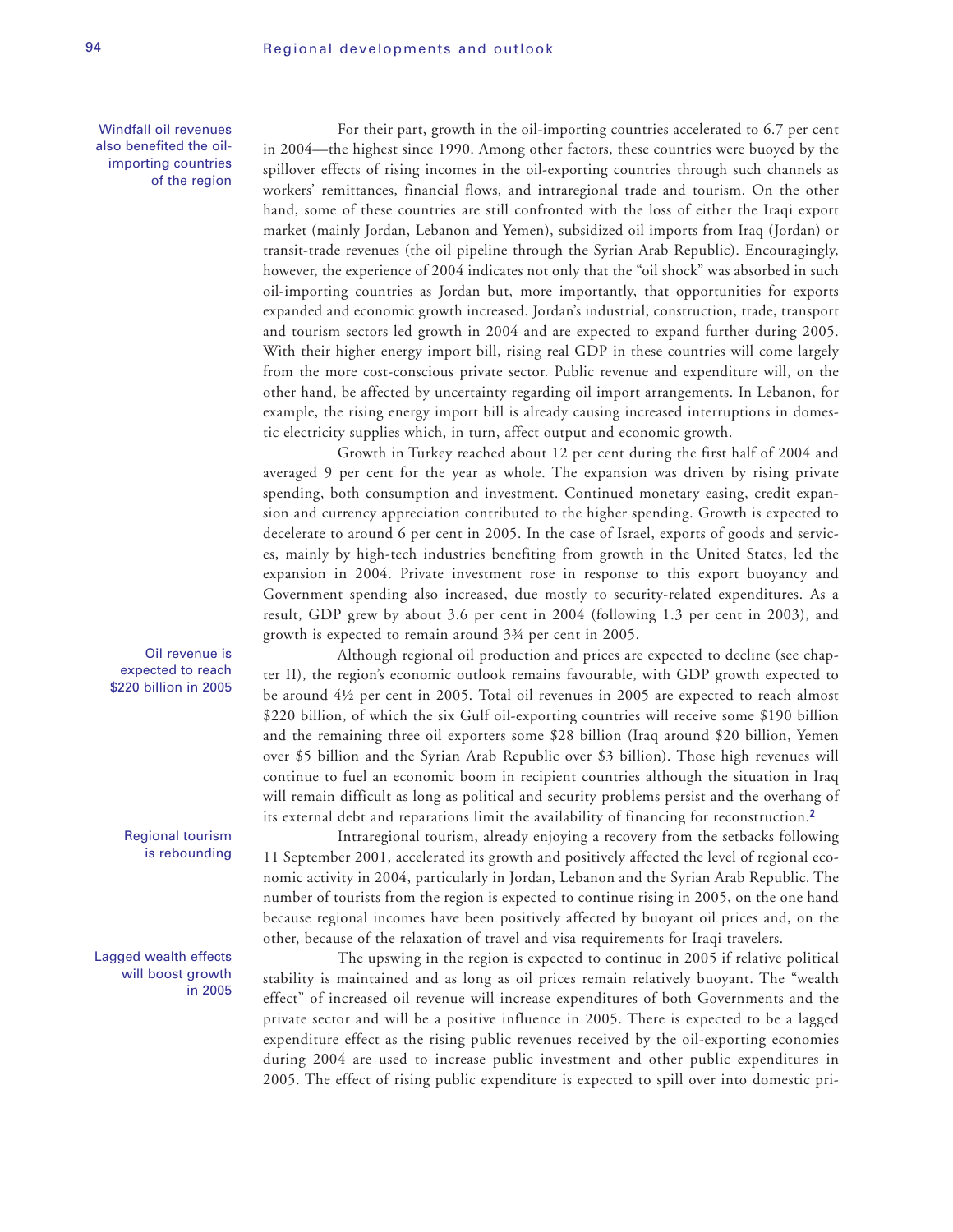vate incomes and the rising prosperity of households will, in turn, raise expenditures on goods, services and labour. The extent of the upturn will therefore be influenced by the volume of the lagged public expenditure, which will propel consumption and hence investment. The private sector in these countries will also have greater liquidity, especially in the largest regional economy, Saudi Arabia, where the Government has announced its intention to repay some of its large debt. Such repayments will reduce the interest differential between domestic credit and dollar credit, although interest rates will generally follow United States rates upwards.

The reversal of the "11 September effect" has also had an impact on capital flows, with some regional capital previously invested elsewhere returning to its home region. Regional stock markets and real estate prices boomed during 2003-2004. The liberalization of capital markets and of regulatory restrictions on real estate investment in Bahrain, Jordan, Lebanon and the Emirate of Dubai in the United Arab Emirates has spurred intraregional real estate investment flows, raising asset values and owners' perception of wealth. This personal "wealth effect" is currently contributing to a greater propensity to invest and spend locally and regionally. In 2005, the increased liquidity in Saudi Arabia will continue to fuel the region's financial markets and real estate boom. Similarly, rising liquidity in Kuwait, the United Arab Emirates and Qatar, among other countries, will inject additional financial resources into regional banking as well as recycle savings into major world financial centres.

2004 witnessed mildly rising rates of inflation, except in Iraq, the Occupied Palestinian Territory, Saudi Arabia and Yemen. This was attributed to the depreciation of the dollar against major world currencies on the one hand and to the filtering of increased nominal incomes and government expenditure into aggregate demand on the other. This duality of underlying causes in the inflationary process will accelerate in 2005 if the dollar continues its downward course and the import prices of foodstuffs and raw materials increase further. In addition, the increase in public expenditures will reinforce inflationary pressures.

The expected increase in aggregate demand in 2005 will enhance regional employment prospects while the spillover effects of United States military and civilian expenditure in Iraq and increasing reconstruction needs will continue spurring demand for contractual and subcontracting services, particularly from Kuwait and Jordan. However, due to the high stock of unemployed, especially among the youth, and the propensity of contractors and the private sector to employ non-nationals, it is unlikely that the high rates of regional unemployment will be pared. Despite policies to foster "Bahrainization", "Saudization" and "Omanization", private enterprise in the oil-exporting economies will probably continue to prefer employing lower-cost expatriates rather than nationals (for whom employers bear pension and other social costs). While some policies to increase the employment of nationals will induce labour substitution and create greater space for national labour in the oil-exporting countries, there will be some spillovers onto the broader labour market so that the size of the total labour force (national and non-national) will continue to grow in 2005. Unemployment rates will remain high in all countries of the region except those with low domestic labour contributions and those, such as the United Arab Emirates and Qatar, that have abundant public resources to absorb the unemployed. The non-regional component of the labour force will be affected by both demographic and immigration pressures and, with the spread of female education over time, the increasing entry of female nationals into the labour market. Within the oil-importing subregion, the unemployment rates in Jordan (officially 14.5 per cent in 2003), Lebanon, the Occupied

Inflation is on the rise, reflecting dollar depreciation and the gradual removal of subsidies

Despite the improved economic outlook, unemployment is unlikely to fall in 2005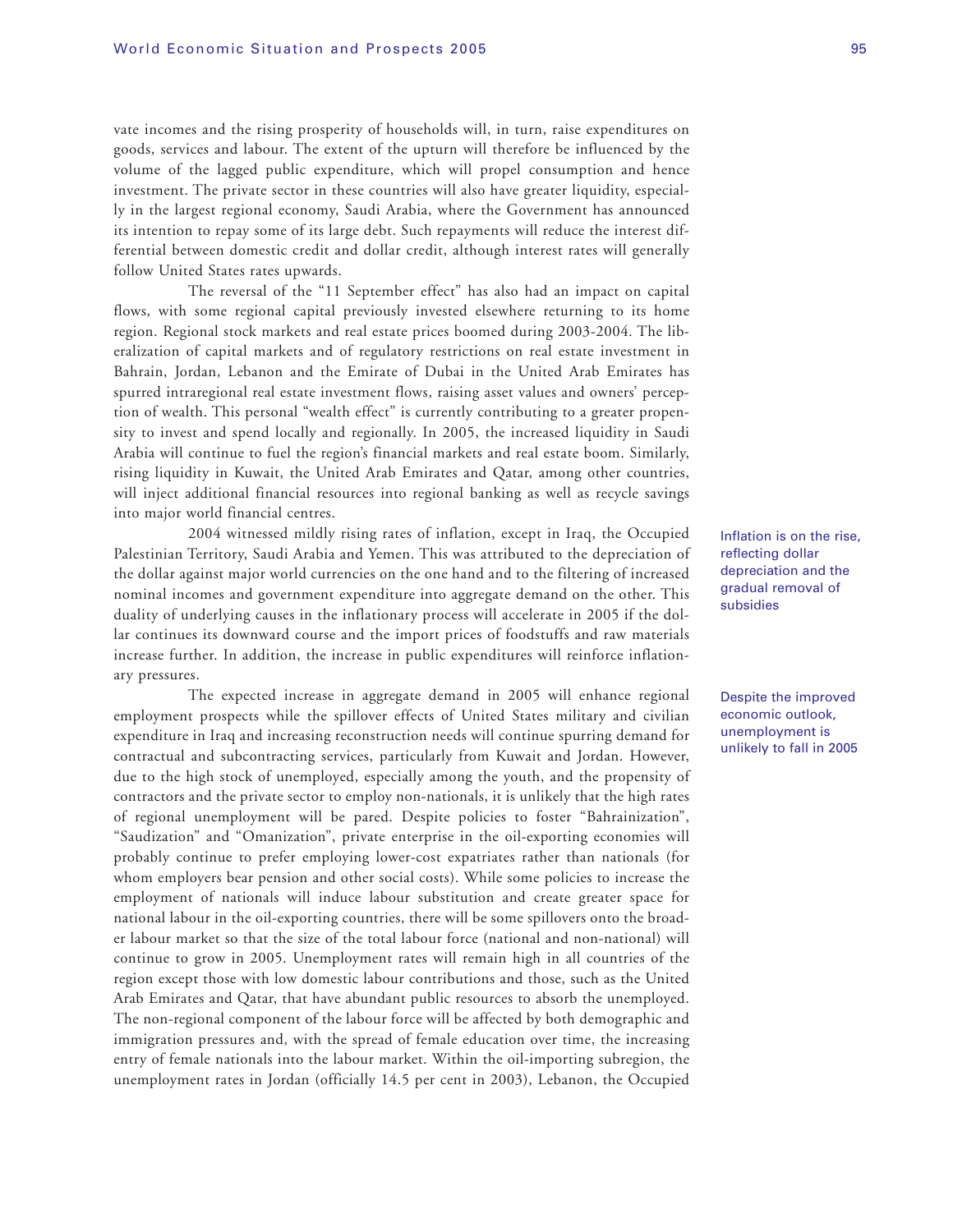Several countries outside the region benefit from the upswing in Western Asia

Bad weather undermined growth in 2004, but the outlook remains robust

The tsunami will have a limited impact on growth

Services and manufacturing drive growth in net oilimporting countries Palestinian Territory (28.6 per cent in 2004), and Yemen (11.0 per cent in 2004) will not be easily dented, especially as labour supply growth rates also tend to be high.

Financial leakages abroad through extraregional workers' remittances, through the recycling of savings from the region and through increased demand for imported goods and services will reduce the regional multiplier effect. On the other hand, they will raise demand elsewhere: the region's economic boom will also be transmitted to countries outside Western Asia, mainly through two main channels. First, there will greater demand for migrant workers and increased flows of workers' remittances, mostly to South Asia and the Philippines, which are the countries of origin of many of Western Asia's lower-skilled workers. In addition, the boom will have a spillover effect through rising imports, many of which originate in Japan and the EU.

# South Asia: resilience despite slowdown

Regional economic growth in 2004 is estimated at 6.3 per cent, falling 0.4 percentage points short of growth in the previous year. In 2003, exceptionally good weather resulted in a strong agricultural performance whereas growth in 2004 was undermined by less favourable weather conditions, with below normal rainfalls in Sri Lanka, India and Pakistan and heavy floods in Bangladesh.

The services and manufacturing sectors were the main drivers of growth for the net oil-importing countries in 2004, a trend which is expected to continue in 2005. Higher oil and non-oil commodity prices began to weigh on the net oil-importing countries of the region, while the Islamic Republic of Iran benefited from the higher oil prices, as well as from increased oil production and exports. In 2005, normal weather conditions should allow for a rebound in agricultural production. Some slowdown in the global economy is expected to reduce external demand for the region's main exports, but a slight decline in oil prices will benefit net oil importers, while slowing Iran's growth performance only marginally.

A number of South and East Asian countries suffered a severe blow when they were hit by tsunamis on 26 December 2004. The immediate human toll is unprecedented but a full assessment of the damage to infrastructure and other physical capital will not be possible until later in 2005. The international community committed over \$5 billion in assistance in the month following the disaster but reconstruction will require a continued international response if long-term development prospects are to be restored. In the short term, however, a major impact on the economic growth of the affected countries is not expected since the damage to industrial and port facilities was limited and offshore oil and gas fields were spared. Extensive economic disruption is therefore expected only in the tourism sector and will be particularly acute in Sri Lanka and Thailand, where tourism accounts for around 6 per cent and 2 per cent of GDP, respectively. The tragedy has reduced the forecasts of growth for these two countries in 2005 by about one quarter to one percentage point, but growth rates in other countries will most likely not be affected, as reconstruction activities financed by government spending and international aid inflows will at least partially offset other losses. Even with these adjustments, regional GDP growth is forecast to remain around 6¼ per cent (see table A.5) in 2005.

There was particularly strong growth of large-scale manufacturing in Pakistan in 2004 (driven mainly by strong textile export growth), and industrial production also registered healthy growth in India and Bangladesh due to strong domestic and external demand.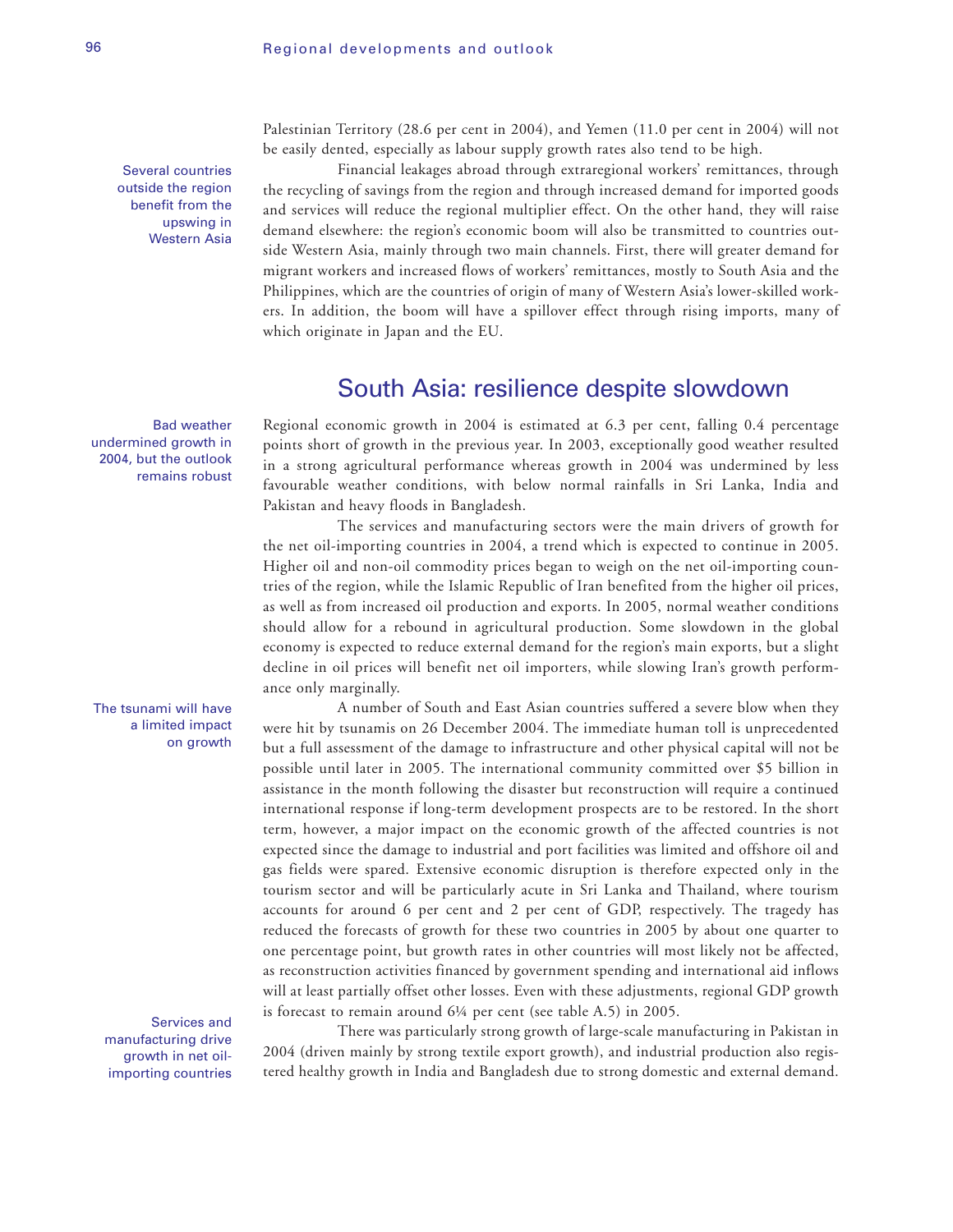Services growth was even stronger than manufacturing growth in India owing to its fast growing information technology (IT) and IT-related business-services sectors. In Sri Lanka, services growth was driven particularly by telecommunications, transport and tourism. Meanwhile, after some recovery in 2003 and 2004, tourist arrivals in Nepal started to decline again in September (on a year-on-year basis). Given the unstable security situation, this downward trend is likely to continue well into 2005, and economic performance in Nepal will continue to rely heavily on aid inflows and workers' remittances.

The region's international trade was buoyant in 2004 and is expected to remain strong in 2005, although export growth will slow from its performance in 2004 due to weakening external demand growth (see chapter II). The phasing out of the Agreement on Textiles and Clothing (ATC) at the beginning of 2005 is expected to at least initially hurt Bangladesh's and Sri Lanka's exports of readymade garments, while benefiting India and Pakistan.

Except for the Sri Lankan rupee and the Iranian rial, regional currencies remained broadly stable against the dollar in 2004. The Indian rupee appreciated for the second consecutive year, in spite of a steep depreciation following the national elections in April. With the new Government broadly following the economic reform course of its predecessor, markets recovered and foreign capital inflows picked up again, strengthening the rupee and bolstering reserves. By year-end, foreign exchange reserves had increased throughout the region, with the exception of Sri Lanka, where they fell due to central bank intervention to stem the depreciation of the rupee. For 2005, widening trade deficits in most countries and persistent inflation differentials suggest a gradual depreciation of regional currencies against the dollar, except for the Indian rupee, which will appreciate further due to continuing strong capital inflows.

Inflationary pressures picked up throughout the region, driven by high oil and non-oil commodity prices, as well as food prices (see figure IV.10). Only Nepal and Iran witnessed a fall in average inflation in 2004. In the latter case, this was a result of the petering out of the inflationary pressures stemming from the unification of the foreign exchange rate in 2002; even so, double-digit inflation persists.

In most countries, wholesale prices started rising in mid-2004, but the feedthrough of higher oil prices to consumer prices was dampened because administered retail fuel prices remained below market levels. Due to its fiscal costs, such a policy is not sustainable, and India, Nepal and Sri Lanka raised retail fuel prices in the second half of the year; other countries in the region are considering similar moves. Due to this increase in retail fuel prices, CPI inflation is expected to rise in early 2005, but then to decline due to continuing monetary tightening. In the countries with rising inflation rates, the cycle of monetary easing has already come to an end, with the first measures to tighten money-supply growth taken towards the end of the year.

Mainly due do strong regional GDP growth, budget deficits declined slightly to around 4-5 per cent of GDP in 2004, following some decline in 2003. Outliers are Nepal, with less than 2 per cent, and India and Sri Lanka, with around 9.5 and 8 per cent, respectively. The low deficit in Nepal is mainly due to the precarious security situation, which constrained development spending in remote areas. In India, the federal structure, which grants states considerable independence, exacerbates the task of deficit reduction, given that around half of the consolidated deficit originates from the states. The single most prominent problem in Sri Lanka remains revenue collection owing to a narrow tax base and widespread tax evasion.

A slowdown in export growth is expected for 2005 ...

… but stable currencies and ample reserves highlight the region's new external strength

Inflation is picking up, and the cycle of monetary easing has ended

Budget deficits declined in most countries, but remain unsustainably high in India and Sri Lanka…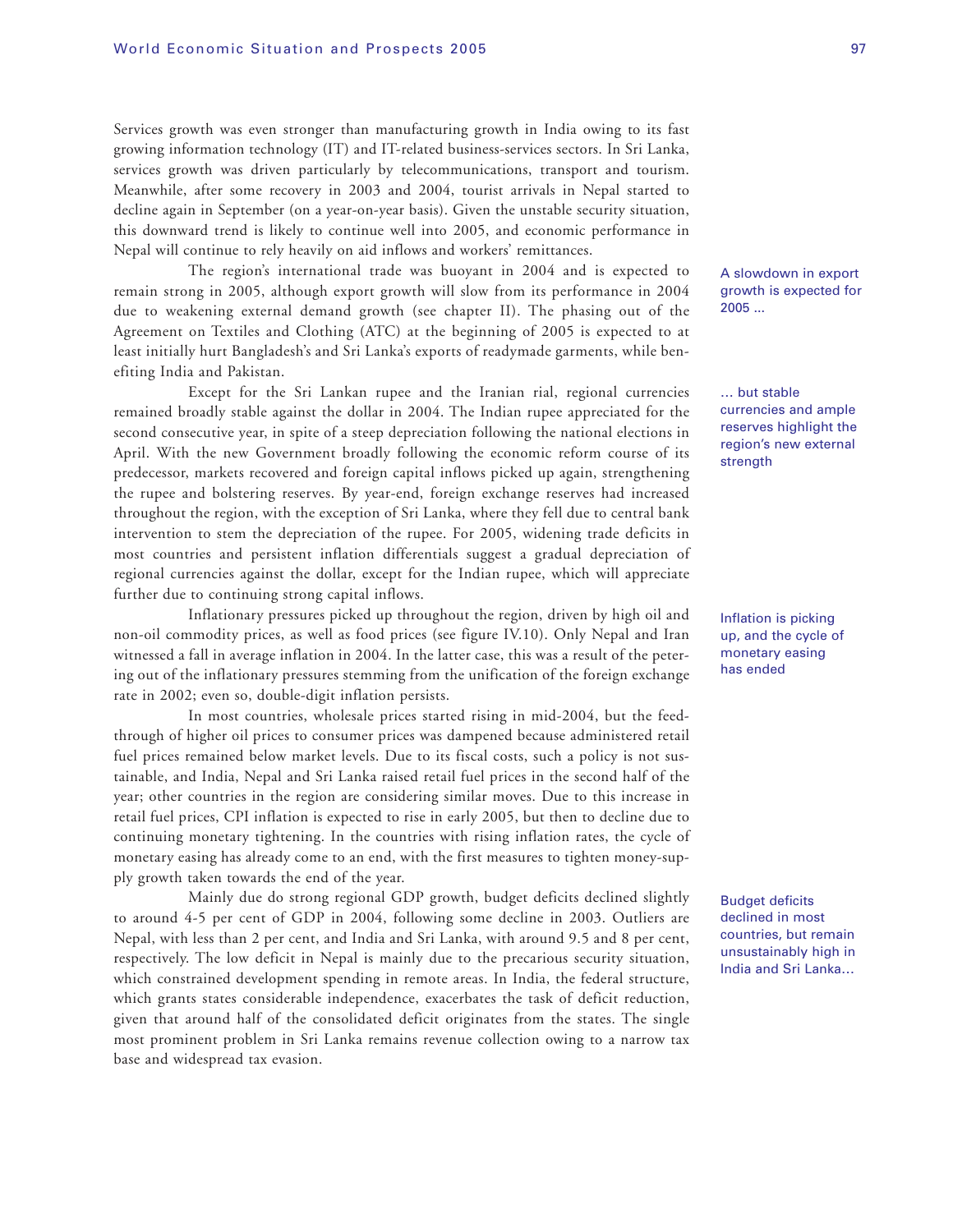



**Source:** IMF, International Financial Statistics: and national sources.

…while fiscal policies continue to be expansive

Progress in structural reforms was mixed ...

… and the security situation continues to restrain growth in some countries.

National budgets for the fiscal year 2004/2005 provide for a continuation of expansive fiscal policies, with a trend towards improved revenue collection and a stronger focus on development and social spending, especially in the agricultural sector, education and health. Fiscal deficits are likely to overshoot targets, however, and further reforms in the tax system and administration will be needed.

The record of structural reforms in the region was mixed in 2004. Pakistan successfully completed its programme with the International Monetary Fund (IMF) under the Poverty Reduction and Growth Facility (PRGF), and Nepal also made progress under its PRGF programme. Privatization efforts continued in Pakistan and India in 2004 and are expected to do likewise in 2005, while the new government in Sri Lanka favours restructuring of State-owned enterprises over privatization. Structural reforms in Bangladesh were all but stalled in 2004 owing to a political stalemate which is not expected to be resolved before the next national elections scheduled in 2006.

The volatile security situation continues to place a drag on economic growth in Nepal and prospects for renewed peace talks remain unclear. Sri Lankan negotiations were stalled in 2004, although cooperation in relief efforts after the tsunami disaster could provide a window of opportunity. Meanwhile, the peace process between India and Pakistan is on track, allowing for improved economic cooperation, although the status of Kashmir remains unresolved.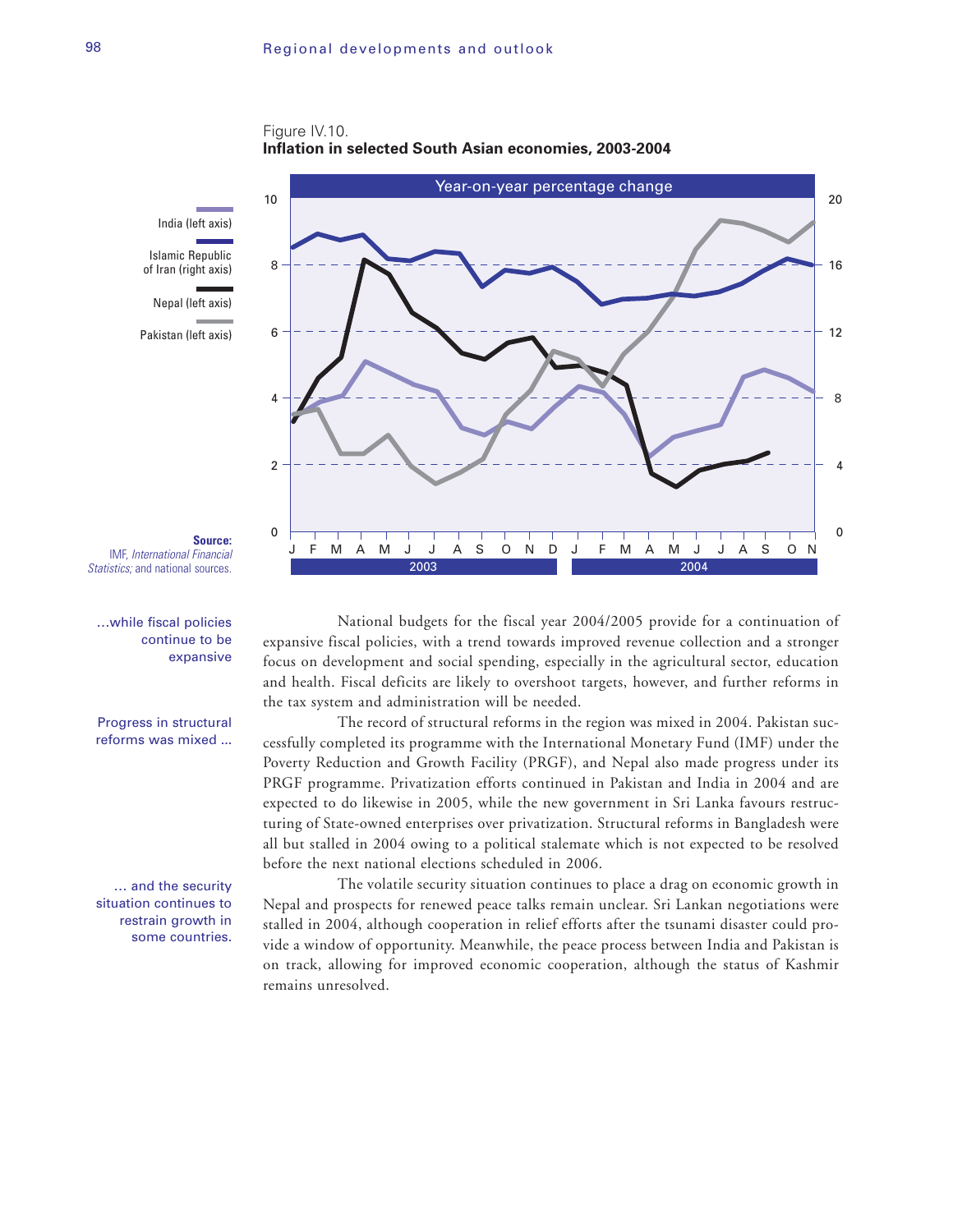# East Asia

East Asia has continued to achieve strong economic growth, driven particularly by the positive international economic environment, the expansion of the Chinese economy and increased domestic demand for manufactured goods, especially cars and household electronics. The economic prospects for 2005 are positive, but several factors, such as weakerthan-expected growth in the developed economies or higher commodity prices, may lead to a relative slowdown in the region.

China is expected to remain the engine of growth for East Asia and also to play a major role regarding the global economy. Its GDP is forecast to grow by 8¾ per cent in 2005, down from 9.2 per cent in 2004, as a result of various policy measures aimed at cooling the economy. Policy makers had been relying primarily on such administrative measures as credit restrictions to achieve this goal; continued upward pressure on prices, however, also prompted the use of interest rates as a monetary policy instrument. Both this shift in the general policy approach and upward pressure on prices are expected to lead to further increases in China's interest rates in 2005. However, the effectiveness of interest rates as an instrument to influence economic activity will depend on further measures to introduce more market-based mechanisms in the financial sector, especially with respect to the assessment and control of credit risks by individual banks.

Meanwhile, overinvestment in certain sectors, coupled with the low cost of credit, continues to raise concerns about the possibility of achieving a smooth transition to a more sustainable growth path. In addition, China's continued strong economic expansion has further increased its dependency on oil imports and hence its vulnerability to any upward movement in oil prices.

Mirroring the overall trend in economic growth in the region, the expectation of weaker increases in trade, especially at the intraregional level, will result in such economies as Taiwan Province of China, Indonesia and Thailand achieving more moderate, albeit strong, economic growth in 2005, despite the effects of the tsunami catastrophe on the latter two economies. Within the region, the prospects for two economies are especially noteworthy. First, the performance of the economy of Hong Kong Special Administrative Region (SAR) of China will remain especially dependent on developments in China. Private consumption, fixed investment and the positive effects of the implementation of the Individual Visitor Scheme under the Closer Economic Partnership Agreement (CEPA) with China contributed to an acceleration in Hong Kong SAR's economic growth in 2004, but the more subdued growth foreseen for China in 2005 is likely to lead to a slowdown in the expansion of the Hong Kong SAR economy. Second, there was a sharp increase in economic growth in Singapore in 2004 due to a strong expansion of the external sector, robust domestic demand and a one-time recovery from the Severe Acute Respiratory Syndrome (SARS)-induced fall in growth in 2003. However, because of more subdued external demand and the loss of the one-time recovery effect, Singapore's rate of growth is likely to decline in 2005.

With the rise in oil prices resulting in higher import costs, the current-account balances of East Asian economies, while remaining in surplus, narrowed in 2004. They are expected to narrow further in 2005. In addition, several economies in the region have experienced an appreciation in the value of their currencies against the United States dollar. However, since the currencies have largely appreciated in parallel with each other, this has reduced the effect on the relative international competitiveness among the individual economies in the region. As a result, authorities appear to be taking a less forceful stance External factors have been important in driving strong growth…

…with decelerating Chinese growth a key factor

Slowdown in trade will adversely affect the region in 2005

Widespread currency appreciation has had little effect on relative competitiveness within the region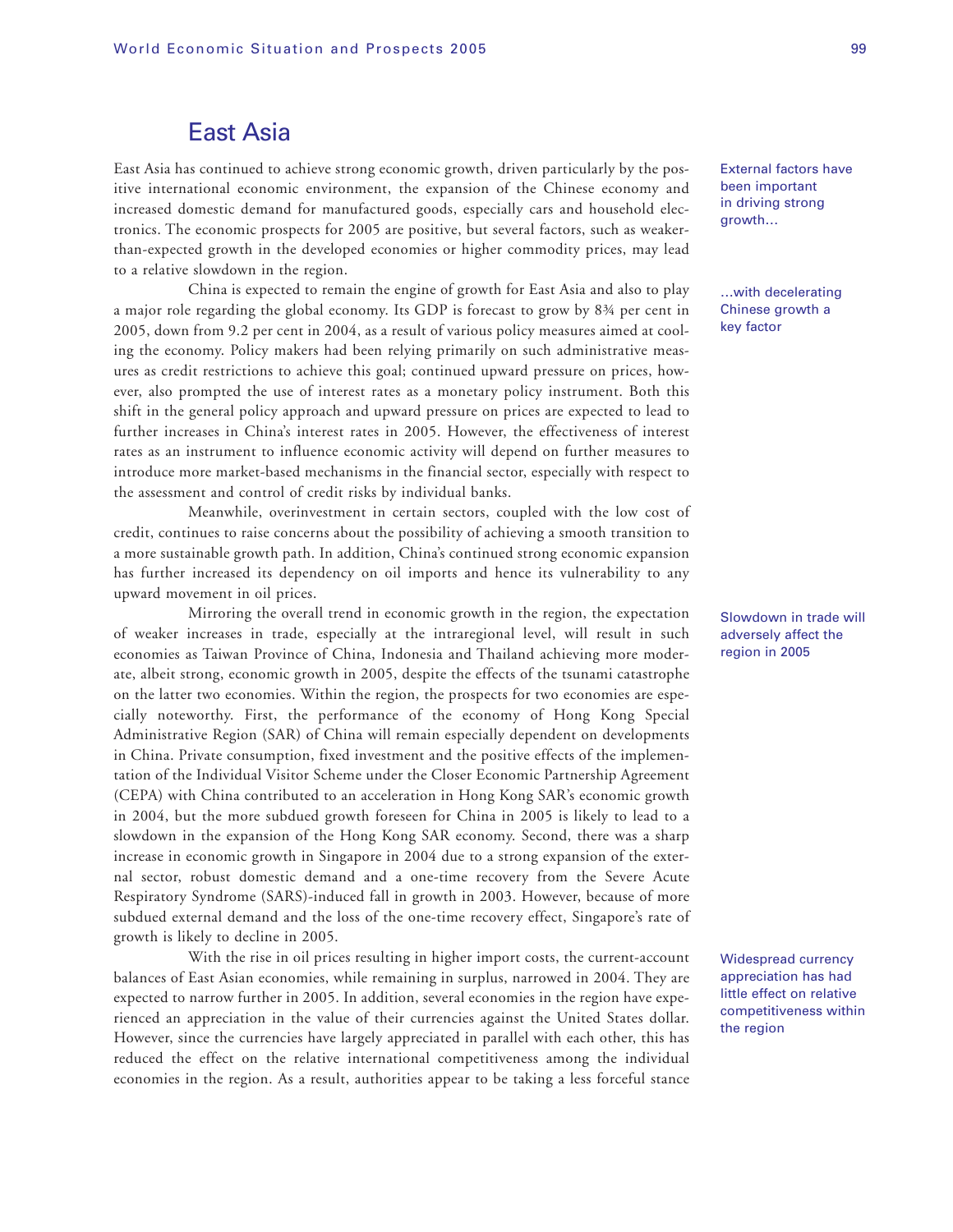regarding interventions in the currency markets. Nevertheless, governments in the region continue to hold large foreign exchange reserves. There is an opportunity cost associated with investing these reserves abroad in the face of the considerable backlog of investment needs in both physical and social infrastructure within the region.

The generally sound economic conditions in the region have had some positive effect on employment. This applies, for example, to Hong Kong SAR, where the end of the deflationary trend was accompanied by a fall in the unemployment rate from its peak in 2003. Overall, however, unemployment remains a problem in several economies, notably in the Philippines and also in Indonesia. In addition, policy makers are faced with the challenge of underemployment which, in turn, is linked to the quality of jobs and employees' expected level of income. In China, for example, the restructuring of state enterprises has increased the pressure on the supply side of the labour market in terms of both unemployment and underemployment.

Inflation has picked up throughout the region because of the strong economic growth and higher commodity prices, but the effect of the increase in oil prices on the general price level has been limited by subsidies. Moreover, stronger currencies in such economies as the Republic of Korea, Singapore and Thailand have helped mitigate the inflationary effect of more expensive dollar-priced imports. Two outliers with regard to inflation are Hong Kong SAR and Viet Nam. The former moved out of deflationary territory in 2004 (although its inflation rate for 2004 as a whole is still likely to be negative), while the latter experienced a strong increase in inflationary pressure because of higher food prices, driven by the renewed outbreak of bird flu disease.

The region is not expected to see a further acceleration in inflation in 2005, although such factors as higher oil prices and increasing concerns about oil price subsidies will put upward pressure on prices. Against this background, policy makers are expected to show a bias towards more restrictive monetary policy measures. In this regard, monetary policy will be characterized by three main issues and challenges.

First, policy makers' possible margin for error is likely to be small. On the one hand, they face the challenge of reducing growth to a more sustainable rate and to limiting inflationary pressure; on the other hand, they seek to limit unemployment, in order to reduce both welfare costs and the potential for increased social tension. The latter objective requires strong economic growth.

Second, policy makers are unlikely to be able to prevent higher oil prices from causing a one-off increase in inflation. However, their main concern is likely to be to prevent higher commodity prices and their initial effects on the general level of prices from feeding through to higher wages, which in turn would increase the probability of a sustained upward trend in prices and inflation.

Third, monetary policy in China continues to suffer from the lack of a conventional monetary policy transmission mechanism, with investment being largely independent of interest rates and determined rather by such factors as the coherence of policy measures taken at the various administrative levels in the country. Against this background, China's policy makers may find it difficult to target and refine their use of such conventional monetary policy instruments as interest rates. This would provide a rationale for authorities to use a combination of both administrative and conventional policy instruments in trying to achieve a more sustainable growth path.

Fiscal policies in the region have taken a less accommodative stance, except in the Republic of Korea, where low domestic demand and high private debt have required a loosening of fiscal measures (such as tax cuts). In 2005, fiscal tightening in the region is

Unemployment remains a problem in most countries

Fuel subsidies and currency appreciation limited inflationary pressures in 2004…

…but managing these pressures may be more challenging in 2005

> Fiscal tightening is likely to increase in 2005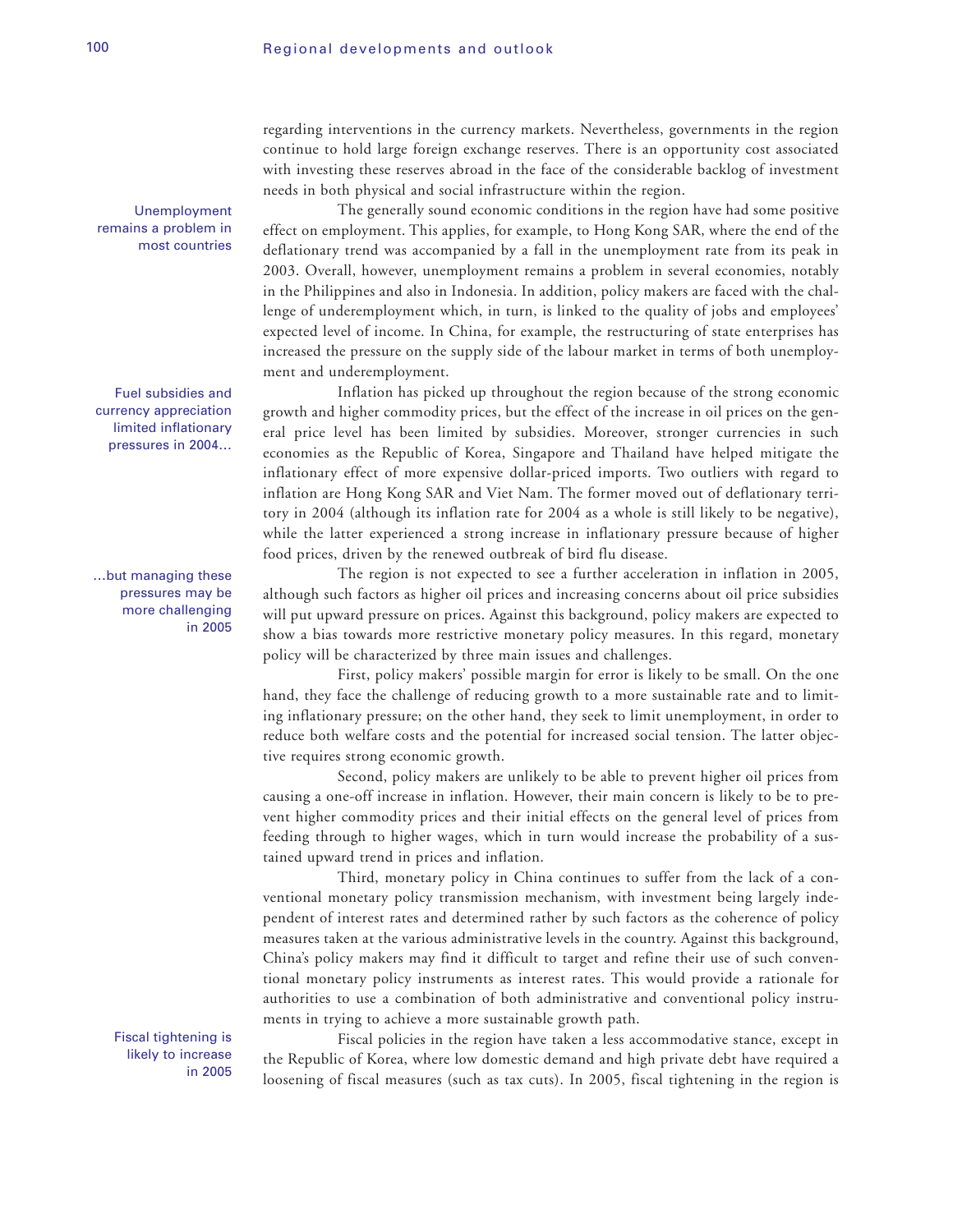expected to continue, although the need to minimize the negative social welfare effects of more contractionary policies will represent a major challenge in several economies, notably in the Philippines and Indonesia. The combination of higher oil prices and oil price subsidies in several economies in the region will place further pressure on governments to consolidate their budgets. Budget consolidation would have direct negative effects on consumers' available income if oil price subsidies were reduced without any compensatory developments (such as an appreciation of the exchange rate).

Overall, this outlook is particularly dependent on the future economic growth path of China. Various policy measures already taken have increased the likelihood that the Chinese economy will achieve a "soft landing", but risks and uncertainties remain and have potential regional and global implications. First, in view of the peg of China's renminbi to the United States dollar and the nature of its financial system, economic policies need to be carefully designed, especially regarding the choice of policy instruments. A continued increase in interest rates, for example, could contribute to a further expansion of China's economy by attracting further investment funds from abroad, leading to upward pressure on the renminbi, interventions by the authorities to ensure the currency peg and hence a further increase in the domestic money supply. Second, policy makers continue to be faced with the question of whether and, if so, how to change China's exchange-rate regime. Any move away from the current peg of the renminbi to the dollar will need to form part of a sequence of wider policy measures, especially with respect to the reform of the banking system and the regulation of capital outflows, in order to avoid macroeconomic instability.

# Latin America and the Caribbean: Stronger-than-expected recovery

Surpassing earlier forecasts, the Latin American and Caribbean economy expanded by 5.4 per cent in 2004. This brighter outcome is explained primarily by faster growth in Brazil, a strong recovery in Venezuela and continued recovery in Argentina. A number of other countries in the region also performed better than expected. Except for Haiti, the GDP of all countries in the region grew, with the six largest economies growing at over 3 per cent. The prospects for 2005 remain favourable.

Better internal and external conditions supported this broad-based growth. Greater external demand helped exports, especially commodities, but also some manufactures, to continue to increase in 2004. Export growth propelled domestic investment, which was also favoured by lower interest rates, and private consumption began to grow due to some recovery in employment and a slight increase in real wages. The poverty rate fell from 44.3 to an estimated 42.9 per cent.

Although the region's economic revival is propelling considerable import growth, there was a trade surplus in 2004, making this the second consecutive year in which the region had a positive current-account balance. For at least the past 50 years, this situation has been unprecedented.

These improved external conditions, along with a downward trend in inflation, gave governments room to ease monetary policy, while increased economic activity facilitated fiscal management. Some countries lowered interest rates further during the first half of 2004, in some cases resulting in negative rates in real terms. Inflation remains under control in the region, but the increase in domestic demand and in oil prices, in a context of rising international interest rates, prompted the central banks of a number of countries China's economic policies and exchangerate regime are key to the region's future growth path

Both the domestic and external environment favoured growth…

…resulting in an unprecedented consecutive currentaccount surplus...

…and giving some respite to macroeconomic policies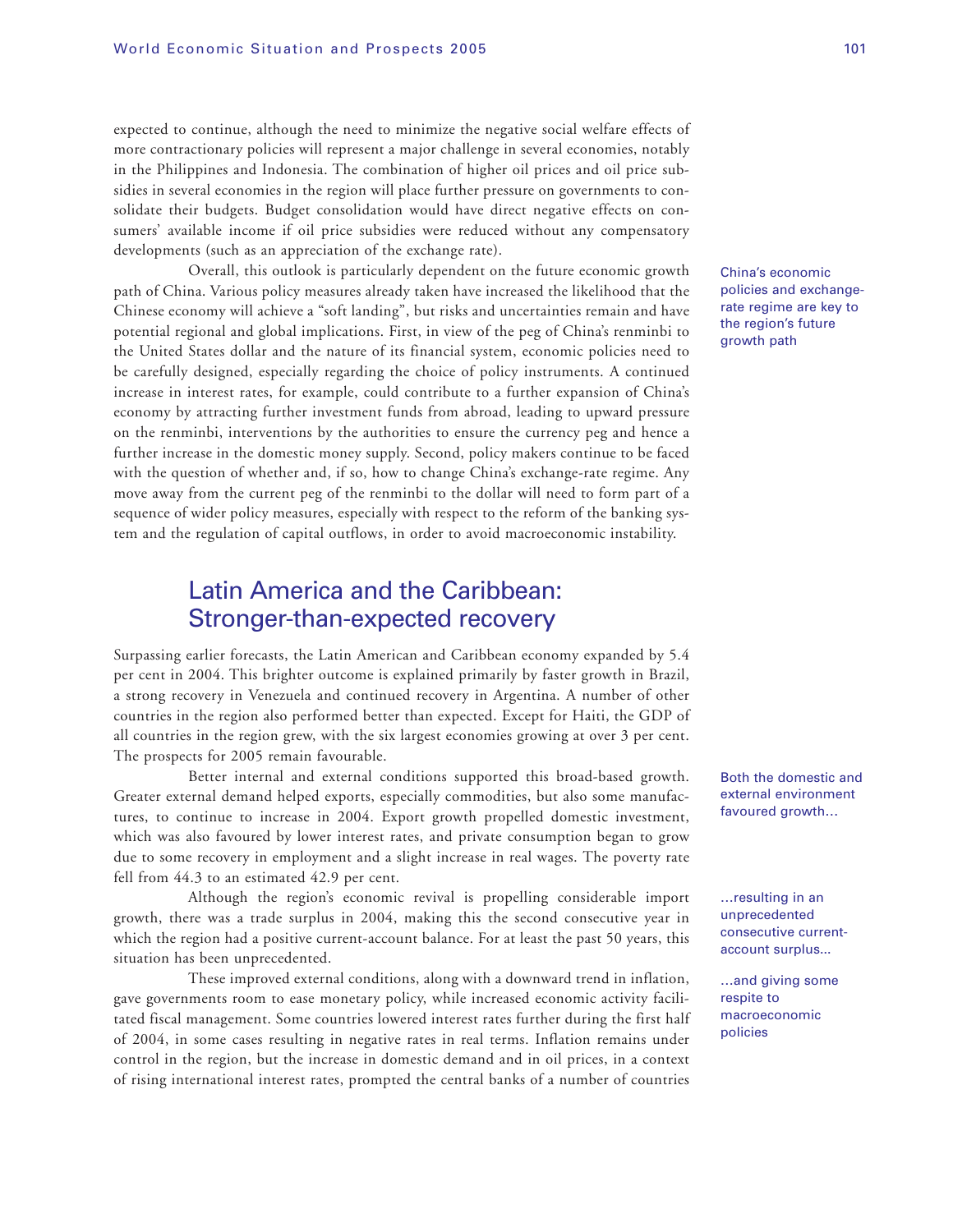to raise their policy interest rates later in the year to ensure that their established inflation targets would be met. The increases in Mexico were largest as the inflationary pressures were felt more strongly in that country.

Fiscal policy in the region continues to be geared to increasing central governments' primary surpluses. Boosted by the upturn in tax receipts due to the faster pace of economic activity, the region's primary surplus averaged about 0.6 per cent of GDP (2.0 per cent as a weighted average). In general, governments thus took the opportunity to reduce public debt and to thereby increase their options for future countercyclical policies. As a regional simple average, public debt fell from 64 to 59 per cent of GDP for the public sector. However, debt levels remain very high (above 60 per cent of GDP) in a number of countries.

During 2004, the region's currencies appreciated against the dollar, but real effective exchange rates had a mixed trajectory: appreciation in Brazil, Chile and Colombia, but depreciation in Argentina and Mexico. In most cases, real effective exchange rates remained relatively stable throughout the year at levels similar to the average in 2003. Moreover, in 2004 there was less disparity in the behaviour of exchange rates across countries, as measured by changes in the standard deviation of the monthly average.

The region will continue to grow in 2005 but will probably face a less

Domestic demand should lead growth in 2005

ate to 4 per cent. Assuming that the international scene will be characterized by a smooth slowing of the major economies and that the signs of the recovery of domestic demand prove to be sustainable, the region, and particularly its bigger countries, could find themselves in a new situation where a smaller contribution of external demand to growth might be offset by stronger domestic demand. Among the conditions that would sustain growth in 2005 are good macroeconomic conditions, comprising relatively low real interest rates, solid fiscal stances, low

favourable international environment that is expected to cause its GDP growth to deceler-

inflation rates, competitive exchange rates and another current-account surplus. Under these circumstances, macroeconomic policies should still enjoy some degree of freedom for manoeuvre. In addition, domestic demand accounts for over 80 per cent of total demand, (expressed in 1995 dollars) so that only a small upward shift in domestic demand would be required to compensate for a slight weakening of external demand.

Prior to 2004, the growth of employment and wages had been limited, repressing consumption. In 2004, the regional unemployment rate fell from 10.7 to 10.0 per cent and the relatively high job creation stimulated consumer expenditure (see box IV.1). Continued overall growth in 2005 is expected to revive wages, which also would boost consumption. Increasing consumption would spur investment, creating a virtuous circle of growth in some of the larger countries of the region. In addition, in this scenario, external demand would continue to contribute to the region's growth, but with diminished strength. In this case, the dynamics of internal demand should be strong enough to sustain regional growth so that, although reduced, it will remain high.

However, downside risks do exist. External factors, such as unexpectedly sharp increases in the price of oil, might accelerate inflation and oblige the monetary authorities to dampen domestic demand through increases in interest rates. If the United States external deficit leads to larger increases in its interest rates, this would not only put pressure on monetary policy in the region but might also affect external financing for some heavily indebted countries. Slower-than-expected growth of the United States and/or China might weaken external demand even further. On the domestic front, if the recovery of domestic

Some risks may dampen growth, but…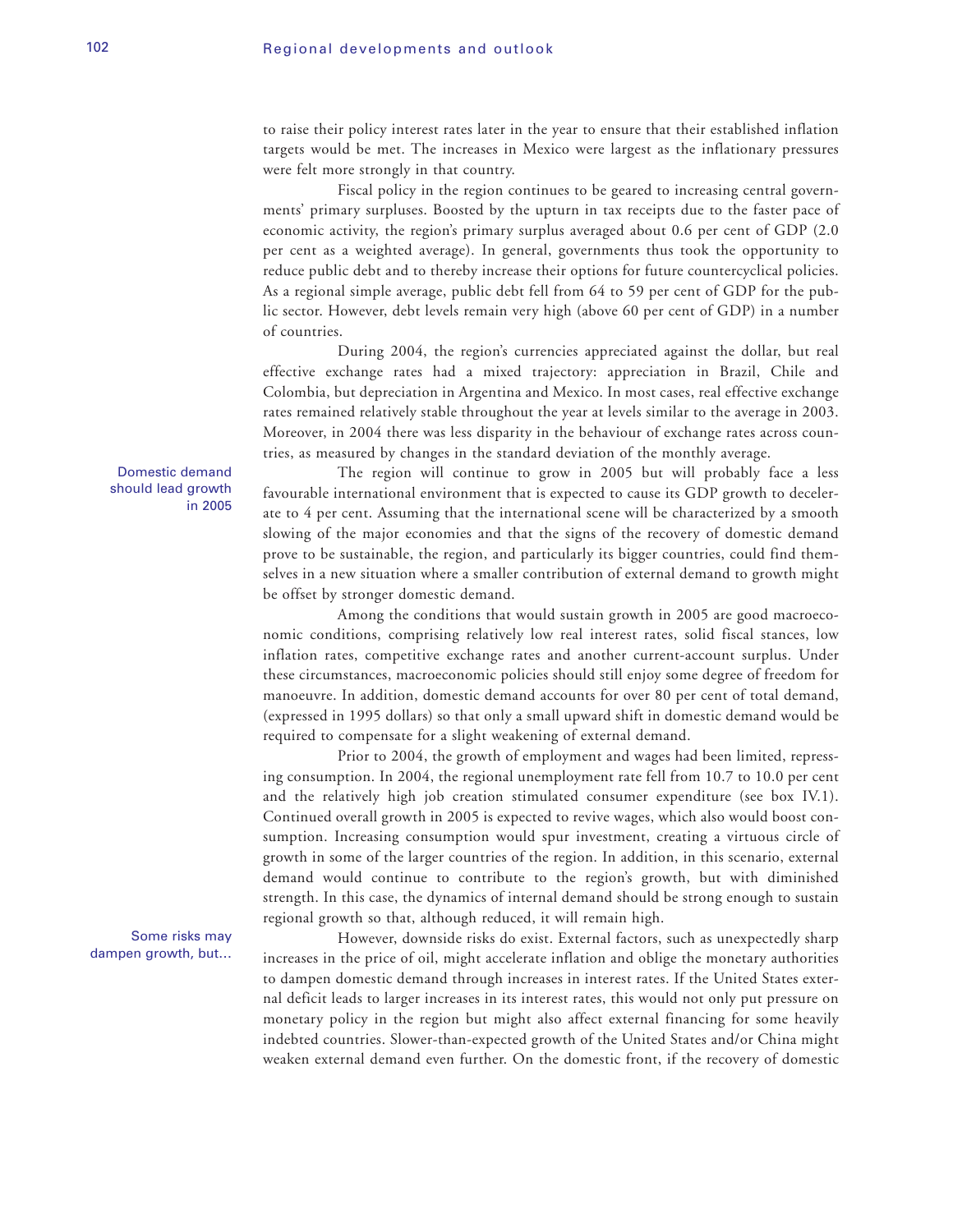## Recent trends in Latin American labour markets

Although it decreased in 2004, the unemployment rate in Latin America increased from 7.2 per cent in 1991 to a maximum of 10.6 per cent in 2002 despite the improvement in the region's economic growth compared to the 1980s.**a** There are a number of reasons for this poor performance.

Two basic facts are central to the region's labour market performance over this period. First, the average rate of economic growth for the region between 1990 and 2004 was 2.6 per cent which is modest, but better than the performance of the "lost decade" of the 1980s. Second, labour supply has expanded strongly for two reasons: the working age population grew by 2.3 per cent annually during this period and there was increasing participation of women in the labour force as a result of longer-term economic, social and cultural transformations.

Employment in Latin America has been strongly positively correlated with economic growth, falling in years of low growth and increasing in a recovery. However, the economic reforms of the 1980s and 1990s reduced the labour intensity of growth. These reforms did not produce the expected results for several reasons: slower-than-expected growth of output, the labour-intensive sectors were among the least dynamic, labour participation rates increased, and the assumption that the region had a comparative advantage in unskilled labour was at least partially untrue.**b** Another factor was the exchange-rates appreciation that characterized many countries during the 1980s.

Although wage jobs are strongly correlated to economic growth, non-wage employment in the informal sector has lost its countercyclical capacity to absorb the unemployed from the formal sector in slow times. This reflects two trends in the informal job sector. First, some self-employment is generated when there are perceived to be income opportunities during an economic recovery and, second, in certain countries, the informal sector's ability to absorb part of the labour force is weakened after long periods of sluggish economic growth and expanding informality. This relative "saturation" of the informal sector, with its corresponding impact on the average income in this sector, reduces the opportunity cost of being unemployed, especially for a labour force with a rising level of education, as is the case in Latin America.

Furthermore, the pro-cyclical nature of the participation rate smooth changes in the unemployment rate. When unemployment rises, some workers leave the labour market and become inactive, whereas the labour force increases in times of growth, limiting the positive effect of job creation on the unemployment rate. During most of the 1990s and the present decade, this pro-cyclical trend has taken the form of periods of interruption in the growing participation of women and a reduction of male participation as younger people decide to remain in the educational system in times of low expectations.

Strong wage growth, on the other hand, has not hindered job creation as a whole, even if in certain situations, especially in a context of declining inflation, nominal wage inflexibility and minimum wage policies may have had an adverse effect on job creation for specific groups. In general, the evolution of real wages in the formal sector has reflected the sector's productivity growth, with variations influenced by crisis, inflation and economic recovery; for 13 countries, the median annual increase in real wages between 1990 and 2003 was 1.9 per cent. At the same time, the minimum wage policy has been conservative in most countries, with an annual real growth of 0.2 per cent (median of 19 countries).

The present high level of Latin American unemployment therefore appears to be the result of sluggish economic growth, the loss of labour-intensive growth and the weakening of the informal sector's countercyclical function as a "buffer" in times of low labour demand. Macroeconomic policies to foster labour-intensive economic growth, adjustments in the regulation of the labour markets and a modernization of labour market policies, with an emphasis on underprivileged groups, should help improve the performance of the region's labour markets.

# **Box IV.1**

- **a** In recent years, changes in the methods of measurement have led to higher reported unemployment rates in several countries. The cited numbers already take into account adjustments in Brazil, while new information on Argentina and the announced adjustments in Mexico will further increase the regional unemployment rate.
- **b** Barbara Stallings and Jurgen Weller "Job Creation in Latin America in the 1990s: The Foundation for Social Policy", ECLAC, Santiago, July, 2001.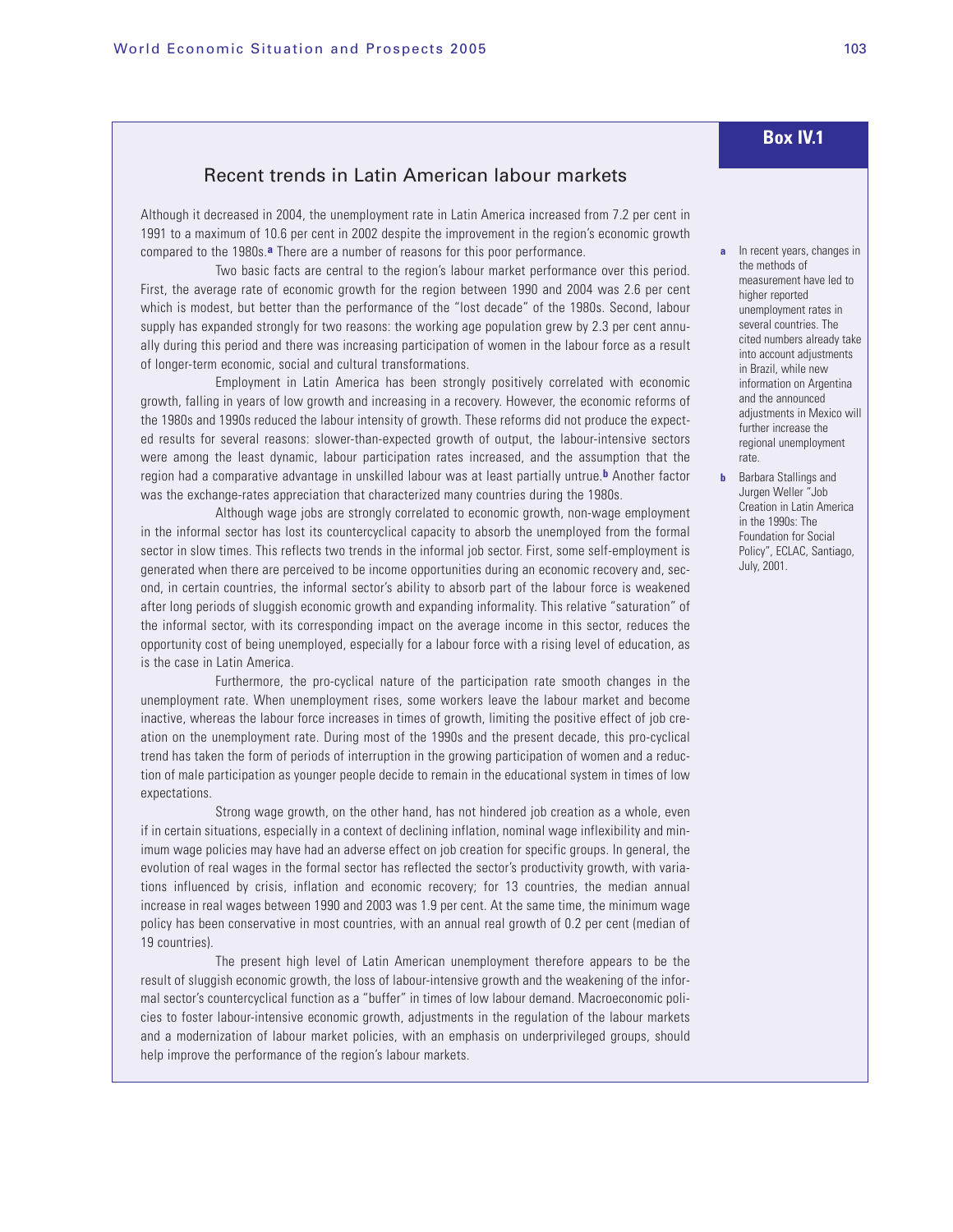… the trade balance will remain positive, although smaller

demand proves to be temporary, the slowdown of the global economy would cause the region's economic growth to lose momentum quickly.

Despite these different scenarios, it is expected that the surplus on the region's trade balance will shrink and, consequently, that the surplus on the balance-of-payments current account will also decline, owing not only to the smaller trade surplus but also to the higher payments for financial services. At the same time, region-wide inflation, after a transitional increase in early 2004, will probably continue its slow decrease, to around 6 per cent in 2005 from 6.5 per cent in 2004. With respect to the exchange rate, policy makers are unlikely to change their stance of maintaining real parities at levels similar to those prevailing in 2004.

The countries of the region continue to demonstrate a widespread commitment to maintaining cautious fiscal policies, although significant differences are likely to be observed between oil-exporting and oil-importing countries, given the large oil revenues and expansive policies adopted by the former. The present favourable conditions offer an opportunity for governments to take countercyclical and other measures to become less vulnerable and to achieve a more sustainable growth path.

# **Notes**

- **1** Joaquín Almunia, European Union Commissioner for Economic and Monetary Affairs, "Strengthening Economic Governance and Improving the Stability and Growth Pact", Brussels, 3 September 2004 (available from http://europa.eu.int/rapid/pressReleasesAction.do?reference=SPEECH/04/387/ &format=HTML&aged=0&language=EN&guiLanguage=en).
- **2** Excluding humanitarian needs and industrial rehabilitation, the cost of repairing Iraq's oil facilities and power plants has been estimated at about \$25 billion. Iraq's total external debt has been estimated at \$383 billion, of which \$199 billion is outstanding liabilities (such as war reparations from the first Gulf war, \$45 billion of which have been confirmed by the United Nations Compensation Commission); \$127 billion is foreign bilateral debt (including \$47 billion of accrued interest); and \$57 billion is owed on contracts for emergency and communications deals. On 23 November 2004, creditor countries agreed to cancel 80 per cent of Iraq's bilateral debt (see chapter III).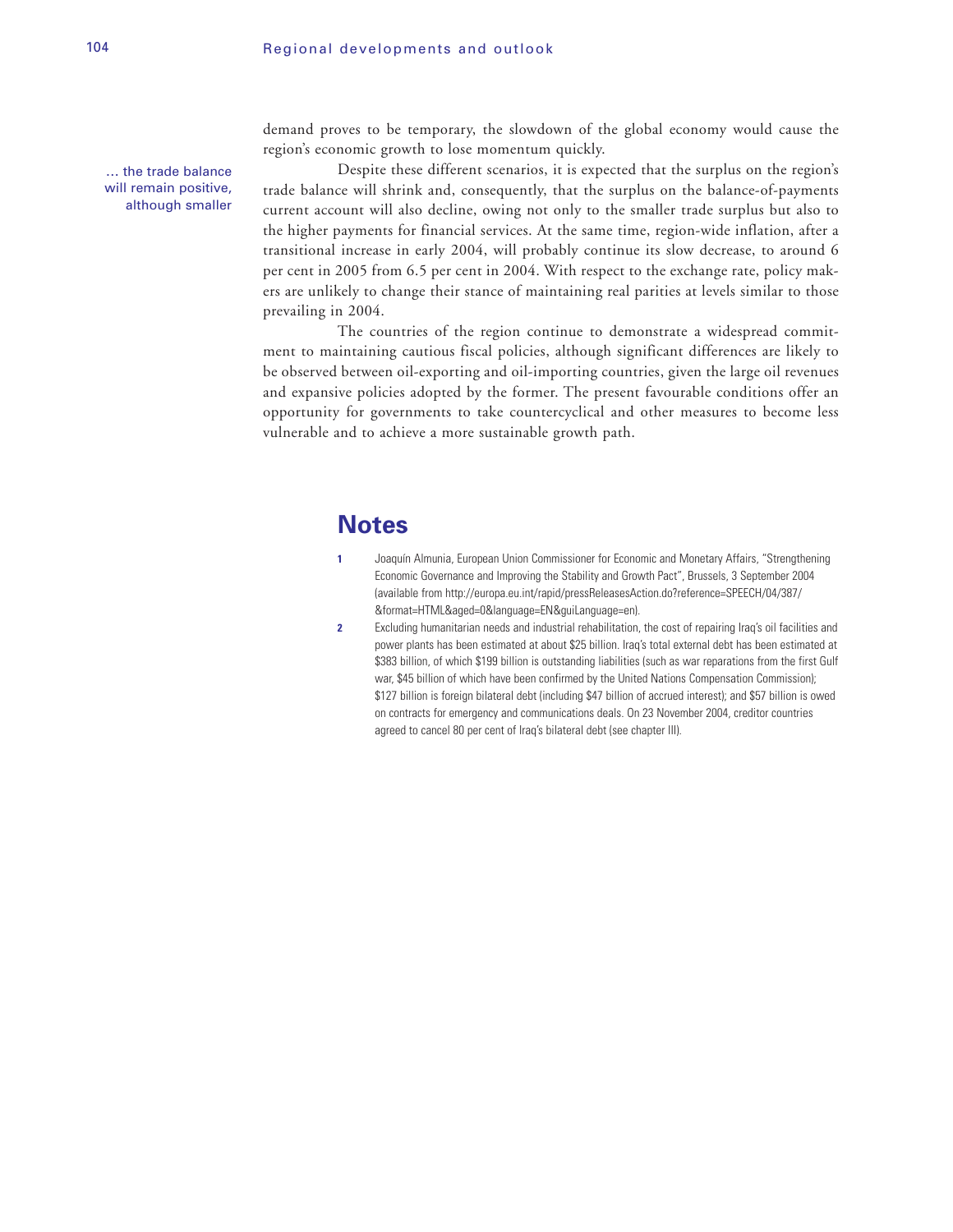# Annex: **Statistical Tables**

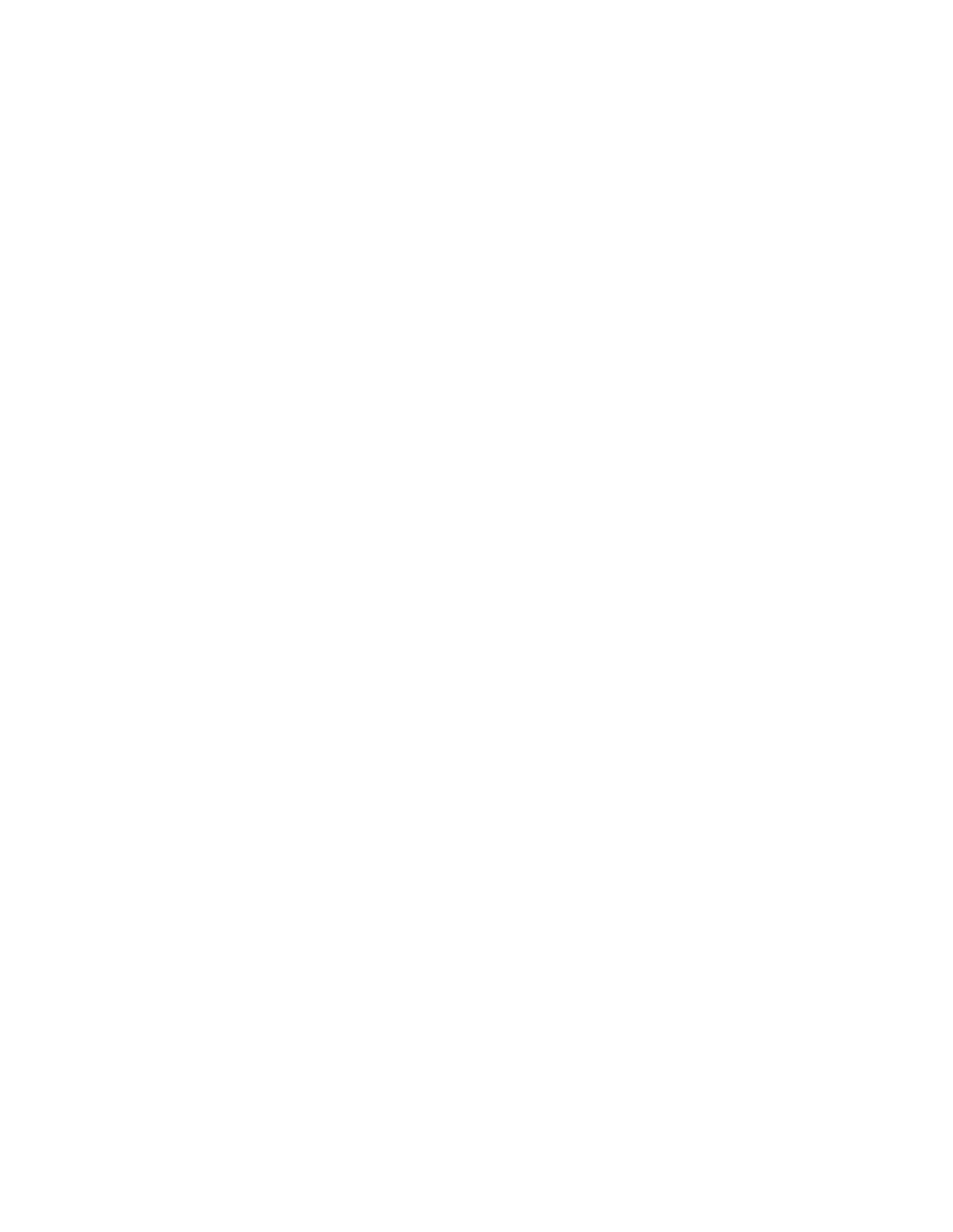# List of tables

| A. 1. | Developed market economies: rates of growth of real                                               | 109 |
|-------|---------------------------------------------------------------------------------------------------|-----|
| A. 2. |                                                                                                   | 111 |
| A. 3. | Economies in transition: rates of growth of real                                                  | 112 |
| A. 4. |                                                                                                   | 113 |
| A. 5. | Developing countries: rates of growth of real GDP and rates of inflation, 2003-2005               | 114 |
| A. 6. | Major developing countries: quarterly indicators of growth, unemployment and inflation, 2002-2004 | 116 |
| A. 7. |                                                                                                   | 118 |
| A. 8. |                                                                                                   | 119 |
| A. 9. | Distribution of stock of foreign direct investment in services by country groups, 1990 and 2002   | 120 |
| A.10. | Distribution of stock of foreign direct investment in services by industry, 1990 and 2002         | 121 |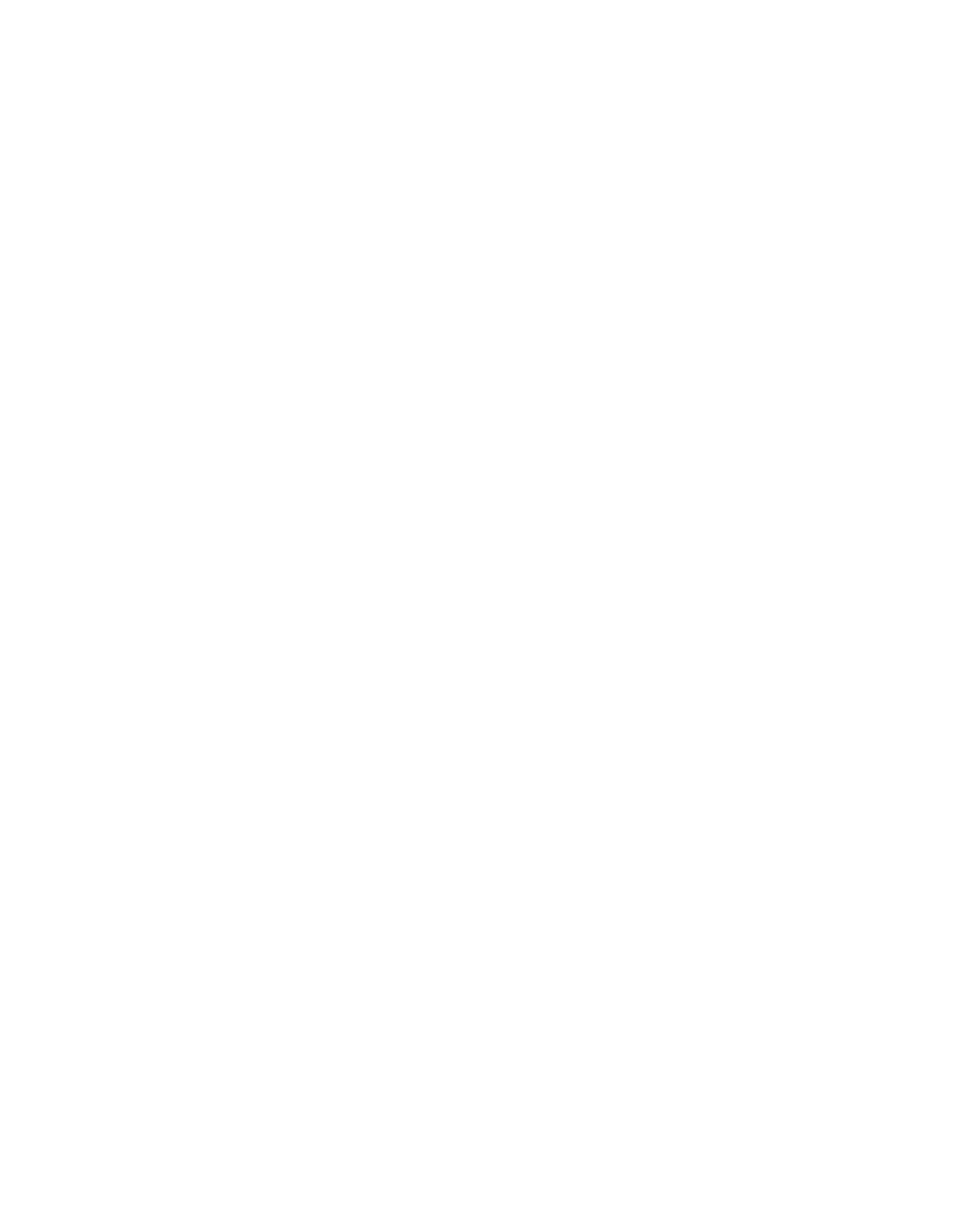## Table A.1.

## **Developed market economies: rates of growth of real GDP, rates of inflation and unemployment, 2003-2005**

| Annual percentage change   |        |         |                   |        |                   |                   |                      |                             |                      |  |  |
|----------------------------|--------|---------|-------------------|--------|-------------------|-------------------|----------------------|-----------------------------|----------------------|--|--|
|                            |        | Growtha |                   |        | Inflationb        |                   |                      | Unemploymentc, d, e         |                      |  |  |
|                            | 2003   | 2004f   | 2005 <sub>9</sub> | 2003   | 2004 <sup>f</sup> | 2005 <sub>9</sub> | 2003                 | 2004 <sup>f</sup>           | 2005 <sub>9</sub>    |  |  |
| <b>Developed economies</b> | 2.2    | 3.4     | $2\frac{1}{2}$    | 1.7    | 1.9               | $1\frac{1}{2}$    | $\ddotsc$            | $\mathcal{L}_{\mathcal{A}}$ | à.                   |  |  |
| <b>United States</b>       | 3.1    | 4.2     | 3                 | 2.3    | 2.6               | $1\frac{3}{4}$    | 6.0                  | 5.5                         | $5\%$                |  |  |
| Canada                     | 1.7    | 2.7     | $2\frac{3}{4}$    | 2.8    | 1.6               | $\overline{2}$    | 7.6                  | 7.2                         | 7                    |  |  |
| Japan                      | 2.5    | 3.6     | $1\frac{3}{4}$    | $-0.3$ | $-0.2$            | $\frac{1}{4}$     | 5.3                  | 4.7                         | 43⁄4                 |  |  |
| Australia                  | 2.6    | 3.4     | $2\frac{3}{4}$    | 2.8    | 2.7               | $2\frac{1}{2}$    | 6.1                  | 5.7                         | 6                    |  |  |
| New Zealand                | 3.4    | 4.0     | $2\frac{1}{2}$    | 1.8    | 2.4               | $\overline{2}$    | 4.6                  | 4.6                         | 43/4                 |  |  |
| <b>European Union</b>      | 1.2    | 2.3     | $2\frac{1}{4}$    | 2.1    | 2.2               | $\overline{2}$    | $\ddotsc$            | $\ddotsc$                   | $\ddot{\phantom{a}}$ |  |  |
| <b>EU-15</b>               | 1.1    | 2.2     | $\overline{2}$    | 2.1    | 2.2               | $\overline{2}$    | 8.1                  | 8.1                         | 8                    |  |  |
| Euro Zone                  | 0.6    | 2.0     | $\overline{2}$    | 2.0    | 2.0               | $1\frac{3}{4}$    | 8.9                  | 8.9                         | 83⁄4                 |  |  |
| Austria                    | 0.7    | 2.1     | $2\frac{1}{2}$    | 1.3    | 2.0               | $\overline{2}$    | 4.3                  | 4.5                         | $4\frac{1}{4}$       |  |  |
| Belgium                    | 1.1    | 2.5     | $2\frac{1}{2}$    | 1.5    | 1.9               | $1\frac{1}{2}$    | 7.9                  | 7.5                         | $7\frac{1}{4}$       |  |  |
| Finland                    | 2.0    | 3.0     | $2\frac{1}{4}$    | 0.9    | 0.1               | $1\frac{1}{2}$    | 9.0                  | 9.1                         | 83⁄4                 |  |  |
| France                     | 0.5    | 2.3     | $\overline{2}$    | 2.1    | 1.9               | $1\frac{1}{2}$    | 9.4                  | 9.6                         | $9\frac{1}{2}$       |  |  |
| Germany                    | $-0.1$ | 1.8     | $1\frac{1}{2}$    | 1.0    | 1.6               | $1\frac{1}{4}$    | 9.6                  | 9.9                         | 93/4                 |  |  |
| Greece                     | 4.5    | 3.9     | $3\frac{1}{4}$    | 3.5    | 3.1               | 3                 | 9.3                  | 8.8                         | $8\frac{1}{2}$       |  |  |
| Ireland                    | 3.7    | 5.1     | 53⁄4              | 3.5    | 1.6               | $\overline{2}$    | 4.6                  | 4.9                         | 5                    |  |  |
| Italy                      | 0.4    | 1.1     | $1\frac{3}{4}$    | 2.7    | 2.5               | $2\frac{1}{2}$    | 8.6                  | 8.1                         | 73/4                 |  |  |
| Luxembourg                 | 2.1    | 2.0     | 3                 | 2.0    | 2.2               | $\overline{2}$    | 3.7                  | 4.1                         | $4\frac{1}{4}$       |  |  |
| <b>Netherlands</b>         | $-0.9$ | 1.2     | $1\frac{1}{4}$    | 2.1    | 1.3               | $1\frac{1}{4}$    | 3.8                  | 5.2                         | 53⁄4                 |  |  |
| Portugal                   | $-1.2$ | 0.9     | $\overline{2}$    | 3.3    | 2.7               | $2\frac{1}{4}$    | 6.2                  | 6.3                         | 6                    |  |  |
| Spain                      | 2.4    | 2.4     | $2\frac{1}{2}$    | 3.0    | 2.9               | $2\frac{1}{2}$    | 11.3                 | 10.9                        | 1034                 |  |  |
| <b>Other</b>               | 2.7    | 2.9     | $2\frac{1}{2}$    | 2.7    | 2.8               | $2\frac{1}{2}$    | 5.1                  | 4.8                         | $4\frac{1}{2}$       |  |  |
| Denmark                    | 0.5    | 2.6     | $2\frac{1}{2}$    | 2.1    | 1.5               | $2\frac{1}{4}$    | 5.6                  | 5.9                         | 53⁄4                 |  |  |
| Sweden                     | 2.3    | 1.0     | $1\frac{3}{4}$    | 1.9    | 0.9               | $\mathbf{1}$      | 5.6                  | 6.3                         | $5\frac{1}{2}$       |  |  |
| United Kingdom             | 3.0    | 3.3     | $2\frac{3}{4}$    | 2.9    | 3.2               | $2\frac{3}{4}$    | 5.0                  | 4.5                         | 41⁄4                 |  |  |
| <b>EU-10</b>               | 3.7    | 4.9     | $4\frac{1}{2}$    | 1.9    | 4.1               | $3\frac{1}{4}$    | $\ddotsc$            | W.                          | à.                   |  |  |
| $EU-8$                     | 3.9    | 4.9     | $4\frac{1}{2}$    | 1.9    | 4.2               | $3\frac{1}{4}$    | $\ddot{\phantom{a}}$ |                             | ä.                   |  |  |
| Czech Republic             | 3.7    | 3.8     | 4                 | 0.1    | 3.0               | $2\frac{1}{2}$    | 9.3                  | 10.5                        | 93⁄4                 |  |  |
| Estonia                    | 5.1    | 6.2     | 53⁄4              | 1.3    | 4.5               | 3                 | 6.1                  | 5.5                         | 5                    |  |  |
| Hungary                    | 2.9    | 3.6     | 33/4              | 4.7    | 7.0               | $4\frac{1}{2}$    | 8.4                  | 8.2                         | 8                    |  |  |
| Latvia                     | 7.5    | 7.5     | $6\frac{3}{4}$    | 2.9    | 7.0               | 5                 | 8.0                  | 7.8                         | $\overline{7}$       |  |  |
| Lithuania                  | 9.7    | 6.8     | $6\frac{1}{2}$    | $-1.2$ | 1.4               | $\overline{2}$    | 9.2                  | 8.8                         | 8                    |  |  |
| Poland                     | 3.8    | 5.6     | $4\frac{1}{2}$    | 0.7    | 3.5               | 3                 | 20.0                 | 19.5                        | 19                   |  |  |
| Slovakia                   | 4.5    | 5.0     | 51⁄4              | 8.6    | 7.5               | $5\frac{1}{2}$    | 15.2                 | 14.6                        | 143⁄4                |  |  |
| Slovenia                   | 2.5    | 3.8     | $\overline{4}$    | 5.6    | 3.5               | 3                 | 11.2                 | 10.5                        | 101/4                |  |  |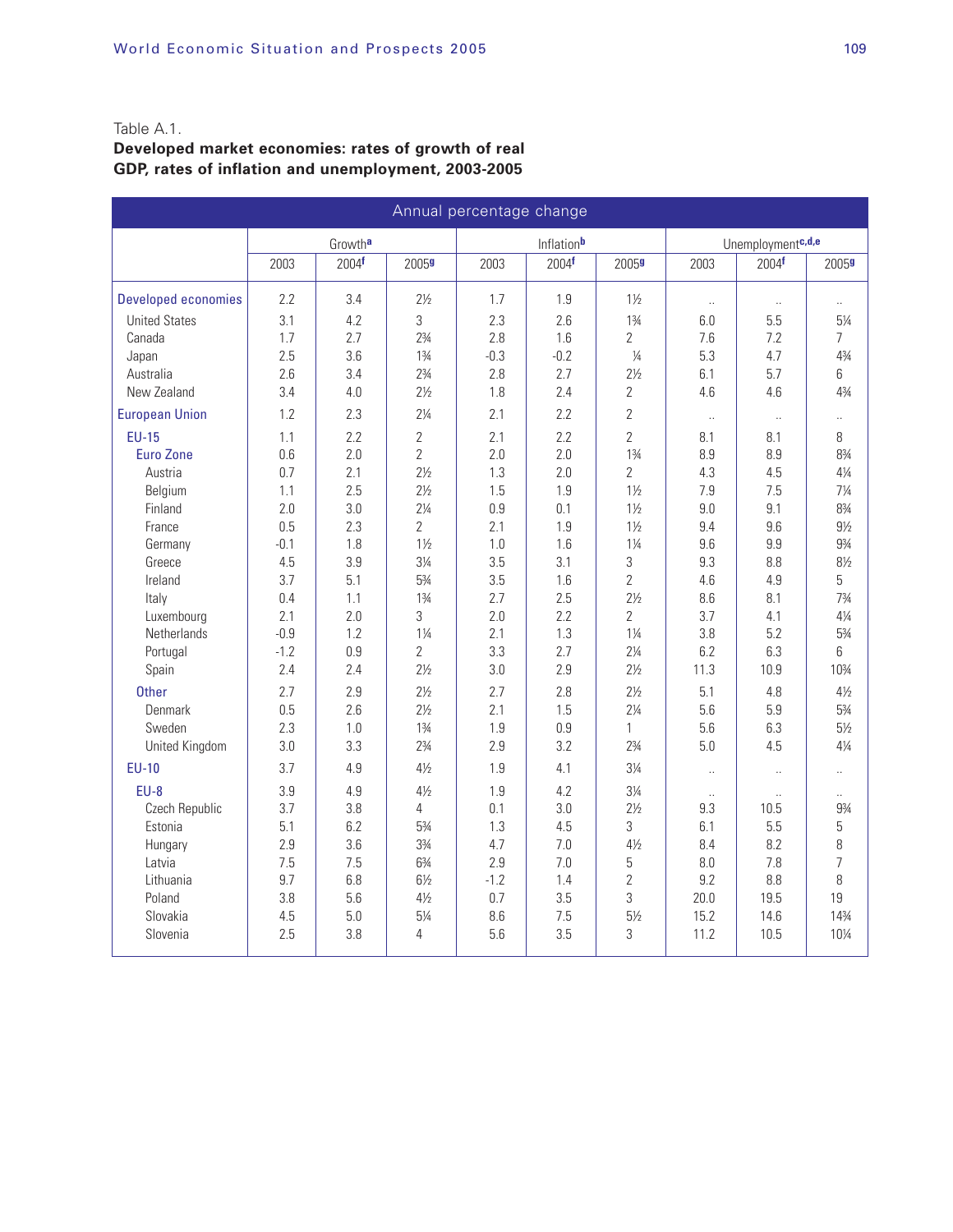| Table A.1 (continued) |        |                     |                |      |                    |                |                                 |                   |                |  |
|-----------------------|--------|---------------------|----------------|------|--------------------|----------------|---------------------------------|-------------------|----------------|--|
|                       |        | Growth <sup>a</sup> |                |      | Inflation <b>b</b> |                | Unemployment <sup>c, d, e</sup> |                   |                |  |
|                       | 2003   | 2004 <sup>f</sup>   | 20059          | 2003 | 2004 <sup>f</sup>  | 20059          | 2003                            | 2004 <sup>f</sup> | 20059          |  |
| Other                 | 0.9    | 2.4                 | 4              | 3.2  | 2.5                | $2\frac{1}{2}$ | $\ddotsc$                       | $\ddotsc$         | $\ddotsc$      |  |
| Cyprus                | 2.0    | 3.2                 | $3\frac{1}{2}$ | 4.1  | 2.1                | $2\frac{1}{2}$ | $\ddotsc$                       | $\cdot$ .         | $\cdot$ .      |  |
| Malta                 | $-1.7$ | 0.5                 | $4\frac{3}{4}$ | 1.3  | 3.2                | $2\frac{1}{4}$ | 7.6                             | 7.3               | 63⁄4           |  |
| <b>Other Europe</b>   | 0.0    | 2.3                 | $2\frac{1}{2}$ | 1.6  | 0.6                | $1\frac{1}{4}$ | 4.2                             | 4.5               | $4\frac{1}{2}$ |  |
| Iceland               | 4.0    | 4.4                 | $4\frac{1}{2}$ | 2.1  | 2.3                | $2\frac{3}{4}$ | 4.1                             | 4.1               | $3\frac{1}{2}$ |  |
| Norway                | 0.4    | 3.3                 | $3\frac{1}{4}$ | 2.5  | 0.4                |                | 4.5                             | 4.4               | 4              |  |
| Switzerland           | $-0.5$ | 1.5                 | 2              | 0.9  | 0.7                | $1\frac{1}{4}$ | 4.1                             | 4.6               | $4\frac{3}{4}$ |  |

**Source:** UN/DESA, based on IMF, International Financial Statistics and OECD.

**a** Data for country groups are weighted averages, where weights are based on GDP in 2000 prices and exchange rates.

**b** Data for country groups are weighted averages, where weights for each year are 2000 GDP in U.S. dollars.

**c** Unemployment data are standardized by OECD for comparability among countries and over time, in conformity with the definitions of the International Labour Office (see OECD, Standardized Unemployment Rates: Sources and Methods (Paris, 1985)).

**d** Data for country groups are weighted averages, where labour force is used for weights.

**e** Greece and Malta are not standardized.

**f** Partly estimated.

**g** Forecast.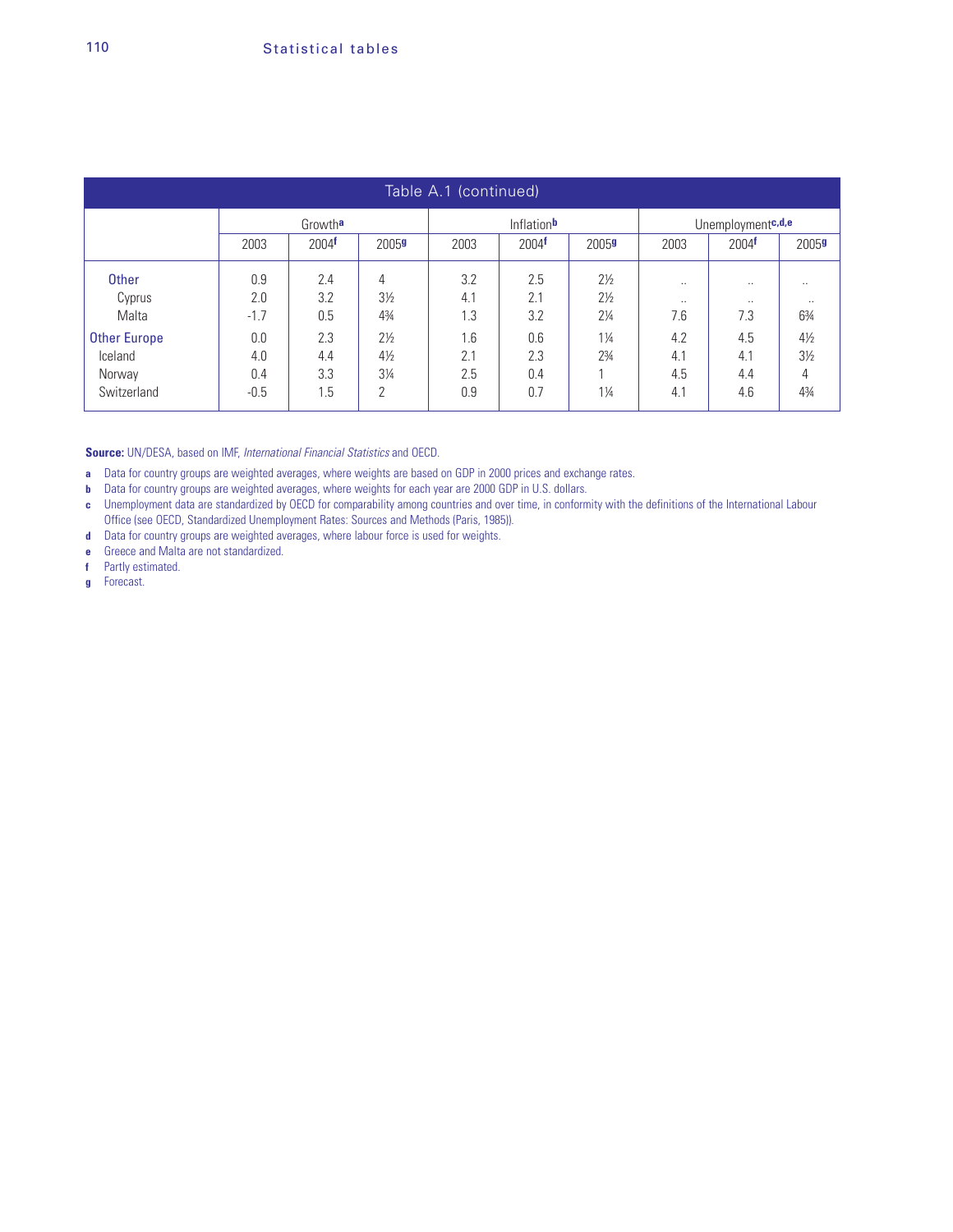Table A.2. **Major developed economies: quarterly indicators, 2002-2004**

|                           |                          |                                    | 2002 quarters |        |                |              | 2003 quarters                              |        |                                                                        | 2004 quarters |              |  |
|---------------------------|--------------------------|------------------------------------|---------------|--------|----------------|--------------|--------------------------------------------|--------|------------------------------------------------------------------------|---------------|--------------|--|
|                           | $\overline{\phantom{a}}$ | $\mathbb{I}$                       | III           | IV     | $\overline{1}$ | $\mathbb{I}$ | $\mathbb{H}$                               | IV     | $\mathsf{I}$                                                           | $\mathbb{I}$  | $\mathbb{H}$ |  |
|                           |                          |                                    |               |        |                |              | Growth of gross domestic producta          |        |                                                                        |               |              |  |
|                           |                          |                                    |               |        |                |              |                                            |        | (percentage change in seasonally adjusted data from preceding quarter) |               |              |  |
| Canada                    | 5.8                      | 3.8                                | 2.7           | 1.6    | 2.8            | $-0.7$       | 1.4                                        | 3.3    | 2.7                                                                    | 3.9           | 3.2          |  |
| France                    | 3.2                      | 2.0                                | 1.0           | $-0.8$ | 0.7            | $-1.9$       | 4.1                                        | 2.4    | 2.6                                                                    | 2.5           | 0.3          |  |
| Germany                   | 0.1                      | 0.8                                | 1.1           | $-0.1$ | $-1.4$         | $-0.8$       | 1.1                                        | 1.2    | 1.7                                                                    | 1.7           | 0.4          |  |
| Italy                     | 0.8                      | 0.9                                | 1.1           | 1.7    | $-0.4$         | $-0.4$       | 1.6                                        | 0.0    | 2.0                                                                    | 1.6           | 1.6          |  |
| Japan                     | $-2.9$                   | 5.8                                | 2.9           | 0.7    | 0.4            | 4.3          | 3.1                                        | 6.0    | 7.6                                                                    | $-0.4$        | 0.6          |  |
| United Kingdom            | 1.2                      | 1.6                                | 3.6           | 1.6    | 0.8            | 2.8          | 3.5                                        | 4.3    | 3.1                                                                    | 3.8           | 1.6          |  |
| <b>United States</b>      | 4.7                      | 1.9                                | 3.4           | 1.3    | 2.0            | 3.1          | 8.2                                        | 4.1    | 4.5                                                                    | 3.3           | 4.0          |  |
| Memo items:               |                          |                                    |               |        |                |              |                                            |        |                                                                        |               |              |  |
| Major developed economies | 2.1                      | 2.7                                | 2.8           | 1.0    | 1.1            | 2.4          | 5.3                                        | 3.9    | 4.6                                                                    | 2.3           | 2.4          |  |
| Euro zone                 | 1.6                      | 1.6                                | 1.2           | 0.0    | 0.0            | $-0.8$       | 2.0                                        | 1.6    | 2.8                                                                    | 2.0           | 1.2          |  |
|                           |                          | Unemployment rateb                 |               |        |                |              |                                            |        |                                                                        |               |              |  |
|                           |                          | (percentage of total labour force) |               |        |                |              |                                            |        |                                                                        |               |              |  |
| Canada                    | 7.8                      | 7.6                                | 7.6           | 7.6    | 7.5            | 7.7          | 7.9                                        | 7.5    | 7.4                                                                    | 7.2           | 7.1          |  |
| France                    | 8.6                      | 8.9                                | 9.1           | 9.1    | 9.2            | 9.4          | 9.5                                        | 9.6    | 9.6                                                                    | 9.5           | 9.6          |  |
| Germany                   | 8.3                      | 8.5                                | 8.8           | 9.1    | 9.5            | 9.7          | 9.7                                        | 9.6    | 9.6                                                                    | 9.8           | 8.9          |  |
| Italy                     | 9.0                      | 9.0                                | 9.0           | 8.9    | 8.8            | 8.7          | 8.6                                        | 8.5    | 8.5                                                                    | $\ddotsc$     | $\ddotsc$    |  |
| Japan                     | 5.3                      | 5.4                                | 5.4           | 5.4    | 5.4            | 5.4          | 5.2                                        | 5.1    | 4.9                                                                    | 4.6           | 4.8          |  |
| United Kingdom            | 5.1                      | 5.1                                | 5.2           | 5.0    | 5.1            | 5.0          | 4.9                                        | 4.8    | 4.7                                                                    | 4.7           | 4.6          |  |
| <b>United States</b>      | 5.7                      | 5.8                                | 5.7           | 5.9    | 5.8            | 6.1          | 6.1                                        | 5.9    | 5.6                                                                    | 5.6           | 5.5          |  |
| Memo items:               |                          |                                    |               |        |                |              |                                            |        |                                                                        |               |              |  |
| Major developed economies | 6.4                      | 6.5                                | 6.6           | 6.6    | 6.7            | 6.8          | 6.8                                        | 6.6    | 6.5                                                                    | 5.8           | 5.7          |  |
| Euro zone                 | 8.1                      | 8.2                                | 8.5           | 8.6    | 8.7            | 8.8          | 8.9                                        | 8.9    | 8.9                                                                    | 8.9           | 8.9          |  |
|                           |                          |                                    |               |        |                |              | Growth of consumer prices <sup>c</sup>     |        |                                                                        |               |              |  |
|                           |                          |                                    |               |        |                |              | (percentage change from preceding quarter) |        |                                                                        |               |              |  |
| Canada                    | 2.7                      | 6.1                                | 4.3           | 2.1    | 5.4            | $-0.5$       | 1.5                                        | 0.5    | 2.0                                                                    | 4.7           | 0.8          |  |
| France                    | 2.7                      | 3.5                                | 0.8           | 1.9    | 3.6            | 1.4          | 1.0                                        | 2.7    | 2.1                                                                    | 3.7           | 0.6          |  |
| Germany                   | 3.8                      | 0.8                                | 0.6           | $-0.4$ | 3.7            | $-0.4$       | 1.2                                        | 0.3    | 3.1                                                                    | 2.7           | 1.5          |  |
| Italy                     | 3.5                      | 3.0                                | 1.9           | 2.7    | 3.3            | 2.9          | 2.1                                        | 1.9    | 2.3                                                                    | 3.1           | 1.7          |  |
| Japan                     | $-2.8$                   | 1.8                                | $-0.7$        | $-0.4$ | $-1.6$         | 1.8          | $-0.7$                                     | $-0.7$ | $-0.9$                                                                 | 1.1           | 0.1          |  |
| United Kingdom            | 0.2                      | 5.1                                | 1.4           | 3.6    | 2.3            | 4.8          | 1.0                                        | 2.5    | 2.0                                                                    | 5.6           | 2.4          |  |
| <b>United States</b>      | 1.4                      | 4.4                                | 1.7           | 1.3    | 4.1            | 1.5          | 2.0                                        | 0.1    | 3.7                                                                    | 5.8           | 1.4          |  |
| Memo items:               |                          |                                    |               |        |                |              |                                            |        |                                                                        |               |              |  |
| Major developed economies | 0.8                      | 3.5                                | 1.1           | 1.0    | 2.6            | 1.6          | 1.2                                        | 0.4    | 2.2                                                                    | 4.2           | 1.1          |  |
| Euro zone                 | 1.5                      | 4.1                                | 0.4           | 2.2    | 2.5            | 2.8          | 0.4                                        | 2.3    | 1.4                                                                    | 4.1           | 0.7          |  |

**Sources:** UN/DESA, based on data of IMF, International Finacial Statistics; Organisation for Economic Cooperation and Development (OECD) and national authorities.

**a** Expressed at annual rate (total is weighted average with weights being annual GDP valued at 2000 prices and exchange rates).

**b** Seasonally adjusted data as standardized by OECD.

**c** Expressed at annual rate.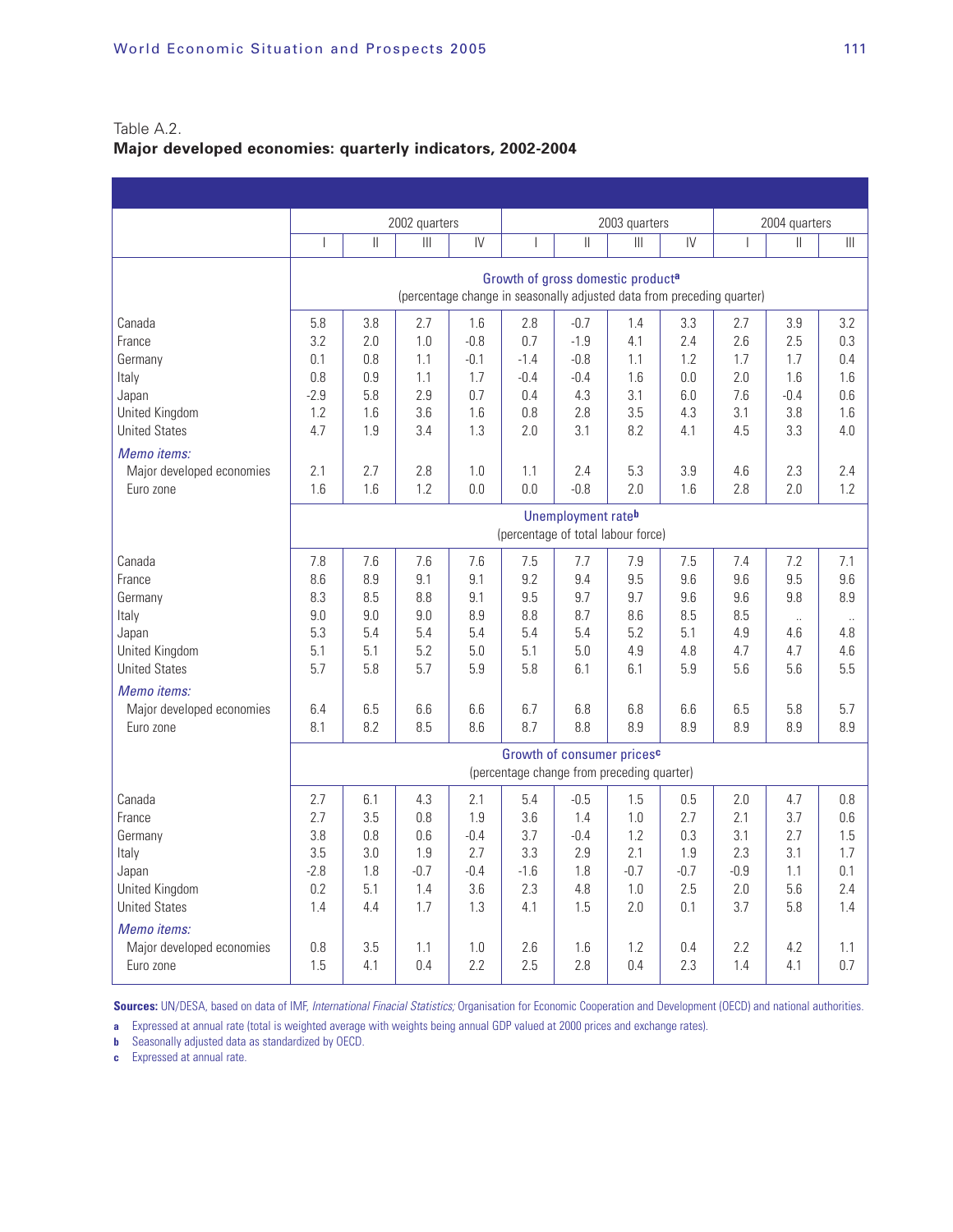## Table A.3.

## **Economies in transition: rates of growth of real GDP, rates of inflation and unemployment, 2003-2005**

| Annual percentage change  |      |                   |                   |      |                   |                   |           |                      |                   |  |  |  |
|---------------------------|------|-------------------|-------------------|------|-------------------|-------------------|-----------|----------------------|-------------------|--|--|--|
|                           |      | Growtha           |                   |      | Inflationb        |                   |           | Unemployment         |                   |  |  |  |
|                           | 2003 | 2004 <sup>c</sup> | 2005 <sup>d</sup> | 2003 | 2004 <sup>c</sup> | 2005 <sup>d</sup> | 2003      | 2004 <sup>c</sup>    | 2005 <sup>d</sup> |  |  |  |
| Economies in transition   | 7.0  | 7.1               | 6                 | 12.2 | 10.3              | $\overline{9}$    | Ω.        |                      | $\ddotsc$         |  |  |  |
| Southern and              |      |                   |                   |      |                   |                   |           |                      |                   |  |  |  |
| <b>Eastern Europe</b>     | 4.2  | 5.8               | 43/4              | 8.4  | 7.6               | $6\frac{1}{4}$    | $\ddotsc$ |                      |                   |  |  |  |
| Albania                   | 6.0  | 6.0               | $6\%$             | 2.4  | 3.0               | $2\frac{1}{2}$    | 14.0      | 15.0                 | 15                |  |  |  |
| Bosnia and Herzegovina    | 3.2  | 4.0               | $4\frac{1}{2}$    | 0.1  | 0.0               | $\frac{1}{2}$     | 42.0      | 42.0                 | 40                |  |  |  |
| <b>Bulgaria</b>           | 4.3  | 5.0               | $4\frac{1}{2}$    | 2.3  | 6.5               | 4                 | 14.3      | 12.5                 | 113/4             |  |  |  |
| Croatia                   | 4.3  | 3.8               | 4                 | 2.2  | 2.0               | $2\frac{1}{2}$    | 19.5      | 18.5                 | $17\frac{1}{2}$   |  |  |  |
| Romania                   | 4.9  | 7.5               | 5                 | 15.3 | 12.0              | 9                 | 7.2       | 6.5                  | $6\%$             |  |  |  |
| Serbia and Montenegro     | 1.5  | 6.0               | 5                 | 9.6  | 9.0               | 10½               | 28.0      | 32.0                 | 30                |  |  |  |
| The former Yugoslav       |      |                   |                   |      |                   |                   |           |                      |                   |  |  |  |
| Republic of Macedonia     | 3.4  | 2.0               | 3                 | 1.2  | 0.0               | 1                 | 43.0      | 45.0                 | 43                |  |  |  |
| Commonwealth of           |      |                   |                   |      |                   |                   |           |                      |                   |  |  |  |
| <b>Independent States</b> | 7.6  | 7.3               | 6                 | 13.0 | 10.9              | $9\frac{1}{2}$    | $\ddotsc$ | $\ddot{\phantom{1}}$ | Ω.                |  |  |  |
| Armenia                   | 13.9 | 10.0              | 7                 | 4.7  | 6.3               | $4\frac{1}{2}$    | 9.8       | 9.6                  | 9                 |  |  |  |
| Azerbaijan                | 11.2 | 9.5               | 11                | 2.1  | 6.0               | 4                 | 1.4       | 1.4                  | $1\frac{1}{4}$    |  |  |  |
| <b>Belarus</b>            | 6.8  | 10.0              | 9                 | 28.5 | 18.0              | 14                | 3.1       | 2.8                  | $2\frac{1}{2}$    |  |  |  |
| Georgia                   | 11.1 | 6.0               | 5                 | 4.9  | 5.5               | $5\%$             | 11.5      | 11.5                 | $11\frac{1}{2}$   |  |  |  |
| Kazakhstan                | 9.3  | 9.3               | 8                 | 6.6  | 7.5               | 8                 | 1.8       | 1.8                  | $1\frac{3}{4}$    |  |  |  |
| Kyrgyzstan                | 6.7  | 6.5               | 7                 | 3.1  | 4.5               | $4\frac{1}{2}$    | 3.0       | 3.0                  | $2\frac{3}{4}$    |  |  |  |
| Republic of Moldova       | 6.3  | 8.0               | $5\frac{1}{2}$    | 11.7 | 12.0              | $9\%$             | 1.2       | 1.8                  | $1\frac{1}{2}$    |  |  |  |
| <b>Russian Federation</b> | 7.3  | 6.6               | 53⁄4              | 13.6 | 11.0              | $9\frac{1}{2}$    | 8.1       | 8.0                  | 73/4              |  |  |  |
| Tajikistan                | 10.2 | 11.0              | 81⁄4              | 16.3 | 8.0               | 7                 | 2.4       | 2.2                  | $2\frac{1}{4}$    |  |  |  |
| Turkmenistan              | 6.8  | 6.0               | $\overline{7}$    | 15.3 | 10.0              | 12                | $\ddotsc$ | $\cdot$ .            | $\ddotsc$         |  |  |  |
| Ukraine                   | 9.4  | 11.5              | $6\frac{1}{2}$    | 5.2  | 9.5               | $8\frac{1}{2}$    | 3.2       | 3.6                  | $3\frac{1}{2}$    |  |  |  |
| Uzbekistan                | 4.4  | 7.6               | $6\%$             | 24.0 | 15.0              | 15                | 0.3       | 0.4                  | $\frac{1}{2}$     |  |  |  |
|                           |      |                   |                   |      |                   |                   |           |                      |                   |  |  |  |

**Sources:** UN/DESA and Economic Commision for Europe (ECE).

**a** Data for country groups are weighted averages, where weights are based on GDP in 2000 prices and exchange rates.

**b** Data for country groups are weighted averages, where weights for each year are 2000 GDP in U.S. dollars.

**c** Partly estimated.

**d** Forecast.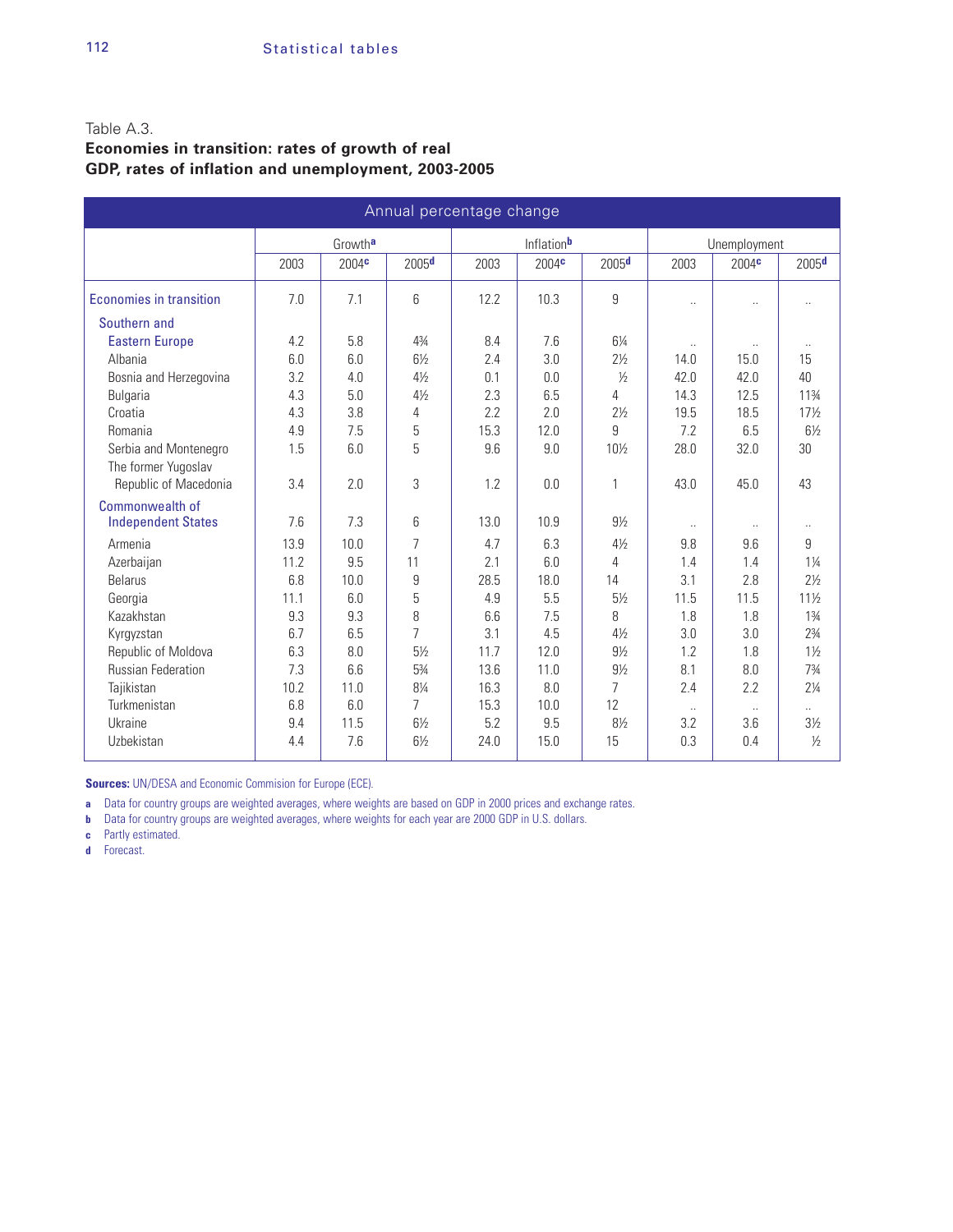| Annual percentage change <sup>a</sup> |                                           |      |                |        |      |                           |               |      |               |      |                |
|---------------------------------------|-------------------------------------------|------|----------------|--------|------|---------------------------|---------------|------|---------------|------|----------------|
|                                       |                                           |      | 2002 quarters  |        |      |                           | 2003 quarters |      | 2004 quarters |      |                |
|                                       |                                           | Ш    | $\mathbf{III}$ | IV     |      | $\mathsf{I}$              | Ш             | IV   |               | Ш    | $\mathbf{III}$ |
|                                       | Rates of growth of gross domestic product |      |                |        |      |                           |               |      |               |      |                |
| <b>Belarus</b>                        | 4.1                                       | 5.8  | 4.7            | 5.5    | 5.6  | 4.7                       | 7.3           | 8.9  | 9.3           | 11.0 | 11.7           |
| Kazakhstan                            | 10.6                                      | 7.5  | 9.4            | 11.4   | 10.5 | 9.6                       | 7.7           | 9.2  | 9.0           | 9.2  | 9.1            |
| Romania                               | 3.5                                       | 5.6  | 4.6            | 5.6    | 4.4  | 4.3                       | 5.4           | 4.6  | 6.1           | 7.0  | 10.2           |
| <b>Russian Federation</b>             | 3.8                                       | 4.3  | 4.4            | 6.0    | 7.5  | 7.9                       | 6.5           | 7.6  | 7.5           | 7.4  | 6.4            |
| Ukraine                               | 5.8                                       | 5.0  | 5.6            | 4.8    | 8.4  | 10.0                      | 6.8           | 12.1 | 12.3          | 13.2 | 14.3           |
|                                       |                                           |      |                |        |      | Change in consumer prices |               |      |               |      |                |
| <b>Belarus</b>                        | 47.2                                      | 44.6 | 43.1           | 37.4   | 30.8 | 28.3                      | 28.3          | 27.0 | 22.4          | 19.7 | 17.0           |
| Kazakhstan                            | 5.7                                       | 5.5  | 6.4            | 6.4    | 7.2  | 6.5                       | 5.8           | 71   | 6.7           | 6.9  | 7.6            |
| Romania                               | 26.8                                      | 24.2 | 21.3           | 18.5   | 16.7 | 14.9                      | 15.1          | 14.9 | 13.6          | 12.3 | 11.8           |
| <b>Russian Federation</b>             | 18.0                                      | 15.8 | 15.1           | 15.1   | 14.6 | 14.0                      | 13.5          | 12.5 | 10.8          | 10.3 | 11.1           |
| Ukraine                               | 3.7                                       | 0.8  | $-0.9$         | $-0.5$ | 2.2  | 4.5                       | 6.5           | 7.8  | 7.4           | 7.4  | 9.6            |

## Table A.4. **Major economies in transition: quarterly indicators, 2002-2004**

**Sources:** UN/DESA, based on data of Economic Commission for Europe (ECE).

**a** Percentage change from the corresponding period of the preceding year.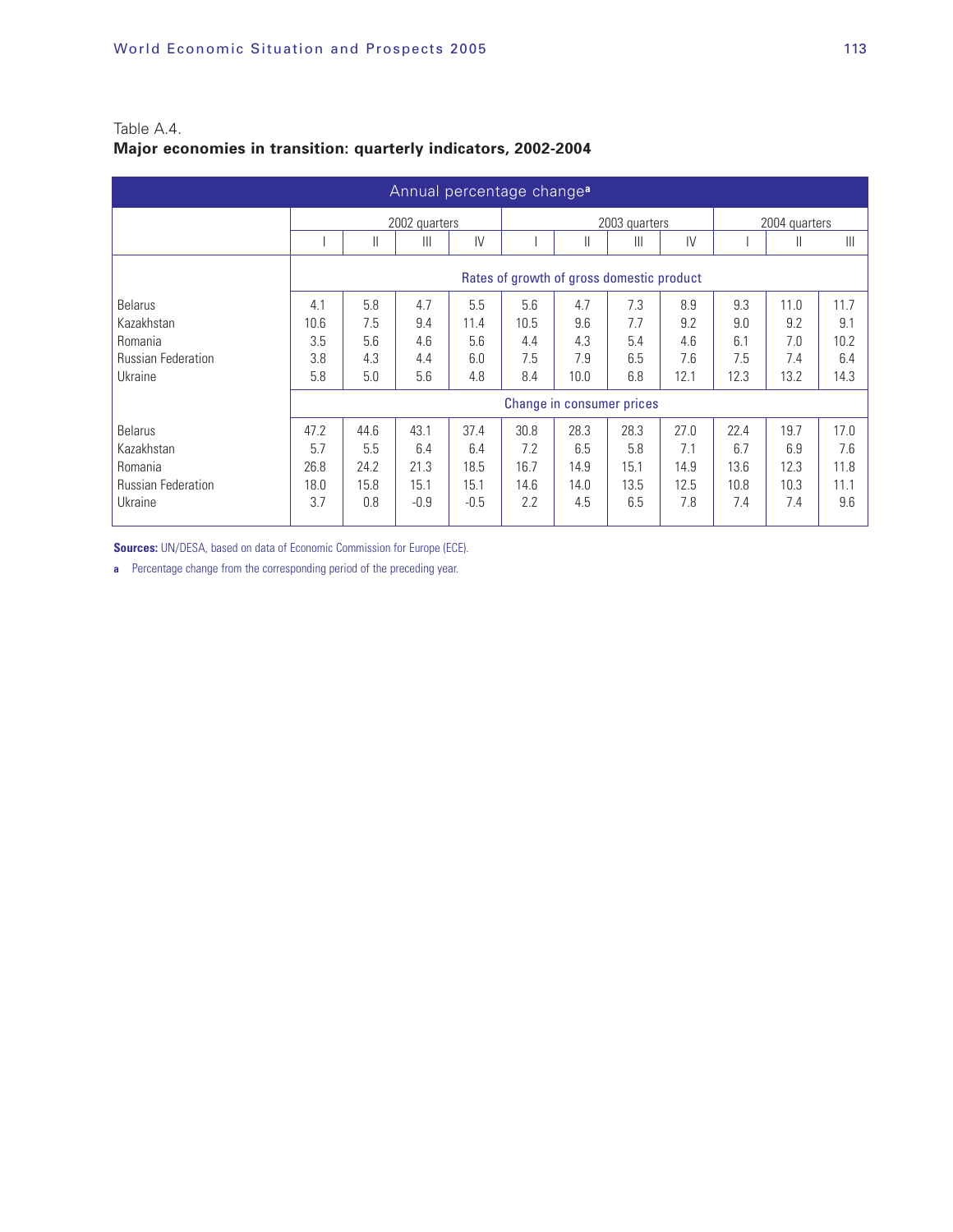## Table A.5.

# **Developing countries: rates of growth of real GDP and rates of inflation, 2003-2005**

| Annual percentage change             |            |                     |                        |             |                   |                      |  |  |  |  |  |
|--------------------------------------|------------|---------------------|------------------------|-------------|-------------------|----------------------|--|--|--|--|--|
|                                      |            | Growth <sup>a</sup> |                        |             | Inflationb        |                      |  |  |  |  |  |
|                                      | 2003       | 2004 <sup>c</sup>   | 2005 <sup>d</sup>      | 2003        | 2004 <sup>c</sup> | 2005 <sup>d</sup>    |  |  |  |  |  |
| Developing countries <sup>e</sup>    | 4.6        | 6.2                 | $5\frac{1}{2}$         | 6.3         | 5.6               | $5\frac{1}{2}$       |  |  |  |  |  |
| of which:                            |            |                     |                        |             |                   |                      |  |  |  |  |  |
| Latin America and the Caribbean      | 1.7        | 5.4                 | $\overline{4}$         | 10.5        | 6.5               | 6                    |  |  |  |  |  |
| Net fuel exporters                   | 0.6        | 5.3                 | 33/4                   |             |                   |                      |  |  |  |  |  |
| Net fuel importers                   | 2.6        | 5.5                 | $4\frac{1}{4}$         |             |                   |                      |  |  |  |  |  |
| Africa                               | 4.0        | 4.5                 | 43/4                   | 11.2        | 11.8              | 101/4                |  |  |  |  |  |
| Net fuel exporters                   | 5.3        | 4.6                 | 5                      |             |                   |                      |  |  |  |  |  |
| Net fuel importers                   | 2.9        | 4.4                 | $4\frac{1}{2}$         |             |                   |                      |  |  |  |  |  |
| <b>Western Asia</b>                  | 5.0        | 5.5                 | $4\frac{1}{2}$         | 8.9         | 4.4               | $5\frac{3}{4}$       |  |  |  |  |  |
| Net fuel exporters                   | 5.9        | 4.3                 | $\overline{4}$         |             |                   |                      |  |  |  |  |  |
| Net fuel importers                   | 4.0        | 6.7                 | 5                      |             |                   |                      |  |  |  |  |  |
| <b>East and South Asia</b>           | 6.2        | 7.0                 | $6\frac{1}{2}$         | 2.8         | 4.3               | $4\frac{1}{4}$       |  |  |  |  |  |
| of which:                            |            |                     |                        |             |                   |                      |  |  |  |  |  |
| East Asia                            | 6.0        | 7.2                 | $6\frac{3}{4}$         | 1.9         | 3.7               | $3\frac{1}{2}$       |  |  |  |  |  |
| South Asia                           | 6.7        | 6.3                 | $6\frac{1}{4}$         | 5.7         | 6.4               | $6\frac{1}{2}$       |  |  |  |  |  |
| Memo items:                          |            |                     |                        |             |                   |                      |  |  |  |  |  |
| Least developed countries            | 4.1        | 5.2                 | $5\frac{1}{2}$         | 13.7        | 11.4              | 13                   |  |  |  |  |  |
| East Asia (excluding China)          | 3.7        | 5.6                 | 5                      | 2.5         | 3.4               | $3\frac{1}{2}$       |  |  |  |  |  |
| Major developing economies           |            |                     |                        |             |                   |                      |  |  |  |  |  |
| Argentina                            | 8.7        | 8.2                 | 5                      | 13.4        | 4.4               | 7                    |  |  |  |  |  |
| <b>Brazil</b>                        | 0.6        | 5.2                 | $\overline{4}$         | 14.7        | 6.5               | 6                    |  |  |  |  |  |
| Chile                                | 3.3        | 5.8                 | 6                      | 2.8         | 1.1               | 3                    |  |  |  |  |  |
| China                                | 9.1        | 9.2                 | 83⁄4                   | 1.2         | 4.0               | $3\frac{1}{2}$       |  |  |  |  |  |
| Colombia                             | 4.1        | 3.7                 | 3                      | 7.1         | 6.0               | 5                    |  |  |  |  |  |
| Egypt                                | 2.9        | 3.2                 | 33/4                   | 4.5         | 5.3               | $3\frac{1}{2}$       |  |  |  |  |  |
| Hong Kong SARf                       | 3.2        | 7.0                 | 6                      | $-2.6$      | 1.0               | $1\frac{1}{2}$       |  |  |  |  |  |
| India                                | 7.0        | 6.4                 | $6\frac{1}{2}$         | 3.8         | 4.7               | 5                    |  |  |  |  |  |
| Indonesia                            | 4.4        | 4.5                 | $4\frac{1}{2}$         | 5.1         | 6.0               | $5\frac{1}{2}$       |  |  |  |  |  |
| Iran (Islamic Republic of)<br>Israel | 6.7<br>1.3 | 6.6<br>3.6          | $6\frac{1}{4}$<br>33⁄4 | 16.5<br>0.7 | 15.6<br>0.2       | 15<br>$2\frac{1}{2}$ |  |  |  |  |  |
| Korea, Republic of                   | 3.0        | 4.9                 | $4\frac{1}{2}$         | 3.6         | 3.7               | $3\frac{1}{2}$       |  |  |  |  |  |
| Malaysia                             | 5.3        | 7.0                 | 6                      | 1.1         | 2.0               | $2\frac{1}{2}$       |  |  |  |  |  |
| Mexico                               | 1.2        | 4.1                 | $3\frac{1}{2}$         | 4.5         | 4.7               | $4\frac{1}{2}$       |  |  |  |  |  |
| Nigeria                              | 10.2       | 4.0                 | 3                      | 14.0        | 16.5              | 13                   |  |  |  |  |  |
| Pakistan                             | 5.6        | 6.2                 | 53⁄4                   | 2.9         | 4.6               | $4\frac{1}{2}$       |  |  |  |  |  |
|                                      |            |                     |                        |             |                   |                      |  |  |  |  |  |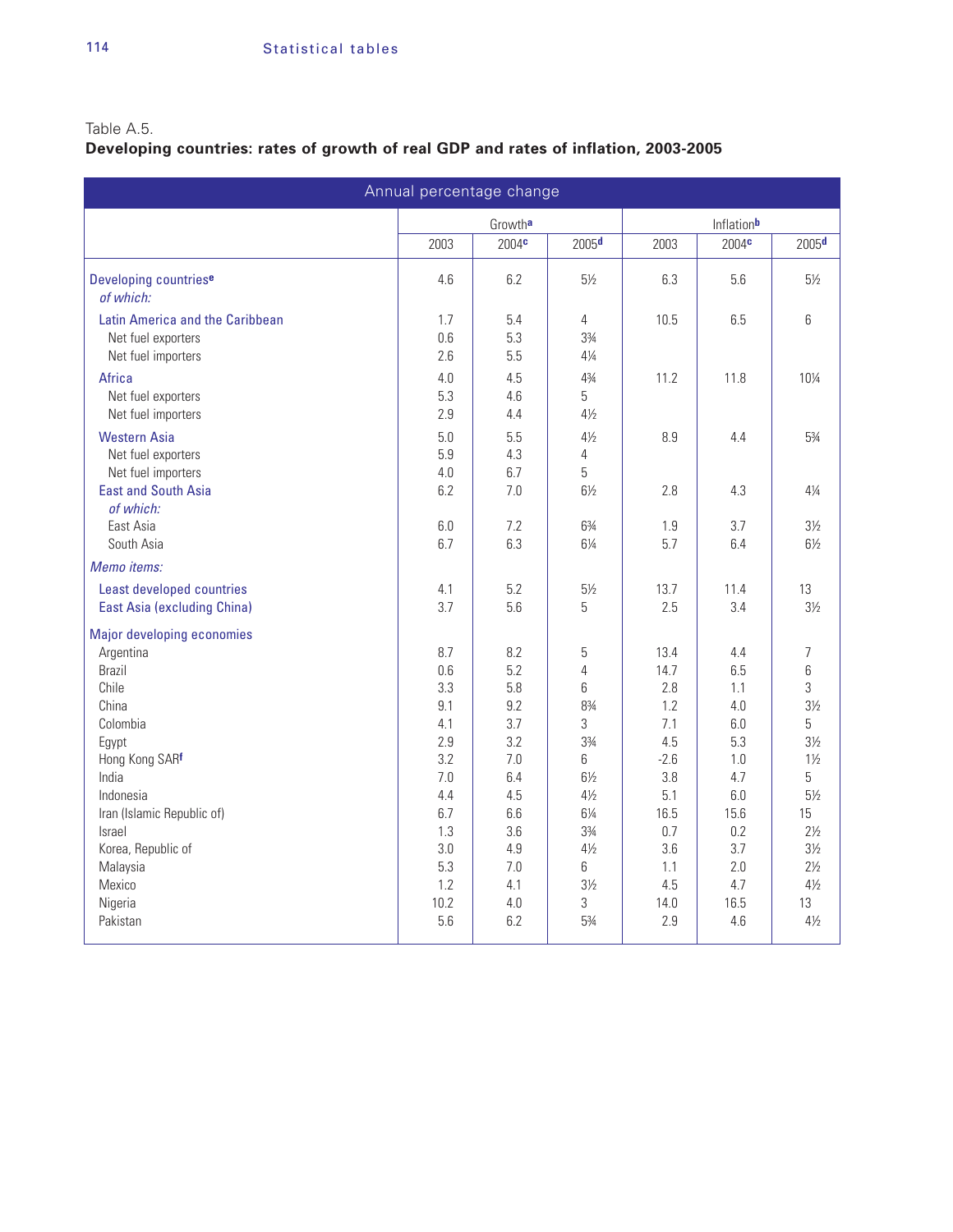| Table A.5 (continued)    |                                                     |                     |                |        |                    |                |  |  |  |  |
|--------------------------|-----------------------------------------------------|---------------------|----------------|--------|--------------------|----------------|--|--|--|--|
|                          |                                                     | Growth <sup>a</sup> |                |        | Inflation <b>b</b> |                |  |  |  |  |
|                          | 2005 <sup>d</sup><br>2003<br>2004c<br>2003<br>2004c |                     |                |        |                    |                |  |  |  |  |
| Peru                     | 3.8                                                 | 4.6                 | 4              | 2.3    | 3.7                | $2\frac{1}{2}$ |  |  |  |  |
| Philippines              | 4.7                                                 | 4.9                 | 51⁄4           | 3.0    | 5.2                | 5              |  |  |  |  |
| Saudi Arabia             | 7.2                                                 | 3.3                 | $2\frac{1}{2}$ | 0.6    | 0.8                | $\frac{1}{4}$  |  |  |  |  |
| Singapore                | 1.1                                                 | 8.1                 | $5\frac{1}{2}$ | 0.5    | 1.7                | $1\frac{1}{2}$ |  |  |  |  |
| South Africa             | 1.9                                                 | 3.0                 | 3              | 5.9    | 4.9                | 3              |  |  |  |  |
| Taiwan Province of China | 3.2                                                 | 5.9                 | $4\frac{1}{4}$ | $-0.3$ | 1.6                | $1\frac{1}{2}$ |  |  |  |  |
| Thailand                 | 6.8                                                 | 6.0                 | $5\frac{1}{2}$ | 1.8    | 2.0                | $2\frac{1}{2}$ |  |  |  |  |
| Turkey                   | 5.8                                                 | 9.0                 | 6              | 25.3   | 10.8               | 141/4          |  |  |  |  |
| Venezuela                | $-9.7$                                              | 18.0                | 5              | 31.1   | 21.6               | 20             |  |  |  |  |

**Source:** UN/DESA, based on IMF, International Financial Statistics.

**a** Data for country groups are weighted averages, where weights are based on GDP in 2000 prices and exchange rates.

**b** Data for country groups are weighted averages, where weights for each year are 2000 GDP in U.S. dollars.

**c** Partly estimated.

**d** Forecast.

**e** Covering countries that account for 98 per cent of the population of all developing countries.

**f** Special Administrative Region of China.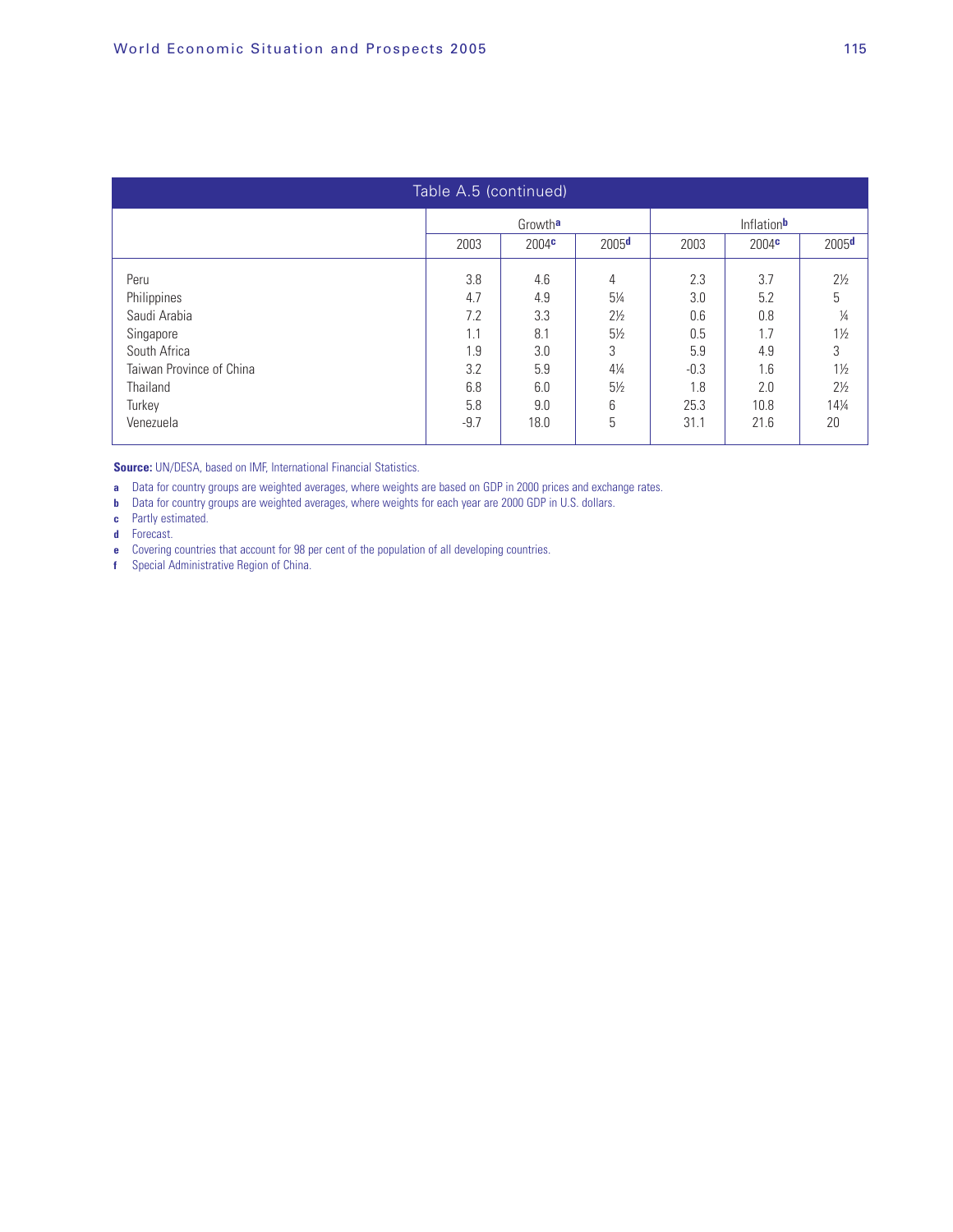## Table A.6. **Major developing countries: quarterly indicators of growth, unemployment and inflation, 2002-2004**

| Annual percentage change  |                          |               |                                      |               |            |                                |                                                        |            |                          |               |                   |
|---------------------------|--------------------------|---------------|--------------------------------------|---------------|------------|--------------------------------|--------------------------------------------------------|------------|--------------------------|---------------|-------------------|
|                           |                          |               | 2002 quarters                        |               |            |                                | 2003 quarters                                          |            |                          | 2004 quarters |                   |
|                           | $\overline{\phantom{a}}$ | $\mathsf{II}$ | $\left\vert \right\vert \right\vert$ | $\mathsf{IV}$ |            | $\vert\vert$                   | $\begin{array}{c} \hline \end{array}$                  | IV         | $\overline{\phantom{a}}$ | Ш             | $\vert\vert\vert$ |
|                           |                          |               |                                      |               |            |                                | Rates of growth of gross domestic product <sup>a</sup> |            |                          |               |                   |
|                           |                          |               |                                      |               |            |                                |                                                        |            |                          |               |                   |
| Argentina                 | $-16.3$                  | $-13.5$       | $-9.8$                               | $-3.4$        | 5.4        | 7.7                            | 10.2                                                   | 11.7       | 11.3                     | 7.0           | 8.0               |
| <b>Brazil</b><br>Chile    | $-0.6$                   | 1.0<br>2.2    | 2.4<br>2.7                           | 3.7<br>3.5    | 1.8<br>3.7 | $-0.1$                         | $-0.4$<br>3.1                                          | 0.7<br>3.3 | 3.9                      | 5.5           | 6.2<br>6.8        |
| China                     | 1.1<br>7.6               | 8.0           | 8.1                                  | 8.1           | 9.9        | $3.0\,$<br>6.7                 | 9.6                                                    | 9.9        | 4.6<br>9.7               | 5.3<br>9.7    | 9.5               |
| Colombia                  | 0.1                      | 2.3           | 2.2                                  | 2.5           | 4.2        | 2.5                            | 4.2                                                    | 5.2        | 4.0                      | 4.5           | 2.6               |
| Ecuador                   | 1.3                      |               | 5.0                                  |               |            | $-0.8$                         |                                                        | 6.0        |                          |               |                   |
| Hong Kong SARb            | $-1.0$                   | 3.9<br>0.4    | 3.0                                  | 3.5<br>4.8    | 3.4<br>4.4 | $-0.6$                         | 2.1<br>4.0                                             | 4.9        | 6.4<br>7.0               | 10.0<br>12.1  | $7.0$<br>7.8      |
|                           | 6.3                      | 5.1           | 5.5                                  |               |            | 5.3                            | 8.6                                                    | 10.5       | 8.2                      | 7.4           | 6.6               |
| India<br>Indonesia        | 2.4                      |               | 4.6                                  | 2.0<br>3.6    | 4.1<br>4.5 | 3.6                            |                                                        | 4.4        | 4.5                      | 4.3           | 5.0               |
| <b>Israel</b>             | $-4.1$                   | 4.1<br>$-3.3$ | $-0.4$                               | 0.7           | 1.2        | 1.4                            | 4.0<br>1.2                                             | 1.6        | 1.9                      | 3.2           | 3.5               |
| Korea, Republic of        | 6.5                      | 7.0           | 6.8                                  | 7.5           | 3.7        | 2.2                            | 2.4                                                    | 3.9        | 5.3                      | 5.5           | 4.6               |
|                           | 1.0                      | 4.1           | 5.8                                  | 5.6           | 4.6        | 4.6                            | 5.3                                                    | 6.6        | 7.8                      | 8.2           | 6.8               |
| Malaysia<br>Mexico        | $-2.2$                   | 2.0           | 1.8                                  | 1.9           | 2.3        | 0.2                            | 0.4                                                    | 2.0        | 3.7                      | 3.9           | 4.4               |
| Philippines               | 3.8                      | 4.1           | 3.8                                  | 5.8           | 4.5        | 4.0                            | 5.1                                                    | 4.5        | 6.5                      | 6.2           | 6.3               |
|                           | $-1.5$                   | 3.8           | 3.8                                  | 3.0           | 1.6        | $-3.9$                         | 1.8                                                    | 4.9        | 7.5                      | 12.5          | 7.5               |
| Singapore<br>South Africa | 3.0                      | 3.8           | 2.9                                  | 2.4           | 1.5        | 1.1                            | 1.6                                                    | 1.5        | 1.9                      | 2.5           | 3.8               |
| Taiwan Province of China  | 0.9                      | 3.7           | 5.2                                  | 4.5           | 3.5        | $-0.2$                         | 4.0                                                    | 5.7        | 6.7                      | 7.7           | 5.3               |
| Thailand                  | 3.9                      | 5.1           | 6.2                                  | 6.3           | 7.3        | 6.5                            | 6.6                                                    | 7.8        | 6.6                      | 6.3           | $7.0$             |
| Turkey                    | 2.1                      | 8.9           | 7.9                                  | 11.4          | 8.1        | 3.9                            | 4.8                                                    | 5.4        | 10.1                     | 13.4          | 4.5               |
| Venezuela                 | $-3.8$                   | $-9.1$        | $-5.6$                               | $-16.7$       | $-25.0$    | $-5.2$                         | $-6.7$                                                 | 7.0        | 32.8                     | 15.1          | 15.8              |
|                           |                          |               |                                      |               |            |                                |                                                        |            |                          |               |                   |
|                           |                          |               |                                      |               |            | Unemployment rate <sup>c</sup> |                                                        |            |                          |               |                   |
| Argentinad                | $\ddotsc$                | 21.5          | $\ddotsc$                            | 17.8          | 20.4       | 17.8                           | 16.3                                                   | 14.5       | 14.4                     | 14.8          | 13.2              |
| <b>Brazil</b>             | 12.2                     | 12.0          | 11.7                                 | 10.9          | 11.6       | 12.7                           | 12.9                                                   | 12.0       | 12.2                     | 12.3          | 11.2              |
| Chile                     | 8.8                      | 9.5           | 9.7                                  | 9.6           | 8.2        | 9.1                            | 9.4                                                    | 7.4        | 8.1                      | 9.6           | 9.7               |
| Colombia                  | 16.4                     | 15.8          | 15.3                                 | 15.1          | 15.2       | 14.0                           | 14.3                                                   | 13.1       | 15.3                     | 14.1          | 12.8              |
| Hong Kong SARb            | 7.2                      | 7.7           | 7.2                                  | 7.3           | 7.9        | 8.6                            | 7.9                                                    | 7.3        | 7.2                      | 7.0           | 6.8               |
| Indonesia                 | 8.1                      | $\ddotsc$     | 9.1                                  | $\ddotsc$     | $\ddotsc$  | $\ddot{\phantom{a}}$           | $\ddotsc$                                              | $\ddotsc$  | $\ldots$                 | $\ddotsc$     |                   |
| Israel                    | 10.4                     | 10.3          | 10.4                                 | 10.2          | 10.6       | 10.5                           | 11.0                                                   | 10.9       | 10.7                     | 10.5          | 10.2              |
| Korea, Republic of        | 3.7                      | 3.0           | 2.8                                  | 2.9           | 3.6        | 3.3                            | 3.3                                                    | 3.4        | 3.8                      | 3.3           | 3.6               |
| Malaysia                  | 3.7                      | 3.8           | 3.2                                  | 3.2           | 3.8        | 4.0                            | 3.4                                                    | 3.2        | 3.8                      | 3.7           | 3.4               |
| Mexico                    | 2.8                      | 2.6           | 2.9                                  | 2.5           | 2.8        | 3.0                            | 3.8                                                    | 3.5        | 3.9                      | 3.6           | 4.0               |
| Philippines               | 10.3                     | 13.9          | 11.2                                 | 10.2          | 10.6       | 12.2                           | 12.6                                                   | 10.1       | 11.0                     | 11.4          | 11.4              |
| Singapore                 | 3.7                      | 5.2           | 3.8                                  | 4.7           | 3.7        | 5.4                            | 4.9                                                    | 4.9        | 4.5                      | 4.5           | 4.5               |
| Taiwan Province of China  | 5.1                      | 5.0           | 5.3                                  | 5.2           | 5.1        | $5.0\,$                        | 5.1                                                    | 4.8        | 4.5                      | 4.4           | 4.6               |
| Thailand                  | 3.2                      | 2.9           | 1.8                                  | 1.8           | 2.8        | 2.5                            | 1.5                                                    | 1.8        | 2.8                      | 2.4           | 2.2               |
| Turkey                    | 11.8                     | 9.3           | 9.6                                  | 11.0          | 12.3       | 10.0                           | 9.4                                                    | 10.3       | 12.4                     | 9.3           | 9.5               |
| Uruguay                   | 14.7                     | 15.4          | 17.6                                 | 19.2          | 18.6       | 17.5                           | 16.0                                                   | 15.4       | 13.9                     | 13.1          | 13.3              |
| Venezuela                 | 15.5                     | 15.8          | 16.5                                 | 16.2          | 19.7       | 18.9                           | 17.9                                                   | 15.6       | 17.3                     | 16.1          | 15.0              |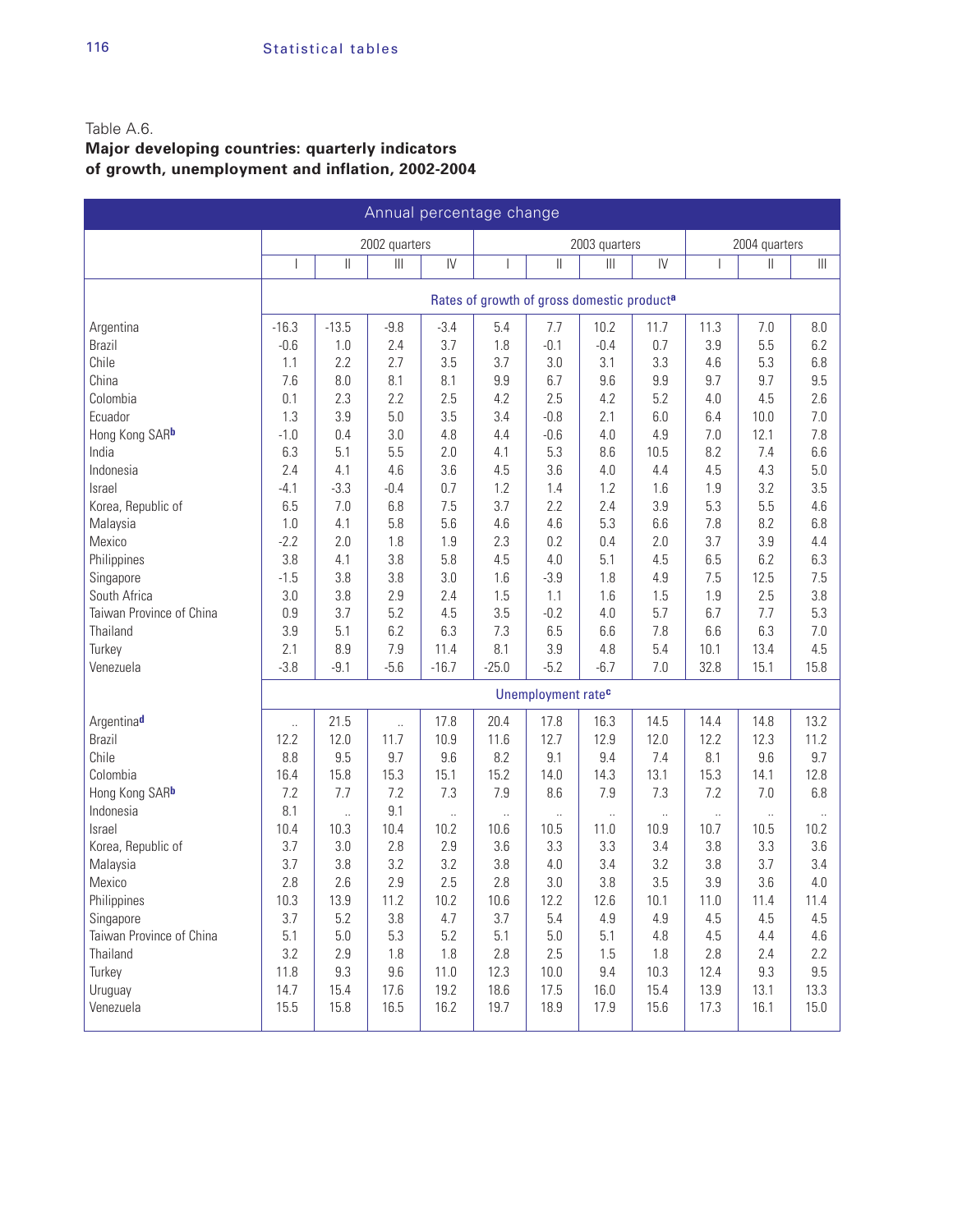| Table A.6 (continued)    |                                        |         |               |        |        |               |         |         |         |               |              |  |
|--------------------------|----------------------------------------|---------|---------------|--------|--------|---------------|---------|---------|---------|---------------|--------------|--|
|                          |                                        |         | 2002 quarters |        |        | 2003 quarters |         |         |         | 2004 quarters |              |  |
|                          | Ш<br>$\mathbf{III}$                    |         |               | IV     |        | $\mathsf{II}$ | Ш       | IV      |         | Ш             | $\mathbb{H}$ |  |
|                          | Growth of consumer prices <sup>a</sup> |         |               |        |        |               |         |         |         |               |              |  |
| Argentina                | 4.2                                    | 23.3    | 36.0          | 40.3   | 35.7   | 14.5          | 5.2     | 3.7     | 2.4     | 4.1           | 5.4          |  |
| <b>Brazil</b>            | 7.6                                    | 7.8     | 7.6           | 10.6   | 15.6   | 16.9          | 15.2    | 11.4    | 6.8     | 5.5           | 6.9          |  |
| Chile                    | 2.4                                    | 2.2     | 2.4           | 2.9    | 3.8    | 3.7           | 2.7     | 1.1     | 0.0     | 0.4           | 1.5          |  |
| China                    | $-2.8$                                 | $-3.2$  | $-2.7$        | $-1.8$ | $-1.6$ | $-1.2$        | $-2.0$  | $-1.4$  | $-0.6$  | 0.1           | 2.0          |  |
| Colombia                 | 6.6                                    | 5.9     | 6.0           | 6.8    | 74     | 7.6           | 7.1     | 6.4     | 6.2     | 5.6           | 6.0          |  |
| Ecuador                  | 14.7                                   | 13.2    | 12.4          | 9.9    | 9.7    | 8.2           | 7.5     | 6.5     | 3.9     | 3.2           | 2.0          |  |
| Hong Kong SARb           | $-2.6$                                 | $-3.1$  | $-3.4$        | $-3.0$ | $-2.0$ | $-2.5$        | $-3.6$  | $-2.3$  | $-1.8$  | $-0.9$        | 0.8          |  |
| India                    | 5.1                                    | 4.5     | 4.0           | 4.0    | 3.8    | 4.7           | 3.4     | 3.4     | 4.0     | 2.7           | 4.2          |  |
| Indonesia                | 14.1                                   | 11.5    | 10.5          | 10.0   | 10.5   | 9.7           | 8.8     | 7.2     | 4.9     | 6.7           | 7.0          |  |
| <b>Israel</b>            | 3.8                                    | 5.7     | 6.5           | 6.7    | 5.2    | 1.4           | $-1.6$  | $-2.1$  | $-2.5$  | $-0.7$        | 0.0          |  |
| Korea, Republic of       | 2.5                                    | 2.7     | 2.6           | 3.3    | 4.1    | 3.3           | 3.1     | 3.6     | 3.2     | 3.4           | 4.3          |  |
| Malaysia                 | 1.4                                    | 1.9     | 2.1           | 1.8    | 1.3    | 0.9           | 1.0     | 1.0     | 0.9     | 1.2           | 1.5          |  |
| Mexico                   | 4.7                                    | 4.8     | 5.2           | 5.3    | 5.4    | 4.7           | 4.1     | 4.0     | 4.3     | 4.3           | 4.8          |  |
| Philippines              | 3.5                                    | 3.2     | 2.6           | 2.4    | 2.9    | 3.0           | 3.1     | 31      | 3.5     | 4.6           | 6.4          |  |
| Singapore                | $-0.8$                                 | $-0.4$  | $-0.4$        | 0.1    | 0.7    | 0.2           | 0.5     | 0.7     | 1.4     | 1.8           | 1.7          |  |
| South Africa             | $-36.4$                                | $-30.5$ | $-12.1$       | 2.5    | 14.8   | $-0.8$        | $-22.4$ | $-25.7$ | $-20.6$ | $-9.5$        | 0.0          |  |
| Taiwan Province of China | $-0.1$                                 | 0.0     | $-0.2$        | $-0.5$ | $-0.2$ | $-0.1$        | $-0.6$  | $-0.2$  | 0.5     | 1.2           | 3.2          |  |
| Thailand                 | 0.6                                    | 0.2     | 0.3           | 1.4    | 2.0    | 1.8           | 1.9     | 1.6     | 1.9     | 2.6           | 3.3          |  |
| Turkey                   | 70.3                                   | 47.0    | 39.5          | 31.6   | 27.6   | 30.0          | 25.1    | 19.4    | 14.1    | 9.3           | 0.0          |  |
| Venezuela                | 14.6                                   | 18.9    | 24.8          | 30.6   | 35.5   | 34.2          | 29.5    | 26.3    | 24.0    | 22.4          | 21.5         |  |

**Sources:** IMF, *International Financial Statistics*, and national authorities.

**a** Percentage change from the corresponding quarter of the previous year.

**b** Special Administrative Region of China.

- **c** Reflects national definitions and coverage. Not comparable across economies.
- **d** Data is reported in May and October in 2002.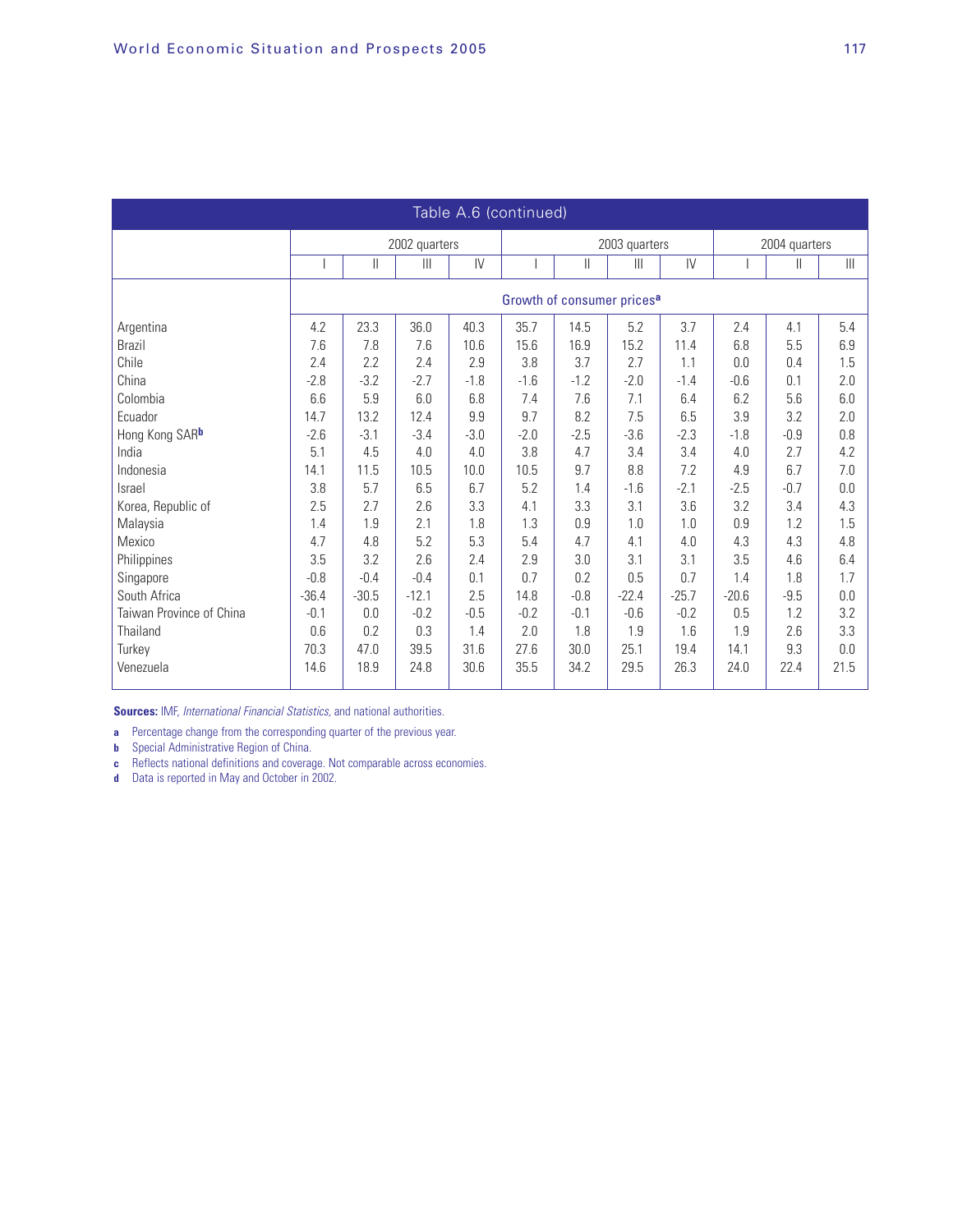## Table A.7.

## **World trade: rates of growth of volumes and values, 2003-2005**

|                                                                                                                                                                         |                                                                   | Exports                                                              |                                                                                                    |                                                                   | Imports                                                              |                                                                                                              |
|-------------------------------------------------------------------------------------------------------------------------------------------------------------------------|-------------------------------------------------------------------|----------------------------------------------------------------------|----------------------------------------------------------------------------------------------------|-------------------------------------------------------------------|----------------------------------------------------------------------|--------------------------------------------------------------------------------------------------------------|
|                                                                                                                                                                         | 2003                                                              | 2004                                                                 | 2005                                                                                               | 2003                                                              | 2004                                                                 | 2005                                                                                                         |
| Volume                                                                                                                                                                  |                                                                   |                                                                      |                                                                                                    |                                                                   |                                                                      |                                                                                                              |
| World<br>of which:                                                                                                                                                      | 6.8                                                               | 10.9                                                                 | $8\%$                                                                                              | 5.6                                                               | 10.2                                                                 | $7\frac{3}{4}$                                                                                               |
| North America<br>European Uniona<br>Japan<br>Commonwealth of Independent States<br>Latin America and the Caribbean<br>Africa<br>Western Asia<br>East Asia<br>South Asia | 1.1<br>1.5<br>9.4<br>11.4<br>6.3<br>11.8<br>8.5<br>20.1<br>10.0   | 8.7<br>6.9<br>13.5<br>10.0<br>10.6<br>8.0<br>6.7<br>19.3<br>12.7     | 9<br>$6\frac{1}{2}$<br>53/4<br>$\overline{7}$<br>5<br>$7\frac{1}{4}$<br>6<br>13<br>$11\frac{1}{2}$ | 4.5<br>4.3<br>5.0<br>15.8<br>1.6<br>7.2<br>4.7<br>11.0<br>10.0    | 9.8<br>7.6<br>6.7<br>14.2<br>14.1<br>8.0<br>7.8<br>17.8<br>15.1      | 51⁄4<br>7<br>$\overline{2}$<br>14%<br>8<br>81/2<br>12<br>13<br>143⁄4                                         |
| Memo items:<br>Central and Eastern Europe and Baltic States<br>Western Europe<br>China                                                                                  | 9.7<br>1.0<br>34.4                                                | 14.5<br>6.2<br>29.0                                                  | $11\frac{1}{2}$<br>6<br>18                                                                         | 9.6<br>3.8<br>31.1                                                | 15.0<br>6.8<br>32.0                                                  | 111/4<br>$6\frac{1}{2}$<br>213/4                                                                             |
| Value                                                                                                                                                                   |                                                                   |                                                                      |                                                                                                    |                                                                   |                                                                      |                                                                                                              |
| World<br>of which:                                                                                                                                                      | 16.3                                                              | 18.5                                                                 | 101/4                                                                                              | 15.4                                                              | 19.0                                                                 | 91⁄4                                                                                                         |
| North America<br>European Uniona<br>Japan<br>Commonwealth of Independent States<br>Latin America and the Caribbean<br>Africa<br>Western Asia<br>East Asia<br>South Asia | 5.6<br>18.7<br>8.0<br>24.9<br>8.9<br>25.2<br>16.0<br>23.1<br>13.0 | 12.9<br>18.2<br>12.3<br>29.0<br>21.5<br>23.5<br>21.2<br>22.6<br>23.3 | 91⁄4<br>9<br>33⁄4<br>28<br>$7\frac{1}{4}$<br>$7\frac{1}{4}$<br>5<br>$14\frac{1}{2}$<br>17          | 7.3<br>20.3<br>4.6<br>21.4<br>5.7<br>18.9<br>14.5<br>18.0<br>15.9 | 13.2<br>20.2<br>11.3<br>31.0<br>18.0<br>16.9<br>18.7<br>24.5<br>19.3 | $6\frac{1}{2}$<br>$8\frac{1}{2}$<br>$2\frac{1}{2}$<br>251/2<br>101/2<br>81/4<br>8<br>$14\frac{1}{4}$<br>1934 |
| Memo items:<br>Central and Eastern Europe and Baltic States<br>Western Europe<br>China                                                                                  | 29.0<br>17.8<br>34.6                                              | 31.0<br>17.3<br>32.0                                                 | 19<br>8<br>191/2                                                                                   | 27.4<br>19.5<br>39.9                                              | 28.0<br>19.2<br>38.0                                                 | 18<br>$7\frac{1}{2}$<br>221/2                                                                                |

#### **Source:**

Project LINK.

**a** All figures for the European Union take into account the 10 new member states that joined in 2004.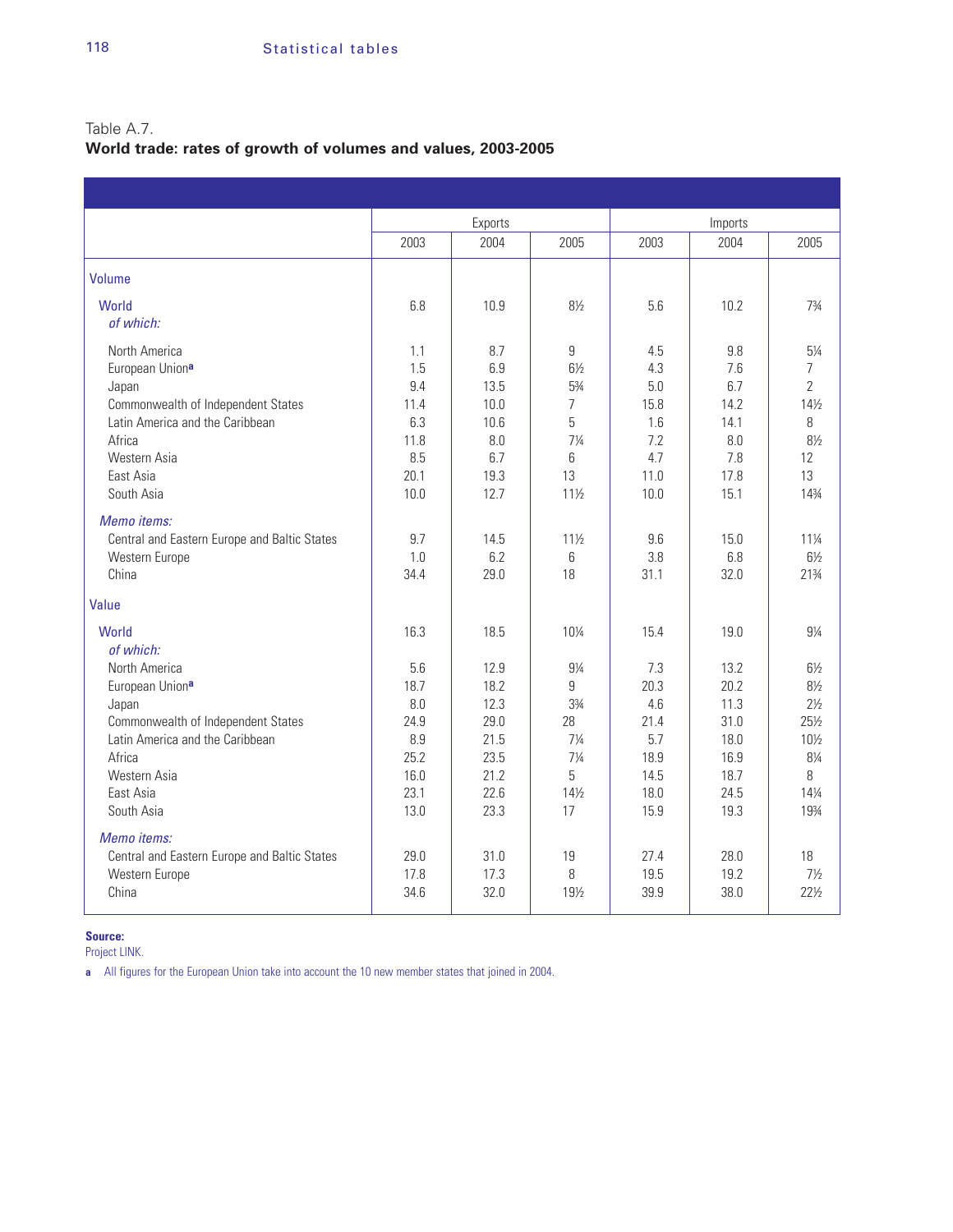## Table A.8.

## **Commodity price index, 2001-2004 (December)**

| $Index 2000 = 100$                                                                                                   |                      |                      |                        |                      |
|----------------------------------------------------------------------------------------------------------------------|----------------------|----------------------|------------------------|----------------------|
|                                                                                                                      | 2001                 | 2002                 | 2003                   | 2004a                |
| Combined index, non-fuel<br>Dollar<br>SDR                                                                            | 89.6<br>92.8         | 100.0<br>96.4        | 111.3<br>98.8          | 122.6<br>104.8       |
| <b>Food and tropical beverages</b>                                                                                   | 91.4                 | 100.0                | 99.0                   | 106.7                |
| <b>Tropical beverages</b>                                                                                            | 87.8                 | 112.2                | 108.2                  | 126.5                |
| Cocoa                                                                                                                | 166.4                | 251.7                | 202.5                  | 206.9                |
| Coffee                                                                                                               | 90.0                 | 107.0                | 109.0                  | 140.0                |
| Tea                                                                                                                  | 66.7                 | 74.9                 | 83.5                   | 78.6                 |
| Food                                                                                                                 | 91.6                 | 97.7                 | 96.9                   | 103.1                |
| <b>Bananas</b>                                                                                                       | 117.5                | 127.5                | 84.2                   | 112.7                |
| Maize                                                                                                                | 103.1                | 109.7                | 120.7                  | 90.5                 |
| Rice                                                                                                                 | 97.3                 | 100.5                | 107.1                  | 142.4                |
| Sugar                                                                                                                | 78.1                 | 79.3                 | 62.7                   | 81.4                 |
| Wheat                                                                                                                | 95.4                 | 126.0                | 129.8                  | 123.7                |
| Vegetable oilseeds and oils                                                                                          | 114.1                | 150.0                | 176.6                  | 159.4                |
| Palm oil                                                                                                             | 127.5                | 175.5                | 192.5                  | 163.4                |
| Soybeans                                                                                                             | 87.1                 | 111.1                | 153.0                  | 119.8                |
| Groundnut oil                                                                                                        | 95.8                 | 121.2                | 164.7                  | 162.6                |
| <b>Agricultural raw materials</b>                                                                                    | 84.4                 | 99.1                 | 124.8                  | 125.7                |
| Cotton                                                                                                               | 65.1                 | 83.8                 | 111.7                  | 72.4                 |
| Rubber                                                                                                               | 78.9                 | 137.0                | 203.5                  | 203.9                |
| Minerals, ores and metals                                                                                            | 85.8                 | 90.8                 | 116.7                  | 145.0                |
| Aluminium                                                                                                            | 85.9                 | 87.8                 | 99.3                   | 115.9                |
| Copper                                                                                                               | 79.5                 | 86.2                 | 119.0                  | 168.7                |
| Iron ore                                                                                                             | 104.5                | 103.4                | 112.2                  | 131.7                |
| Lead                                                                                                                 | 104.6                | 96.0                 | 149.5                  | 209.2                |
| Nickel                                                                                                               | 72.0                 | 98.3                 | 193.6                  | 192.0                |
| Tin                                                                                                                  | 76.8                 | 80.9                 | 115.7                  | 173.2                |
| Zinc                                                                                                                 | 71.3                 | 75.5                 | 91.1                   | 104.2                |
| Memo items:<br>Manufactured export prices of developed economies<br>Real prices, non-fuel commodities<br>OPEC basket | 98.0<br>99.1<br>83.8 | 99.0<br>96.3<br>88.3 | 107.0<br>96.2<br>101.8 | $\ddot{\phantom{a}}$ |

#### **Sources:**

UN/DESA and UNCTAD, Monthly Commodity Price Bulletin; Middle East Economic Survey (http://www.mees.com/Energy\_Tables/basket.htm).

**a** Calculations for 2004 are based on October 2004 over December 2003 data.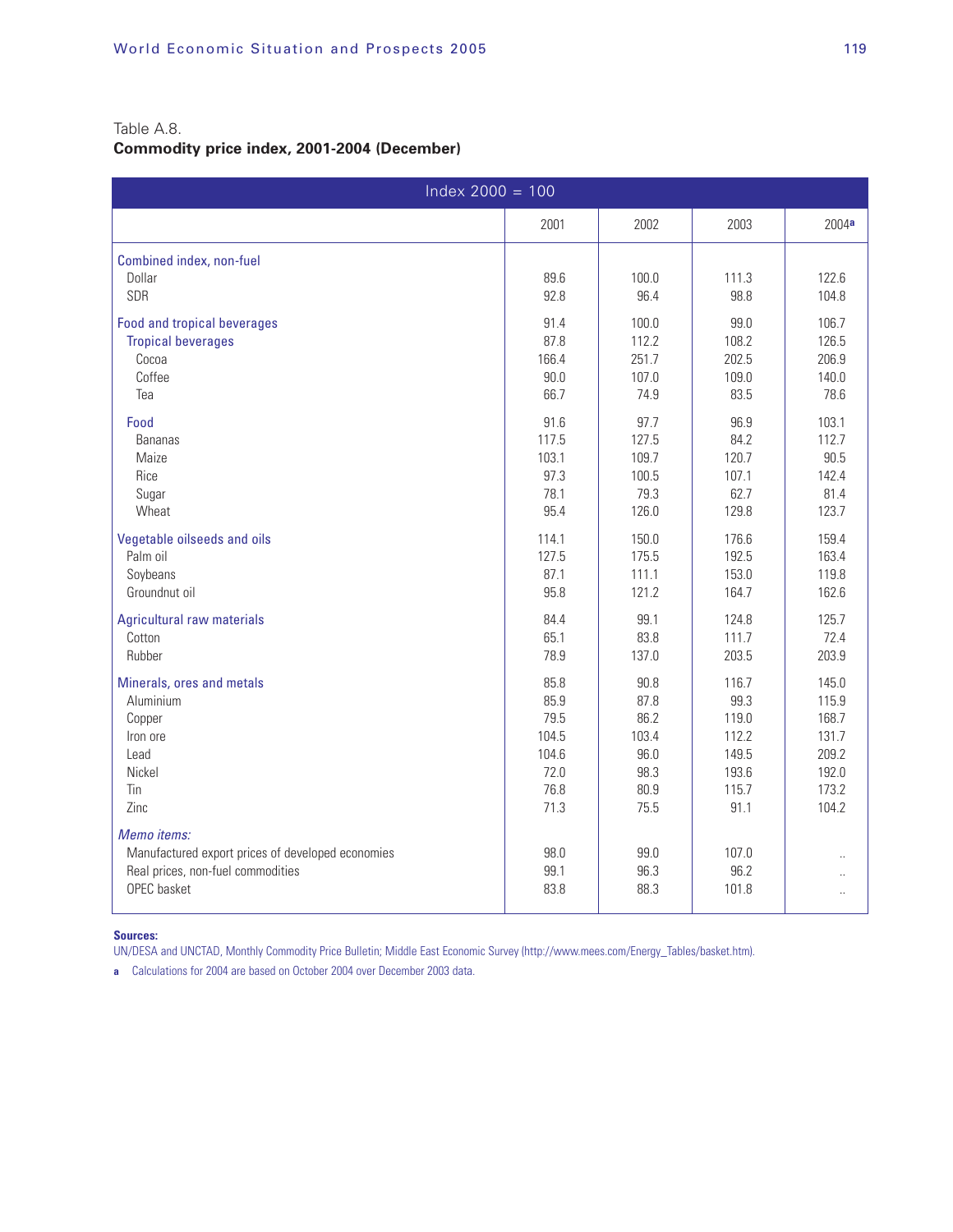## Table A.9.

## **Distribution of stock of foreign direct investment in services by country groups, 1990 and 2002**

| Percentage                            |                        |                         |                        |                         |                               |  |  |  |  |  |  |  |
|---------------------------------------|------------------------|-------------------------|------------------------|-------------------------|-------------------------------|--|--|--|--|--|--|--|
|                                       | 1990                   |                         | 2002                   |                         |                               |  |  |  |  |  |  |  |
| Sector/industry                       | Developed<br>countries | Developing<br>countries | Developed<br>countries | Developing<br>countries | Central and<br>Eastern Europe |  |  |  |  |  |  |  |
| <b>Inward FDI stock</b>               |                        |                         |                        |                         |                               |  |  |  |  |  |  |  |
| <b>Total services</b>                 | 83                     | 17                      | 72                     | 25                      | 3                             |  |  |  |  |  |  |  |
| Electricity, gas and water            | 70                     | 30                      | 63                     | 32                      | 6                             |  |  |  |  |  |  |  |
| Construction                          | 77                     | 23                      | 47                     | 45                      | 8                             |  |  |  |  |  |  |  |
| Trade                                 | 90                     | 10                      | 78                     | 19                      | $\overline{4}$                |  |  |  |  |  |  |  |
| Hotels and restaurants                | 87                     | 13                      | 70                     | 26                      | 3                             |  |  |  |  |  |  |  |
| Transport, storage and communications | 58                     | 43                      | 71                     | 22                      | $\overline{7}$                |  |  |  |  |  |  |  |
| Finance                               | 76                     | 24                      | 77                     | 20                      | 3                             |  |  |  |  |  |  |  |
| <b>Business activities</b>            | 93                     | $\overline{7}$          | 61                     | 38                      | 1                             |  |  |  |  |  |  |  |
| Public administration and defence     | $\ldots$               | $\ddot{\phantom{0}}$    | 99                     | $\mathbf{1}$            |                               |  |  |  |  |  |  |  |
| Education                             | 100                    | $\ddot{\phantom{a}}$    | 92                     | 4                       | 4                             |  |  |  |  |  |  |  |
| Health and social services            | 100                    | ÷.                      | 67                     | 32                      | 1                             |  |  |  |  |  |  |  |
| Community, social and                 |                        |                         |                        |                         |                               |  |  |  |  |  |  |  |
| personal service activities           | 100                    | $\ddotsc$               | 91                     | 8                       | 2                             |  |  |  |  |  |  |  |
| Other services                        | 85                     | 15                      | 61                     | 36                      | 3                             |  |  |  |  |  |  |  |
| <b>Outward FDI stock</b>              |                        |                         |                        |                         |                               |  |  |  |  |  |  |  |
| <b>Total services</b>                 | 99                     | 1                       | 90                     | 10                      |                               |  |  |  |  |  |  |  |
| Electricity, gas and water            | 100                    | $\ddotsc$               | 100                    | $\overline{0}$          |                               |  |  |  |  |  |  |  |
| Construction                          | 99                     | 1                       | 80                     | 20                      |                               |  |  |  |  |  |  |  |
| Trade                                 | 99                     | 1                       | 88                     | 12                      |                               |  |  |  |  |  |  |  |
| Hotels and restaurants                | 100                    |                         | 90                     | 10                      |                               |  |  |  |  |  |  |  |
| Transport, storage and communications | 99                     | 1                       | 93                     | $\overline{7}$          |                               |  |  |  |  |  |  |  |
| Finance                               | 98                     | $\overline{2}$          | 93                     | $\overline{7}$          |                               |  |  |  |  |  |  |  |
| <b>Business activities</b>            | 98                     | $\overline{2}$          | 84                     | 16                      |                               |  |  |  |  |  |  |  |
| Public administration and defence     |                        |                         | 100                    |                         |                               |  |  |  |  |  |  |  |
| Education                             | 100                    | a.                      | 100                    | $\ddot{\phantom{a}}$    |                               |  |  |  |  |  |  |  |
| Health and social services            | 100                    | ÷.                      | 100                    |                         |                               |  |  |  |  |  |  |  |
| Community, social and                 |                        |                         |                        |                         |                               |  |  |  |  |  |  |  |
| personal service activities           | 100                    |                         | 99                     | 1                       |                               |  |  |  |  |  |  |  |
| Other services                        | 100                    | 1                       | 90                     | 10                      |                               |  |  |  |  |  |  |  |

**Source:**

UNCTAD, World Investment Report 2004: The Shift Towards Services, United Nations publication, Sales No. E.04.II.D.36, table III.2.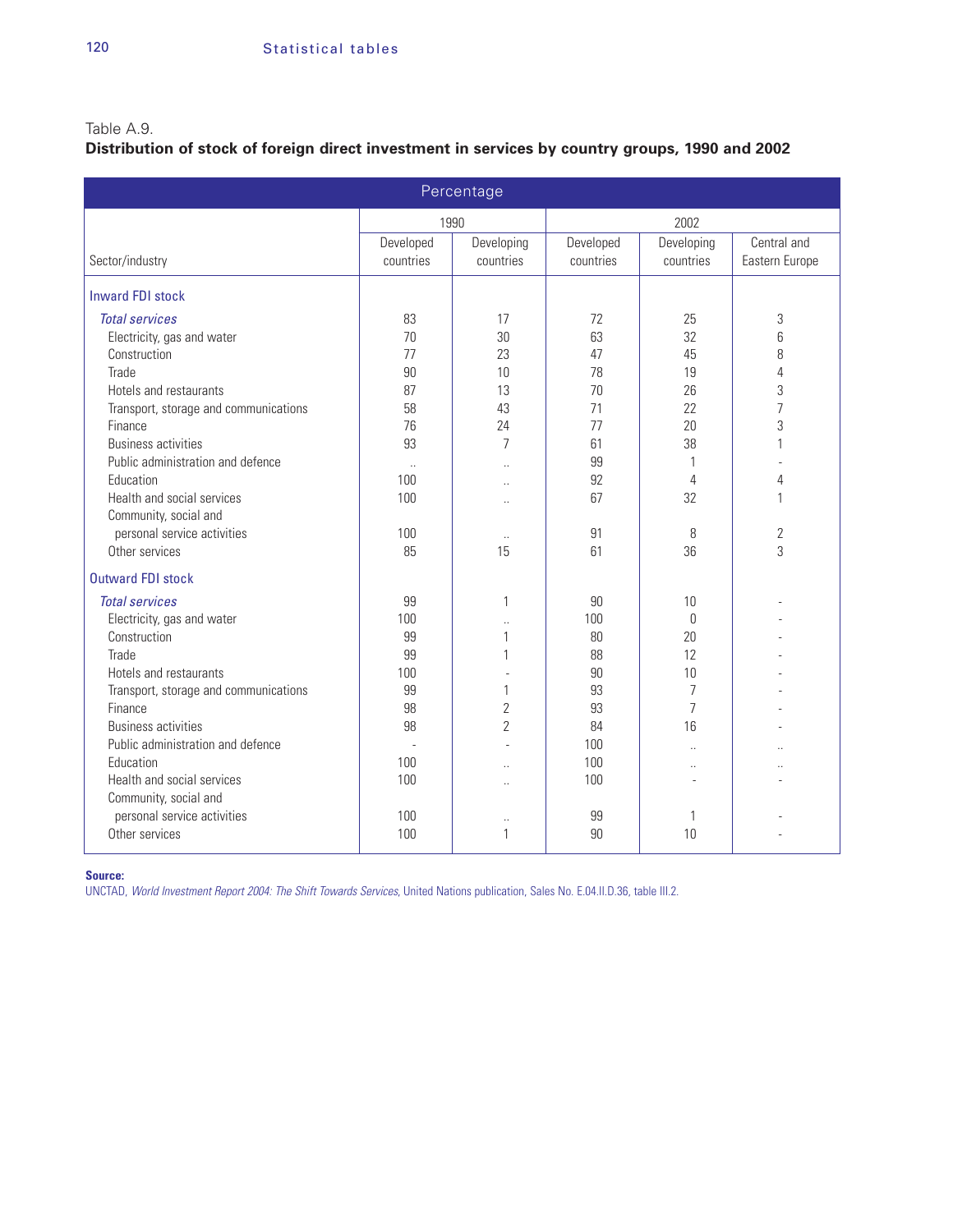## Table A.10.

## **Distribution of stock of foreign direct investment in services by industry, 1990 and 2002**

| Percentage                        |                        |                         |                  |                        |                         |                               |                |  |  |  |  |  |
|-----------------------------------|------------------------|-------------------------|------------------|------------------------|-------------------------|-------------------------------|----------------|--|--|--|--|--|
|                                   |                        | 1990                    |                  | 2002                   |                         |                               |                |  |  |  |  |  |
| Sector/industry                   | Developed<br>countries | Developing<br>countries | World            | Developed<br>countries | Developing<br>countries | Central and<br>Eastern Europe | World          |  |  |  |  |  |
| <b>Inward FDI stock</b>           |                        |                         |                  |                        |                         |                               |                |  |  |  |  |  |
| <b>Total services</b>             | 100                    | 100                     | 100              | 100                    | 100                     | 100                           | 100            |  |  |  |  |  |
| Electricity, gas and water        | 1                      | $\overline{2}$          | $\mathbf{1}$     | 3                      | $\overline{4}$          | 6                             | 3              |  |  |  |  |  |
| Construction                      | $\overline{2}$         | 3                       | $\overline{2}$   | $\mathbf{1}$           | 3                       | 5                             | $\overline{2}$ |  |  |  |  |  |
| Trade                             | 27                     | 15                      | 25               | 20                     | 13                      | 21                            | 18             |  |  |  |  |  |
| Hotels and restaurants            | 3                      | $\overline{2}$          | 3                | $\overline{2}$         | $\overline{2}$          | $\overline{2}$                | $\overline{2}$ |  |  |  |  |  |
| Transport, storage                |                        |                         |                  |                        |                         |                               |                |  |  |  |  |  |
| and communications                | $\overline{2}$         | 8                       | 3                | 11                     | 10                      | 24                            | 11             |  |  |  |  |  |
| Finance                           | 37                     | 57                      | 40               | 31                     | 22                      | 29                            | 29             |  |  |  |  |  |
| <b>Business activities</b>        | 15                     | 5                       | 13               | 22                     | 40                      | 10                            | 26             |  |  |  |  |  |
| Public administration and defence | $\Omega$               | $\theta$                | $\mathbf{0}$     | 0                      | $\mathbf{0}$            | $\mathbf{0}$                  | 0              |  |  |  |  |  |
| Education                         | $\Omega$               | $\theta$                | $\Omega$         | 0                      | $\theta$                | $\theta$                      | $\theta$       |  |  |  |  |  |
| Health and social services        | $\Omega$               | $\Omega$                | $\Omega$         | $\theta$               | 0                       | $\theta$                      | $\theta$       |  |  |  |  |  |
| Community, social and             |                        |                         |                  |                        |                         |                               |                |  |  |  |  |  |
| personal service activities       | $\overline{2}$         | $\theta$                | 1                | 2                      | $\theta$                | $\mathbf{1}$                  | $\sqrt{2}$     |  |  |  |  |  |
| Other services                    | 10                     | 8                       | $\overline{9}$   | $\overline{2}$         | 3                       | $\overline{2}$                | $\overline{2}$ |  |  |  |  |  |
| Unspecified tertiary              | $\overline{2}$         | $\mathbf{1}$            | $\overline{2}$   | 6                      | $\overline{2}$          | $\Omega$                      | 5              |  |  |  |  |  |
| <b>Outward FDI stock</b>          |                        |                         |                  |                        |                         |                               |                |  |  |  |  |  |
| <b>Total services</b>             | 100                    | 100                     | 100              | 100                    | 100                     | 100                           | 100            |  |  |  |  |  |
| Electricity, gas and water        | 1                      | $\mathbf 0$             | $\mathbf{1}$     | $\overline{2}$         | $\mathbf 0$             | $\overline{2}$                | $\overline{2}$ |  |  |  |  |  |
| Construction                      | $\overline{2}$         | $\overline{2}$          | $\overline{2}$   | 1                      | $\overline{2}$          | $\overline{2}$                | $\mathbf{1}$   |  |  |  |  |  |
| Trade                             | 17                     | 16                      | 17               | 10                     | 12                      | 17                            | 10             |  |  |  |  |  |
| Hotels and restaurants            | $\mathbf{1}$           | $\Omega$                | $\mathbf{1}$     | $\overline{2}$         | $\overline{2}$          | $\theta$                      | $\overline{2}$ |  |  |  |  |  |
| Transport, storage                |                        |                         |                  |                        |                         |                               |                |  |  |  |  |  |
| and communications                | 5                      | $\overline{4}$          | 5                | 11                     | $\overline{7}$          | 18                            | 10             |  |  |  |  |  |
| Finance                           | 48                     | 62                      | 48               | 35                     | 22                      | 39                            | 34             |  |  |  |  |  |
| <b>Business activities</b>        | 6                      | 11                      | 6                | 34                     | 54                      | 19                            | 36             |  |  |  |  |  |
| Public administration and defence | $\Omega$               | $\theta$                | 0                | 0                      | 0                       | $\theta$                      | $\overline{0}$ |  |  |  |  |  |
| Education                         | $\overline{0}$         | $\mathbf{0}$            | $\boldsymbol{0}$ | 0                      | $\overline{0}$          | $\mathbf{0}$                  | $\overline{0}$ |  |  |  |  |  |
| Health and social services        | $\Omega$               | $\Omega$                | $\Omega$         | $\Omega$               | $\Omega$                | $\mathbf{0}$                  | $\theta$       |  |  |  |  |  |
| Community, social and             |                        |                         |                  |                        |                         |                               |                |  |  |  |  |  |
| personal service activities       | $\theta$               | $\theta$                | $\Omega$         | 0                      | $\theta$                | $\theta$                      | $\theta$       |  |  |  |  |  |
| Other services                    | 13                     | 5                       | 13               | $\overline{2}$         | $\overline{2}$          | $\sqrt{2}$                    | $\overline{2}$ |  |  |  |  |  |
| Unspecified tertiary              | 6                      | $\overline{0}$          | 6                | 3                      | 0                       | $\overline{0}$                | 3              |  |  |  |  |  |

**Source:**

UNCTAD, World Investment Report 2004: The Shift Towards Services, United Nations publication, Sales No. E.04.II.D.36, table III.1.